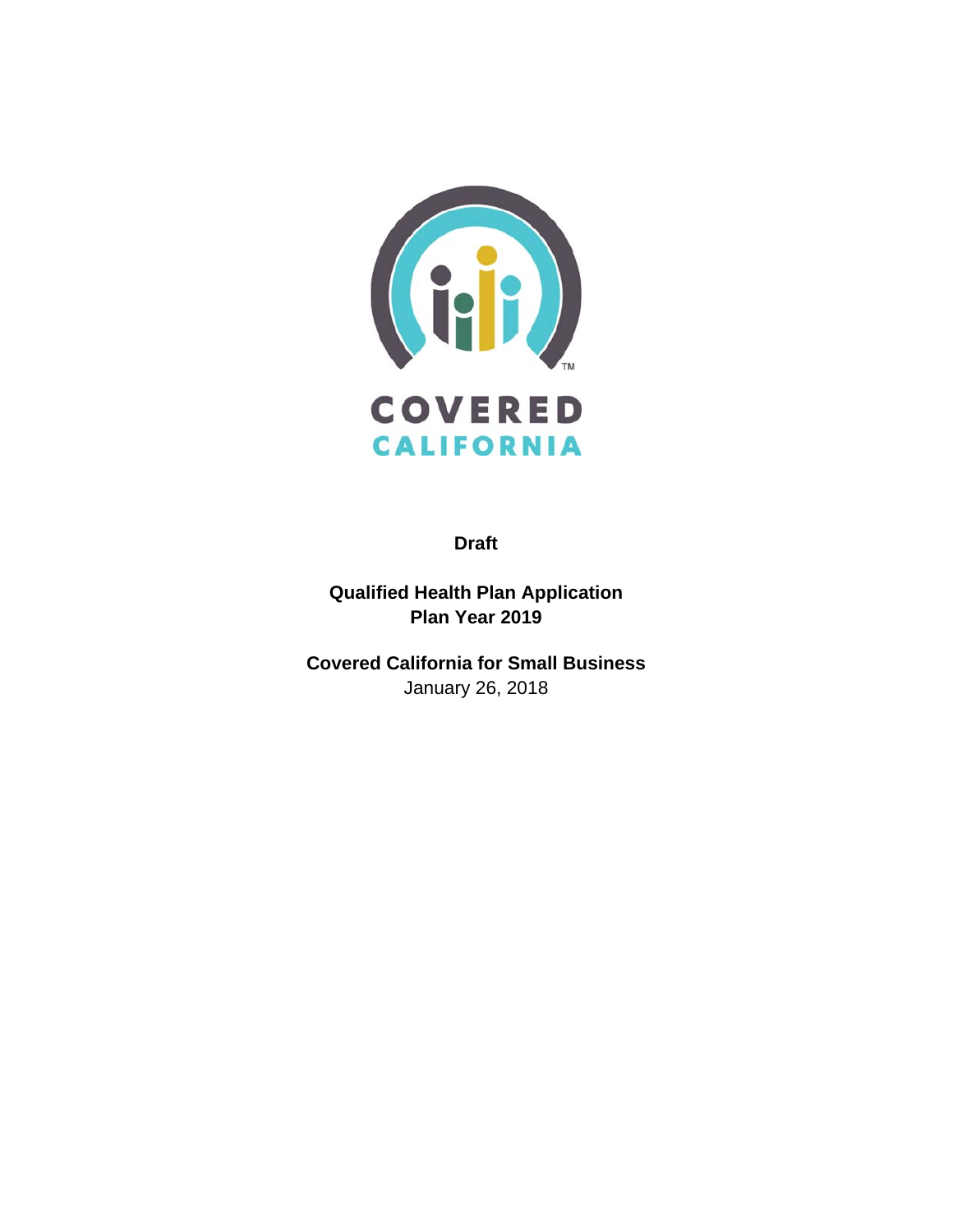| <b>Table of Contents</b> |  |
|--------------------------|--|
|                          |  |
|                          |  |
|                          |  |
|                          |  |
|                          |  |
|                          |  |
|                          |  |
|                          |  |
|                          |  |
|                          |  |
|                          |  |
|                          |  |
|                          |  |
|                          |  |
|                          |  |
|                          |  |
|                          |  |
|                          |  |
|                          |  |
|                          |  |
|                          |  |
|                          |  |
|                          |  |
|                          |  |
|                          |  |
|                          |  |
|                          |  |
|                          |  |
|                          |  |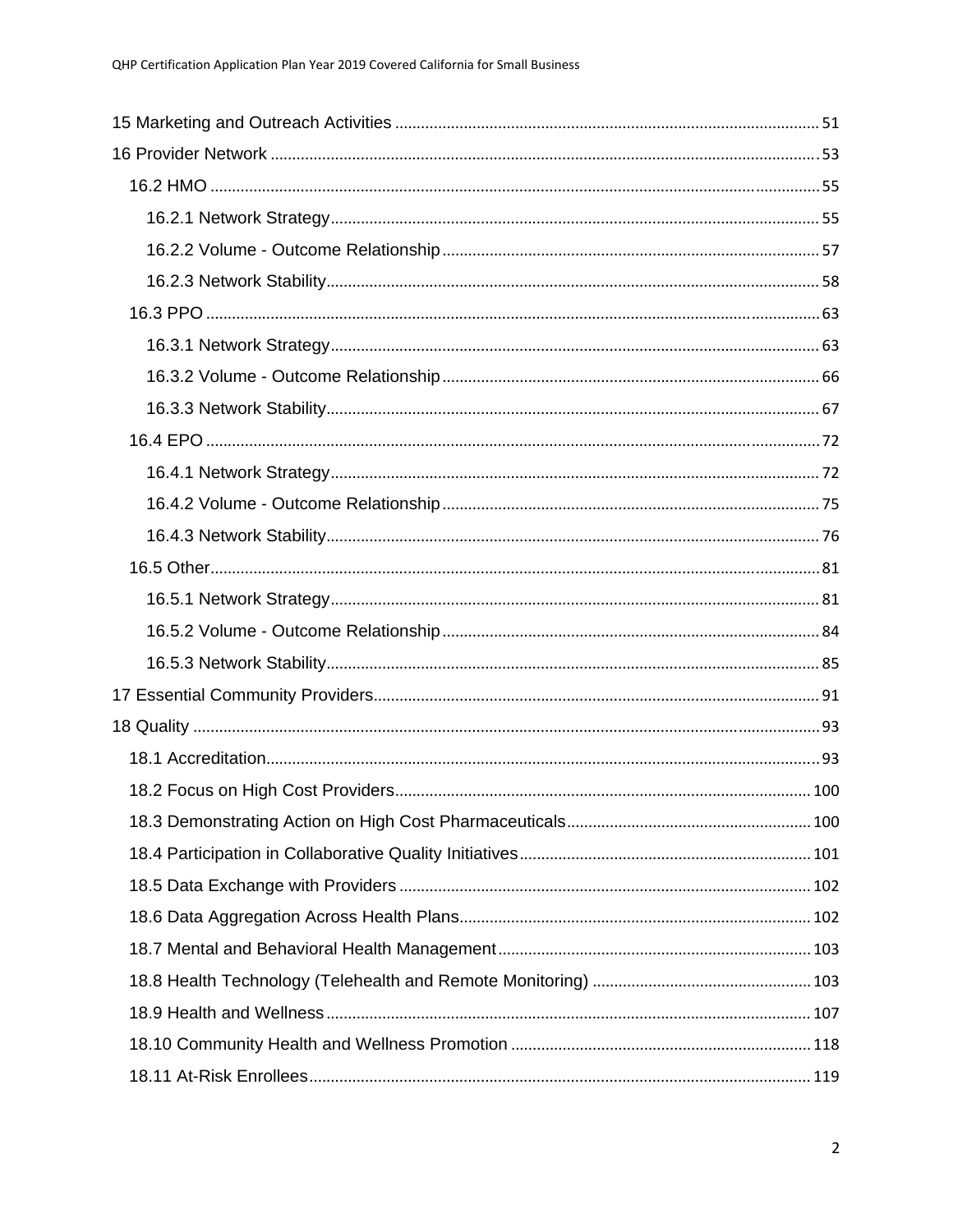| 19.2 Implementation Plans and Progress Reports for the Quality Improvement Strategy (QIS) |  |
|-------------------------------------------------------------------------------------------|--|
|                                                                                           |  |
| 19.2.2 QIS for Reducing Health Disparities and Ensuring Health Equity 124                 |  |
| 19.2.3 QIS for Promoting Development and Use of Care Models - Primary Care 125            |  |
| 19.2.4 QIS for Promoting Development and Use of Care Models – Integrated Healthcare       |  |
|                                                                                           |  |
|                                                                                           |  |
|                                                                                           |  |
|                                                                                           |  |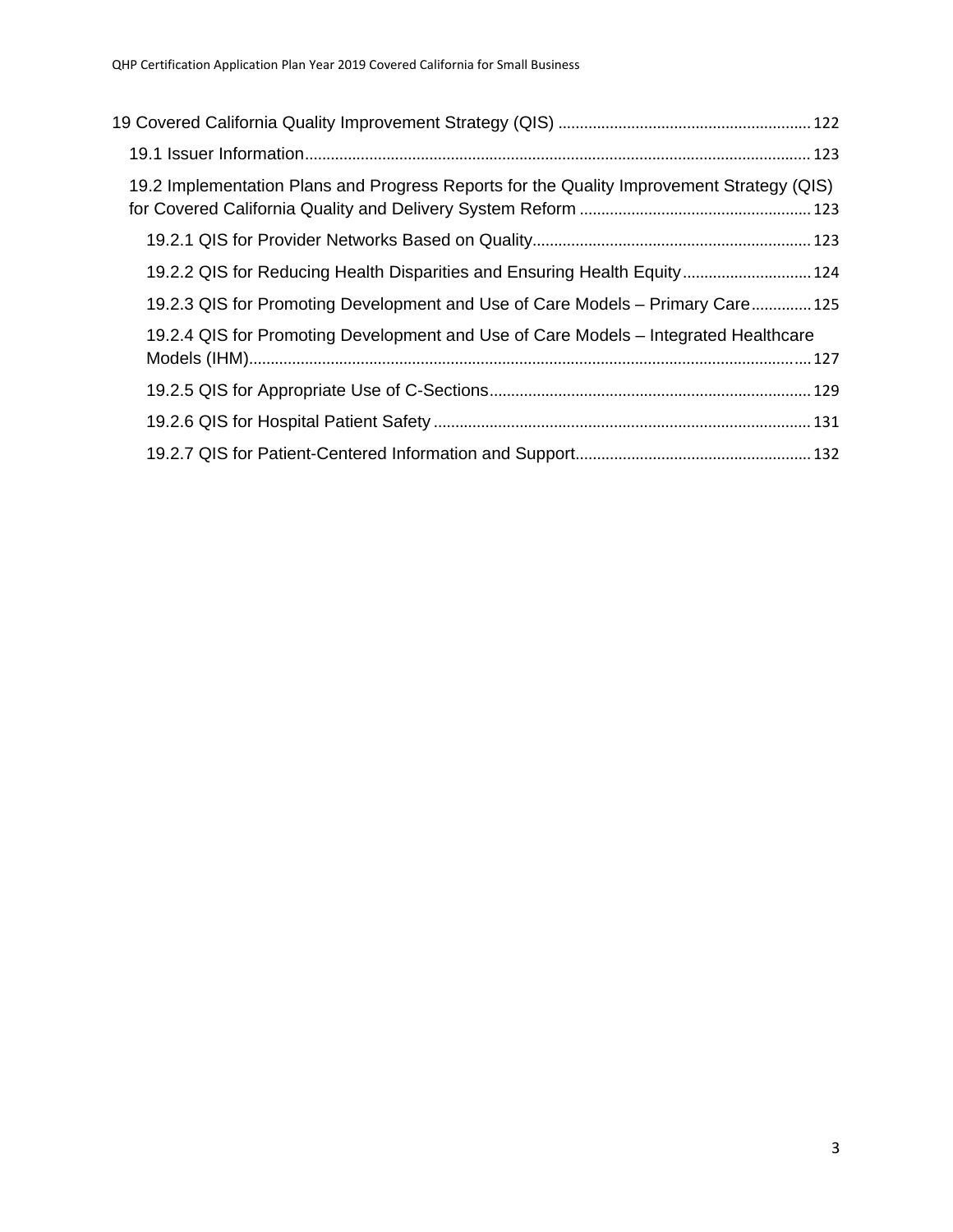# **1 Application Overview**

# **1.1 Purpose**

The California Health Benefit Exchange (Exchange) is accepting applications from eligible Health Insurance Issuers<sup>1</sup> (Applicants) to submit proposals to offer, market, and sell qualified health plans (QHPs) through the Exchange beginning in 2018, for coverage effective January 1, 2019. All Health Insurance Issuers currently licensed at the time of application response submission are eligible to apply for certification of proposed Qualified Health Plans (QHPs) for the 2019 Plan Year. Based on the Covered California Qualified Health Plan Certification Application for Plan Year 2018, QHP issuers selected for the 2018 Plan Year executed multi-year contracts with the Exchange. QHP Issuers contracted for Plan Year 2018 will complete a simplified certification application since those issuers have a three year contract with the Exchange that imposes ongoing requirements that are similar to the requirements in the certification application and consideration of this contract performance is included in the evaluation process. The Exchange will exercise its statutory authority to selectively contract for health care coverage offered through the Exchange for plan year 2019. The Exchange reserves the right to select or reject any Applicant or to cancel the Application at any time.

# **1.2 Background**

Soon after the passage of national health care reform through the Patient Protection and Affordable Care Act of 2010 (ACA), California enacted legislation to establish a qualified health benefit exchange. (California Government Code § 100500 et seq.) The California state law is referred to as the California Patient Protection and Affordable Care Act (CA-ACA).

The Exchange offers a statewide health insurance exchange to make it easier for individuals to compare plans and buy health insurance in the private market. Although the focus of the Exchange is on individuals who qualify for tax credits and subsidies under the ACA, the Exchange's goal is to make insurance available to all qualified individuals. The vision of the Exchange is to improve the health of all Californians by assuring their access to affordable, high quality care coverage. The mission of the Exchange is to increase the number of insured Californians, improve health care quality, lower costs, and reduce health disparities through an innovative, competitive marketplace that empowers consumers to choose the health plan and providers that give them the best value.

 $1$  The term "Health Issuer" used in this document refers to both health plans regulated by the California Department of Managed Health Care and insurers regulated by the California Department of Insurance. It also refers to the company issuing health coverage, while the term "Qualified Health Plan" refers to a specific policy or plan to be sold to a consumer that has been certified by the Exchange. Qualified Health Plans may also be referred to as "products". The term "Applicant" refers to a Health Insurance Issuer who is seeking to have its products certified as Qualified Health Plans.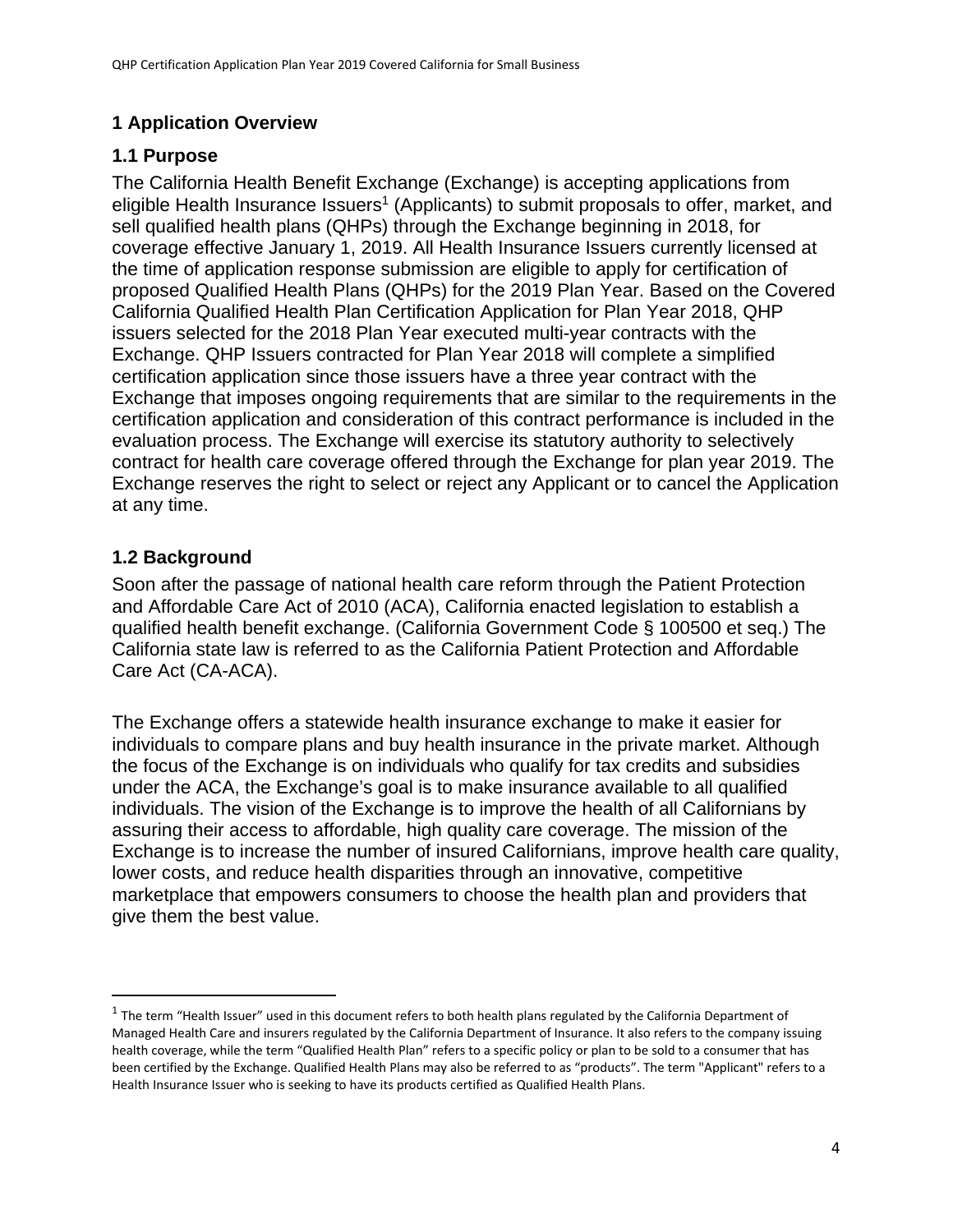The Exchange is guided by the following values:

- **Consumer-Focused**: At the center of the Exchange's efforts are the people it serves. The Exchange will offer a consumer-friendly experience that is accessible to all Californians, recognizing the diverse cultural, language, economic, educational and health status needs of those it serves.
- **Affordability**: The Exchange will provide affordable health insurance while assuring quality and access.
- **Catalyst**: The Exchange will be a catalyst for change in California's health care system, using its market role to stimulate new strategies for providing highquality, affordable health care, promoting prevention and wellness, and reducing health disparities.
- **Integrity**: The Exchange will earn the public's trust through its commitment to accountability, responsiveness, transparency, speed, agility, reliability, and cooperation.
- **Transparency**: The Exchange will be fully transparent in its efforts and will make opportunities available to work with consumers, providers, health plans, employers, purchasers, government partners, and other stakeholders to solicit and incorporate feedback into decisions regarding product portfolio and contract requirements.
- **Results**: The impact of the Exchange will be measured by its contributions to decrease the number of uninsured, have meaningful plan and product choice in all regions for consumers, improve access to quality healthcare, promote better health and health equity, and achieve stability in healthcare premiums for all Californians.

In addition to being guided by its mission and values, the Exchange's policies are derived from the federal Affordable Care Act which calls upon Exchanges to advance "plan or coverage benefits and health care provider reimbursement structures" that improve health outcomes. The Exchange seeks to improve the quality of care while moderating cost not only for the individuals enrolled in its plans, but also by being a catalyst for delivery system reform in partnership with plans, providers and consumers. With the Affordable Care Act and the range of insurance market reforms that are in the process of being implemented, the health insurance marketplace is transforming from one that has prioritized profitability through a focus on risk selection, to one that rewards better care, affordability, and prevention.

The Exchange needs to address these issues for the millions of Californians who enroll through the Exchange to get coverage, but it is also part of broader efforts to improve care, improve health, and stabilize rising health care costs throughout the state.

The Exchange must operate within the federal standards in law and regulation. Beyond what is framed by the federal standards, California's legislature shapes the standards and defines how the new marketplace for individual and small group health insurance operates in ways specific to their context. Within the requirements of the minimum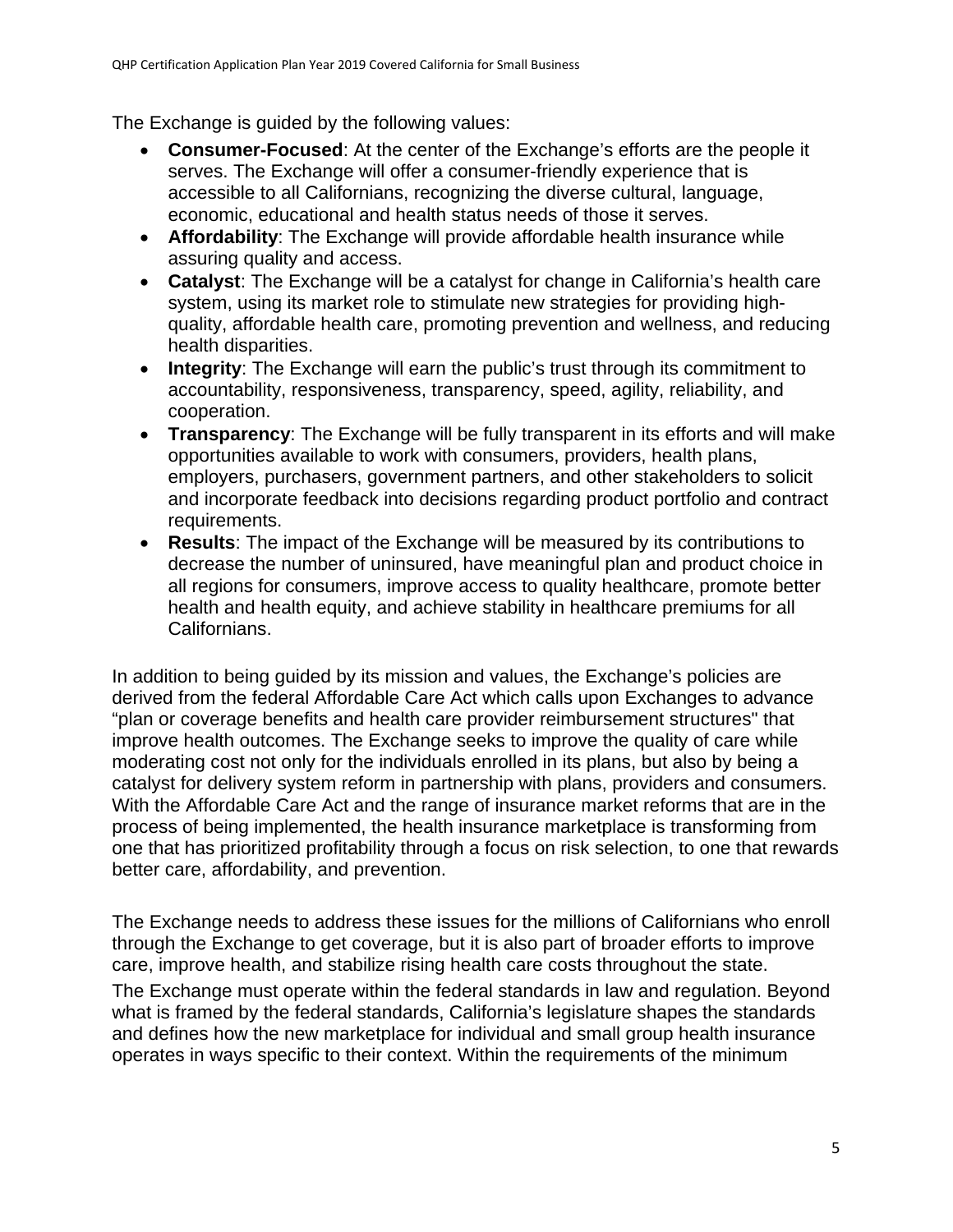Federal criteria and standards, the Exchange has the responsibility to "certify" the Qualified Health Plans that will be offered in the Exchange.

The state legislation to establish the Exchange gave authority to the Exchange to selectively contract with issuers so as to provide health care coverage options that offer the optimal combination of choice, value, quality, and service, and to establish and use a competitive process to select the participating health issuers.

These concepts, and the inherent trade-offs among the values, must be balanced in the evaluation and selection of the Qualified Health Plans that will be offered in Covered California for Small Business.

This application has been designed consistent with the policies and strategies of the California Health Benefit Exchange Board which calls for the QHP selection to influence the competitiveness of the market, the cost of coverage, and how value is added through health care delivery system improvement.

## **1.3 Application Evaluation and Selection**

The evaluation of QHP Certification Applications will not be based on a single, strict formula; instead, the evaluation will consider the mix of health plans for each region of California that best meet the needs of consumers in that region and the Exchange's goals. The Exchange wants to provide an appropriate range of high quality health plans to participants at the best available price that is balanced with the need for consumer stability and long term affordability. In consideration of the mission and values of the Exchange, the Board of the Exchange articulated guidelines for the selection and oversight of Qualified Health Plans which are used when reviewing the QHP application proposals for 2019. These guidelines are:

#### **Promote affordability for the consumer– both in terms of premium and at point of care**

The Exchange seeks to offer health plans, plan designs and provider networks that are as affordable as possible to consumers both in premiums and cost sharing while fostering competition and stable premiums. The Exchange will seek to offer health plans, products, and provider networks that will attract maximum enrollment as part of its effort to lower costs by spreading risk as broadly as possible.

#### **Encourage "Value" Competition Based upon Quality, Service, and Price**

While premium will be a key consideration, contracts will be awarded based on the determination of "best value" to the Exchange and its participants. The evaluation of Issuer QHP proposals will focus on quality and service components, including past history of performance, administrative capacity, reported quality and satisfaction metrics, quality improvement plans and commitment to serve the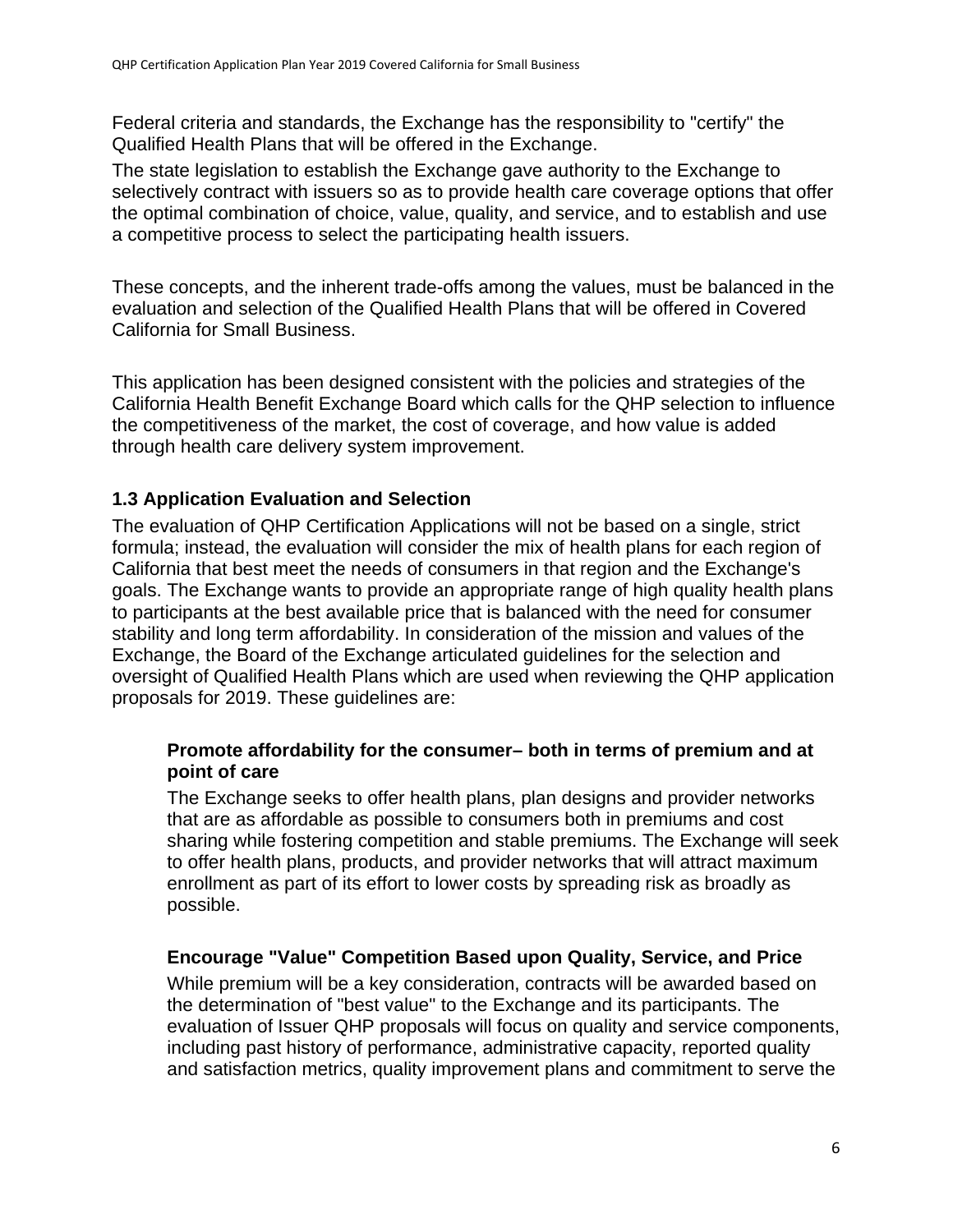Exchange population. This commitment to serve the Exchange population is evidenced through general cooperation with the Exchange's operations and contractual requirements which includes, provider network adequacy, cultural and linguistic competency, programs addressing health equity and disparities in care, innovations in delivery system improvements and payment reform. The application responses, in conjunction with the approved filings, will be evaluated by the Exchange and used as part of the selection criteria to offer issuers' products on the Exchange for the 2019 plan year.

#### **Encourage Competition Based upon Meaningful QHP Choice and Product Differentiation: Patient-Centered and Alternate Benefit Plan Designs2**

The Exchange is committed to fostering competition by offering QHPs with features that present clear choice, product and provider network differentiation. QHP Applicants are required to adhere to the Exchange's standard benefit plan designs in each region for which they submit a proposal. In addition, QHP Applicants may offer the Exchange's standard Health Savings Account-eligible (HSA) High Deductible Health Plan (HDHP) designs, and Applicants for Covered California for Small Business may propose Alternate Benefit Designs in addition to the standard benefit plan designs. Applicants may choose to offer either or both of the Gold, Silver, and Platinum standard benefit plan designs only if there is differentiation between two plans in the same metal tier that is related to either product, network or both. The Exchange is interested in having HMO, EPO, and PPO products offered statewide. Within a given product design, the Exchange will look for differences in network providers and the use of innovative delivery models. Under such criteria, the Exchange may choose not to contract with two plans with broad overlapping networks within a rating region unless they offer different innovative delivery system or payment reform features.

## **Encourage Competition throughout the State**

The Exchange must be statewide. Issuers must submit QHP proposals in all geographic service areas in which they are licensed, and preference will be given to Issuers that develop QHP proposals that meet quality and service criteria while offering coverage options that provide reasonable access to the geographically underserved areas of the state.

#### **Encourage Alignment with Providers and Delivery Systems that Serve the Low Income Population**

Performing effective outreach, enrollment and retention of the low income population that will be eligible for premium tax credits and cost sharing subsidies through the Exchange is central to the Exchange's mission. Responses that demonstrate an ongoing commitment to the low income population or demonstrate a capacity to serve the cultural, linguistic and health care needs of

<sup>&</sup>lt;sup>2</sup> The 2019 Patient-Centered Benefit Designs will be finalized when the 2019 federal actuarial value calculator is finalized.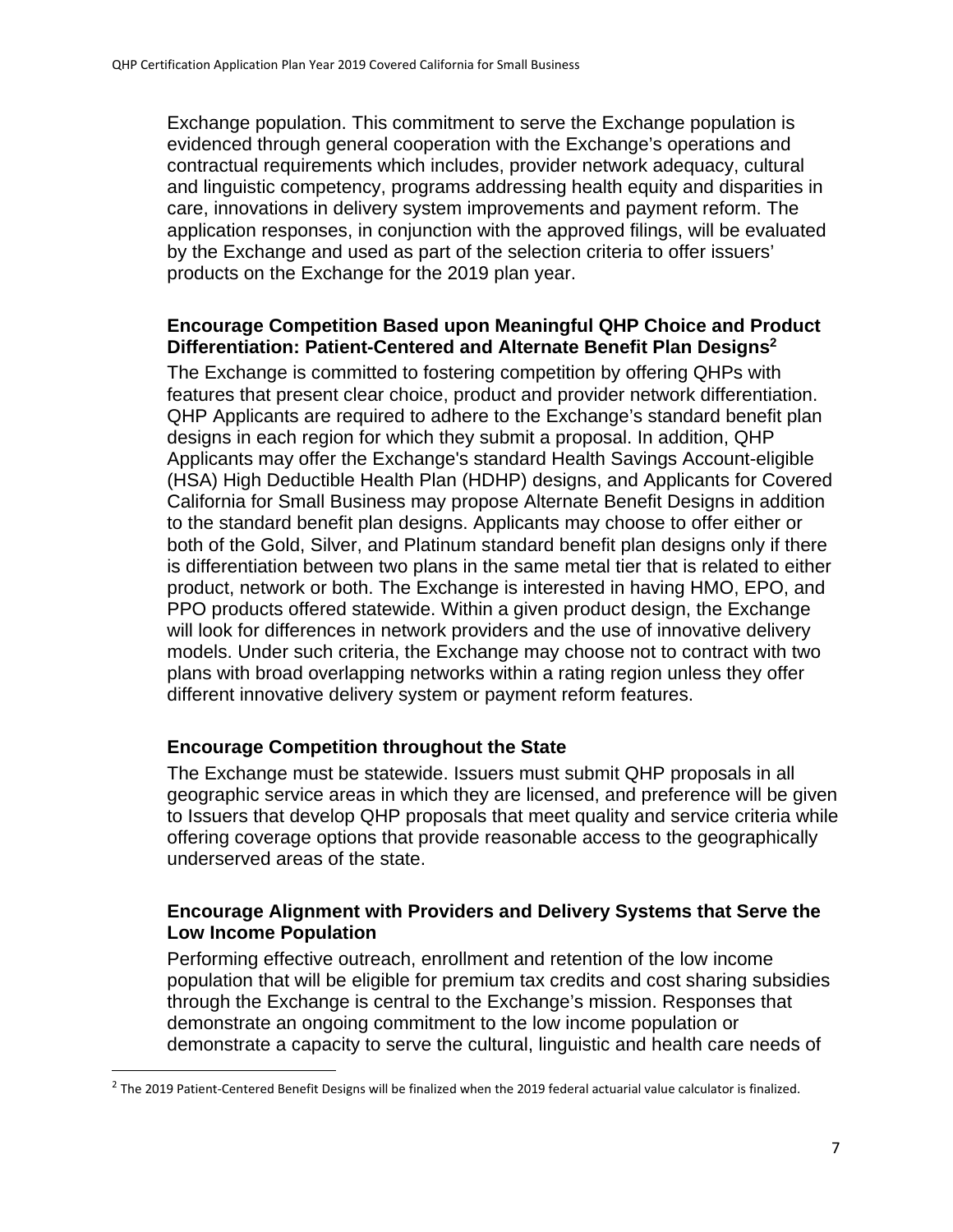the low income and uninsured populations beyond the minimum requirements adopted by the Exchange will receive additional consideration. Examples of demonstrated commitment include: having a higher proportion of essential community providers to meet the criteria of sufficient geographic distribution, having contracts with Federally Qualified Health Centers, and supporting or investing in providers and networks that have historically served these populations in order to improve service delivery and integration.

#### **Encourage Delivery System Improvement, Effective Prevention Programs and Payment Reform**

One of the values of the Exchange is to serve as a catalyst for the improvement of care, prevention and wellness as a way to reduce costs. The Exchange wants QHP offerings that incorporate innovations in delivery system improvement, prevention and wellness and/or payment reform that will help foster these broad goals. This will include models of patient-centered medical homes, targeted quality improvement efforts, participation in community-wide prevention or efforts to increase reporting transparency in order to provide relevant health care comparisons and to increase member engagement in decisions about their course of care.

#### **Demonstrate Administrative Capability and Financial Solvency**

The Exchange will review and consider the Applicant's degree of financial risk to avoid potential threats of failure which would have negative implications for continuity of patient care and for the healthcare system as a whole. The Issuer's technology capability is a critical component for success on the Exchange so the Applicant's technology and associated resources are heavily scrutinized as this relates to long term sustainability for consumers. Additionally, in recognition of the significant investment that will continue to be needed in areas of quality reform and improvement programs, the Exchange offered a multi – year contract agreement through the 2017 application. Application responses that demonstrate a commitment to the long-term success of the Exchange's mission are strongly encouraged.

#### **Encourage Robust Customer Service**

The Exchange is committed to ensuring a positive consumer experience, which requires Issuers to maintain adequate resources to meet consumers' needs. To successfully serve Exchange consumers, Issuers must invest in and sustain adequate staffing, including hiring of bilingual and bicultural staff as appropriate and maintaining internal training as needed. Issuers demonstrating a commitment to dedicated administrative resources for Exchange consumers will receive additional consideration.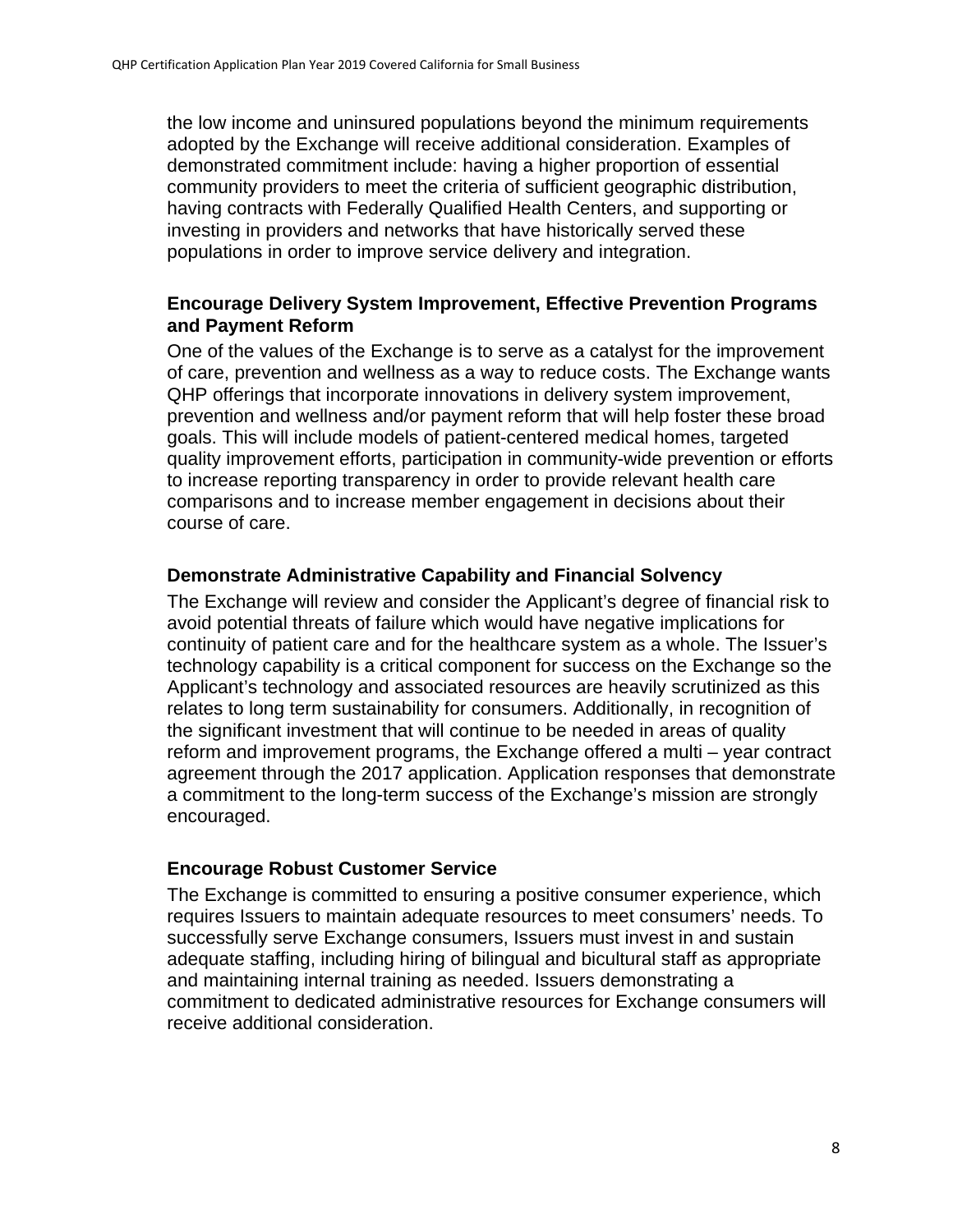# **1.4 Availability**

The Applicant must be available immediately upon contingent certification of its plans as QHPs to start working with the Exchange to establish all operational procedures necessary to integrate and interface with the Exchange information systems, and to provide additional information necessary for the Exchange to market, enroll members, and provide health plan services effective January 1, 2019. Successful Applicants will also be required to adhere to certain provisions through their contracts with the Exchange, including meeting data interface requirements of the system operated by Pinnacle HCMS. Successful Applicants must execute the QHP Issuer contract before public announcement of contingent certification. The successful Applicants must be ready and able to accept enrollment as of October 1, 2018.

# **1.5 Application Process**

The application process shall consist of the following steps:

- Release of the Final Application;
- Submission of Applicant responses;
- Evaluation of Applicant responses;
- Discussion and negotiation of final contract terms, conditions and premium rates; and
- Execution of contracts with the selected QHP Issuers

## **1.6 Intention to Submit a Response**

Applicants interested in responding to this application must submit a non-binding Letter of Intent to Apply, identifying their proposed products and service areas. Only those Applicants who submit the Letter of Intent will continue to receive application-related correspondence throughout the application process. Eligible Applicants who have responded to the Letter of Intent will be issued a web login for on-line access to the final application, and instructions for use of the login for the QHP Certification Application.

The Applicant's Letter of Intent must identify the contact person for the application process, including his or her email address and telephone number. On receipt of the non-binding Letter of Intent, the Exchange will issue instructions and login and password information to gain access to the online portion(s) of the Application. An Applicant's Letter of Intent will be considered confidential and not available to the public; the Exchange reserves the right to release aggregate information about all Applicants' responses. Final Applicant information is not expected to be released until selected Issuers and QHP proposals are announced. Applicant information will not be released to the public, but may be shared with appropriate regulators as part of the cooperative arrangement between the Exchange and the regulators.

The Exchange will correspond with only one contact person per application. It is the Applicant's responsibility to immediately notify the Application Contact identified in this section, in writing, regarding any revision to the contact information. The Exchange is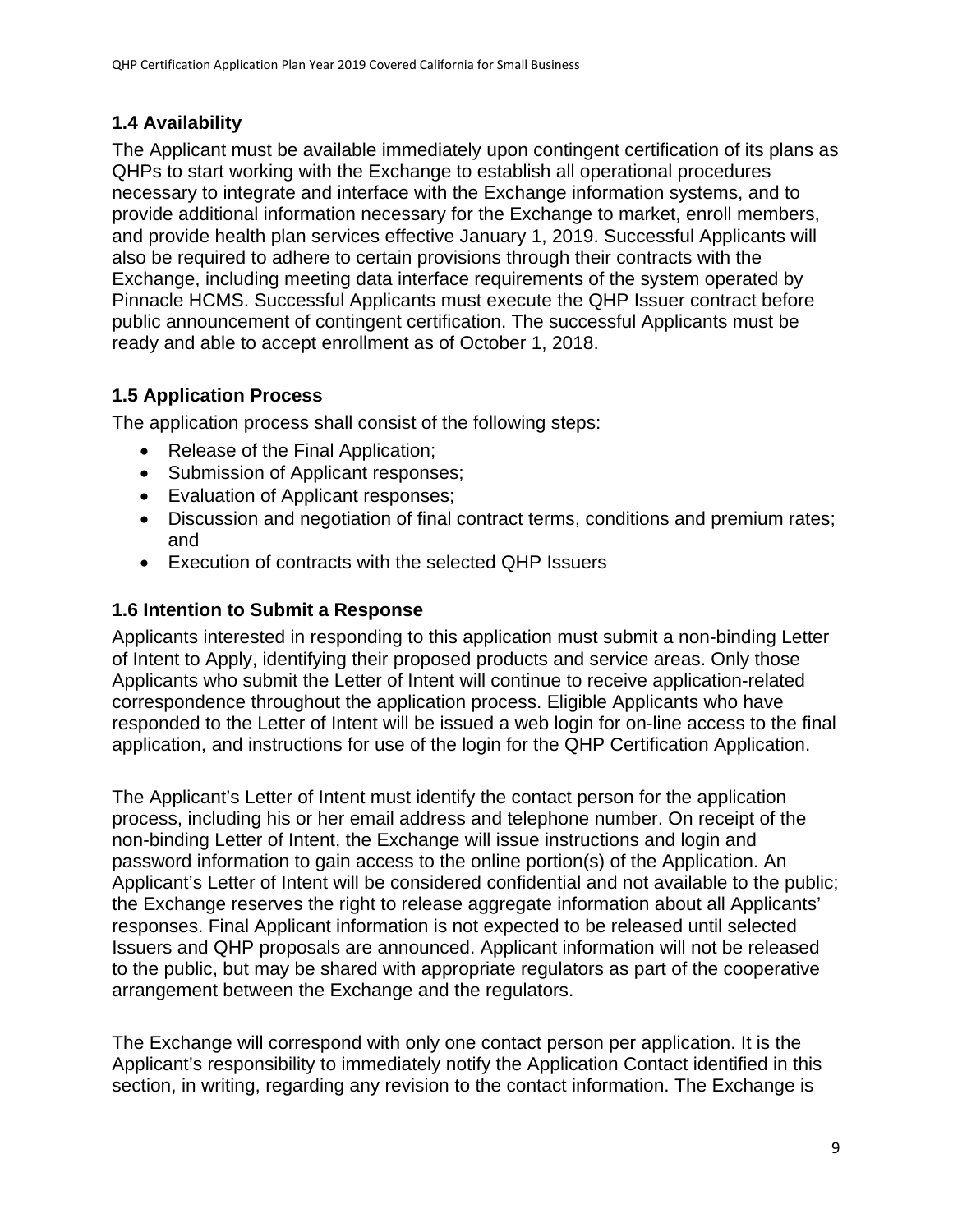not responsible for application correspondence not received by the Applicant if the Applicant fails to notify the Exchange, in writing, of any changes pertaining to the designated contact person.

Application Contact: Tara Di Ponti QHPCertification@covered.ca.gov (916) 228-8704

# **1.7 Key Action Dates**

| <b>Action</b>                                                                               | Date/Time                  |
|---------------------------------------------------------------------------------------------|----------------------------|
| Release of Draft Application for Comment                                                    | January 2018               |
| Letters of Intent due to the Exchange                                                       | February 15, 2018          |
| <b>Application Opens</b>                                                                    | March 1, 2018              |
| Completed Applications Due (include 2019 Proposed Plans,<br><b>Benefits &amp; Networks)</b> | May 1, 2018                |
| Alternate Benefit Design Proposals Due                                                      | June 29, 2018              |
| <b>Alternate Benefit Design Contingent Decisions</b>                                        | <b>July 10 2018</b>        |
| <b>Proposed Rates Due</b>                                                                   | July 25, 2018              |
| Negotiations between Applicants and the Exchange                                            | July - August 2018         |
| <b>Final QHP Contingent Certification Decisions</b>                                         | July - August 2018         |
| <b>QHP Contract Execution</b>                                                               | August - September<br>2018 |
| <b>Final QHP Certification</b>                                                              | September 2018             |

# **1.8 Preparation of Application Response**

Application responses are completed in an electronic proposal software program. Eligible applicants who complete the non-binding Letter of Intent will be provided login and password information to access this portal. Applicants will have access to a Question and Answer function within the portal and may submit questions related to the application through this mechanism.

Applicants must respond to each application question as directed by the response type. Responses should be succinct and address all components of the applicable question. Applicants may not submit documents in place of responding to individual questions in the space provided.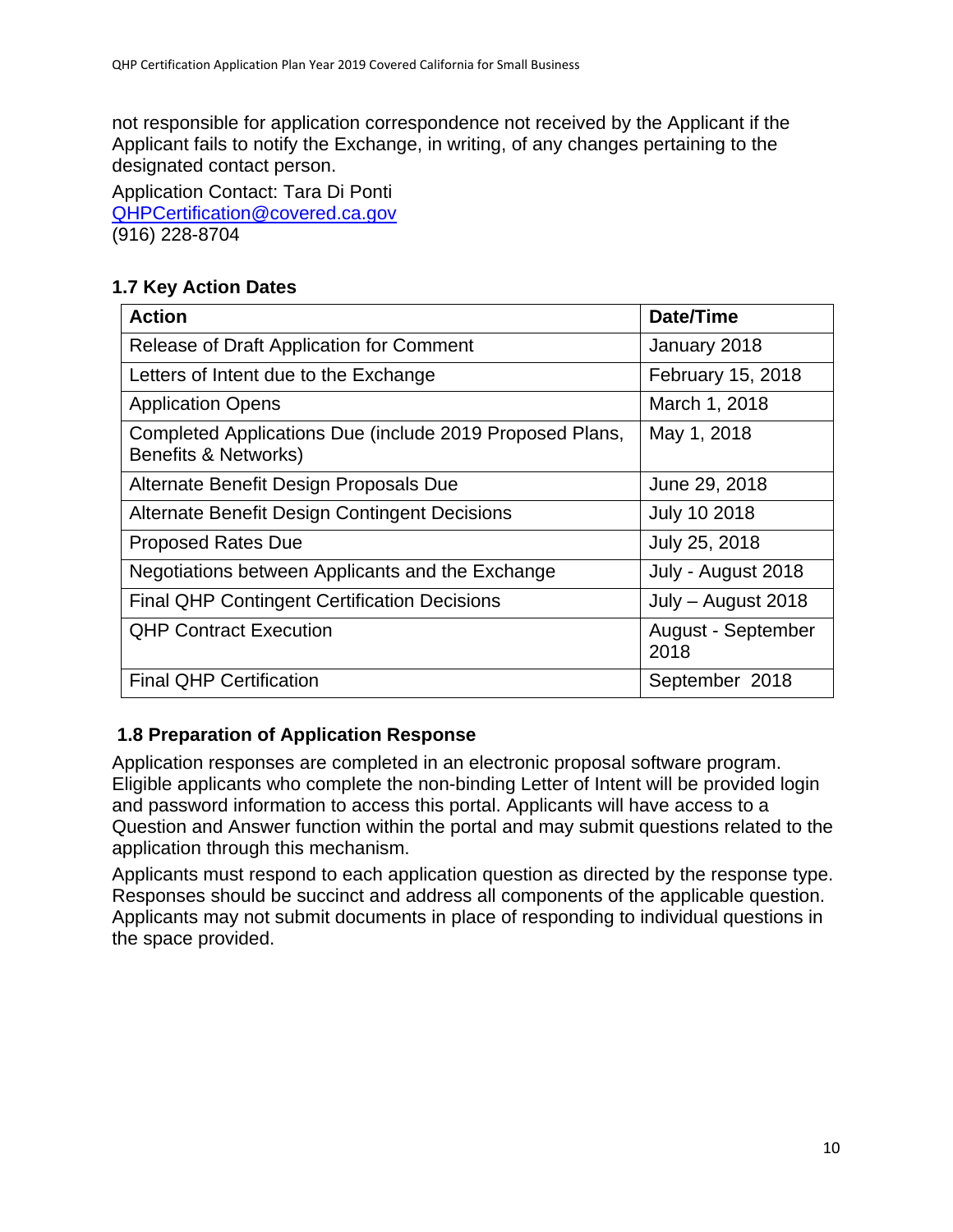# **2 Administration and Attestation**

*2.1 and 2.4 required for currently contracted Applicants. All questions required for new entrant Applicants.* 

2.1 The Exchange intends to make this application available electronically. Applicant must complete the following:

|                                                                                                                                                                                                                                                                                                                                                                                                                                                                                                                                                                                                                                                                                                 | Response                                                                                                      |
|-------------------------------------------------------------------------------------------------------------------------------------------------------------------------------------------------------------------------------------------------------------------------------------------------------------------------------------------------------------------------------------------------------------------------------------------------------------------------------------------------------------------------------------------------------------------------------------------------------------------------------------------------------------------------------------------------|---------------------------------------------------------------------------------------------------------------|
| <b>Issuer Legal Name</b>                                                                                                                                                                                                                                                                                                                                                                                                                                                                                                                                                                                                                                                                        | 10 words.                                                                                                     |
| <b>NAIC Company Code</b>                                                                                                                                                                                                                                                                                                                                                                                                                                                                                                                                                                                                                                                                        | 10 words.                                                                                                     |
| <b>NAIC Group Code</b>                                                                                                                                                                                                                                                                                                                                                                                                                                                                                                                                                                                                                                                                          | 10 words.                                                                                                     |
| Regulator(s)                                                                                                                                                                                                                                                                                                                                                                                                                                                                                                                                                                                                                                                                                    | 10 words.                                                                                                     |
| <b>Federal Employer ID</b>                                                                                                                                                                                                                                                                                                                                                                                                                                                                                                                                                                                                                                                                      | 10 words.                                                                                                     |
| <b>HIOS/Issuer ID</b>                                                                                                                                                                                                                                                                                                                                                                                                                                                                                                                                                                                                                                                                           | 10 words.                                                                                                     |
| <b>Corporate Office Address</b>                                                                                                                                                                                                                                                                                                                                                                                                                                                                                                                                                                                                                                                                 | 10 words.                                                                                                     |
| City                                                                                                                                                                                                                                                                                                                                                                                                                                                                                                                                                                                                                                                                                            | 10 words.                                                                                                     |
| <b>State</b>                                                                                                                                                                                                                                                                                                                                                                                                                                                                                                                                                                                                                                                                                    | 10 words.                                                                                                     |
| Zip Code                                                                                                                                                                                                                                                                                                                                                                                                                                                                                                                                                                                                                                                                                        | 10 words.                                                                                                     |
| <b>Primary Contact Name</b>                                                                                                                                                                                                                                                                                                                                                                                                                                                                                                                                                                                                                                                                     | 10 words.                                                                                                     |
| <b>Contact Title</b>                                                                                                                                                                                                                                                                                                                                                                                                                                                                                                                                                                                                                                                                            | 10 words.                                                                                                     |
| <b>Contact Phone Number</b>                                                                                                                                                                                                                                                                                                                                                                                                                                                                                                                                                                                                                                                                     | 10 words.                                                                                                     |
| <b>Contact Email</b>                                                                                                                                                                                                                                                                                                                                                                                                                                                                                                                                                                                                                                                                            | 10 words.                                                                                                     |
| <b>Applicant Eligibility</b>                                                                                                                                                                                                                                                                                                                                                                                                                                                                                                                                                                                                                                                                    | Single, Pull-<br>down list.<br>1: Contracted in<br>2018.<br>2: New Entrant<br>Applicant                       |
| Indicate if Applicant has completed the Qualified Health Plan<br>Application Plan Year 2019 Individual Marketplace.                                                                                                                                                                                                                                                                                                                                                                                                                                                                                                                                                                             | Single, Pull-<br>down list.<br>1: Yes,<br>application<br>completed,<br>2: No,<br>application not<br>completed |
| On behalf of the Applicant stated above, I hereby attest that I meet<br>the requirements in this Application and certify that the information<br>provided on this Application and in any attachments hereto are true,<br>complete, and accurate. I understand that the Exchange may review<br>the validity of my attestations and the information provided in<br>response to this application and if any Applicant is selected to offer<br>Qualified Health Plans, may decertify those Qualified Health Plans<br>should any material information provided be found to be inaccurate. I<br>confirm that I have the capacity to bind the issuer stated above to the<br>terms of this Application. |                                                                                                               |
| Date                                                                                                                                                                                                                                                                                                                                                                                                                                                                                                                                                                                                                                                                                            | To the day.                                                                                                   |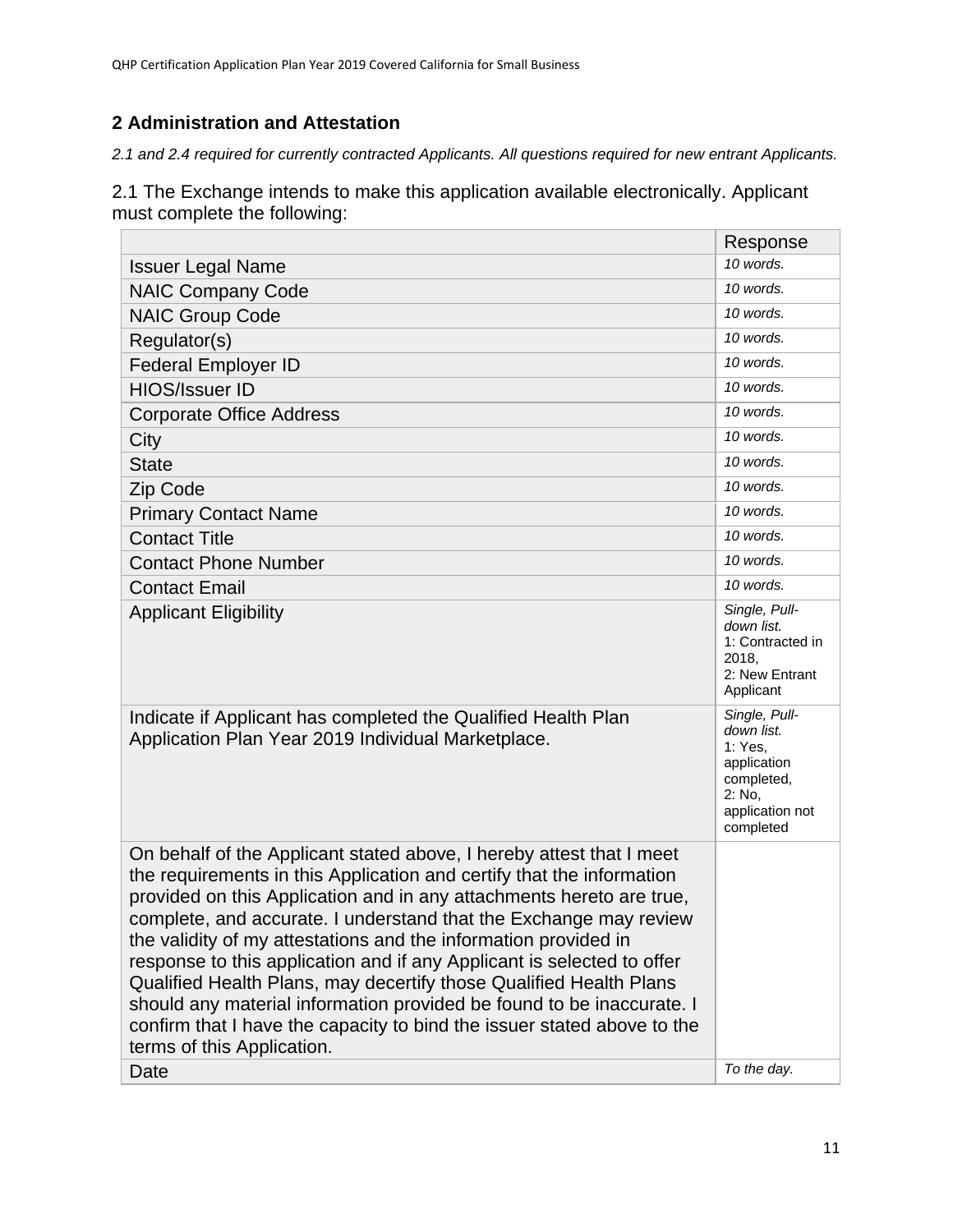| Signature           | 10 words. |
|---------------------|-----------|
| <b>Printed Name</b> | 10 words. |
| Title               | 10 words. |

2.2 Provide entity name used in consumer-facing materials or communications. *10 words.*

2.3 Applicant must include an organizational chart of key personnel who will be assigned to the Exchange, identifying the individual(s) who will have primary responsibility for servicing the Exchange account. The Key Personnel and representatives of the Account Management Team who will be assigned to the Exchange must be identified in the following areas:

- Executive
- Finance
- Operations
- Contracts
- Plan and Benefit Design
- Network and Quality
- Enrollment and Eligibility
- Legal
- Marketing and Communications
- Information Technology
- Information Security
- Policy

*Single, Pull-down list.* Answer and attachment required 1: Attached, 2: Not attached

2.4 Does Applicant anticipate making material changes in corporate structure in the next 24 months, including:

- Mergers
- Acquisitions
- New venture capital
- Management team
- Location of corporate headquarters or tax domicile
- Stock issue
- Other

If yes, Applicant must describe the material changes.

*Single, Radio group.*

1: Yes, describe: [200 words],

2: No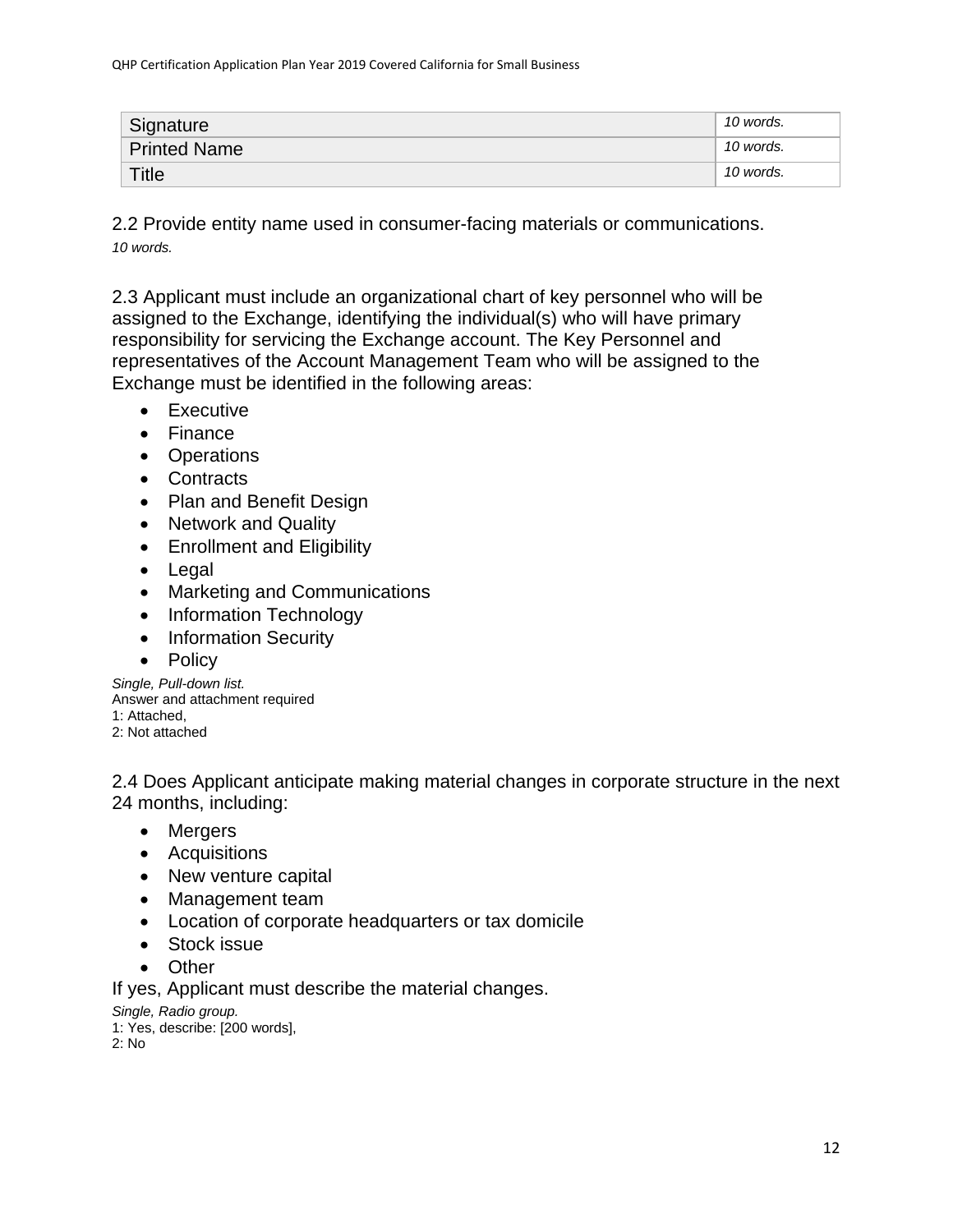2.5 Indicate Applicant entity's tax status:

*Single, Pull-down list.* 1: Not-for-profit, 2: For-profit

2.6 In what year was Applicant's entity founded? *10 words.*

2.7 Upload Certificate(s) of Insurance to verify that Applicant maintains the following Insurance Requirements:

| <b>Commercial General</b><br>Liability                          | Limit of not less than $$1,000,000$ per<br>occurrence/ \$2,000,000 general<br>aggregate                                                                                                     |
|-----------------------------------------------------------------|---------------------------------------------------------------------------------------------------------------------------------------------------------------------------------------------|
| <b>Comprehensive Business</b><br><b>Automobile Liability</b>    | Limit of not less than 1,000,000 per<br>accident                                                                                                                                            |
| <b>Employers Liability</b><br><b>Insurance</b>                  | Limits of not less than $$1,000,000$ per<br>accident for bodily injury by accident<br>and \$1,000,000 per employee for bodily<br>injury by disease and \$1,000,000<br>disease policy limit. |
| <b>Umbrella Policy</b>                                          | An amount not less than \$10,000,000<br>per occurrence and in the aggregate                                                                                                                 |
| <b>Crime Coverage</b>                                           | At such levels reasonably determined<br>by Contractor to cover occurrences                                                                                                                  |
| <b>Professional Liability or</b><br><b>Errors and Omissions</b> | Coverage of not less than \$1,000,000<br>per claim/ \$2,000,000 general<br>aggregate.                                                                                                       |
| <b>Statutory CA's Workers'</b><br><b>Compensation Coverage</b>  | Provide Proof of Coverage                                                                                                                                                                   |

If Applicant organization does not carry the coverage or limits listed above, please provide an explanation why Applicant's organization has elected not to carry each coverage/limit.

*Single, Pull-down list.*

Answer and attachment required

1: Attached,

2: Not attached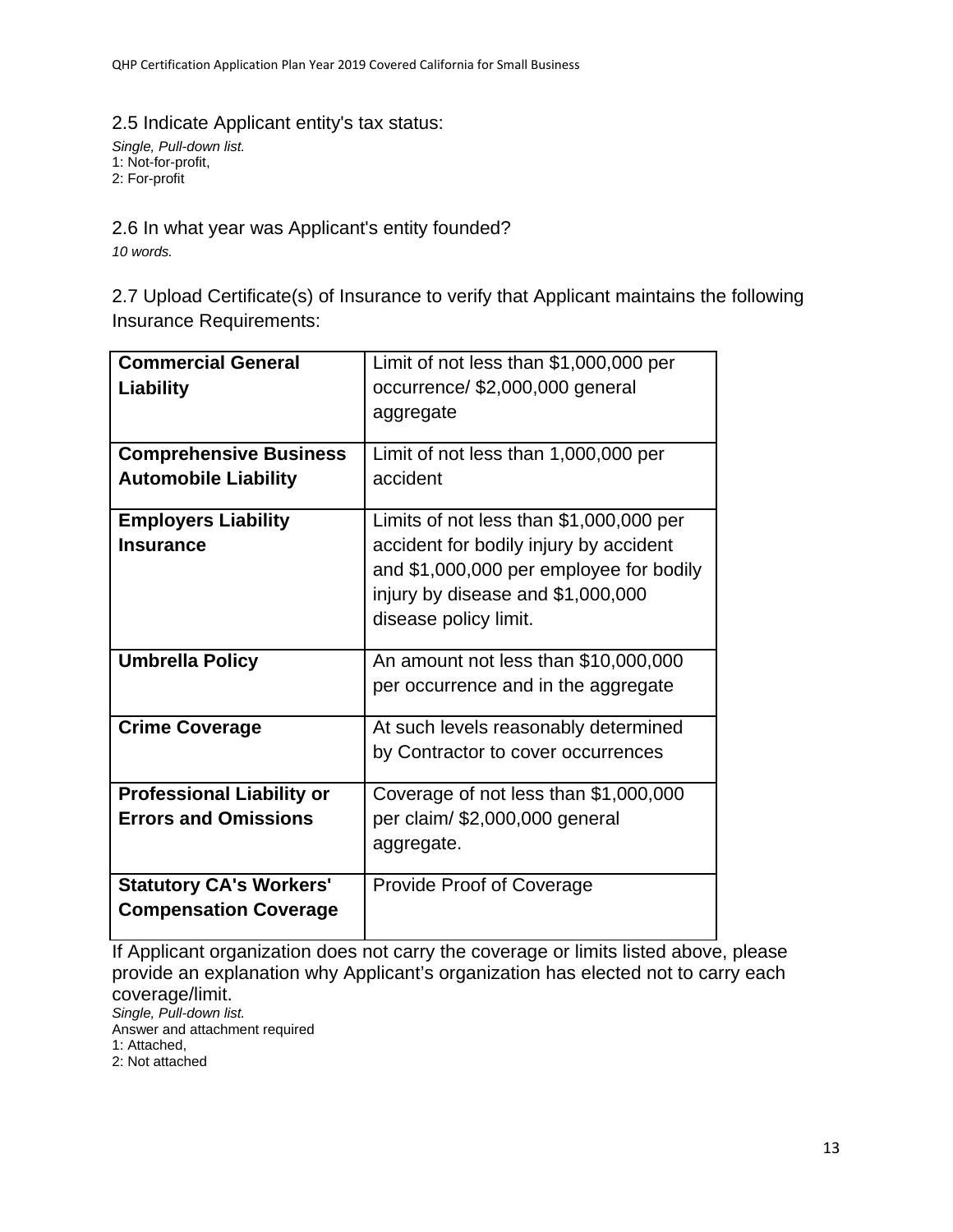2.8 Indicate any experience Applicant has participating in exchanges or marketplace environments.

| State-based Marketplace(s), specify state(s) and years of participation           | 100<br>words. |
|-----------------------------------------------------------------------------------|---------------|
| Federally-Facilitated Marketplace, specify state(s) and years of<br>participation | 100<br>words. |
| Private Exchange(s), specify exchange(s) and years of participation               | 100<br>words. |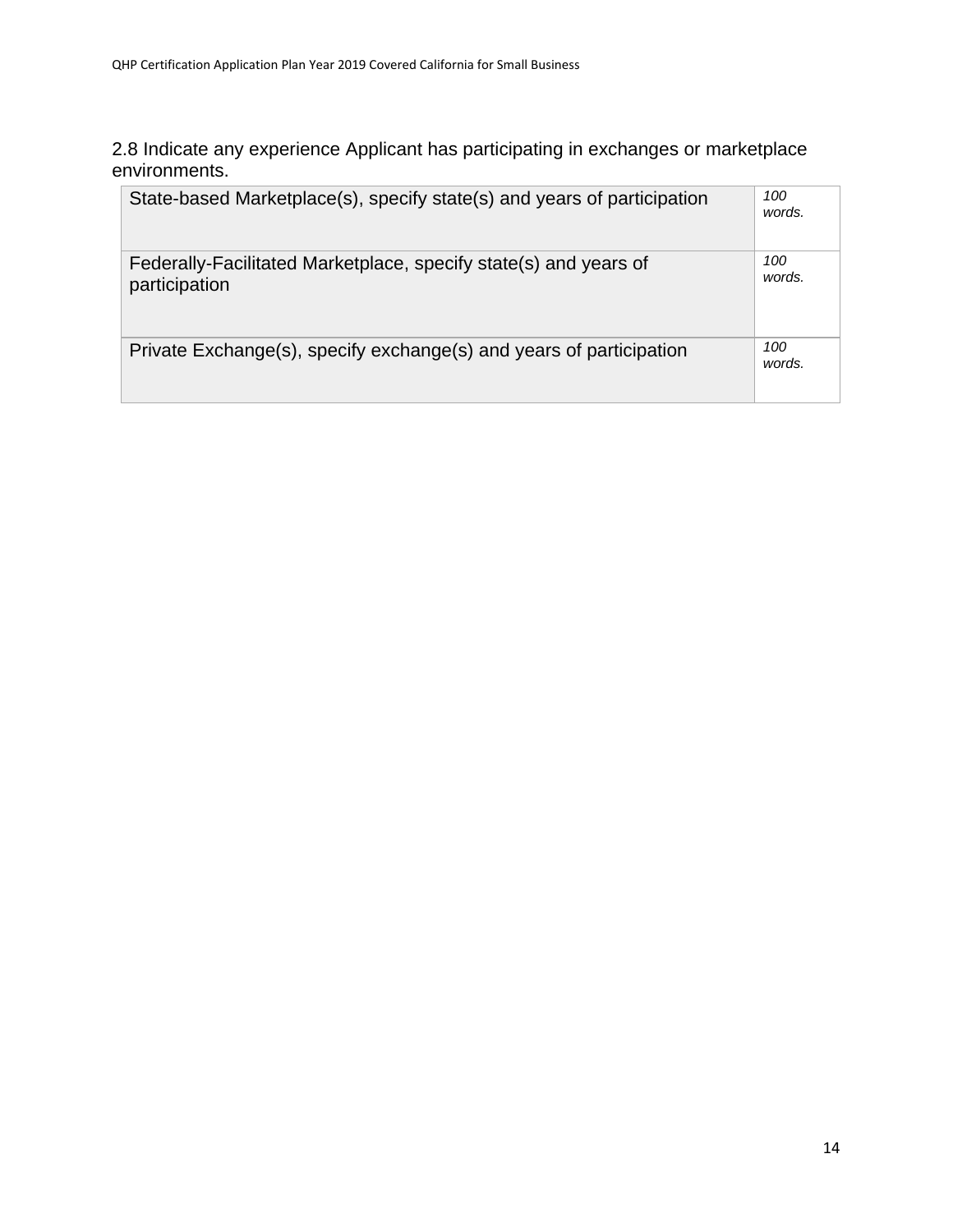# **3 Licensed and Good Standing**

*All questions required for new entrant Applicants only.* 

#### 3.1 Indicate Applicant entity license status below:

*Single, Radio group.*

1: Applicant currently holds all of the proper and required licenses from the California Department of Managed Health Care to operate as a health issuer as defined herein in the commercial small group market,

2: Applicant currently holds all of the proper and required licenses from the California Department of Insurance to operate as a health issuer as defined herein in the commercial small group market,

3: Applicant is currently applying for licensure from the California Department of Managed Health Care to operate as a health issuer as defined herein in the commercial small group market. If Yes, enter date application was filed: [To the day],

4: Applicant is currently applying for licensure from the California Department of Insurance to operate as a health issuer as defined herein in the commercial small group market. If yes, enter date application was filed: [To the day]

3.2 In addition to holding or pursuing all of the proper and required licenses to operate as a health issuer as defined herein, the Applicant must confirm that it has had no material fines, no material penalties levied or material ongoing disputes with applicable licensing authorities in the last two years (See Appendix A Definition of Good Standing). The Exchange, in its sole discretion and in consultation with the appropriate health insurance regulator, determines what constitutes a material violation for the purpose of determining Good Standing. Applicant must check the appropriate box. If Applicant does not confirm, the application will be disqualified from consideration.

*Single, Pull-down list.* 1: Confirmed, 2: Not confirmed

3.3 If not currently holding a license to operate in California, confirm business entity has had no material fines, no material penalties levied, or material ongoing disputes with applicable licensing authorities in the last two years.

*Single, Pull-down list.* 1: Confirmed, 2: Not confirmed,

3: N/A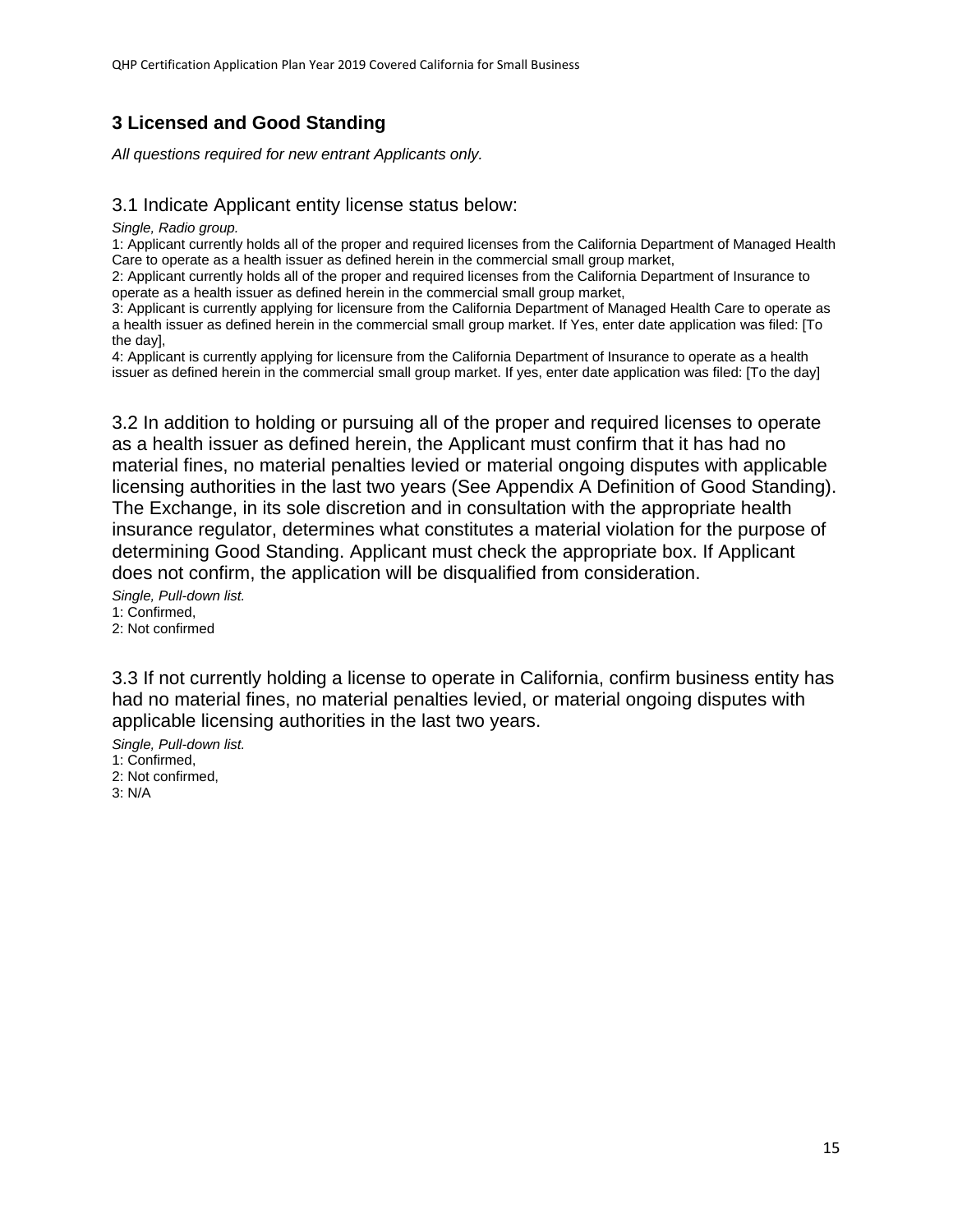# **4 Applicant Health Plan Proposal**

#### *4.3 – 4.5 required for currently contracted Applicants. All questions required for new entrant Applicants.*

Applicant must submit a health plan proposal in accordance with submission requirements outlined in this section. Applicant's proposal will be required to include at least one of the standard plan designs and use the same provider network for each type of standard plan design in a set of standard plans or insurance policies for specified metal level actuarial values.

In addition to being guided by its mission and values, the Exchange's policies are derived from the Federal Affordable Care Act which calls upon the Exchanges to advance "plan or coverage benefits and health care provider reimbursement structures" that improve health outcomes. The Exchange seeks to improve the quality of care while moderating cost not only for the individuals enrolled in its plans, but also by being a catalyst for delivery system reform in partnership with plans, providers and consumers. With the Affordable Care Act and the range of insurance market reforms that have been implemented, the health insurance marketplace will be transformed from one that has focused on risk selection to achieve profitability to one that will reward better care, affordability and prevention.

Tiered hospital, physician, and pharmacy networks are not permitted. Applicants must agree to adhere to the Exchange's standard benefit plan designs without deviation unless approved by the Exchange.

#### Plan or Policy Submission Requirements

Applicant must submit a standard set of QHPs including all four metal tiers in its proposed rating regions. The QHPs in the standard set must be one of the 2019 Standard Benefit Plan Designs and cannot vary by metal tier other than by cost sharing and premium. The same provider network must be available for each QHP in the standard set of QHPs. Applicant's proposal must include coverage of its entire licensed geographic service area.

Applicant may submit proposals including the Health Savings Account-eligible High Deductible Health Plan (HDHP) standard design. Health Savings Account-eligible plans may be proposed at the bronze and silver levels in Covered California for Small Business. Additionally, Applicant may submit proposals to offer additional QHPs for consideration, including Alternate Benefit Design proposals. The additional QHP offerings proposed must be differentiated by product or network in order to be considered by the Exchange.

All QHP issuers participating in Covered California for Small Business must offer all QHPs with and without infertility coverage. Infertility riders will not be permitted. Issuers must create two plans, with different Plan IDs, for each QHP offering: one that includes infertility coverage and one that does not include infertility coverage.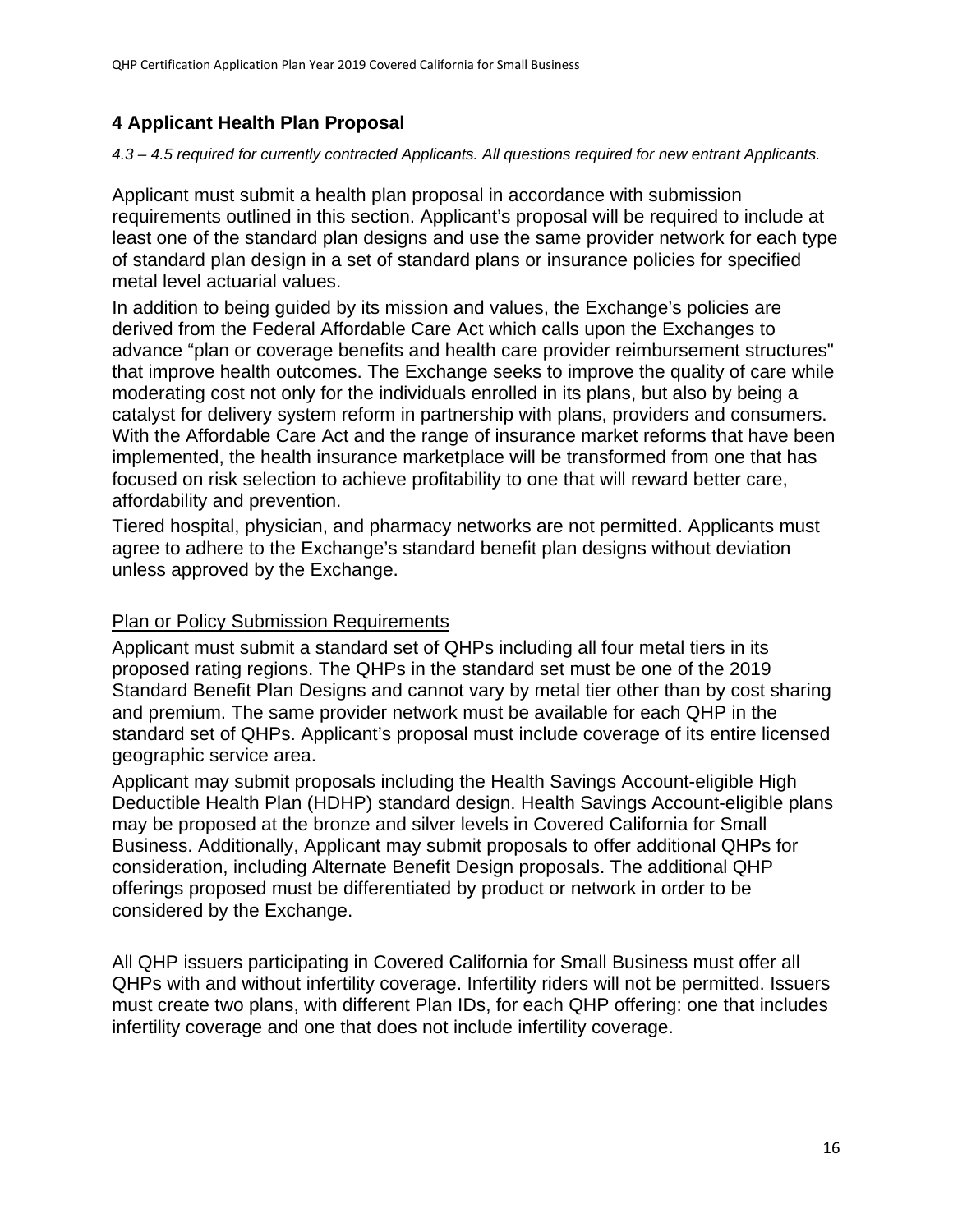4.1 Applicant must certify that its proposal includes a health product offered at all four metal tiers (bronze, silver, gold and platinum) for each individual plan it proposes to offer in a rating region. If not, Applicant's response will be disqualified.

*Single, Pull-down list.* 1: Yes, proposal meets requirements, 2: No

4.2 Applicant must confirm it will adhere to Exchange naming conventions for on-Exchange plans and off-Exchange mirror products pursuant to Government Code 100503(f).

*Single, Pull-down list.* 1: Confirmed, 2: Not confirmed

#### 4.3 Preliminary Premium Proposals.

Final negotiated and accepted premium proposals shall be in effect for the 12-month period subsequent to the initial effective dates for all employer groups whose initial effective dates are between January 1, 2019 and December 31, 2019. Contracted QHP issuers may choose to make quarterly rate updates for the second, third and fourth quarters by submitting rate updates at least 120 days prior to the quarter begin date. Following applicable regulator rate review, quarterly rate updates shall be in effect for the 12-month period subsequent to the initial effective dates for all employer groups. Premium proposals are considered preliminary and may be subject to negotiation as part of QHP certification and selection. The final negotiated premium amounts must align with the product rate filings that will be submitted to the applicable regulatory agency. Premium proposals will be due July 25, 2018. To submit premium proposals for small group products, QHP Applicants must complete and upload through System for Electronic Rate and Form Filing (SERFF) the Unified Rate Review Template (URRT), Actuarial Memorandum and the Rates Template available at [link to 2019 Rates Table Template]. Premium may vary only by geography (rating region), by age band (within 3:1 range requirement), by coverage tier, and by actuarial value metal level.

Applicant shall provide, in connection with any negotiation process as reasonably requested by the Exchange, detailed documentation on the Exchange-specific rate development methodology.

Applicant shall provide justification, documentation, and support used to determine rate changes, including adequately supported cost projections. Cost projections include factors impacting rate changes, assumptions, transactions and other information that affects the Exchange-specific rate development process. The Exchange may also request information pertaining to the key indicators driving the medical factors on trends in medical, pharmacy or other healthcare provider costs. This information may be necessary to support the assumptions made in forecasting and may be supported by information from the Applicant's actuarial systems pertaining to the Exchange-specific account.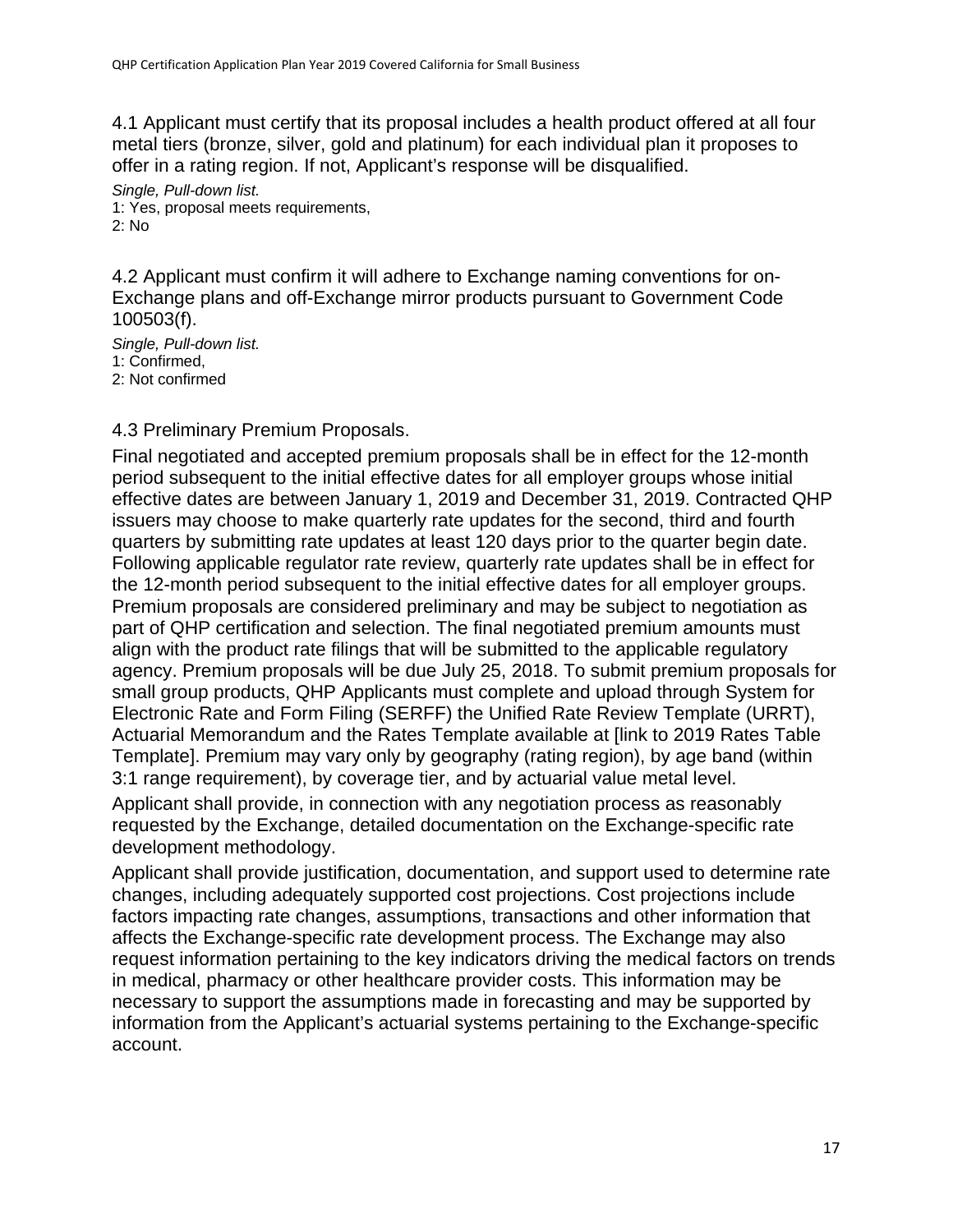*Single, Pull-down list.*

- 1: Template will be completed and uploaded,
- 2: Template will not be completed and uploaded

4.4 Applicant must certify that for each rating region in which it submits a health plan proposal, it is submitting a proposal that covers the entire geographic service area for which it is licensed within that rating region. To indicate which zip codes are within the licensed geographic service area by proposed Exchange product, complete and upload through SERFF the Service Area Template located at [link to 2019 Service Area Template].

*Single, Pull-down list.*

1: Yes, health plan proposal covers entire licensed geographic service area; template uploaded,

2: No, health plan proposal does not cover entire licensed geographic service area; template uploaded

4.5 Applicants must indicate if requesting changes to licensed geographic service area with applicable regulator, and if so, submit a copy of the applicable exhibit filed with regulator.

*Single, Pull-down list.*

1: Yes, filing service area expansion, exhibit attached,

2: Yes, filing service area withdrawal, exhibit attached,

3: No, no changes to service area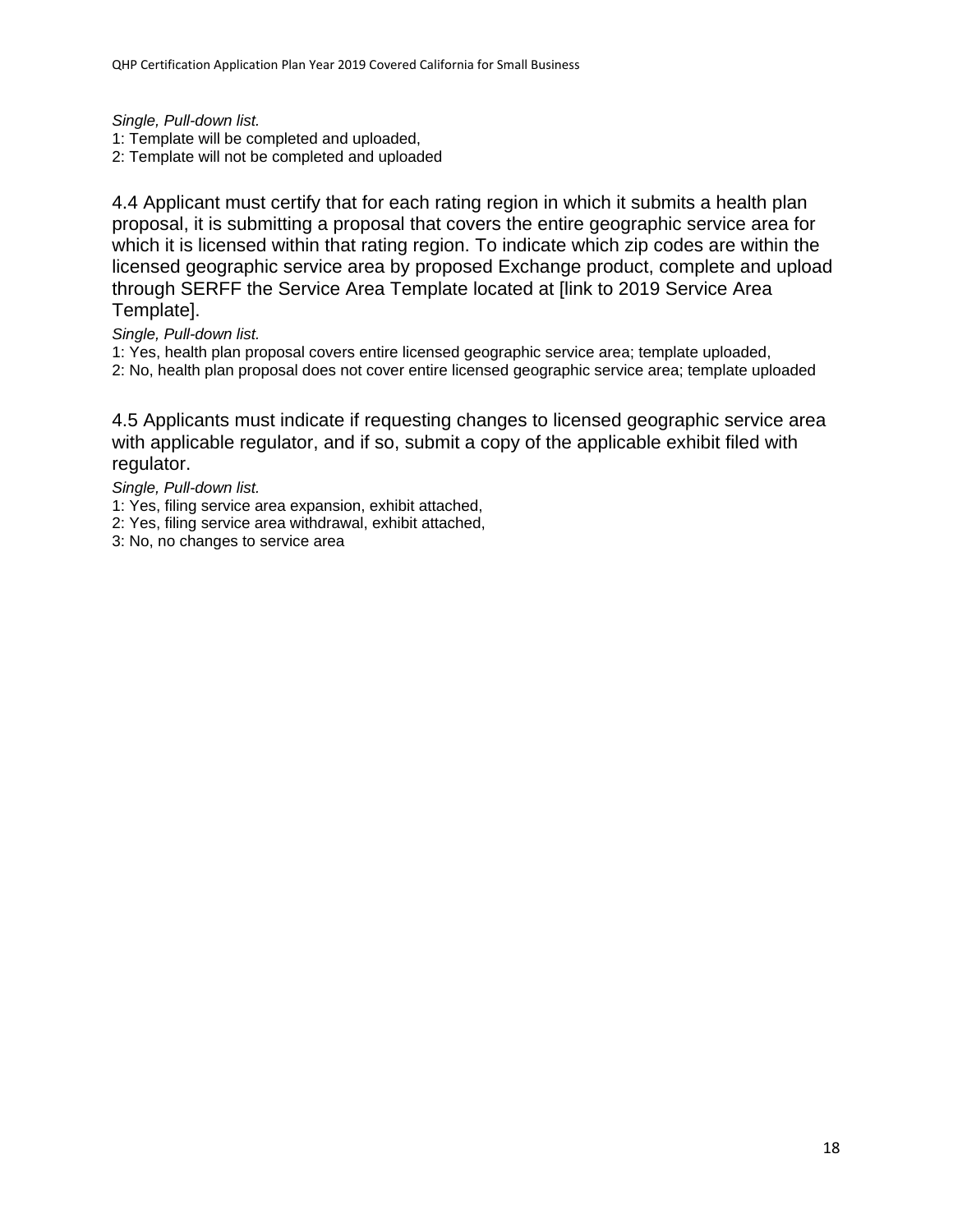# **5 Benefit Design**

*5.1 – 5.5, 5.8, 5.11, and 5.12 required for currently contracted Applicants. All questions required for new entrant Applicants.* 

5.1 QHP Applicant must comply with 2019 Patient-Centered Benefit Plan Designs. Applicant must complete and upload through System for Electronic Rate and Form Filing (SERFF) the Plans and Benefits template located at [link to 2019 Plans and Benefits Template]

*Single, Pull-down list.* 1: Confirmed, template submitted,

2: Not confirmed, template not submitted

5.2 Are there operational or administrative barriers to implementing the 2019 Patient Centered Benefit Plan designs?

*Single, Radio group.* 1: Yes, 2: No

5.3 Applicant must indicate if seeking approval for deviations from the 2019 Patient Centered Benefit Plan Designs. If yes, Applicant must submit Attachment B Patient Centered Benefit Design Deviations to describe the proposed deviations and the rationale for the deviation. Applicants seeking approval of covered benefits that are not essential health benefits without an actuarial value impact must complete Attachment B to request such approval, if the plan design otherwise adheres to the 2019 Standard Benefit Plan Designs.

*Single, Pull-down list.*

1: Yes, attachment submitted to request deviation(s),

2: No deviation(s) requested, attachment not submitted

5.4 The Exchange is encouraging the offering of plan products which include all ten Essential Health Benefits, including the pediatric dental Essential Health Benefit. Applicant must indicate if it will adhere to the 2019 Patient Centered Plan Design which includes all ten Essential Health Benefits. Failure to offer a product with all ten Essential Health Benefits will not be grounds for rejection of Applicant's application.

*Single, Pull-down list.*

1: Yes, Covered California for Small Business QHPs proposed for 2019 include all ten Essential Health Benefits,

2: No, Covered California for Small Business QHPs proposed for 2019 do not include all ten Essential Health Benefits

5.5 If Applicant's proposed QHPs will include the pediatric dental essential health benefit, Applicant must describe how it intends to embed this benefit. (offered directly under full service license, subcontractor, or not applicable).

In the description of the option selected, Applicant must describe how it will ensure that the provision of pediatric dental benefits adheres to contractual requirements, including pediatric dental quality measures. Describe any intended subcontractor relationship, if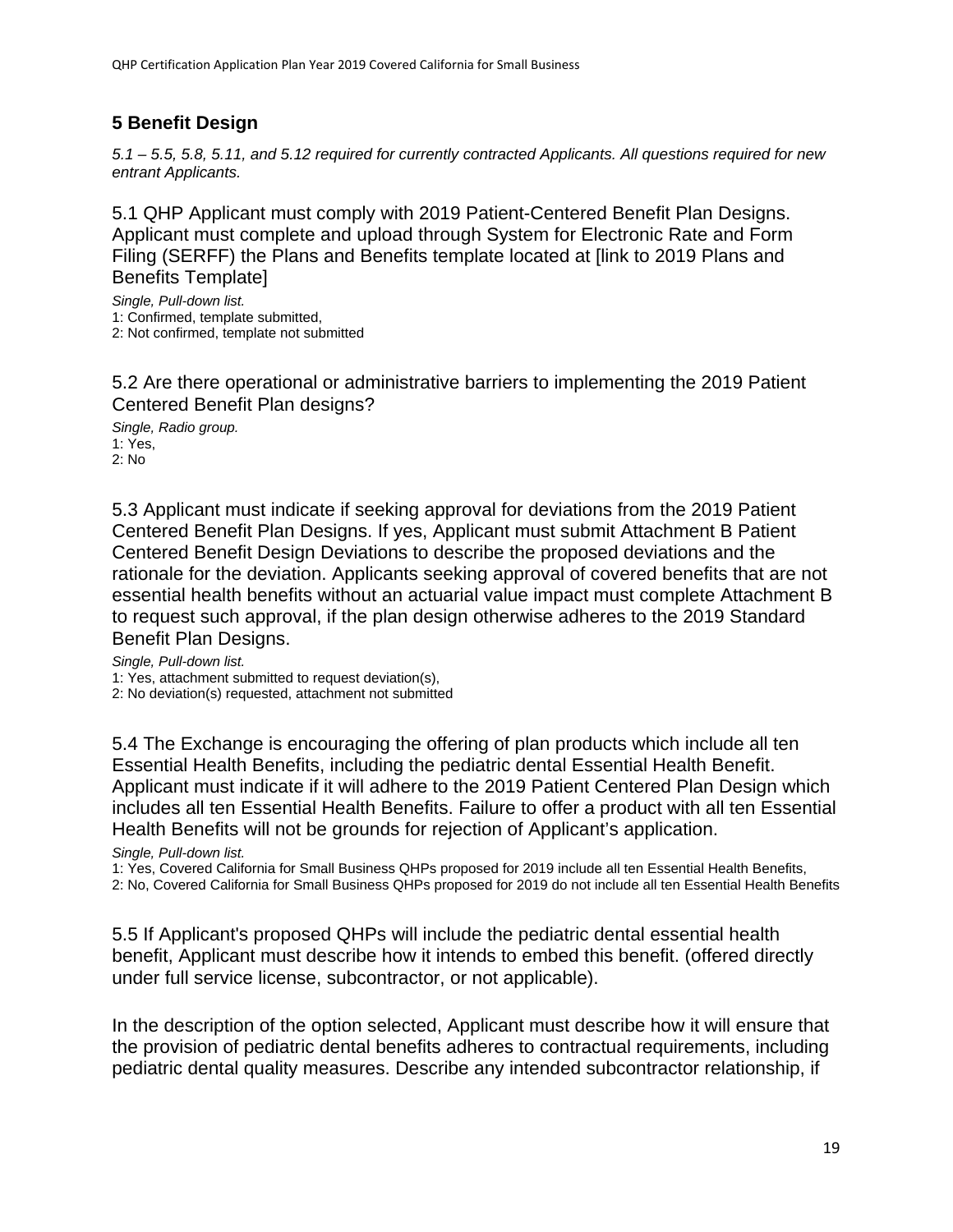applicable, to offer the pediatric dental Essential Health Benefit and specifically address the following:

- Does the Applicant include performance incentives in its contract with the dental benefits subcontractor?
- Activities conducted for consumer education and communication
- Oversight conducted for dental quality and network management

#### *Single, Radio group.*

1: Offer benefit directly under full service license, explain: [100 words],

2: Subcontractor relationship, explain: [ 100 words ],

3: Not Applicable

5.6 Applicant must indicate if proposed QHPs will include coverage of non-emergent out-of-network services.

*Single, Radio group.*

1: Yes, proposed QHPs will include coverage of non-emergent out-of-network services. If yes, with respect to nonnetwork, non-emergency claims, (hospital and professional), describe administration of out-of-network benefits including consumer communication, pricing methodology, and claims adjudication: [100 words], 2: No, proposed QHPs will not include coverage of non-emergent out-of-network services

5.7 Complete the following table to report availability of telehealth services to the Exchange enrollees and applicable cost-sharing. Indicate "Not Offered" if telehealth is not offered. If telehealth is offered by contracted medical groups, use the comments section to indicate the percentage of membership with access to those services (i.e. percent of membership attributed to the medical group).

| <b>Telehealth Visit or Service</b><br><b>Type</b> | Modality                                                                                                                                              | <b>Specify Applicable Cost-</b><br>Share(s)/Comments |
|---------------------------------------------------|-------------------------------------------------------------------------------------------------------------------------------------------------------|------------------------------------------------------|
| <b>Primary Care Visit</b>                         | Multi, Checkboxes.<br>1: Phone,<br>2: Video,<br>3: Instant Message/Live<br>Chat,<br>4: Email,<br>5: Other, describe in<br>comments,<br>6: Not Offered | 50 words.                                            |
| <b>Specialist Visit</b>                           | Multi, Checkboxes.<br>1: Phone,<br>2: Video,<br>3: Instant Message/Live<br>Chat,<br>4: Email,<br>5: Other, describe in<br>comments,<br>6: Not Offered | 50 words.                                            |
| <b>Mental/Behavioral Health</b><br>Visit          | Multi, Checkboxes.<br>1: Phone,<br>2: Video,                                                                                                          | 50 words.                                            |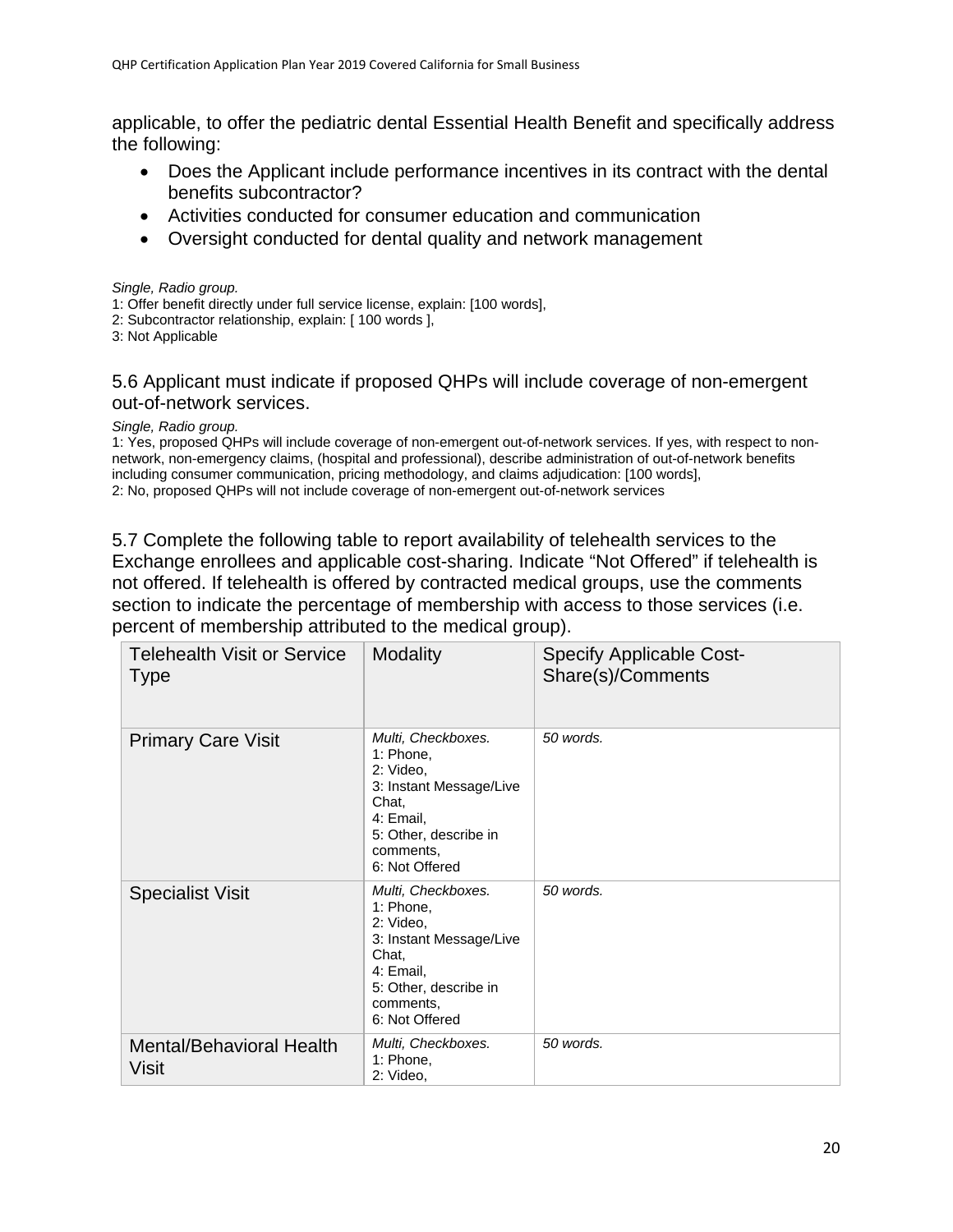|                                                  | 3: Instant Message/Live<br>Chat,<br>4: Email,<br>5: Other, describe in<br>comments,<br>6: Not Offered                                                 |           |
|--------------------------------------------------|-------------------------------------------------------------------------------------------------------------------------------------------------------|-----------|
| <b>Substance Abuse</b><br><b>Treatment Visit</b> | Multi, Checkboxes.<br>1: Phone,<br>2: Video,<br>3: Instant Message/Live<br>Chat,<br>4: Email,<br>5: Other, describe in<br>comments,<br>6: Not Offered | 50 words. |
| Other, describe: [20 words]                      | Multi, Checkboxes.<br>1: Phone,<br>2: Video,<br>3: Instant Message/Live<br>Chat,<br>4: Email,<br>5: Other, describe in<br>comments,<br>6: Not Offered | 50 words. |

5.8 Applicant must submit, as an attachment, draft Evidence of Coverage or Policy language and draft Schedules of Benefits describing proposed 2019 QHP benefits. If the Applicant is applying for recertification, submit a redline version of the EOC and Schedules of Benefits that indicates changes from the previous plan year. This draft language must be submitted with the response to this application, prior to or contemporaneous to filing with the applicable regulator.

*Single, Pull-down list.*

1: Confirmed, attachment(s) submitted,

2: Not confirmed, attachment(s) not submitted

5.9 The Exchange's Patient Centered Benefit Plan Designs stipulate four tiers of drug coverage:

(1) Tier 1

- (2) Tier 2
- (3) Tier 3
- (4) Tier 4

Applicant must complete and upload through SERFF the Prescription Drug Template available at [link to 2019 Prescription Drugs Template].

*Single, Pull-down list.*

1: Template completed and uploaded, 2: Template not completed and uploaded

5.10 Select all options that apply from the following list to indicate how Applicant's proposed 2019 formulary will comply with California Health and Safety Code § 1342.71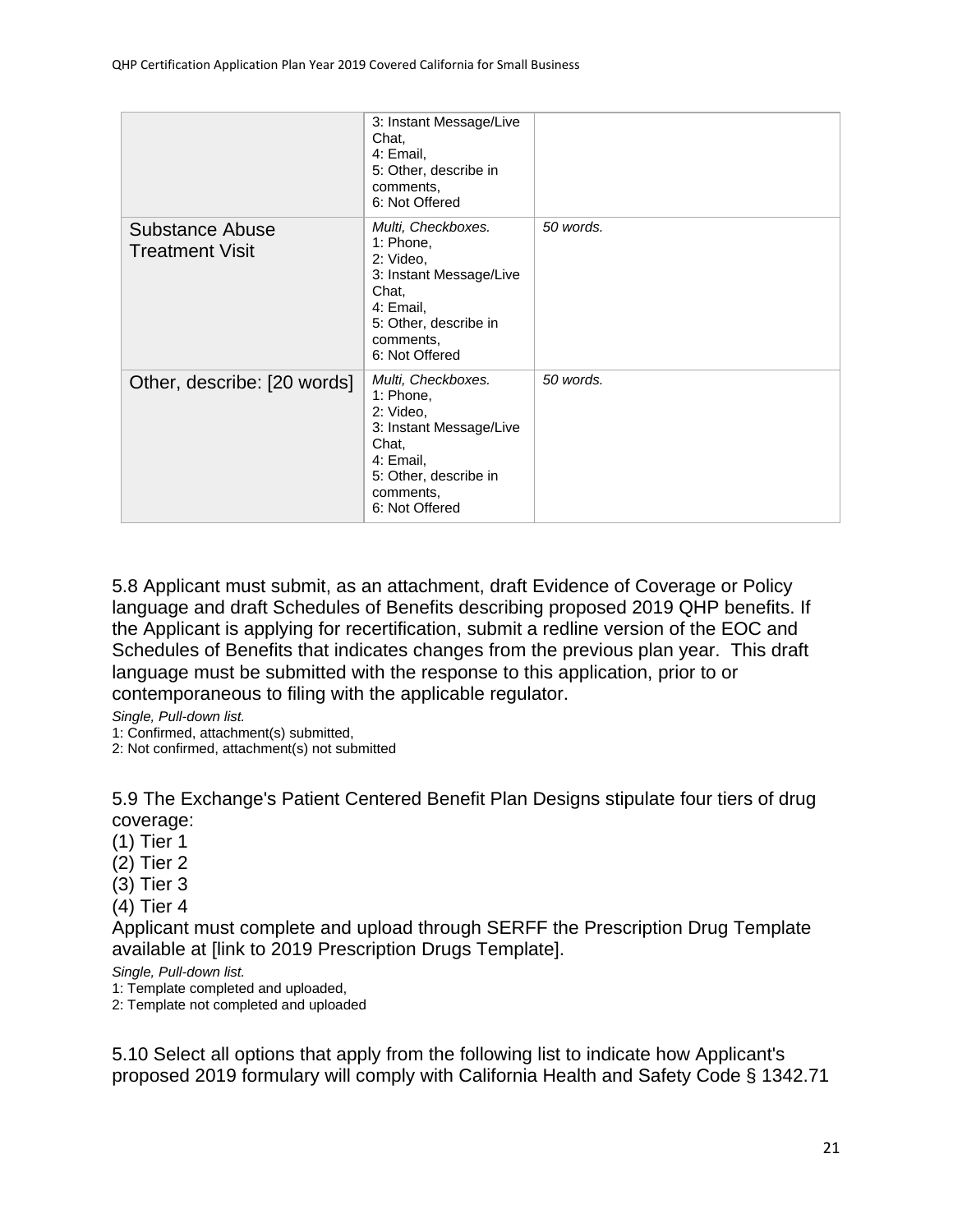and Insurance Code § 10123.193 requirements prohibiting discrimination in prescription drug benefits. Use the details section for any additional comments.

*Multi, Radio group.* 

1: Does not discourage enrollment of individuals with health conditions and does not reduce the generosity of the benefit for enrollees with a particular condition in a manner that is not based on a clinical indication or reasonable medical management practices

2: Covers single-tablet regimens for HIV/AIDS

3: Caps cost of a 30-day supply to cost share consistent with the Standard Benefit Plan Design

4: Uses tier definitions stipulated in AB 339 and the SBPD

5: Ensure placement of prescription drugs on formulary tiers is based on clinically indicated, reasonable medical management practices

6: Updates formularies with any changes on a monthly basis

7: Includes description of utilization controls, preferred drugs, differences between medical benefit drugs and pharmacy benefit drugs, ways to obtain drugs not listed on the formulary

8: Available on the internet to the general public

9: Other (200 words)

*Details: 200 words.*

5.11 Does Applicant determine which of its plans are Medicare Part D Creditable?

*Single, Radio group.* 1: Yes,

2: No

5.12 In addition to standardized benefit designs, the Applicant may submit up to two (2) alternate benefit designs (ABD) per metal tier for Applicant's licensed geographic service area. Alternate benefit designs are optional. Applicants are not required to offer alternate benefit designs in order to participate in Covered California for Small Business. Alternate benefit designs must comply with state statutory and regulatory requirements. The alternate benefit design offering should incorporate the commission rate guidance utilized for all Covered California for Small Business plans.

Alternate benefit design proposals with preliminary rate information are due June 29, 2018. The Exchange will carefully scrutinize such proposals and may choose not to accept all alternate benefit design proposals if there is no meaningful difference in premium or cost sharing from the standardized benefit plan. Alternate benefit design proposal decisions will be communicated to Applicants by July 10, 2018, contingent upon rate information due July 25, 2018. All contingently accepted alternate benefit designs must be included in proposed rates due for all plans July 25, 2018.

If proposing alternate benefit plan designs, use Attachment G CCSB Alternate Plan Design to submit all cost sharing and other details for proposed alternate benefit plan designs. Provide description of rationale and benefit to members of proposed ABD offer. Include description of the population ABD(s) are meant to benefit. Describe the differences in coverages that are incorporated into the proposed ABD. Complete Attachment G CCSB Alternate Benefit Design to indicate benefits and member cost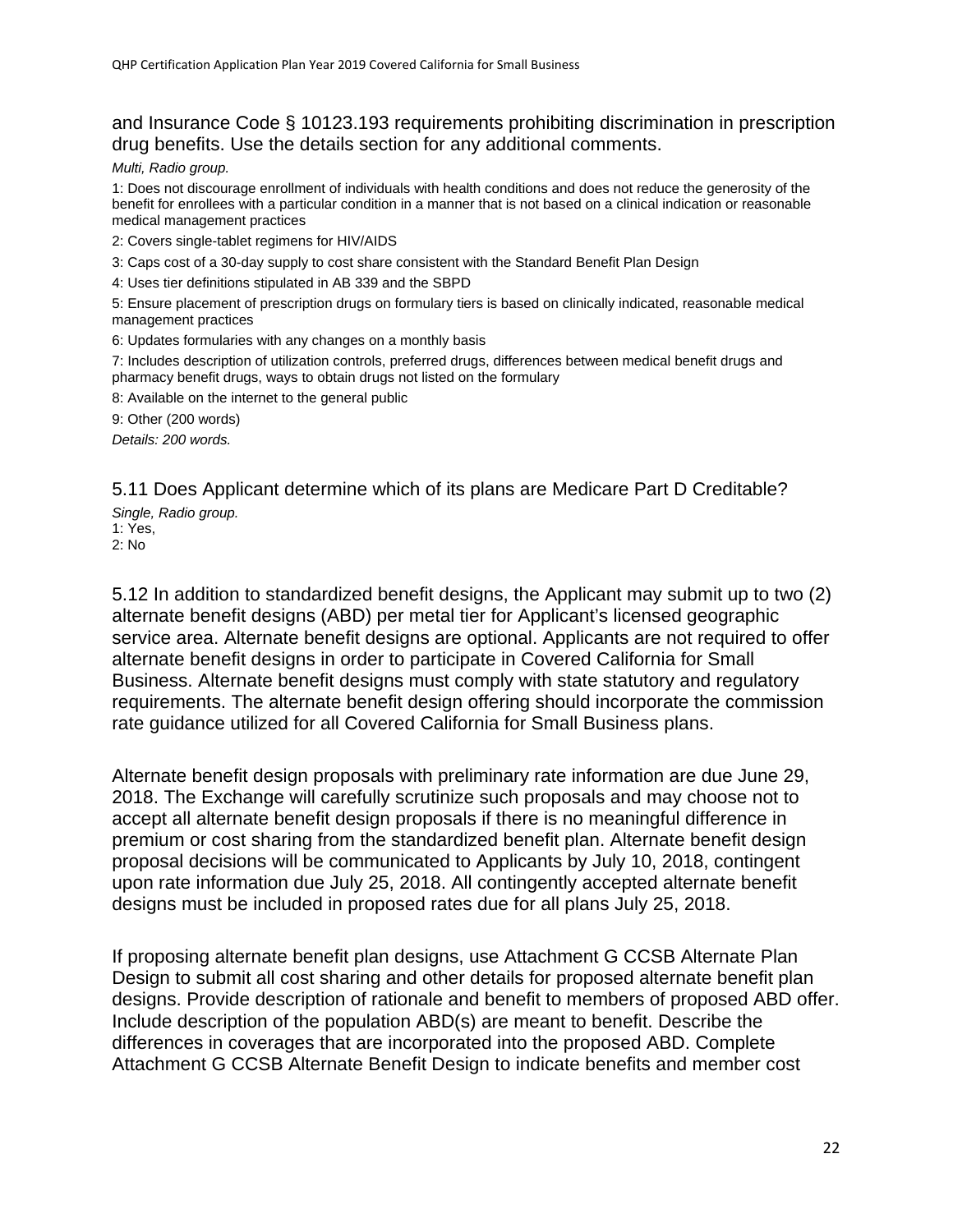sharing design for each alternate benefit plan design you propose. In completing the matrix, Applicant may insert text to:

- Indicate any additional or enhanced benefits relative to the Essential Health Benefits (EHBs)
- Confirm if plans include pediatric dental EHB

Use Attachment H CCSB Alternate Plan Rate Sheet to submit a single preliminary premium for a 40 year old for all plans proposed in all regions. While Applicants are not bound by preliminary rates submitted June 29, the Exchange will make contingent approvals for alternate benefit plan designs based upon these submissions, and shall reserve the right to issue final approvals of alternate benefit designs based upon rates submitted on July 25, 2018. Applicant may not make any changes to its proposed Alternate Benefit Design templates (Attachment G) once submitted to the Exchange without providing prior written notice to the Exchange and only if the Exchange agrees in writing with the proposed changes.

*Single, Radio group.*

1: Yes, proposing at least one alternate benefit design, attachment completed. (Note: Alternate benefit designs must be proposed and approved annually, even if there is no change in plan design), describe [200 words],

2: No, not proposing alternate benefit designs

# **6 Operational Capacity**

#### **6.1 Issuer Operations and Account Management Support**

*6.1.1 – 6.1.2 required for currently contracted Applicants. All questions required for new entrant Applicants.* 

6.1.1 Complete Attachments C1 Current and Projected Enrollment and C2 California Off-Exchange Enrollment to provide current enrollment and enrollment projections.

*Single, Pull-down list.* Answer and attachment required 1: Attachments completed, 2: Attachments not completed

6.1.2 Provide a description, including a timeline, of any initiatives, either current or planned, over the next 24 months which may impact the delivery of services to Exchange members during the contract period. Examples include:

- System changes or migrations
- Call center opening, closing or relocation
- Network re-contracting
- Other

*200 words.*

6.1.3 Does Applicant routinely subcontract any significant portion of its operations or partner with other companies to provide health plan coverage? If yes, identify which operations are performed by subcontractor or partner and provide the name of the subcontractor.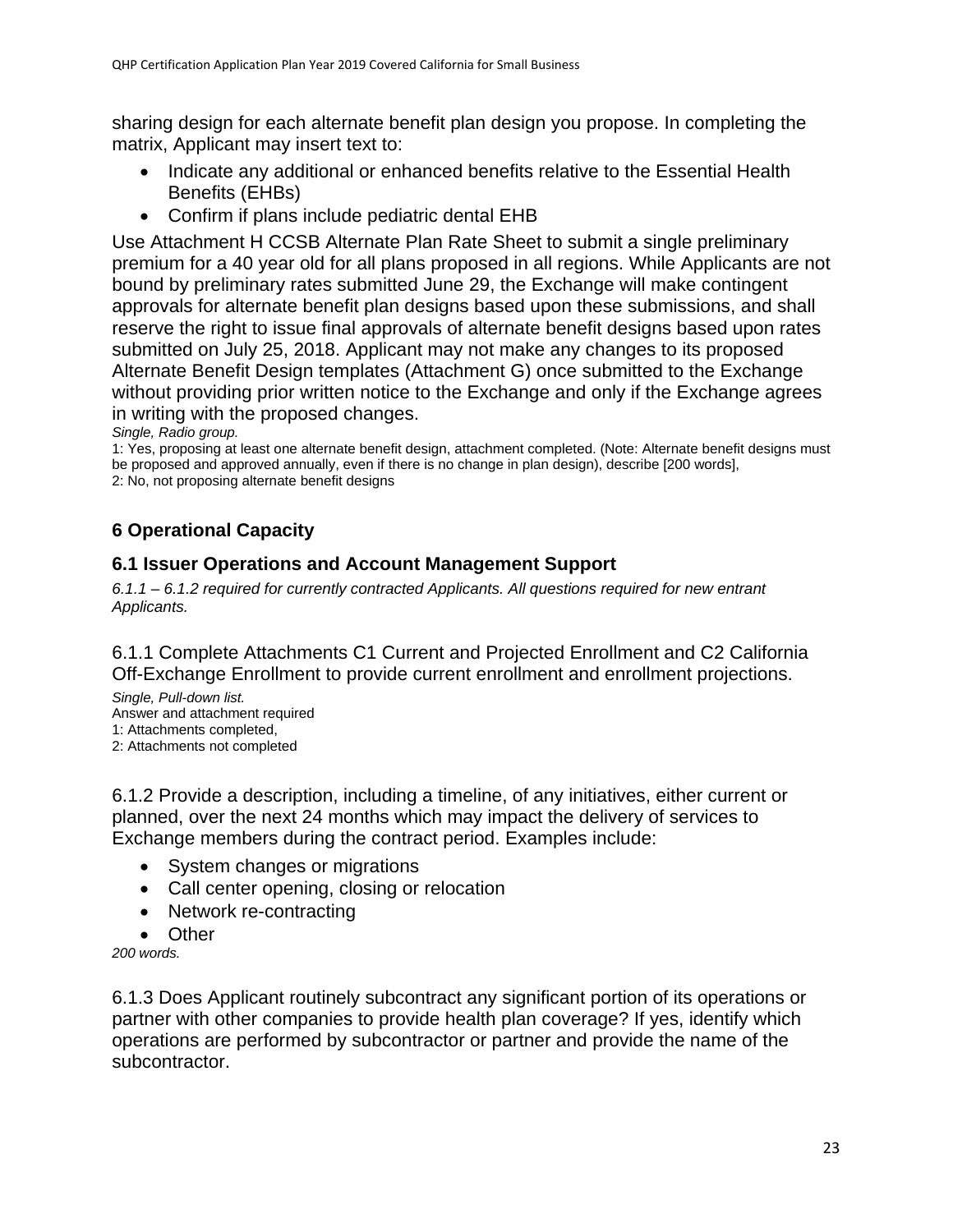|                                                            | Response                                       | <b>Description</b> |
|------------------------------------------------------------|------------------------------------------------|--------------------|
| Database and/or enrollment transactions                    | Single, Pull-down<br>list.<br>1: Yes,<br>2: No | 50 words.          |
| Claims processing and invoicing                            | Single, Pull-down<br>list.<br>1: Yes.<br>2: No | 50 words.          |
| Membership/customer service                                | Single, Pull-down<br>list.<br>1: Yes,<br>2: No | 50 words.          |
| Welcome package (ID cards, member<br>communications, etc.) | Single, Pull-down<br>list.<br>1: Yes.<br>2: No | 50 words.          |
| Other (specify)                                            | Single, Pull-down<br>list.<br>1: Yes.<br>2: No | 50 words.          |

6.1.4 Are any of Applicant's operations, such as member services call centers, conducted outside of the United States? If yes, describe the operations.

*Single, Radio group.* 1: Yes, describe: [50 words] 2: No

6.1.5 Provide a summary of Applicant's capabilities, including how long Applicant has been in the business as an issuer.

*Single, Pull-down list.* 1: Attached 2: Not attached

## **6.2 Implementation Performance**

*All questions required for new entrant Applicants.* 

6.2.1. Please include a detailed implementation plan including proposed organizational chart with Key Staff biographies responsible for overall implementation activities. *Single, Pull-down list.* Attachment required 1: Attached,

2: Not attached

6.2.2 Applicant must submit a Renewal and Open Enrollment Readiness Plan.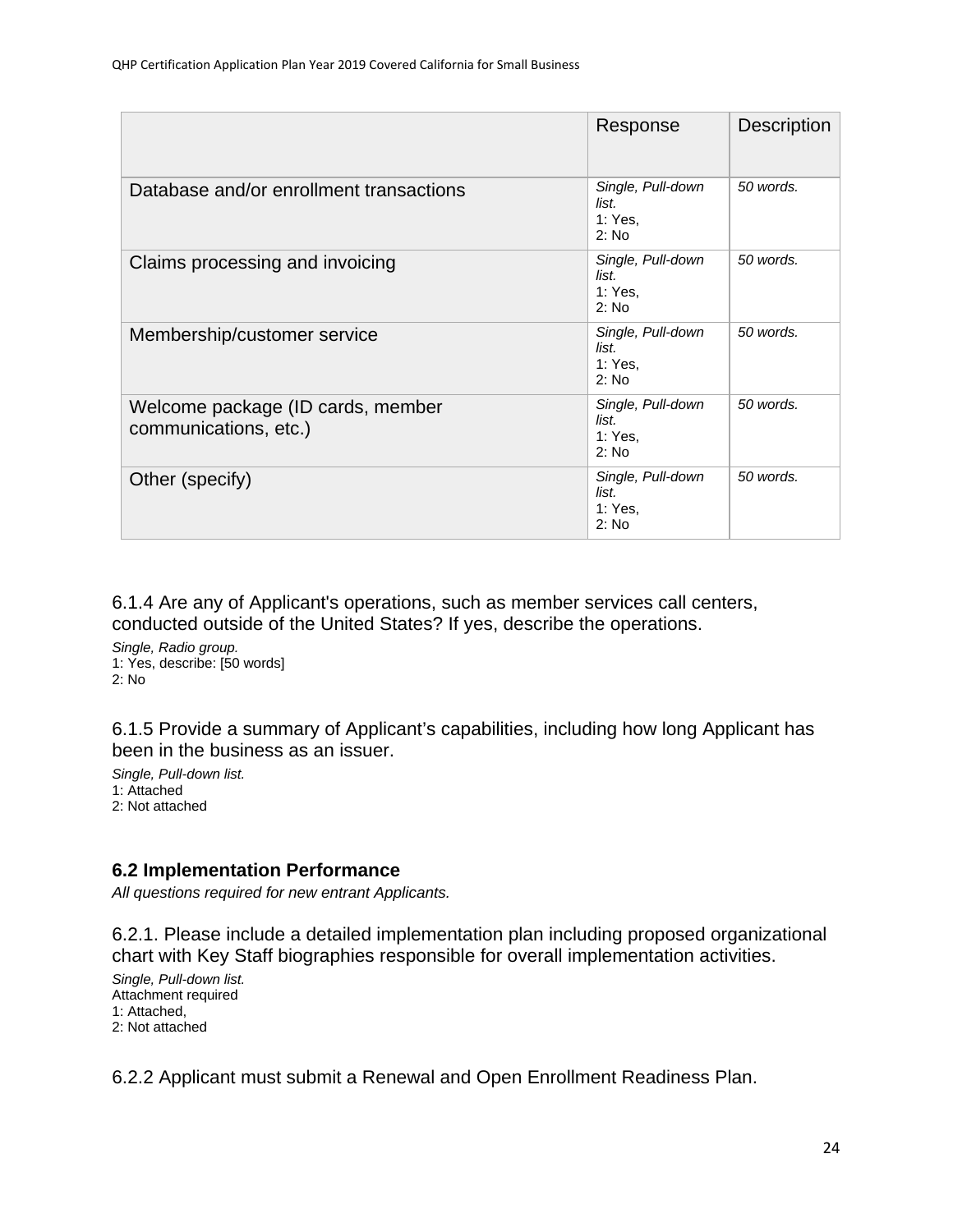*Single, Pull-down list.* 1: Attached, 2: Not attached

6.2.3 Applicant must describe current or planned procedures for managing new enrollees. Please address continuity of care, availability of customer service line prior to coverage effective date, and describe what member communications regarding change in plans are provided to new enrollees. *100 words.*

6.2.4 Identify the percentage increase of membership that will require adjustment to Applicant's current resources.

| Resource                           | Membership Increase (as %<br>of Current Membership) | Resource<br>Adjustment<br>(specify) | Approach to<br>Monitoring |
|------------------------------------|-----------------------------------------------------|-------------------------------------|---------------------------|
| <b>Members Services</b>            | Percent.                                            | 50 words.                           | 50 words.                 |
| Claims                             | Percent.                                            | 50 words.                           | 50 words.                 |
| Account<br>Management              | Percent.                                            | 50 words.                           | 50 words.                 |
| <b>Clinical staff</b>              | Percent.                                            | 50 words.                           | 50 words.                 |
| <b>Disease</b><br>Management staff | Percent.                                            | 50 words.                           | 50 words.                 |
| Implementation                     | Percent.                                            | 50 words.                           | 50 words.                 |
| Financial                          | Percent.                                            | 50 words.                           | 50 words.                 |
| Administrative                     | Percent.                                            | 50 words.                           | 50 words.                 |
| Actuarial                          | Percent.                                            | 50 words.                           | 50 words.                 |
| Information<br>Technology          | Percent.                                            | 50 words.                           | 50 words.                 |
| Other (List)                       | Percent.                                            | 50 words.                           | 50 words.                 |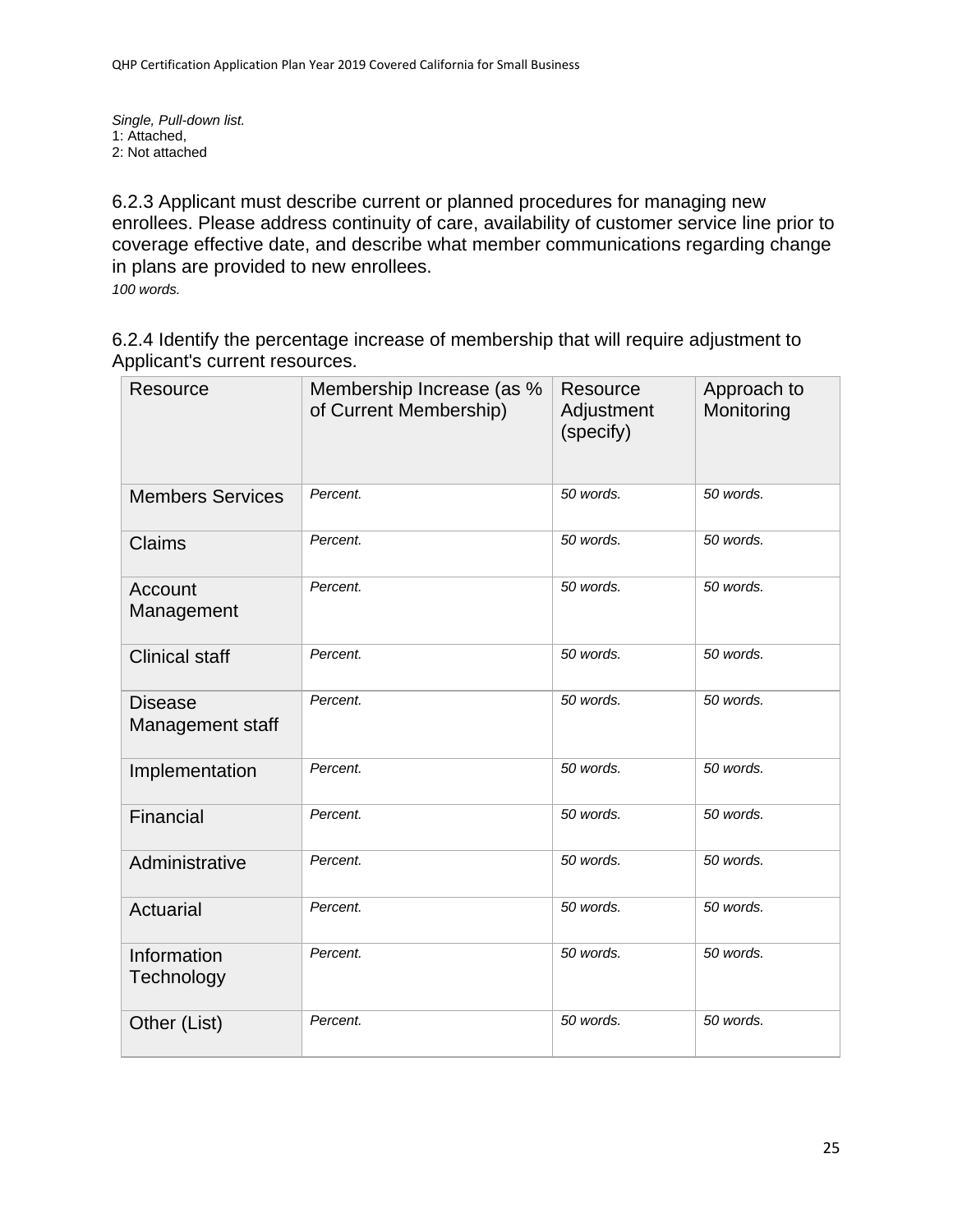# **7 Customer Service**

*All questions required for new entrant Applicants.*

7.1 Applicant must confirm it will respond to and adhere to the requirements of California Health and Safety Code Section 1368 relating to consumer grievance procedures.

*Single, Pull-down list.* 1: Confirmed, 2: Not confirmed

7.2 If certified, Applicant will be required to meet contractual member services performance standards. During Open Enrollment, Exchange Service Center operating hours are 8 am to 5 pm Monday through Friday (except holidays). Describe how Applicant will modify current service center Work Force Management operations to meet Exchange required operating hours, if applicable. Describe how Applicant will modify current Interactive Voice Response (IVR) system to meet Exchange required operating hours.

*Single, Radio group.* 1: Confirmed, explain: [100 words], 2: Not confirmed

7.3 Applicant must list internal daily monitored Service Center Statistics. What is the daily service level goal? For example: 80% of calls answered within 30 seconds. *50 words.*

7.4 Applicant must provide the ratio of Customer Service Representatives to members for teams that support Exchange business.

*10 words.* 

7.5 Indicate which of the following training modalities are used to train new Customer Service Representatives, check all that apply:

*Multi, Checkboxes.*

- 1: Instructor-Led Training Sessions,
- 2: Virtual Instructor-Led Training Sessions (live instructor in a virtual environment),
- 3: Video Training,
- 4: Web-Based training (not Instructor-Led),
- 5: Self-led Review of Training Resources,
- 6: Other, describe: [50 words]

7.6 Indicate which training tools and resources are used during Customer Service Representative training, check all that apply:

*Multi, Checkboxes.*

- 1: Case-Study,
- 2: Roleplaying,
- 3: Shadowing,
- 4: Observation,
- 5: Pre-tests,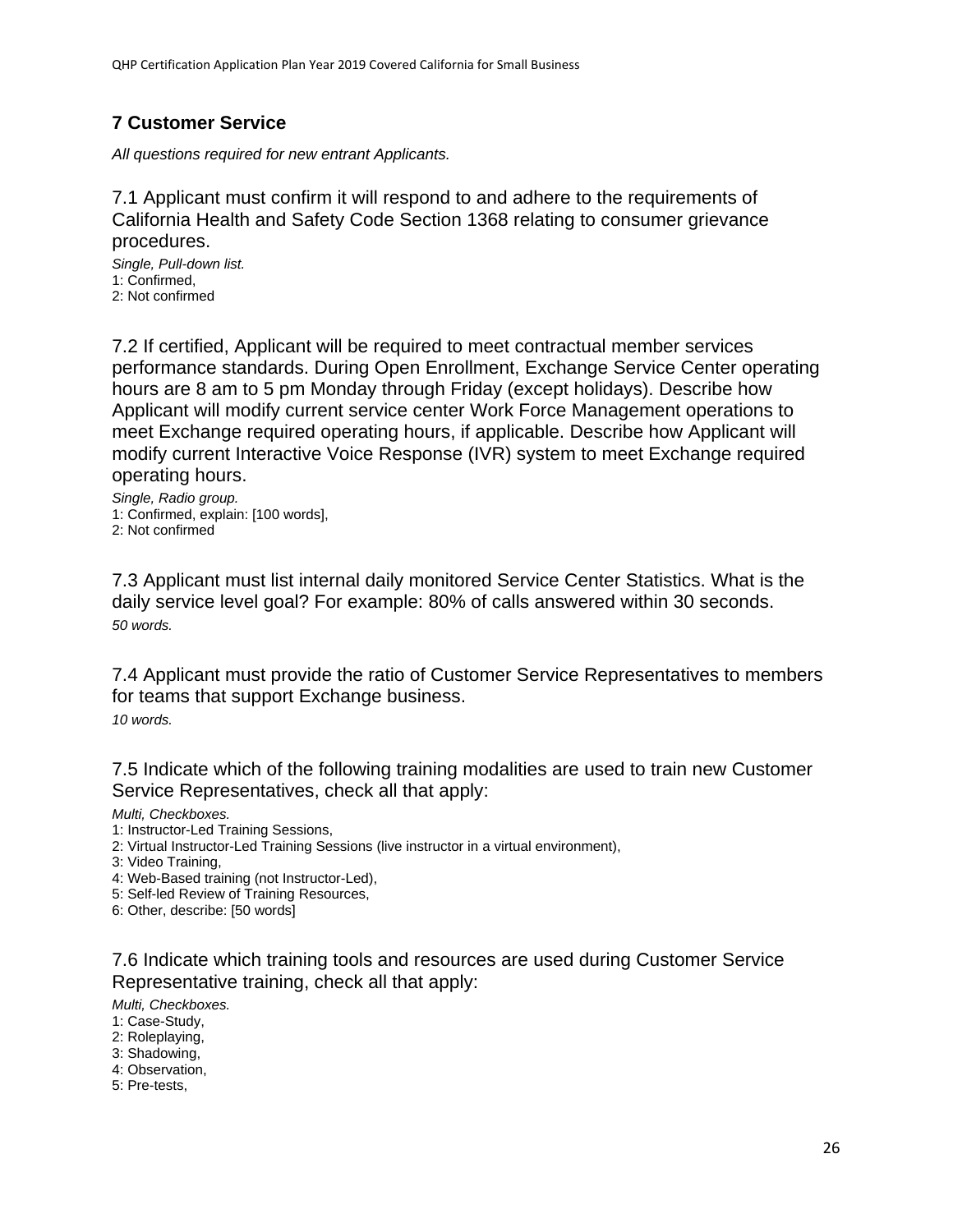6: Post-tests, 7: Training Evaluations, 8: Other, describe: [50 words]

7.7 What is the length of the entire training period for new Customer Service Representatives? Include total time from point of hire to completion of training, nesting period and release to work independently. *50 words.*

7.8 How frequently are refresher trainings provided to all Customer Service Representatives? Include trainings focused on soft skills improvement as well as training resulting from changes to policy and procedures. *50 words.*

7.9 Applicant must indicate languages spoken by Customer Service Representatives, and the number of bilingual Representatives who speak each language. Do not include languages supported **only** by a language line vendor.

*Multi, Checkboxes.*

- 1: Arabic: [Integer],
- 2: Armenian: [Integer],
- 3: Cantonese: [Integer],
- 4: English: [Integer], 5: Hmong: [Integer],
- 6: Korean: [Integer],
- 7: Mandarin: [Integer],
- 8: Farsi: [Integer],
- 9: Russian: [Integer],
- 10: Spanish: [Integer],
- 11: Tagalog: [Integer],
- 12: Vietnamese: [Integer],
- 13: Lao: [Integer],
- 14: Cambodian: [Integer],
- 15: Other, specify: [ 50 words ]

7.10 Does Applicant use language line to support consumers that speak languages other than those spoken by Customer Service Representatives? Which language line vendor is contracted for support?

*Single, Radio group.* 1: Yes, specify vendor: [20 words], 2: No

7.11 Applicant must describe any modifications to equipment, technology, consumer self-service tools, staffing ratios, training content and procedures, quality assurance program (or any other items that may impact the customer experience) that may be necessary to provide quality service to Exchange consumers.

*100 words.*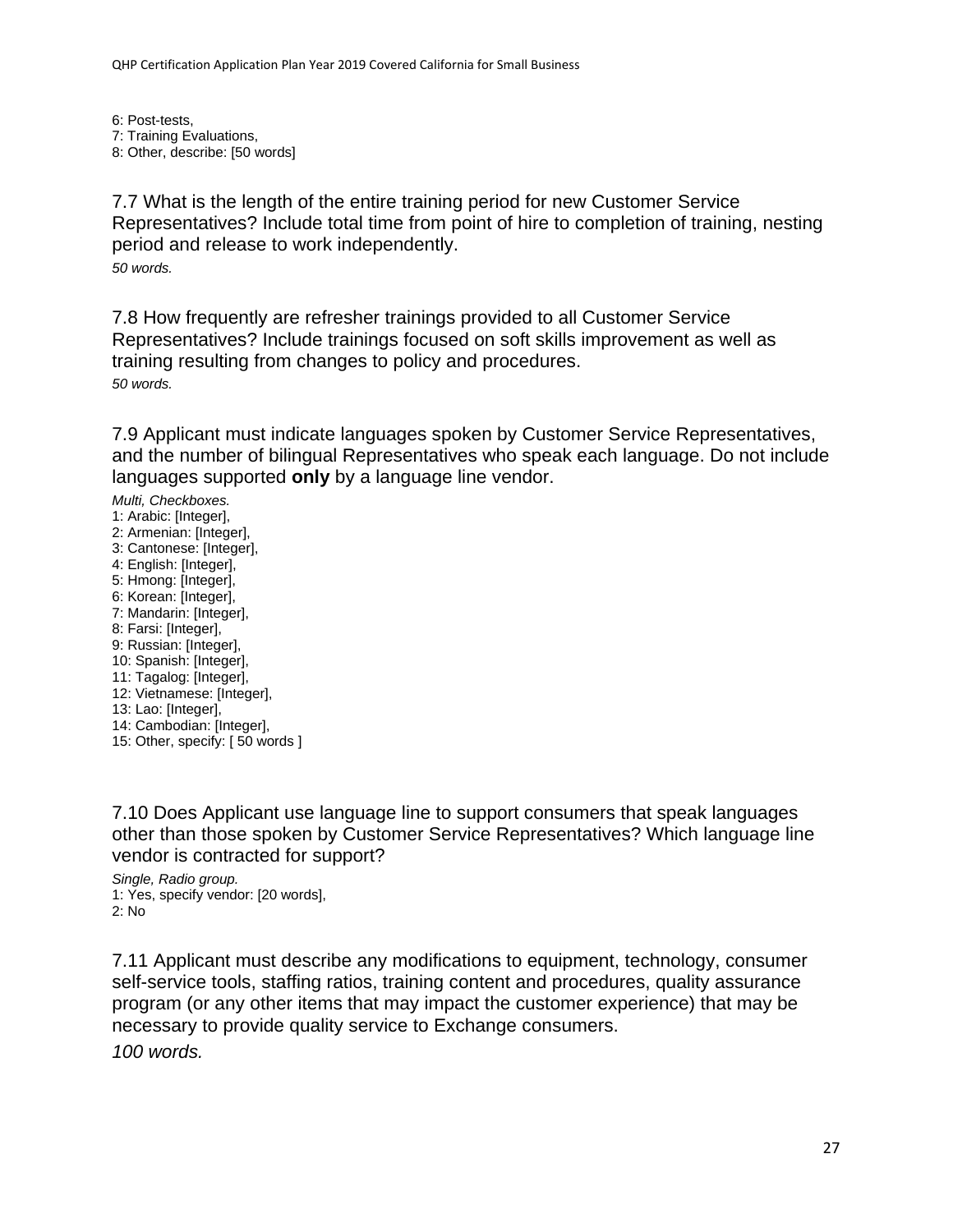7.12 Applicant must indicate what information and tools are utilized to monitor consumer experience, check all that apply:

*Multi, Checkboxes.*

- 1: Customer Satisfaction Surveys,
- 2: Monitoring Social Media,
- 3: Monitoring Call Drivers,
- 4: Common Problems Tracking,
- 5: Observation of Representative Calls,
- 6: Other, describe: [50 words]

7.13 List all Customer Service Representative Quality Assurance metrics used for scoring of monitored calls.

*50 words.*

7.14 How many calls per Representative, per week are scored? *20 words.*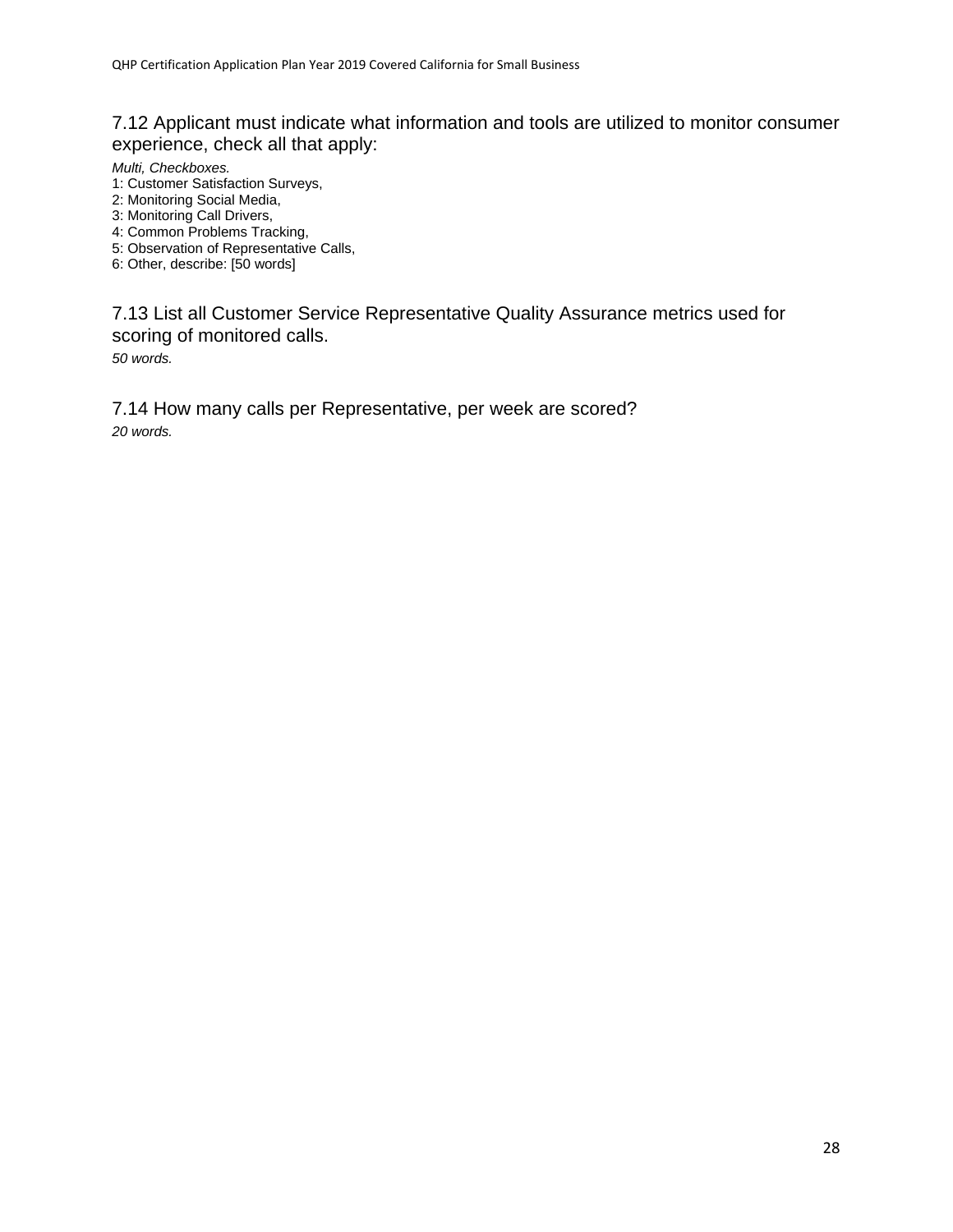## **8 Financial Requirements**

*All questions required for new entrant Applicants.*

8.1 Applicant must confirm it can provide detailed documentation as defined by the Exchange in the NOD 23 Gross to Network Report as specified in Appendix J Issuer Payment Discrepancy Resolution and Appendix K NOD 23 Report Glossary.

*Single, Pull-down list.* 1: Yes, confirmed, 2: No, not confirmed

8.2 Applicant must confirm it can perform financial reconciliation at a member and group level for each monthly coverage period.

*Single, Pull-down list.* 1: Yes, confirmed, 2: No, not confirmed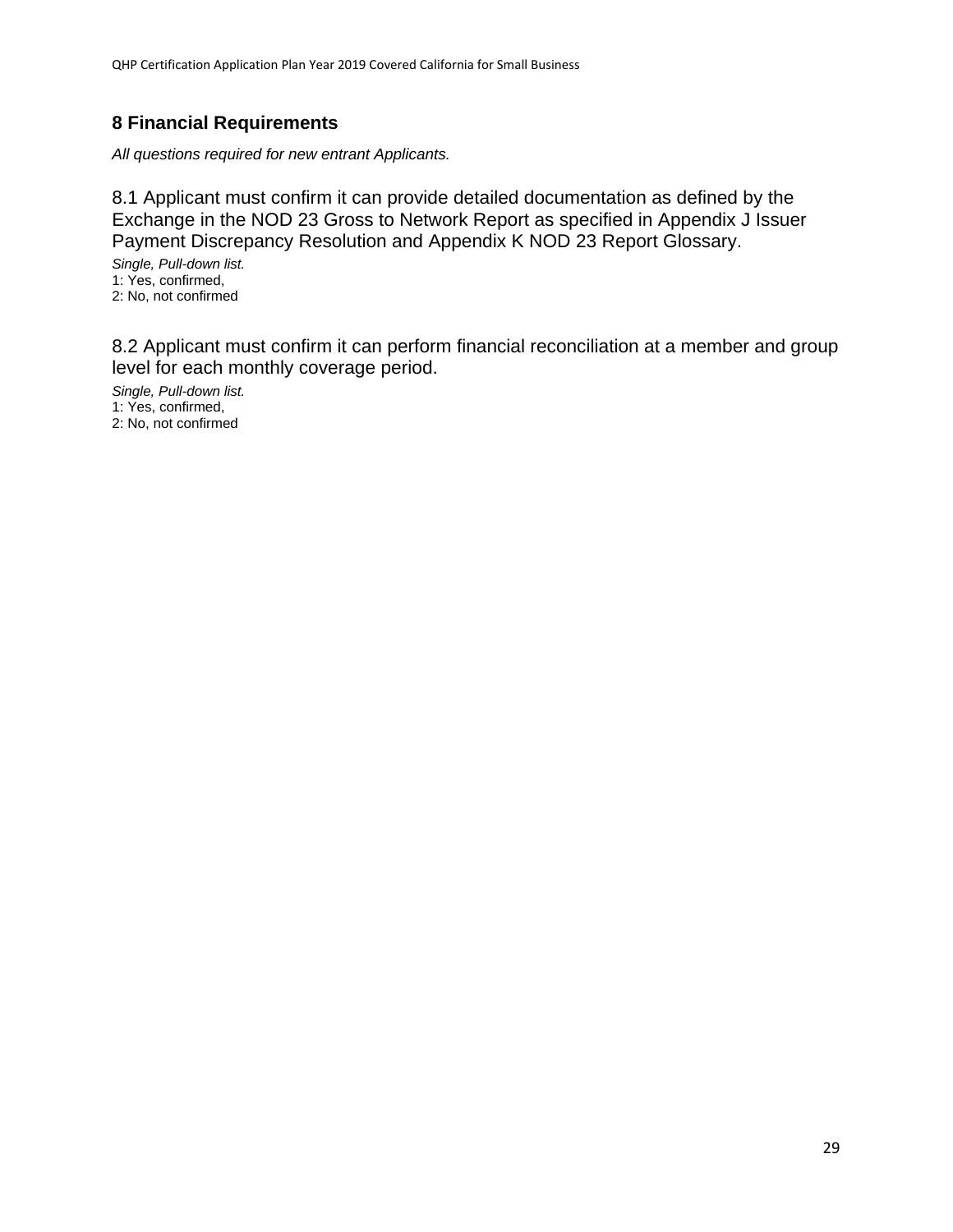#### **9 Fraud, Waste and Abuse Detection**

*This section not required if Applicant has completed the Qualified Health Plan Application Plan Year 2019 Individual Marketplace.* 

*9.4.8 and 9.4.17 required for currently contracted Applicants. All questions required for new entrant Applicants.* 

The Exchange is committed to working with contracted QHP issuers to establish efforts to minimize fraud, waste and abuse. The framework for managing fraud risks is detailed in Appendix O U.S. Government Accountability Office circular GAO-15-593SP. The Exchange expects QHP issuers to adopt leading practices outlined in the framework to the extent applicable. Fraud prevention is centered on integrity and expected behaviors from employees and others. All issuer measures to detect, deter, and prevent fraud before it occurs are vital to all issuer and Exchange operations.

#### **Definitions:**

Fraud – Consists of an intentional misrepresentation, deceit, or concealment of a material fact known to the defendant with the intention on the part of the defendant of thereby depriving a person of property or legal rights or otherwise causing injury. (CA Civil Code §3294 (c)(3), CA Penal Code §§470-483.5). Prevention and early detection of fraudulent activities is crucial to ensuring affordable healthcare for all individuals. Examples of fraud include, but not limited to, false applications to obtain payment, false information to obtain insurance, billing for services that were not rendered.

Waste - Intentional or unintentional, extravagant careless or needless expenditures, consumption, mismanagement, use, or squandering of resources, to the detriment or potential detriment of entities, but without an intent to deceive or misrepresent. Waste includes incurring unnecessary costs as a result of inefficient or ineffective practices, systems, decisions, or controls.

Abuse – Excessive, or improper use of something, or the use of something in a manner contrary to the natural or legal rules for its use; the intentional destruction, diversion, manipulation, misapplication, maltreatment, or misuse of resources; or extravagant or excessive use so as to abuse one's position or authority. Often, the terms fraud and abuse are used simultaneously with the primary distinction is the intent. Inappropriate practices that begin as abuse can quickly evolve into fraud. Abuse can occur in financial or non-financial settings. Examples of abuse include, but not limited to, excessive charges, improper billing practices, payment for services that do not meet recognized standards of care and payment for medically unnecessary services.

Audit – A formal process that includes an independent and objective examination of an organization's programs, operations, and records to evaluate and improve the effectiveness of its policies and procedures. The results, conclusions, and findings of an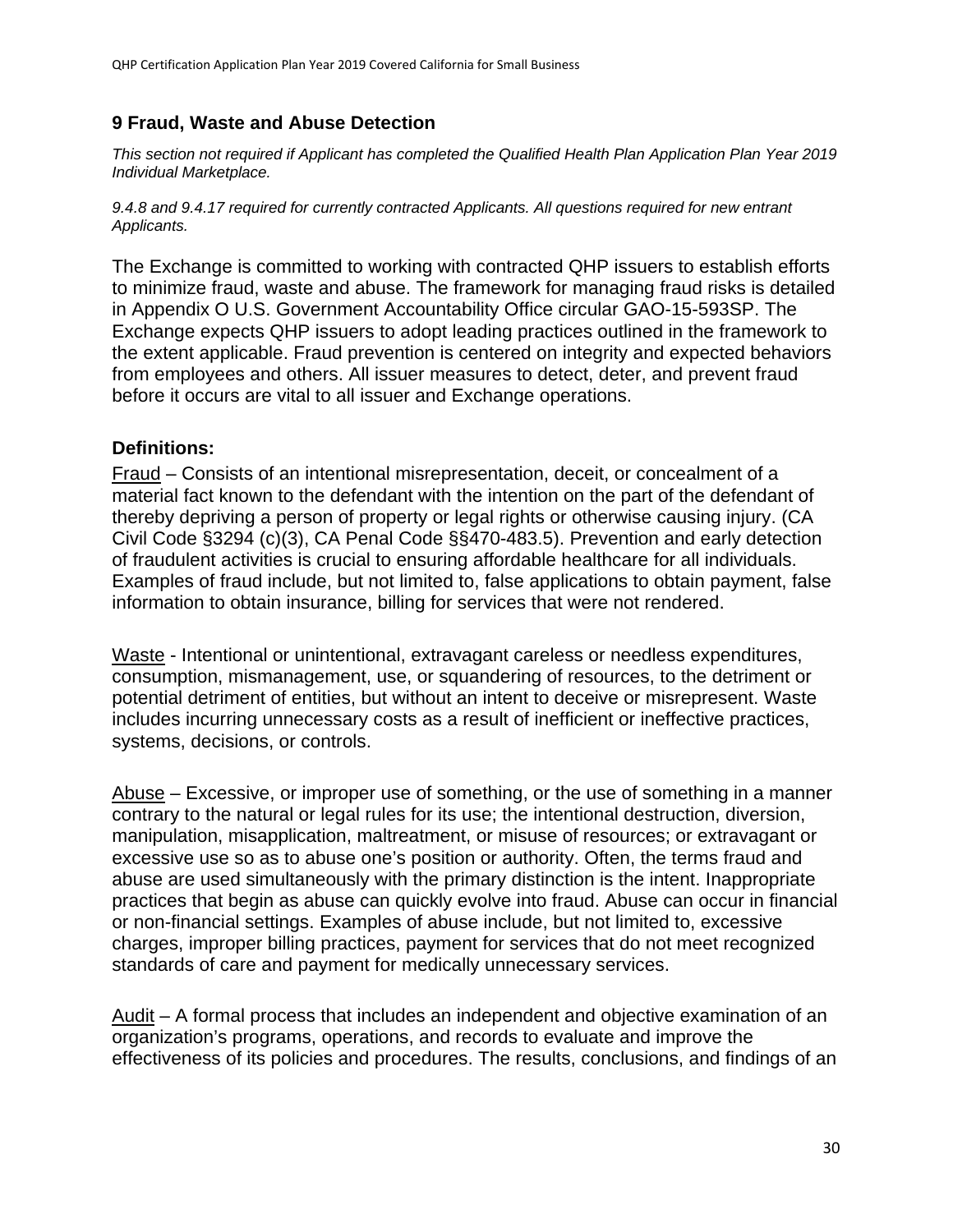audit are formally communicated through an audit report delivered to management of the audited entity.

Review – A second inspection and verification of documents for accuracy, validity, and authorization for the purpose of compliance with procedural requirements.

# **9.1 Prevention**

9.1.1 Describe the roles and responsibilities of those tasked with carrying out dedicated antifraud and fraud risk management activities throughout the organization. If there is a dedicated unit responsible for fraud risk management describe how this unit interacts with the rest of the organization to mitigate fraud, waste and abuse. *200 words.*

9.1.2 Describe any specific fraud risk assessments conducted by the Applicant. Describe how the risks identified through the assessment are tracked and corrected. *200 words.*

9.1.3 Describe specific anti-fraud strategies and the data analytical tools, methods, and sources used to gather information about fraud risks before fraud, waste and abuse occurs.

*200 words.*

9.1.4 Describe how Applicant safeguards against Social Security number and identity theft within its organization.

*200 words.*

9.1.5 Describe the policy set forth in provider contracts that addresses identity verification at the point of service (i.e., verifying identity prior to receiving services) *200 words.*

9.1.6 What steps are taken after identification of social security and potential identity theft? Include services offered to impacted members. *200 words.*

9.1.7 When Applicant has discovered potential identity theft, provide what steps are taken to review utilization of services associated as a result of potential fraud and describe what actions are taken to prevent fraudulent services to be paid.

*200 words.*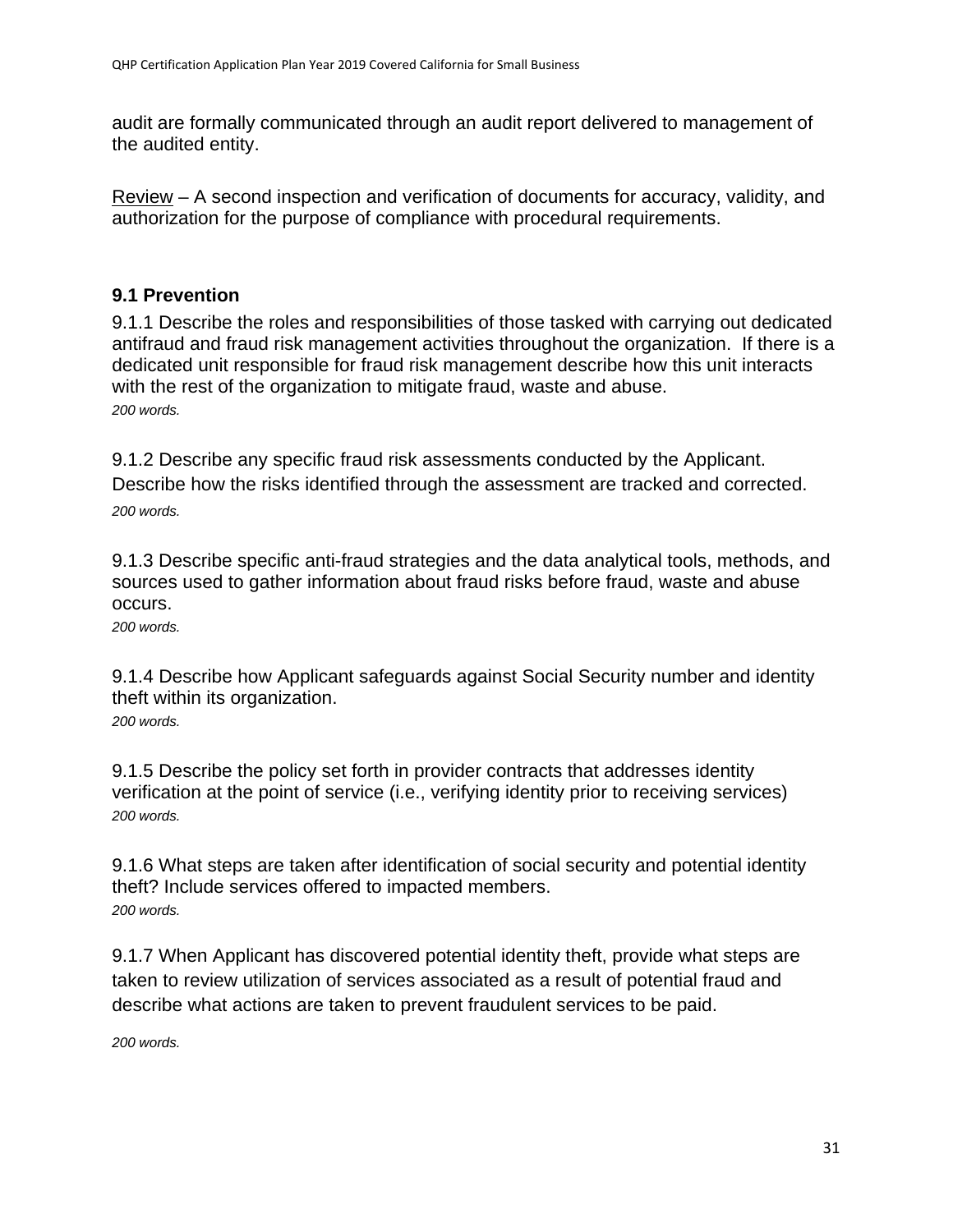## **9.2 Detection**

Describe the following specific control activities to prevent and detect fraud.

9.2.1 What data-analytics activities (for example data matching, data mining) are routinely performed to identify unusual patterns of care? Distinguish between member and provider efforts and state the frequency of the data analytics activities. *200 words.*

9.2.2 Describe Applicant's internal and external fraud-awareness program that informs and directs individuals to identify red-flags and potential member and provider fraudulent scams. *200 words*

9.2.3 Describe how staff, members and providers report suspicious and/or potential fraudulent activities. State the review process, who in the organization is notified and when the Exchange is notified.

*200 words.*

9.2.4 Describe all employee-integrity activities (For example: fraud awareness training, code of conduct policy, conflict of interest policy). *200 words.*

9.2.5 Special Enrollment Period (SEP) membership. Describe specific activities the applicant does to prevent and detect potential violations of the SEP policy. For example, describe any data mining reports. *200 words.*

9.2.6 Describe the plan to respond to identified instances of fraud and ensure the response is prompt and consistently applied. Confirm the policy to notify the Exchange. Describe and distinguish between member and provider activities. *200 words.*

9.2.7 Describe the controls in place to evaluate that the Exchange enrollment and disenrollment actions (i.e., membership files) are accurately and promptly executed. Specifically address any queries to identify membership red flags. *200 words.*

9.2.8 Describe Utilization Management (UM) activities or program efforts in place that validate appropriate medical services and treatments to ensure health care service provided for member care is efficient and cost effective. *200 words.*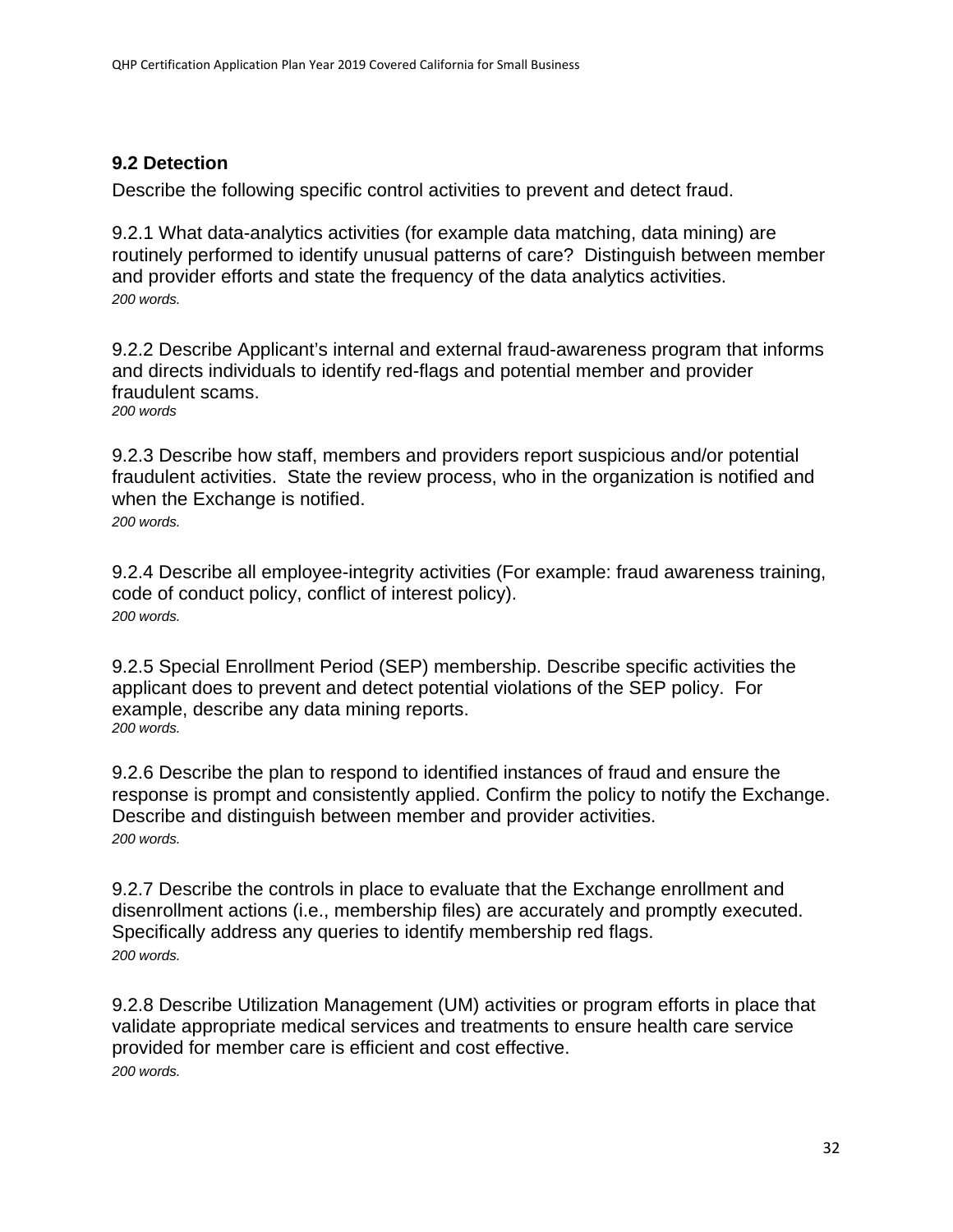#### **9.3 Response**

9.3.1 Describe the evaluation method for determining whether fraud, waste and abuse has occurred.

*200 words.*

9.3.2 Describe the processes for fraud, waste and abuse investigation follow-up and corrective measures. Address how and when the results of monitoring, evaluation and adverse actions will be or are communicated to the Exchange. *200 words.*

9.3.3 Describe how the results of investigations and adverse actions are used to enhance fraud prevention and detection. *200 words.*

9.3.4 Describe Applicant's revenue recovery process to recoup erroneously paid claims from providers.

*200 words.*

9.3.5 Refer to the definition of fraud in the introduction to this section. What was Applicant's recovery success rate and dollars recovered for fraudulent activities?

|                           | <b>Total</b><br>Loss<br>from<br><b>Fraud</b><br>Covered<br>California<br>book of<br>business,<br>if<br>applicabl<br>е | Total<br><b>Loss</b><br>from<br><b>Fraud</b><br>Total<br>Book of<br><b>Busines</b><br>S | % of Loss<br><b>Recovere</b><br>d<br>Covered<br>California<br>book of<br>business,<br>if<br>applicable | % of Loss<br><b>Recovere</b><br>d<br><b>Total Book</b><br>οf<br><b>Business</b> | <b>Total</b><br><b>Dollars</b><br><b>Recovere</b><br>d<br>Covered<br>California<br>book of<br>business,<br>if<br>applicable | <b>Total</b><br><b>Dollars</b><br><b>Recovere</b><br>d<br><b>Total Book</b><br>0f<br><b>Business</b> |
|---------------------------|-----------------------------------------------------------------------------------------------------------------------|-----------------------------------------------------------------------------------------|--------------------------------------------------------------------------------------------------------|---------------------------------------------------------------------------------|-----------------------------------------------------------------------------------------------------------------------------|------------------------------------------------------------------------------------------------------|
| Calenda<br>r Year<br>2015 | Dollars.                                                                                                              | Dollars.                                                                                | Percent.                                                                                               | Percent.                                                                        | Dollars.                                                                                                                    | Dollars.                                                                                             |
| Calenda<br>r Year<br>2016 | Dollars.                                                                                                              | Dollars.                                                                                | Percent.                                                                                               | Percent.                                                                        | Dollars.                                                                                                                    | Dollars.                                                                                             |
| Calenda<br>r Year         | Dollars.                                                                                                              | Dollars.                                                                                | Percent.                                                                                               | Percent.                                                                        | Dollars.                                                                                                                    | Dollars.                                                                                             |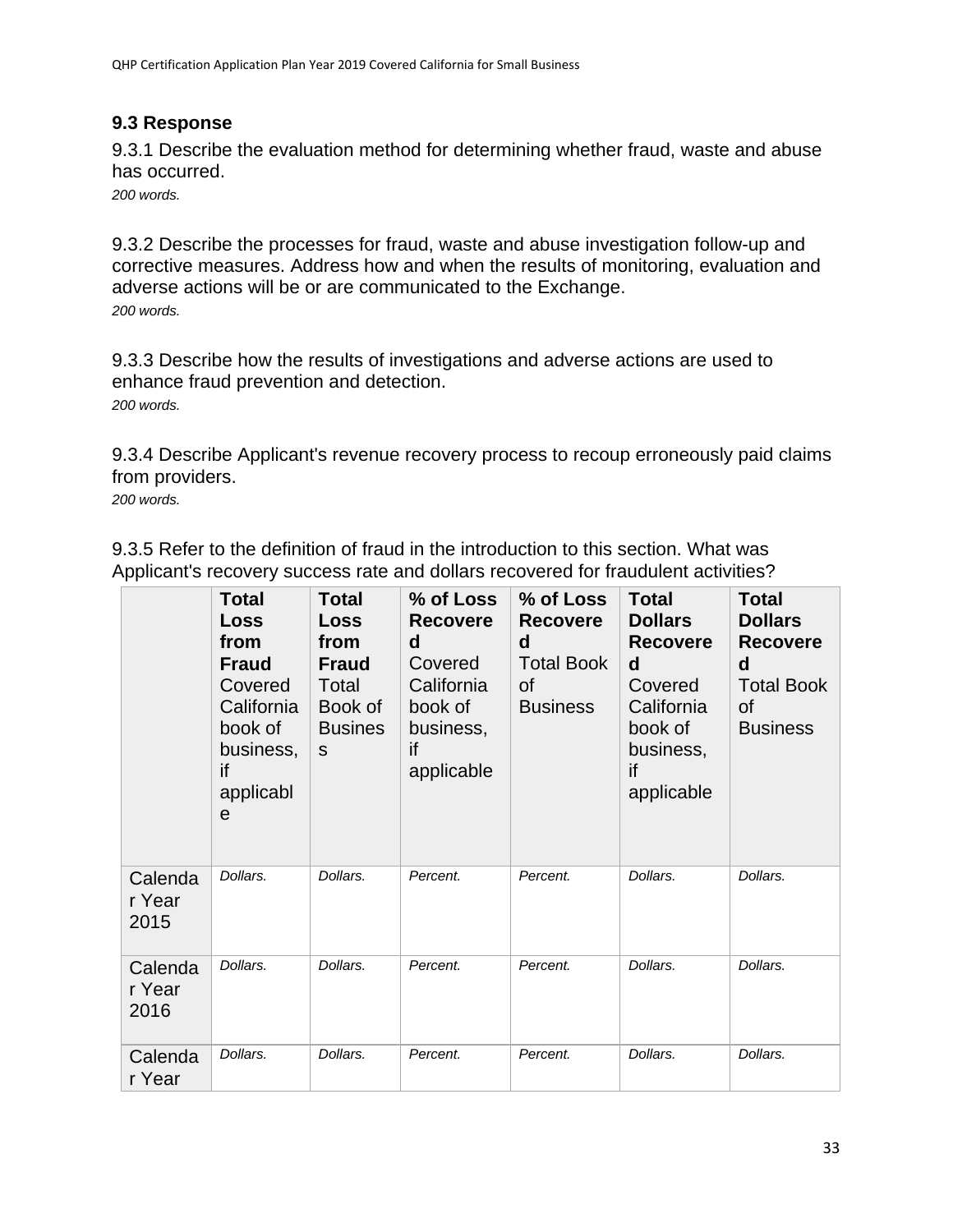| 0017 |  |  |  |
|------|--|--|--|
|      |  |  |  |

9.3.6 If applicable, please explain any trends attributing to the total loss from fraud for Exchange book of business.

*200 words.*

9.3.7 Describe Applicant's procedures to report potential fraud to law enforcement and Exchange business.

*200 words.*

#### **9.4 Audits and Reviews**

9.4.1 Refer to definition of review in the introduction to this section. Indicate how frequently reviews are performed for each of the following areas:

|                                           | Response                                                                                        | If other  |
|-------------------------------------------|-------------------------------------------------------------------------------------------------|-----------|
| <b>Claims Administration Reviews</b>      | Single, Pull-down list.<br>1: Daily,<br>2: Weekly,<br>3: Monthly,<br>4: Quarterly,<br>5: Other: | 10 words. |
| <b>Customer Service Reviews</b>           | Single, Pull-down list.<br>1: Daily,<br>2: Weekly,<br>3: Monthly,<br>4: Quarterly,<br>5: Other: | 10 words. |
| <b>Eligibility and Enrollment Reviews</b> | Single, Pull-down list.<br>1: Daily,<br>2: Weekly,<br>3: Monthly,<br>4: Quarterly,<br>5: Other: | 10 words. |
| <b>Utilization Management Reviews</b>     | Single, Pull-down list.<br>1: Daily,<br>2: Weekly,<br>3: Monthly,<br>4: Quarterly,<br>5: Other: | 10 words. |
| <b>Billing Reviews</b>                    | Single, Pull-down list.<br>1: Daily,<br>2: Weekly,<br>3: Monthly,<br>4: Quarterly,<br>5: Other: | 10 words. |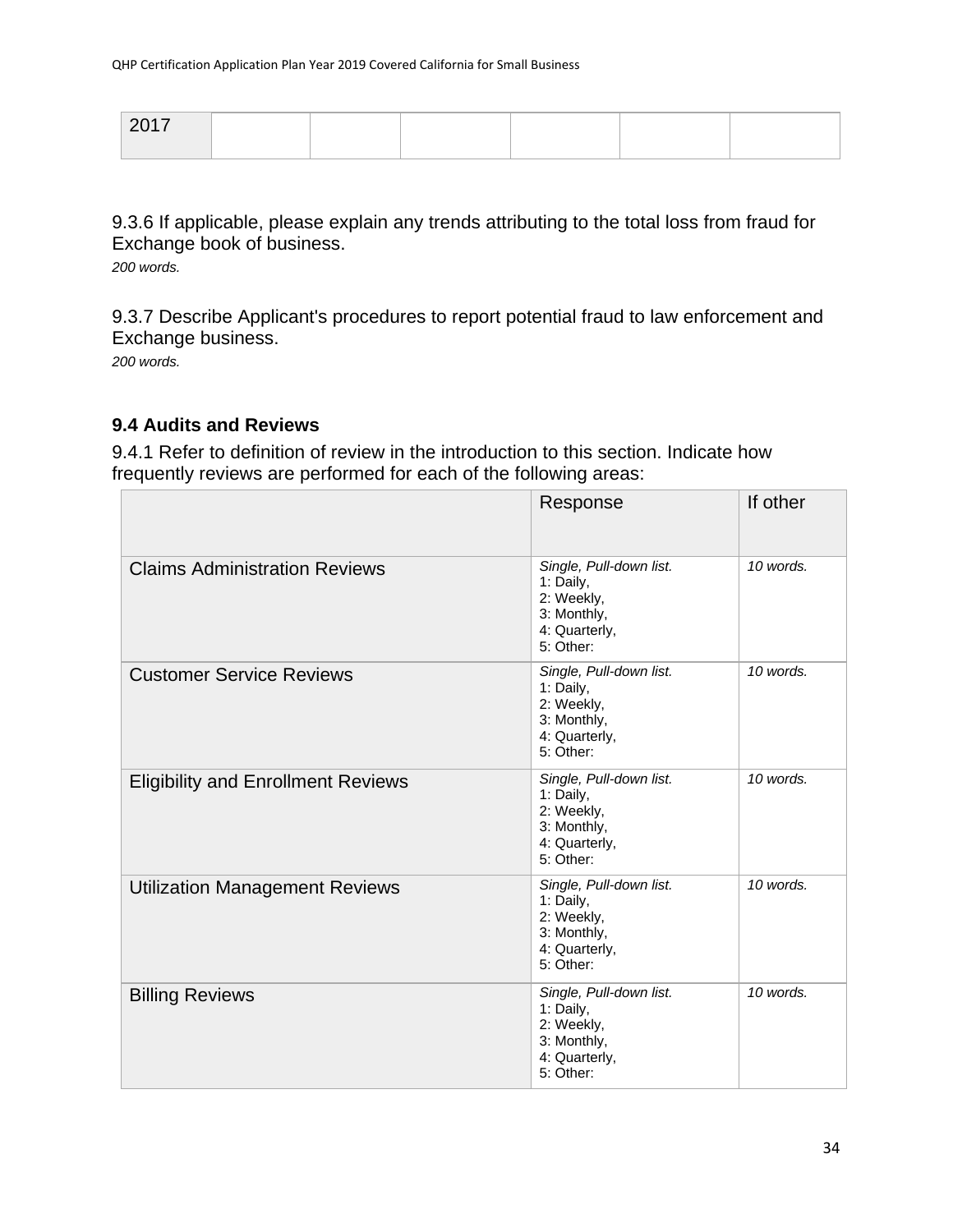9.4.2 Refer to definition of internal audit in the introduction to this section. Indicate how frequently internal auditing is performed for the following areas:

|                                                                                           | Response                                                                                                        | If<br>other  |
|-------------------------------------------------------------------------------------------|-----------------------------------------------------------------------------------------------------------------|--------------|
| Audits of Claims Administration and Oversight                                             | Single, Pull-down<br>list.<br>1: Quarterly,<br>2: Semi-annually,<br>3: Annually,<br>4: Biennially,<br>5: Other: | 10<br>words. |
| <b>Audits of Network Providers</b>                                                        | Single, Pull-down<br>list.<br>1: Quarterly,<br>2: Semi-annually,<br>3: Annually,<br>4: Biennially,<br>5: Other: | 10<br>words. |
| Audits of Eligibility and Enrollment Processes and<br><b>Compliance with Requirements</b> | Single, Pull-down<br>list.<br>1: Quarterly,<br>2: Semi-annually,<br>3: Annually,<br>4: Biennially,<br>5: Other: | 10<br>words. |
| <b>Audits of Billing Processes</b>                                                        | Single, Pull-down<br>list.<br>1: Quarterly,<br>2: Semi-annually,<br>3: Annually,<br>4: Biennially,<br>5: Other: | 10<br>words. |

9.4.3 Refer to definition of audit in the introduction to this section. For the prior fiscal year, what percent of claims were audited? *Percent.*

9.4.4 Refer to definition of audit in the introduction to this section. Does Applicant maintain an independent, internal audit function? If yes, provide a brief description of Applicant's internal audit function and its reporting structure.

*Multi, Checkboxes.* 1: Yes, describe: [200 words], 2: No.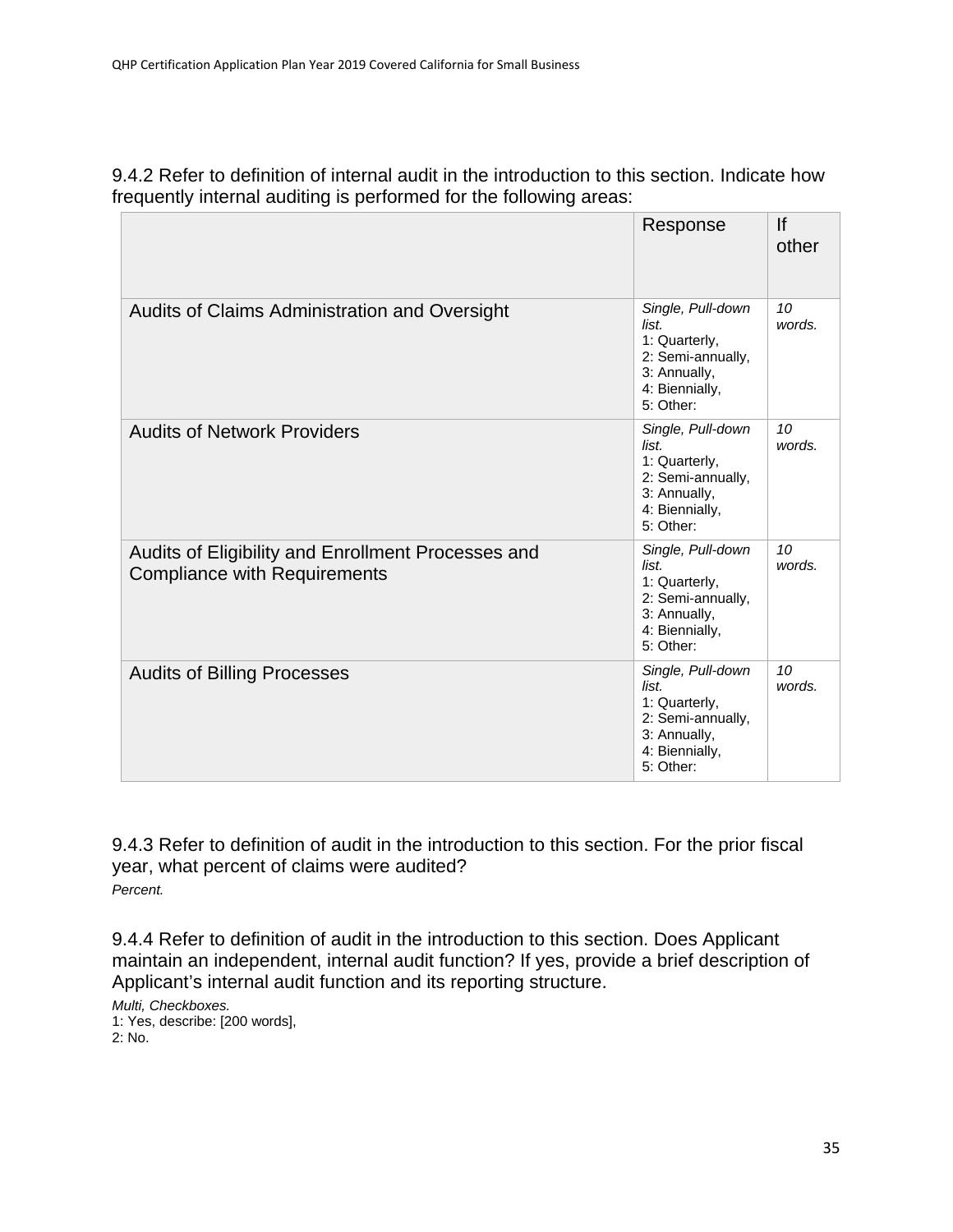9.4.5 If Applicant answered yes to 9.4.4, provide a copy of Applicant's internal audit function's annual audit plan applicable to claims administration, eligibility and enrollment, billing, and network providers.

*Single, Pull-down list.* 1: Attached, 2: Not attached

9.4.6 Refer to definition of audit in the introduction to this section. What oversight authority is there over the internal audit function? For example: does the internal audit function report to a board, audit committee, or executive office? *100 words.*

9.4.7 Refer to definition of audit in the introduction to this section. What audit authority does Applicant have over network and non-network providers and contractors? For example: does Applicant conduct audits of network and non-network providers and contractors?

*200 words.*

9.4.8 Indicate if external audits were conducted for claims administration for Applicant's entire book of business for the last two (2) full calendar years.

|      | Response                                                                 |
|------|--------------------------------------------------------------------------|
| 2017 | Single, Pull-down list.<br>1: Audit Conducted,<br>2: Audit Not Conducted |
| 2016 | Single, Pull-down list.<br>1: Audit Conducted,<br>2: Audit Not Conducted |

9.4.9 Describe Applicant's approach to reviewing claims submitted by non-contracted providers, and steps taken when claims received exceed reasonable and customary threshold.

*200 words.*

9.4.10 Describe Applicant's approach to use of the National Practitioner Data Bank as part of the credentialing and re-credentialing process for contracted providers. *200 words.*

9.4.11Describe any additional steps the Applicant takes to verify a physician and facility is a legitimate place of business. *200 words.*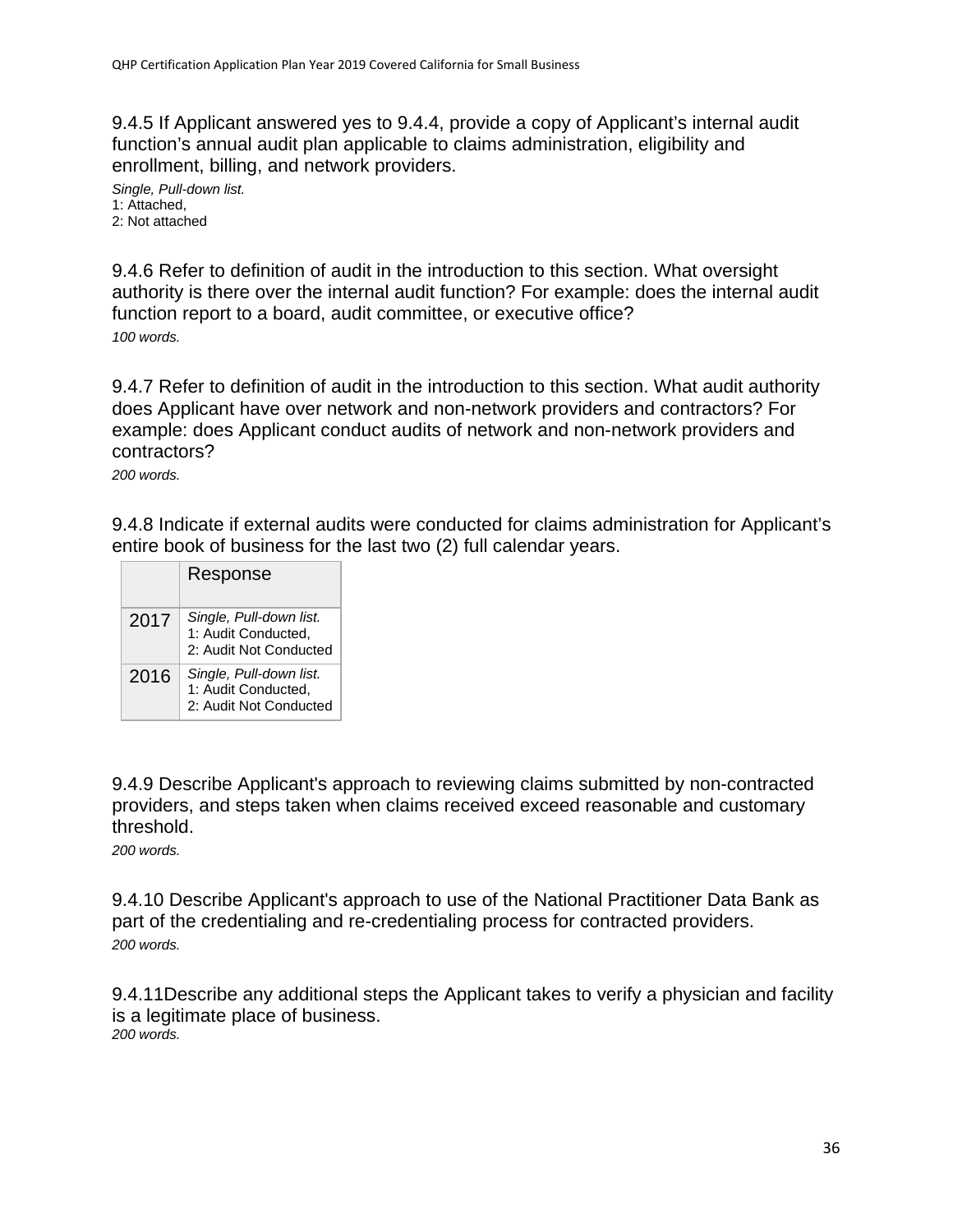9.4.12 Describe Applicant's controls in place to monitor referrals of enrollees to any health care facility or business entity in which the provider may have full or partial ownership or own shares. Attach a copy of the applicable conflict of interest statement. *200 words.*

9.4.13 Indicate the types of claims and providers that Applicant typically reviews for possible fraudulent activity. Check all that apply.

*Multi, Checkboxes.*

- 1: Hospitals,
- 2: Physicians,
- 3: Skilled nursing,
- 4: Chiropractic,
- 5: Podiatry,
- 6: Behavioral Health,
- 7: Substance Use Disorder treatment facilities,
- 8: Alternative medical care,
- 9: Durable medical equipment Providers,
- 10: Other service Providers

9.4.14 Describe the different approaches Applicant takes to monitor these types of providers. Provide an explanation why any provider types not indicated by Applicant in 9.4.12 are not typically reviewed for possible fraudulent activity. *200 words.*

9.4.15 Describe in detail Applicant's policy to validate provider information during initial contracting.

*200 words.*

9.4.1.6 Describe the Applicant's policy to validate information when a provider reports a change (including demographic information, address, and network or panel status). *200 words.*

9.4.17 Applicant must confirm that, if certified, it will agree to subject itself to the Exchange for audits and reviews, either by the Exchange or its designee, or the California Department of General Services, the California State Auditor or its designee, as they deem necessary to determine the correctness of premium rate setting, the Exchange's payments to agents based on the Issuer's report, questions pertaining to enrollee premium payments and Advance Premium Tax Credit (APTC) payments and participation fee payments Issuer made to the Exchange. Applicant also agrees to all audits subject to applicable State and Federal law regarding the confidentiality of and release of confidential Protected Health Information (PHI) of Enrollees.

*Single, Pull-down list.* 1: Yes, confirmed,

2: No, not confirmed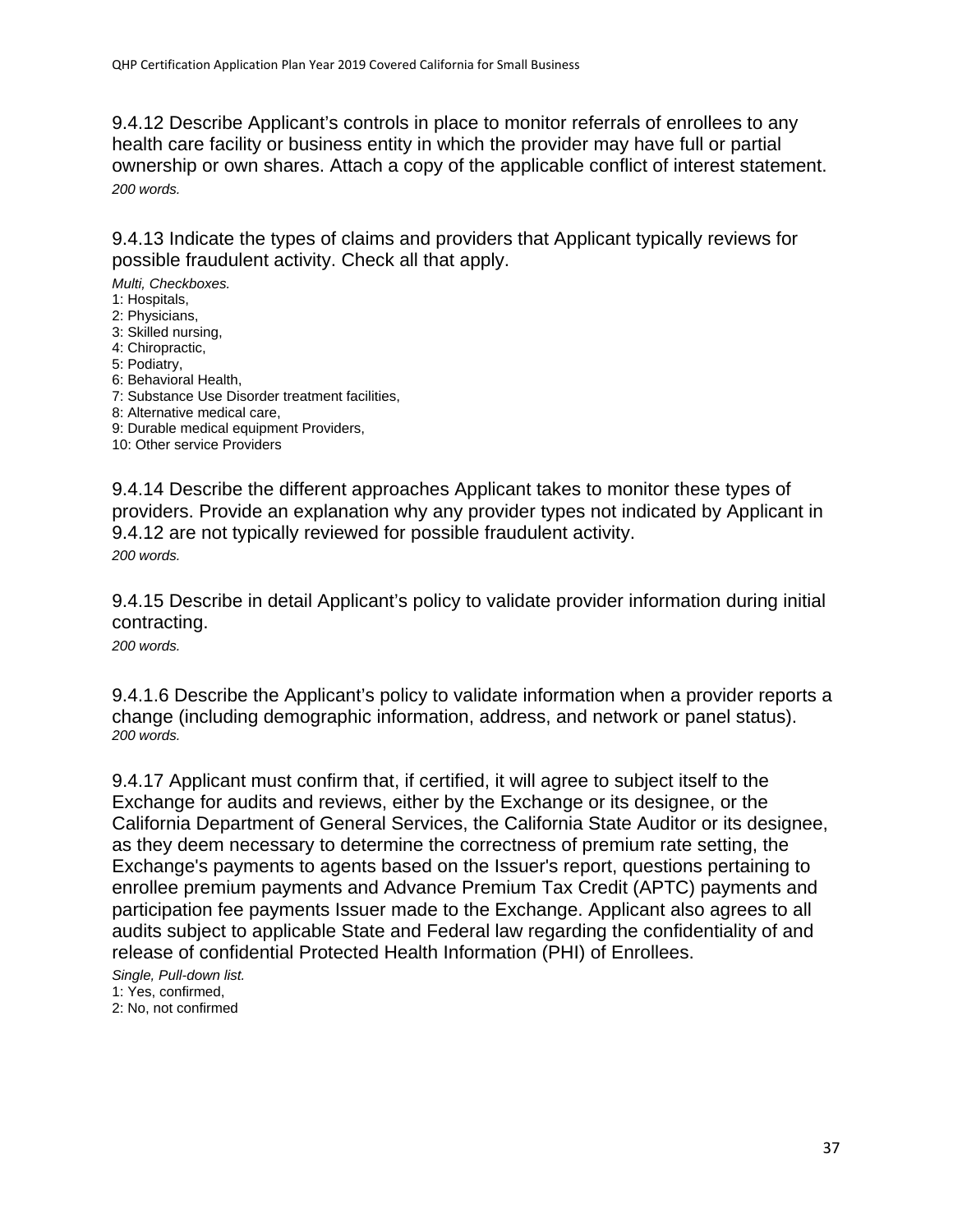## **10 System for Electronic Rate and Form Filing (SERFF)**

*All questions required for all Applicants.* 

10.1 Applicant must be able to populate and submit SERFF templates in an accurate, appropriate, and timely fashion at Exchange request for:

- Rates
- Service Area
- Benefit Plan Designs
- Network
- Prescription Drug

*Single, Pull-down list.* 1: Yes, confirmed, 2: No, not confirmed

10.2 Applicant confirms that it will submit and upload corrections to SERFF within three (3) business days of notification by the Exchange, adjusted for any SERFF downtime. Applicant must adhere to amendment language specifications when any item is corrected in SERFF.

*Single, Pull-down list.* 1: Yes, confirmed, 2: No, not confirmed

10.3 Applicant may not make any changes to its SERFF templates once submitted to the Exchange without providing prior written notice to the Exchange - and only if the Exchange agrees in writing with the proposed changes.

*Single, Pull-down list.* 1: Yes, confirmed, 2: No, not confirmed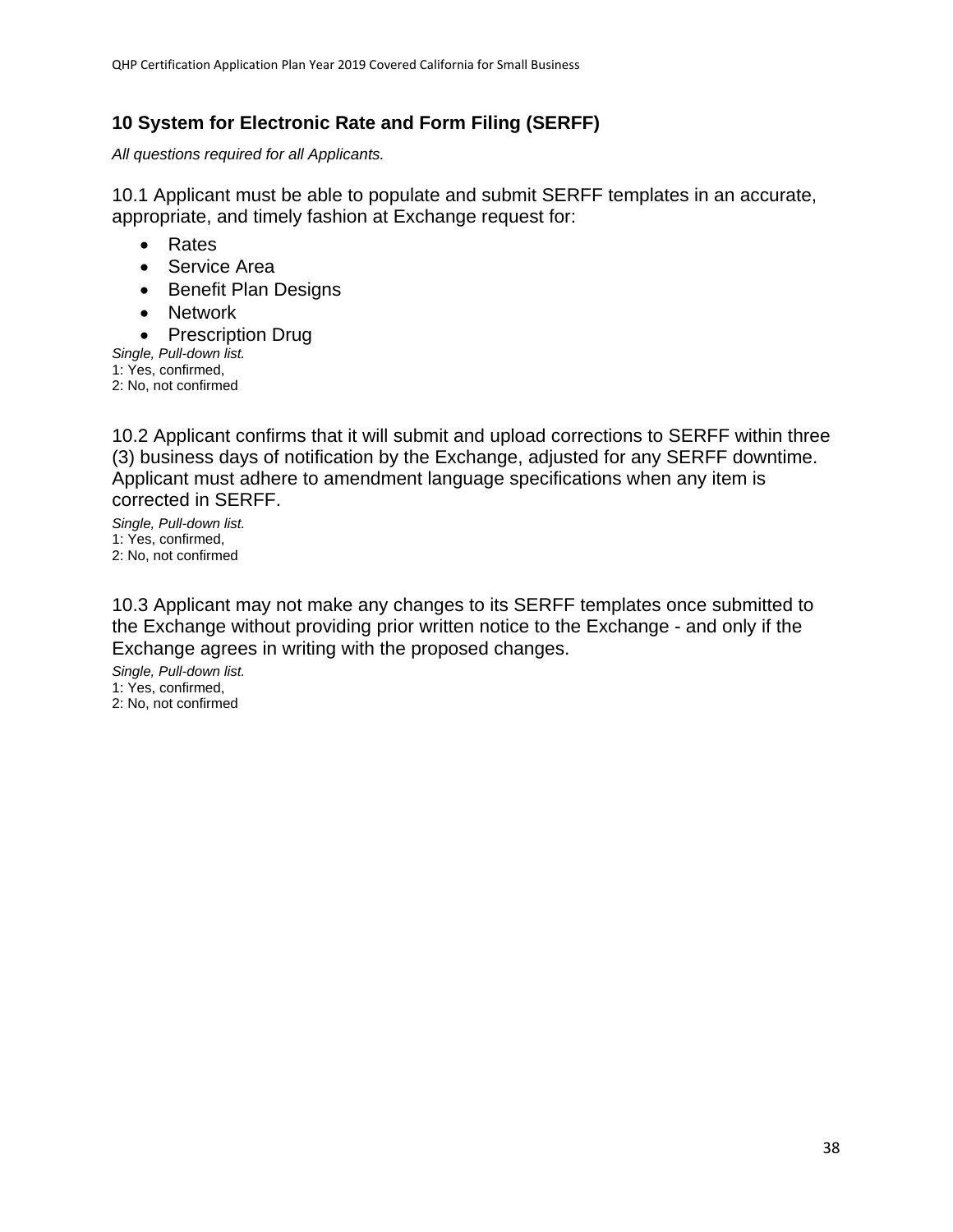### **11 Electronic Data Interface**

*11.1 – 11.2 required for currently contracted Applicants. All questions required for new entrant Applicants.* 11.1 Applicant must provide an overview of its system, data model, vendors, anticipated changes in key personnel and interface partners.

*Single, Pull-down list.* 1: Attached, 2: Not attached

11.2 Applicant must submit a copy of its system lifecycle and release schedule.

*Single, Pull-down list.* 1: Attached, 2: Not attached

11.3 Applicant must be prepared and able to engage with the Exchange to develop data interfaces between the Issuer's systems and the Exchange's systems, including the eligibility and enrollment system used by the Exchange, as early as May 2018. Applicant must confirm it will implement system(s) in order to accept and generate Group XML, 834, 999, TA1, 820, Enrollment Reconciliation Files, and other standard format electronic files for enrollment and premium remittance in an accurate, consistent and timely fashion and utilize the information received and transmitted for its intended purpose.

- See Appendix M 834 Companion Guide Design v2.2, Appendix P CCSB 820 Companion Guide Design v2.0, and Appendix Q CCSB Group XML Schema v2.1a for detailed transaction specifications.
- Note: The Exchange requires QHP Issuers to sign an industry-standard agreement which establishes electronic information exchange standards in order to participate in the required systems testing.

*Single, Pull-down list.*

1: Yes, confirmed, 2: No, not confirmed

11.4 Applicant must describe its ability and any experience processing and resolving errors identified by the Reconciliation or 999 file as appropriate and in a timely fashion. Applicant must confirm that it has the capability to accept and complete non-electronic enrollment submissions and changes.

*Single, Radio group.* 1: Yes, confirmed: [200 words], 2: No, not confirmed: [ 200 words ]

11.5 Applicant must communicate any testing or production changes to system configuration (URL, certification, bank information) to the Exchange in a timely fashion.

*Single, Pull-down list.* 1: Yes, confirmed, 2: No, not confirmed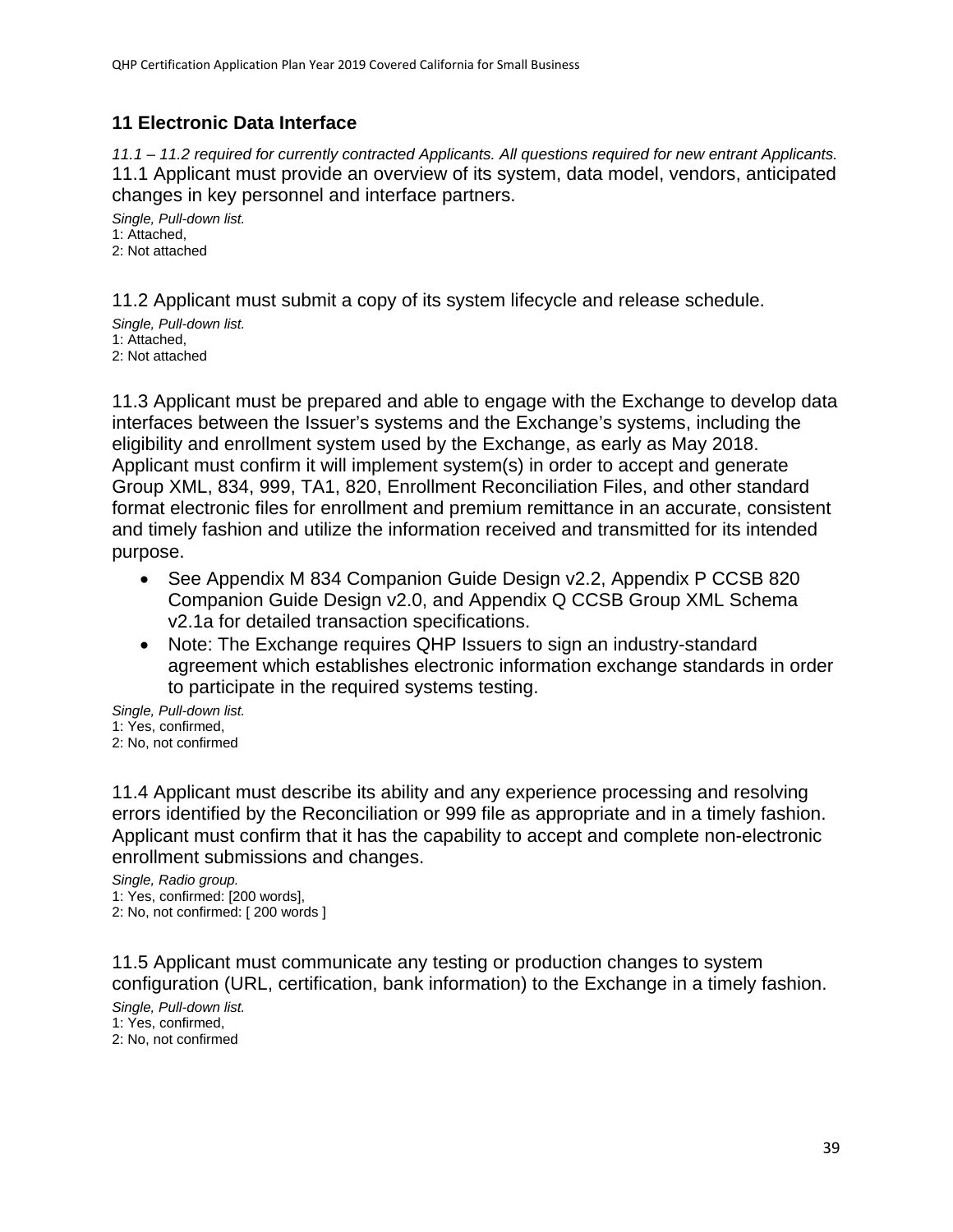11.6 Applicant must be prepared and able to conduct testing of data interfaces with the Exchange no later than September 1, 2018 and confirms it will plan and implement testing jointly with the Exchange in order to meet system release schedules. Applicant must confirm testing with the Exchange will be under industry security standard: firewall, certification, and fingerprint. Applicant must confirm it will make dedicated, qualified resources available to participate in the connectivity and testing effort.

*Single, Pull-down list.* 1: Yes, confirmed, 2: No, not confirmed

11.7 Applicant must describe its ability to produce financial, eligibility, and enrollment data on a monthly basis for the purpose of reconciliation. *200 words.*

11.8 Does Applicant proactively monitor and measure system response time and performance processing new enrollment and enrollment changes? Can the Applicant's organization report status on a quarterly basis? Describe below.

*Single, Radio group.* 1: Yes, describe: [100 words], 2: No, describe [100 words]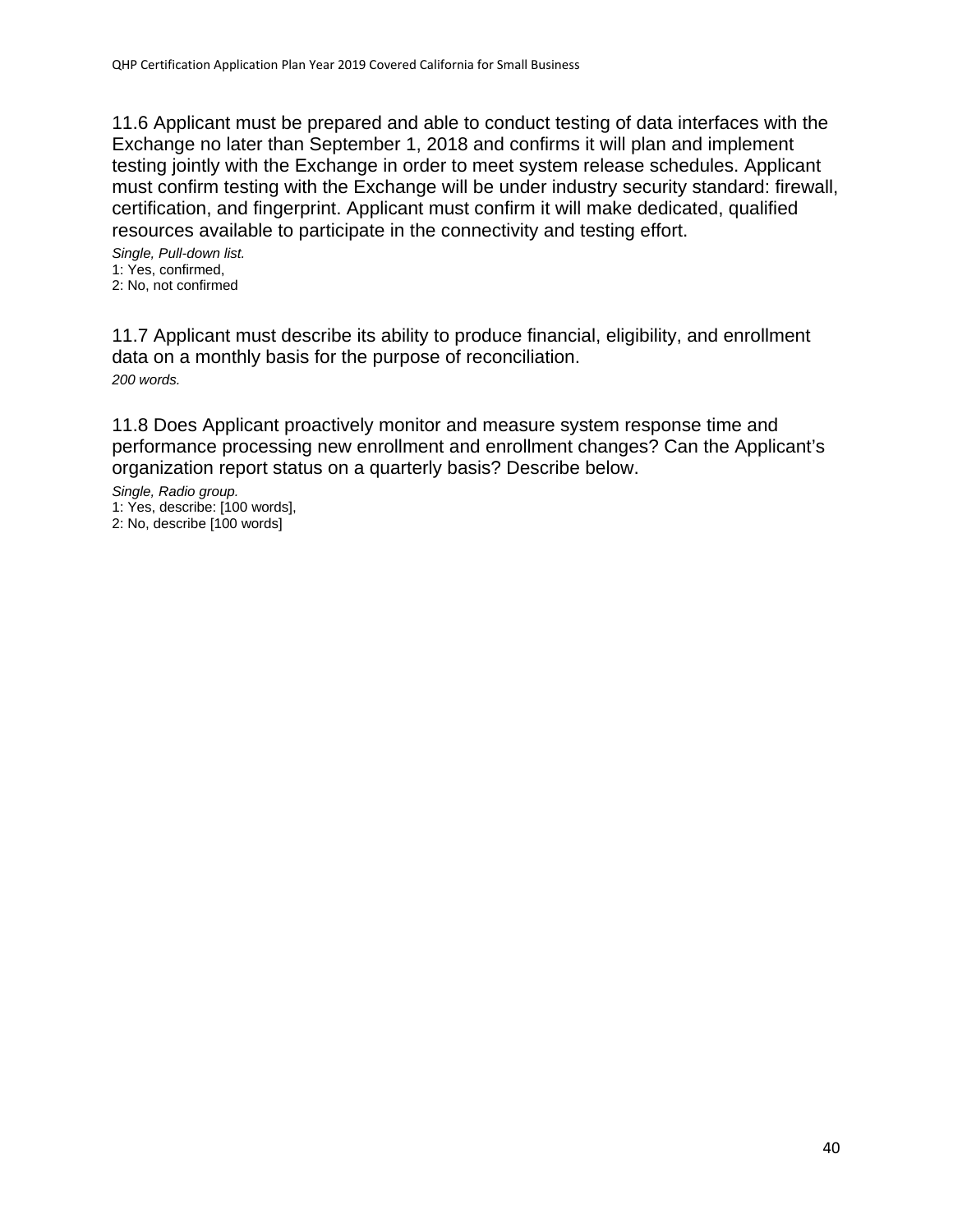### **12 Healthcare Evidence Initiative**

*This section not required if Applicant has completed the Qualified Health Plan Application Plan Year 2019 Individual Marketplace.* 

12.1 required for currently contracted Applicants. All questions required for new entrant Applicants.

In order to fulfill its mission to ensure that consumers have available the plans that offer the optimal combination of choice, value, quality, and service, the Exchange relies on evidence about the enrollee experience with health care. QHP data submission requirements are an essential component of assessing the quality and value of the coverage and health care received by the Exchange enrollees. The capabilities described in this section are requirements of QHP data submission obligations.

12.1 Applicant must describe any contractual agreements with participating providers that preclude Applicant's organization from making contract terms transparent to plan sponsors and members.

Applicant must confirm that, if contracted as a QHP issuer, to the extent that any Participating Provider's rates are prohibited from disclosure to the Exchange by contract, Applicant shall identify such Participating Provider. Applicant shall, upon renewal of its Provider contract, but in no event later than July 1, 2018, make commercially reasonable efforts to obtain agreement by that Participating Provider to amend such provisions, to allow disclosure. In entering into a new contract with a Participating Provider, Applicant agrees to make commercially reasonable efforts to exclude any contract provisions that would prohibit disclosure of such information to the Exchange (For example, enrollment, medical and prescription claims, and capitation data required by the Exchange's HEI vendor: allowed amounts, charge and charge submitted amounts, coinsurance, copayment and deductible amounts, paid and net payment amounts, patient total out-of-pocket amounts, capitation amounts, etc.).

- What specific steps is Applicant taking to change these contract provisions going forward to make this information accessible?
- List provider groups or facilities for which current contract terms preclude provision of information to plan sponsors.
- List provider groups or facilities for which current contract terms preclude provision of information to members.

*Single, Radio group.*

1: Confirmed, describe [500 words],

2: Not confirmed, describe [500 words]

12.2 Will Applicant provide the Exchange's HEI Vendor with monthly extracts of all requested detail from applicable fee-for-service (FFS) claims or encounter records for the following claim types? If not, or if yes with deviation, explain. If unable or unwilling to provide all requested detail, elaborate on problematic claim types, estimating the number and percentage of affected claims and encounters.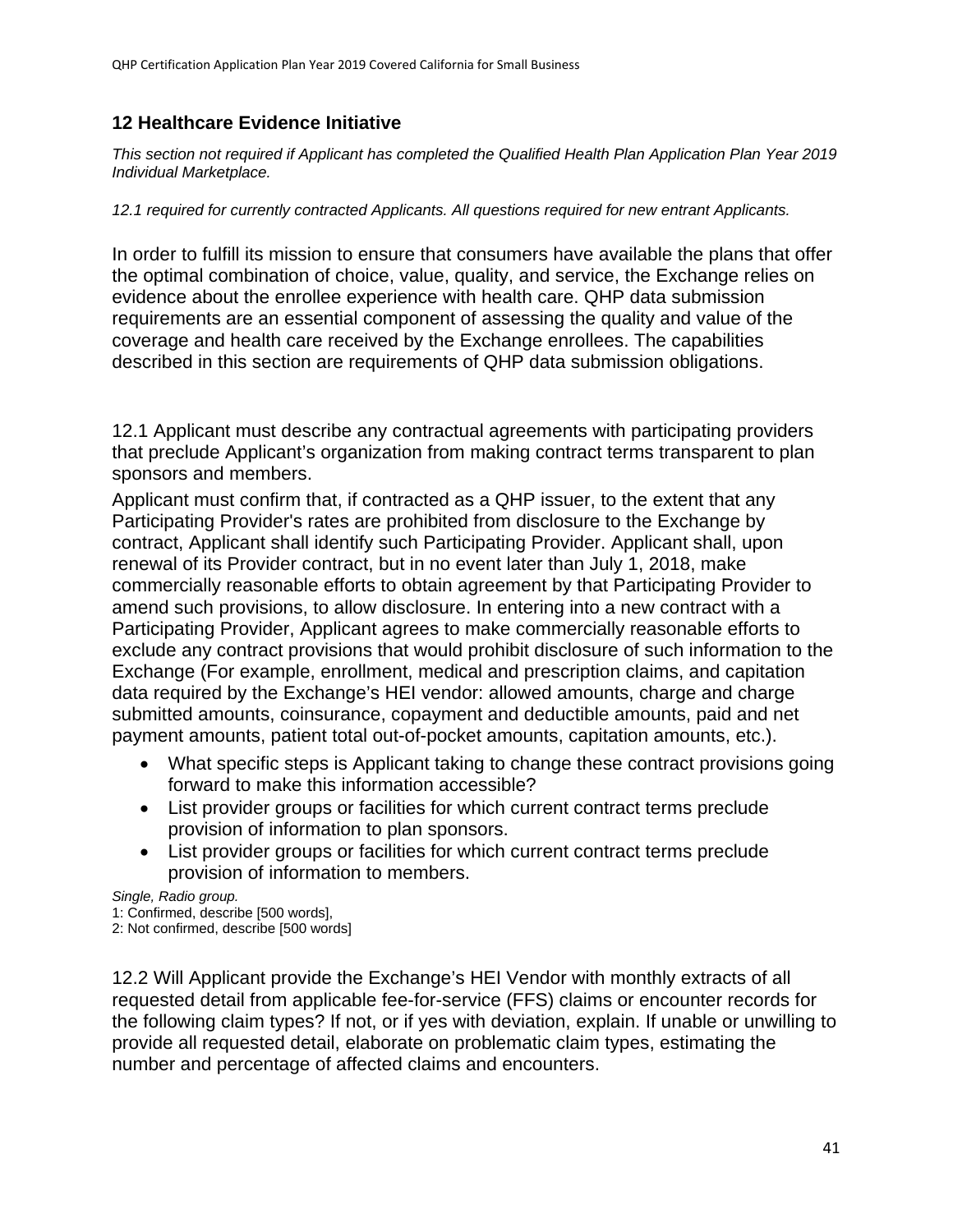| Claim Type           | Response                                    | If No or Yes with deviation, explain. |
|----------------------|---------------------------------------------|---------------------------------------|
| Professional         | Single, Pull-down list.<br>1: Yes,<br>2: No | 50 words.<br>Nothing required         |
| Institutional        | Single, Pull-down list.<br>1: Yes,<br>2: No | 50 words.<br>Nothing required         |
| Pharmacy             | Single, Pull-down list.<br>1: Yes.<br>2: No | 50 words.<br>Nothing required         |
| Drug (non-Pharmacy)  | Single, Pull-down list.<br>1: Yes.<br>2: No | 50 words.<br>Nothing required         |
| Dental               | Single, Pull-down list.<br>1: Yes,<br>2: No | 50 words.<br>Nothing required         |
| <b>Mental Health</b> | Single, Pull-down list.<br>1: Yes,<br>2: No | 50 words.<br>Nothing required         |
| Vision               | Single, Pull-down list.<br>1: Yes,<br>2: No | 50 words.<br>Nothing required         |

12.3 The Exchange is interested in QHP Issuer data that represents the cost of care. Can Applicant provide monthly extracts of complete financial detail for all applicable claims and encounters? If not, or if yes with deviation, explain. If unable or unwilling to provide all requested financial detail, elaborate on problematic data elements, estimating the number and percentage of affected claims and encounters.

| <b>Financial Detail to be Provided</b> | Response                                        | If No or Yes<br>with deviation,<br>explain. |
|----------------------------------------|-------------------------------------------------|---------------------------------------------|
| <b>Submitted Charges</b>               | Single, Pull-<br>down list.<br>1: Yes,<br>2: No | 50 words.<br>Nothing required               |
| <b>Discount Amount</b>                 | Single, Pull-<br>down list.<br>1: Yes,<br>2: No | 50 words.<br>Nothing required               |
| <b>Allowable Charges</b>               | Single, Pull-<br>down list.<br>1: Yes,<br>2: No | 50 words.<br>Nothing required               |
| Copayment                              | Single, Pull-<br>down list.<br>1: Yes,<br>2: No | 50 words.<br>Nothing required               |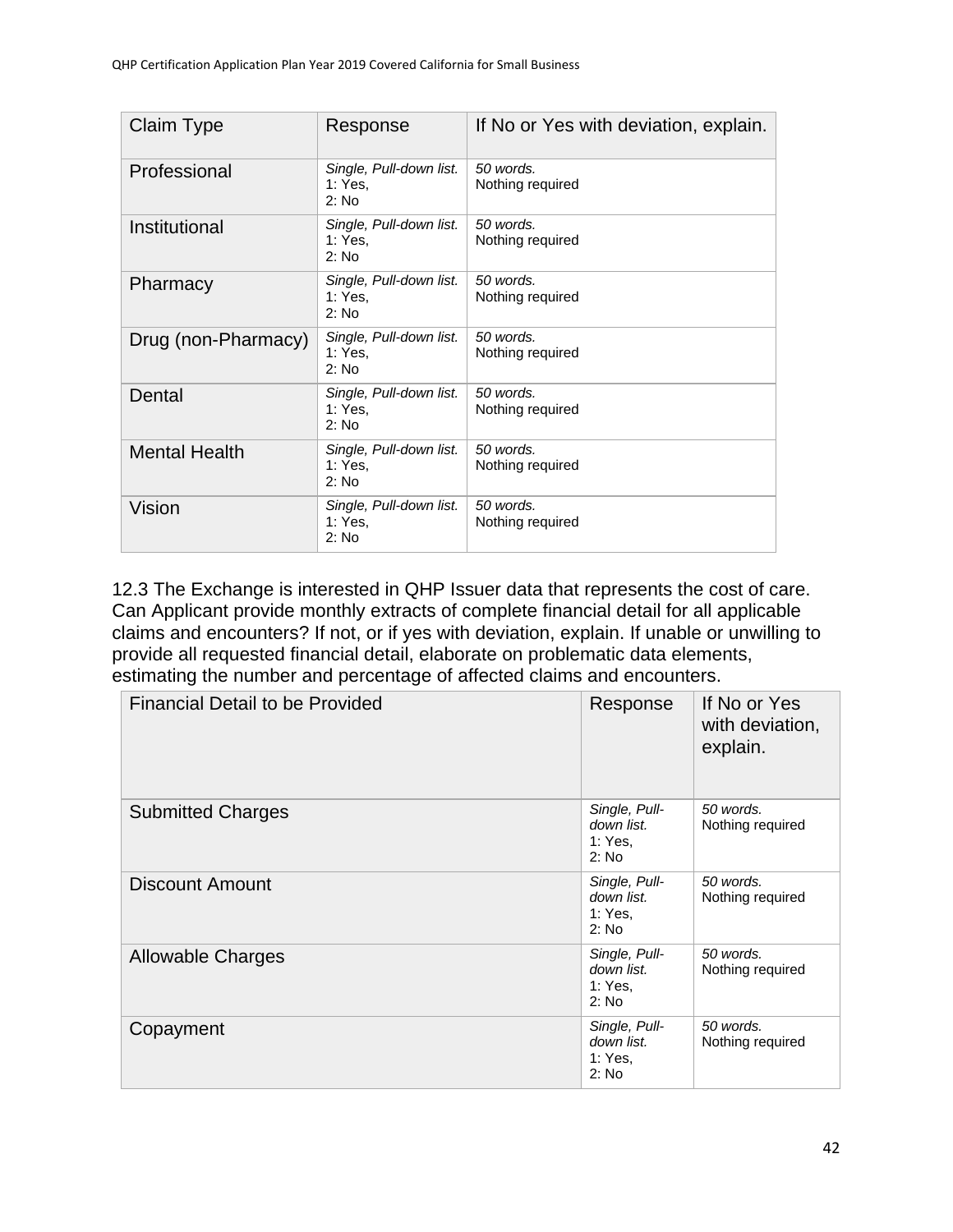| Coinsurance                                                                                                                                                                                                                                                 | Single, Pull-<br>down list.<br>1: Yes.<br>2: No   | 50 words.<br>Nothing required   |
|-------------------------------------------------------------------------------------------------------------------------------------------------------------------------------------------------------------------------------------------------------------|---------------------------------------------------|---------------------------------|
| <b>Deductibles</b>                                                                                                                                                                                                                                          | Single, Pull-<br>down list.<br>1: Yes,<br>2: No   | $50$ words.<br>Nothing required |
| <b>Coordination of Benefits</b>                                                                                                                                                                                                                             | Single, Pull-<br>down list.<br>1: Yes,<br>$2:$ No | 50 words.<br>Nothing required   |
| Plan Paid Amount (Net Payment)                                                                                                                                                                                                                              | Single, Pull-<br>down list.<br>1: Yes.<br>2: No   | $50$ words.<br>Nothing required |
| Capitation Financials (per Provider / Facility)<br>[1] If a portion of Applicant provider payments are<br>capitated. If capitation does not apply, check "No"<br>and state "Not applicable, no provider payments are<br>capitated" in the rightmost column. | Single, Pull-<br>down list.<br>1: Yes.<br>2: No   | $50$ words.<br>Nothing required |

12.4 Can Applicant provide member and subscriber IDs assigned by the Exchange on all records submitted? In the absence of other Personally Identifiable Information (PII), these elements are critical for the HEI Vendor to generate unique encrypted member identifiers linking eligibility to claims and encounter data, enabling the HEI Vendor to follow the health care experience of each de-identified member, even if he or she moves from one plan to another. If not, or if yes with deviation, explain. If unable or unwilling to provide all requested detail, elaborate on problematic data elements, estimating the number and percentage of affected enrollments, claims, and encounters.

| Detail to be Provided    | Response                                    | If No or Yes with deviation, explain. |
|--------------------------|---------------------------------------------|---------------------------------------|
| Covered CA Member ID     | Single, Pull-down list.<br>1: Yes.<br>2: No | 50 words.<br>Nothing required         |
| Covered CA Subscriber ID | Single, Pull-down list.<br>1: Yes.<br>2: No | 50 words.<br>Nothing required         |

12.5 Can Applicant supply Protected Health Information (PHI) dates, such as starting date of service, in full year / month / day format to the HEI Vendor for data aggregation? If not, or if yes with deviation, explain. If unable or unwilling to provide all requested detail, elaborate on problematic PHI dates, estimating the number and percentage of affected enrollments, claims, and encounters.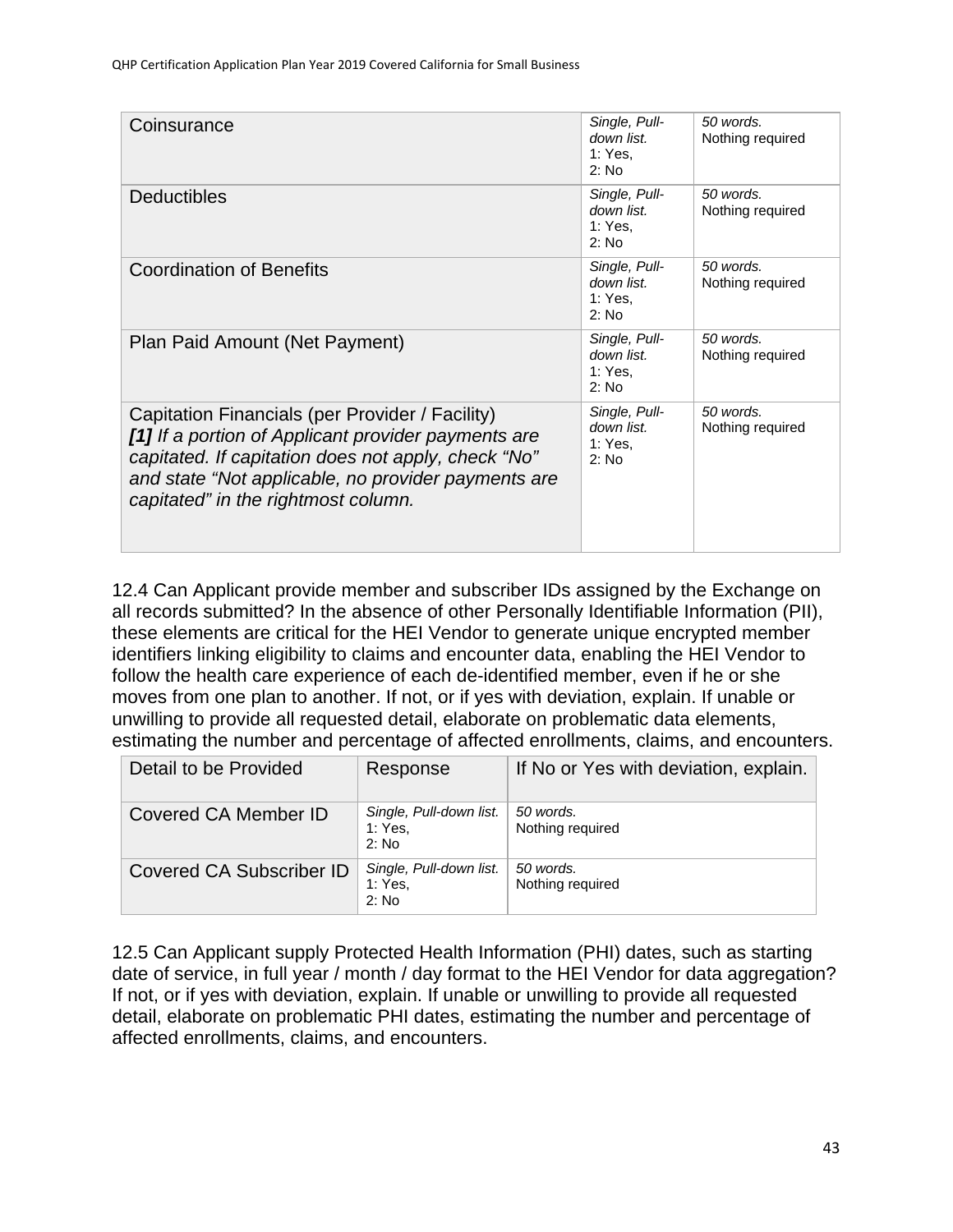| PHI Dates to be Provided in Full Year /<br>Month / Day Format | Response                                       | If No or Yes with<br>deviation, explain. |
|---------------------------------------------------------------|------------------------------------------------|------------------------------------------|
| Member Date of Birth                                          | Single, Pull-down<br>list.<br>1: Yes,<br>2: No | 50 words.<br>Nothing required            |
| Member Date of Death                                          | Single, Pull-down<br>list.<br>1: Yes,<br>2: No | 50 words.<br>Nothing required            |
| <b>Starting Date of Service</b>                               | Single, Pull-down<br>list.<br>1: Yes,<br>2: No | 50 words.<br>Nothing required            |
| <b>Ending Date of Service</b>                                 | Single, Pull-down<br>list.<br>1: Yes,<br>2: No | 50 words.<br>Nothing required            |

12.6 Can Applicant supply all applicable Provider Tax ID Numbers (TINs), National Provider Identifiers (NPIs), and National Council for Prescription Drug Programs (NCPDP) Provider IDs (pharmacy only) for individual providers? If not, or if yes with deviation, explain. If unable or unwilling to provide all requested detail, elaborate on problematic Provider IDs, estimating the number and percentage of affected providers, claims, and encounters.

| Provider IDs to be<br>Supplied | Response                                                                                                                       | If No or Yes with<br>deviation, explain. |
|--------------------------------|--------------------------------------------------------------------------------------------------------------------------------|------------------------------------------|
| <b>TIN</b>                     | Single, Pull-down list.<br>1: Yes.<br>2: Yes, unless values represent individual<br>provider Social Security Numbers,<br>3: No | 50 words.<br>Nothing required            |
| <b>NPI</b>                     | Single, Pull-down list.<br>1: Yes.<br>2: Yes, unless values represent individual<br>provider Social Security Numbers,<br>3: No | 50 words.<br>Nothing required            |
| <b>NCPDP</b>                   | Single, Pull-down list.<br>1: Yes.<br>2: Yes, unless values represent individual<br>provider Social Security Numbers,<br>3: No | 50 words.<br>Nothing required            |

12.7 Can Applicant provide detailed coding for diagnosis, procedures, etc. on all claims for all data sources? If not, or if yes with deviation, explain. If unable or unwilling to provide all requested coding detail, elaborate on problematic coding, estimating the number and percentage of affected claims and encounters.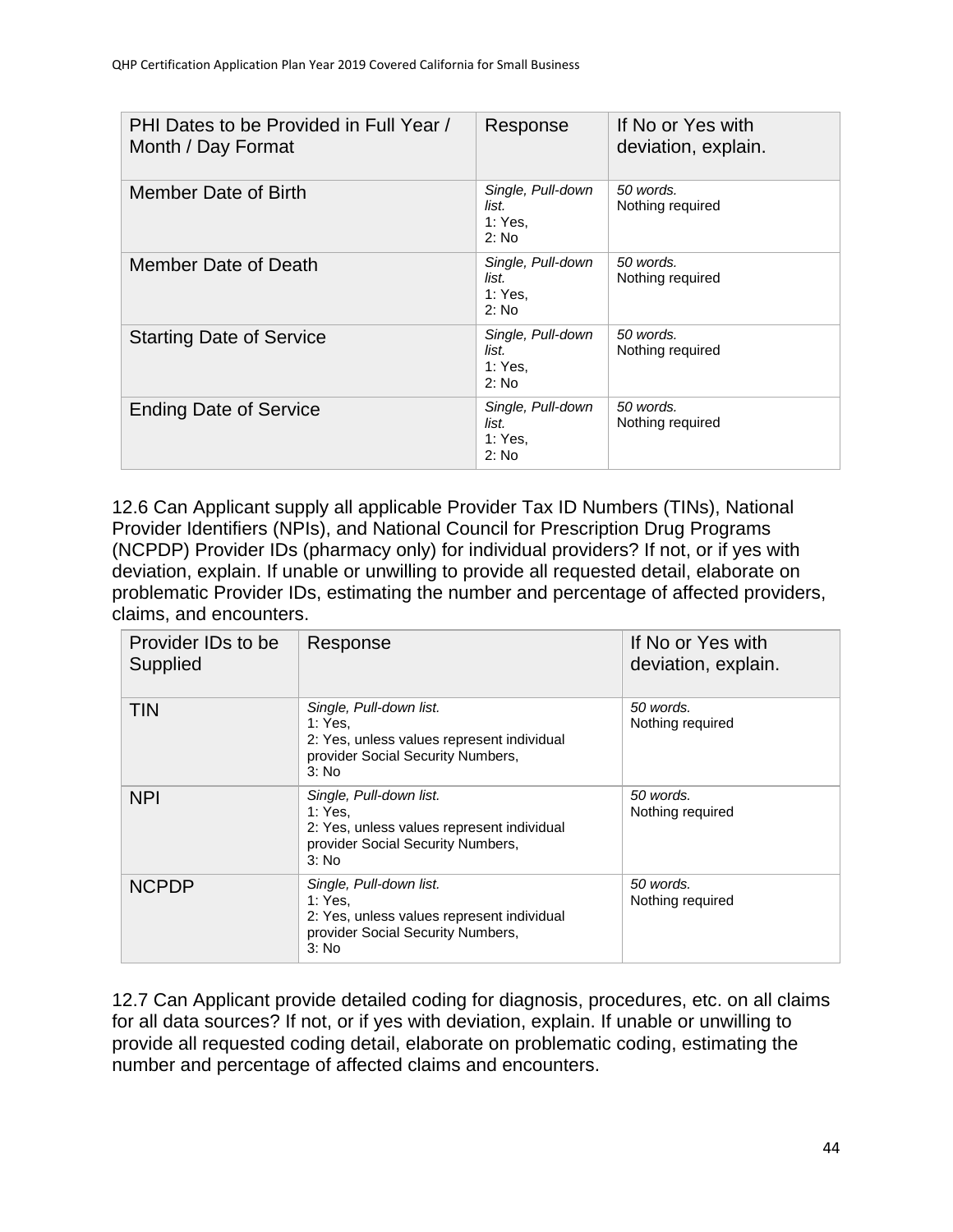| Coding to be Provided            | Response                                       | If No or Yes with deviation,<br>explain. |
|----------------------------------|------------------------------------------------|------------------------------------------|
| <b>Diagnosis Coding</b>          | Single, Pull-down<br>list.<br>1: Yes.<br>2: No | 50 words.<br>Nothing required            |
| Procedure Coding (CPT,<br>HCPCS) | Single, Pull-down<br>list.<br>1: Yes,<br>2: No | 50 words.<br>Nothing required            |
| Revenue Codes (Facility Only)    | Single, Pull-down<br>list.<br>1: Yes.<br>2: No | $50$ words.<br>Nothing required          |
| <b>Place of Service</b>          | Single, Pull-down<br>list.<br>1: Yes.<br>2: No | 50 words.<br>Nothing required            |
| NDC Code (Drug Only)             | Single, Pull-down<br>list.<br>1: Yes.<br>2: No | 50 words.<br>Nothing required            |

12.8 Can Applicant submit all data directly to the HEI Vendor or is a third party required to submit the data on Applicant's behalf, such as a Pharmacy Benefit Manager (PBM)?

*Single, Radio group.* 1: Yes, describe: [50 words], 2: No

12.9 If data must be submitted by a third party, can Applicant guarantee that the same information above will also be submitted by the third party?

*Single, Radio group.* 1: Yes, describe: [50 words], 2: No, 3: Not Applicable

12.10 Can Applicant submit similar data listed above for other data feeds not yet requested, such as Disease Management or Lab data? If so, please describe.

*Single, Radio group.* 1: Yes, describe: [50 words], 2: No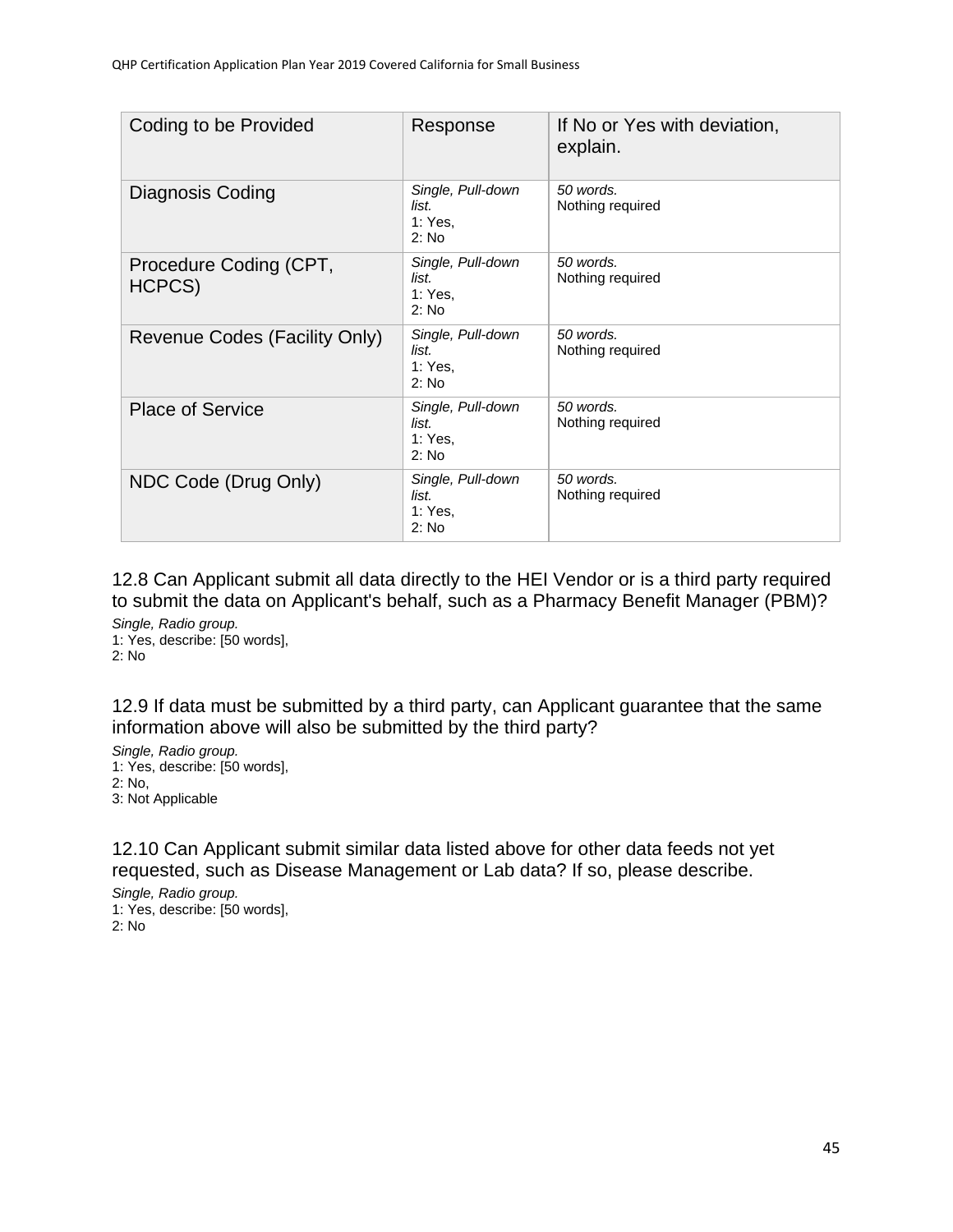### **13 Privacy and Security Requirements for Personally Identifiable Data**

*This section not required if Applicant has completed the Qualified Health Plan Application Plan Year 2019 Individual Marketplace.* 

*All questions required for new entrant Applicants.* 

#### **13.1 HIPAA Privacy Rule**

Applicant must confirm that it complies with the following privacy-related requirements set forth within Subpart E of the Health Insurance Portability and Accountability Act [45] CFR §164.500 et. seq.]:

13.1.1 Individual access: Unless otherwise exempted by the HIPAA Privacy Rule, Applicant must confirm that it provides consumers with the opportunity to access, inspect and obtain a copy of any PHI contained within their Designated Record Set [45 CFR §§164.501, 524].

*Single, Pull-down list.* 1: Yes, confirmed, 2: No, not confirmed

13.1.2 Amendment: Applicant must confirm that it provides consumers with the right to amend inaccurate or incomplete PHI contained within their Designated Record Set [45 CFR §§164.501, 526].

*Single, Pull-down list.* 1: Yes, confirmed, 2: No, not confirmed

13.1.3 Restriction Requests: Applicant must confirm that it provides consumers with the opportunity to request restrictions upon Applicant's use or disclosure of their PHI [45 CFR §164.522(a)].

*Single, Pull-down list.* 1: Yes, confirmed, 2: No, not confirmed

13.1.4 Accounting of Disclosures: Unless otherwise exempted by the HIPAA Privacy Rule, Applicant must confirm that it provides consumers with an accounting of any disclosures made by Applicant of the consumer's PHI upon the consumer's request [45 CFR §164.528].

*Single, Pull-down list.* 1: Yes, confirmed, 2: No, not confirmed

13.1.5 Confidential Communication Requests: Applicant must confirm that Applicant permits consumers to request an alternative means or location for receiving their PHI than what Applicant would typically employ [45 CFR §164.522(b)].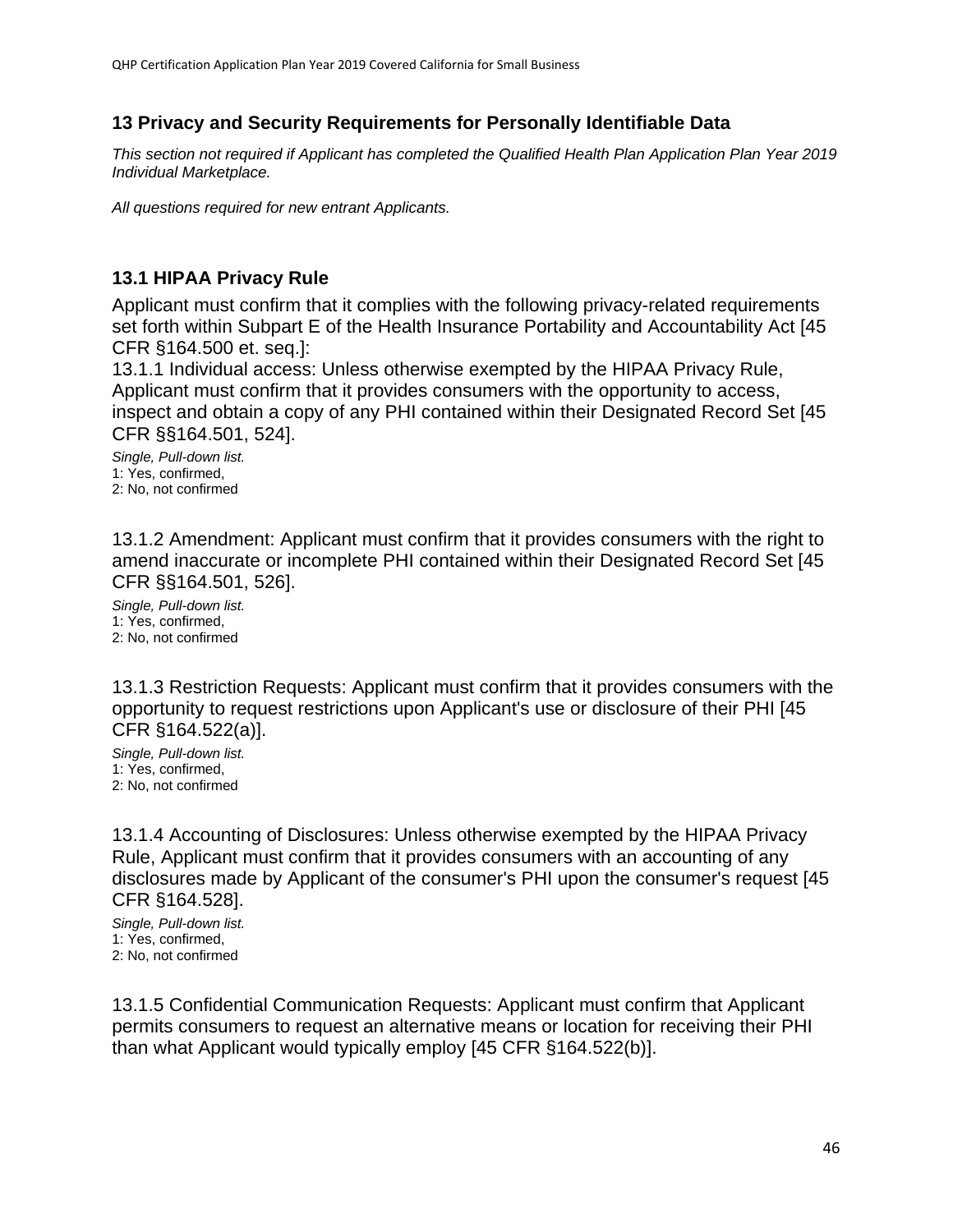*Single, Pull-down list.* 1: Yes, confirmed, 2: No, not confirmed

13.1.6 Minimum Necessary Disclosure & Use: Unless otherwise exempted by the HIPAA Privacy Rule, Applicant must confirm that Applicant discloses or uses only the minimum necessary PHI needed to accomplish the purpose for which the disclosure or use is being made [45 CFR §§164.502(b) & 514(d)].

*Single, Pull-down list.* 1: Yes, confirmed, 2: No, not confirmed

13.1.7 Openness and Transparency: Unless otherwise exempted by the HIPAA Privacy Rule, Applicant must confirm that Applicant currently maintains a HIPAA-compliant Notice of Privacy Practices to ensure that consumers are aware of their privacy-related rights and Applicant's privacy-related obligations related to the consumer's PHI [45 CFR §§164.520(a)&(b)].

*Single, Pull-down list.* 1: Yes, confirmed, 2: No, not confirmed

### **13.2 Safeguards**

13.2.1 Applicant must confirm that it has policy, standards, processes, and procedures in place and the information system is configured with administrative, physical and technical security controls that meet or exceed those standards in the National Institute of Standards and Technology, Special Publication (NIST) 800-53 that appropriately protect the confidentiality, integrity, and availability of the Protected Health Information and Personally Identifiable Information that it creates, receives, maintains, or transmits.

*Single, Pull-down list.* 1: Yes, confirmed, 2: No, not confirmed

13.2.2 Applicant must confirm that all Protected Health Information (PHI) and Personally Identifiable Information (PII) is encrypted at rest and in transit – employing the validated Federal Information Processing Standards (FIPS) Publication 140-2 Cryptographic Modules.

*Single, Pull-down list.* 1: Yes, confirmed, 2: No, not confirmed

13.2.3 Applicant must confirm that it operates in compliance with applicable federal and state security and privacy laws and regulations, and has an incident response policy, process, and procedures in place and can verify that the process is tested at least annually.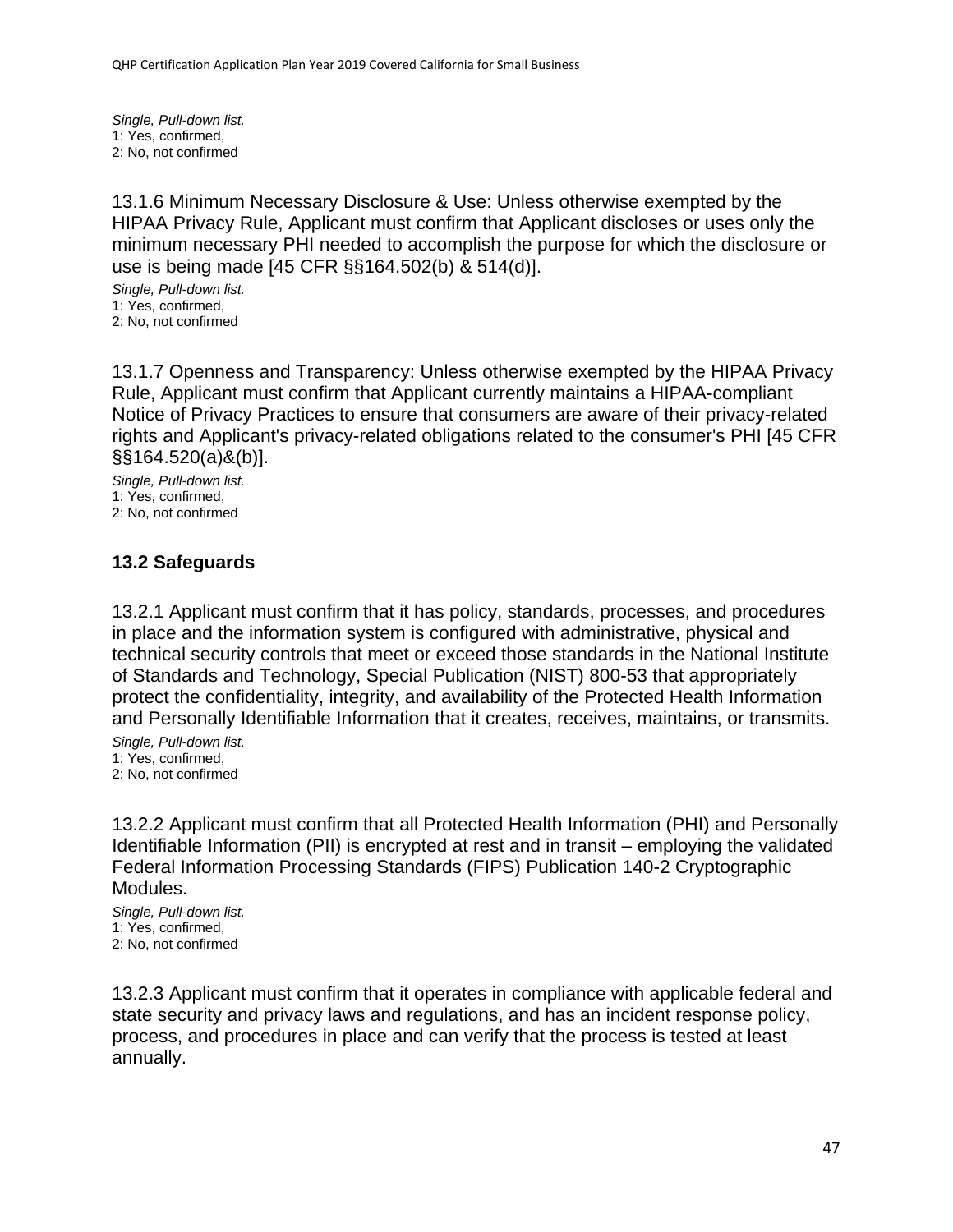*Single, Pull-down list.* 1: Yes, confirmed, 2: No, not confirmed

13.2.4 Applicant must confirm that there is a contingency plan in place that addresses system restoration without deterioration of the security measures originally planned and implemented, and that the plan is tested at least annually.

*Single, Pull-down list.* 1: Yes, confirmed, 2: No, not confirmed

13.2.5 Applicant must confirm that when disposal of PHI, PII or the decommissioning of media occurs they adhere to the guidelines for media sanitization as described in the NIST Special Publication 800-88.

*Single, Pull-down list.* 1: Yes, confirmed, 2: No, not confirmed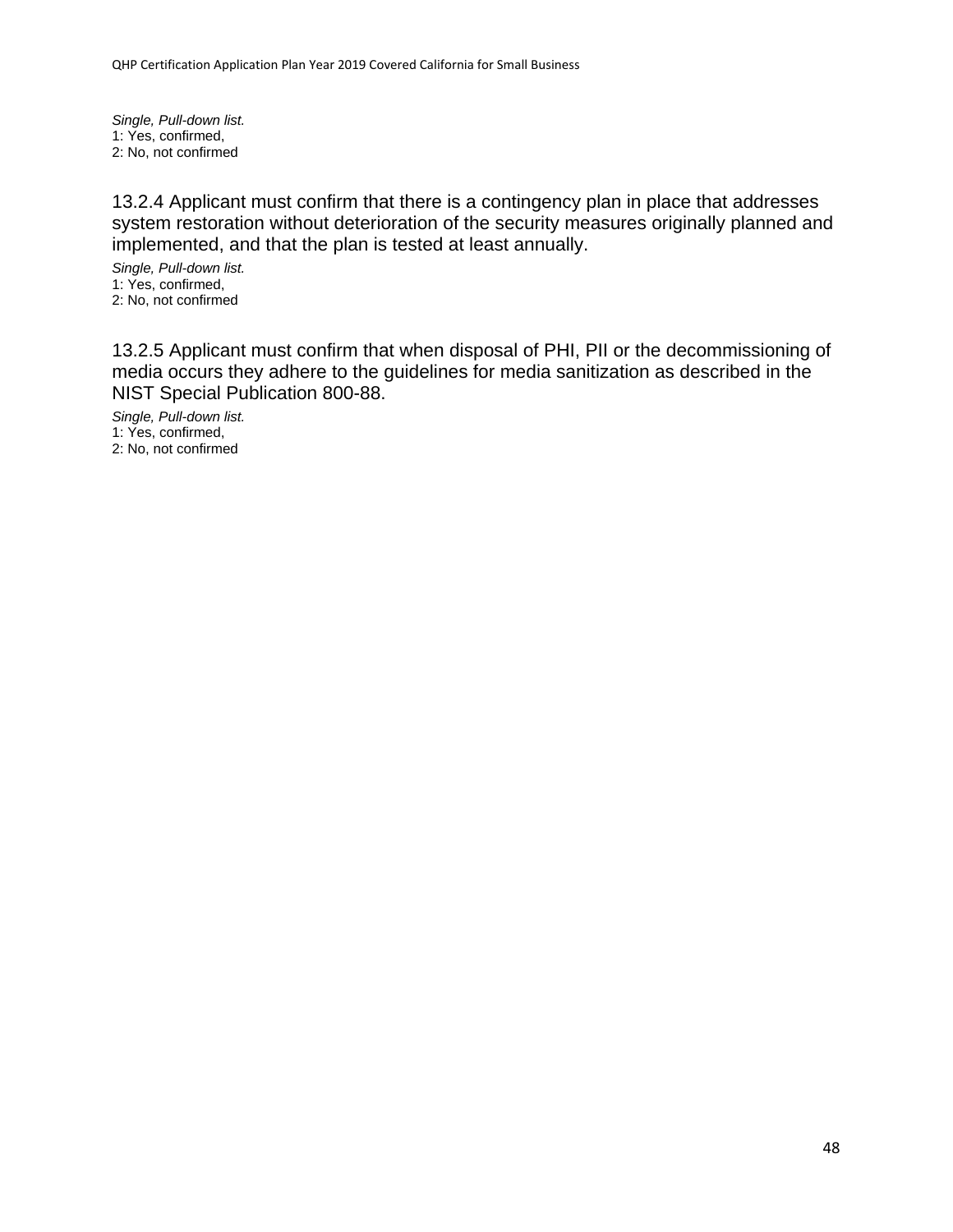# **14 Sales Channels**

*14.1 required for currently contracted Applicants. All questions required for new entrant Applicants.* 

14.1 Applicant must provide its commission schedule for small group business in California. Note: successful Applicants will be required to use a standardized Agent compensation program with levels and terms that result in the same aggregate compensation amounts to Agents, whether products are sold within or outside of the Exchange. Successful Applicants may not vary Agent compensation levels by metal tier, and must pay the same commission during Open and Special Enrollment for each plan year.

| <b>Small Business Market - Commission Rate</b>                                                                                  | <b>On-Exchange</b><br><b>Business</b> | <b>Direct</b><br><b>Business</b> |
|---------------------------------------------------------------------------------------------------------------------------------|---------------------------------------|----------------------------------|
| <b>Provide Commission Rate or Schedule</b>                                                                                      | Not applicable                        | 10 words.                        |
| Does the compensation level change as the<br>business written by the agent matures?<br>(i.e., Downgraded)                       | Not applicable                        | 50 words.                        |
| Specify if the agent is compensated at a higher level<br>as he or she attains certain levels or amounts of<br>enforce business. | Not applicable                        | 50 words.                        |
| Does the compensation level apply to all plans or<br>does it vary by plan or tier?                                              | Not applicable                        | 50 words.                        |
| Does compensation level vary by product?                                                                                        | Not applicable                        | 50 words.                        |
| Describe any business for which Applicant will not<br>compensate Agents.                                                        | Not applicable                        | 50 words.                        |
| Describe any business for which Applicant will not<br>make changes to Agent of Record.                                          | Not applicable                        | 50 words.                        |
| <b>Additional Comments</b>                                                                                                      | Not applicable                        | 100 words.                       |

14.2 Applicant must provide a copy of the sales team organizational chart. If applicable, Applicant must identify primary point of contact for broker or agent services and include the following contact information: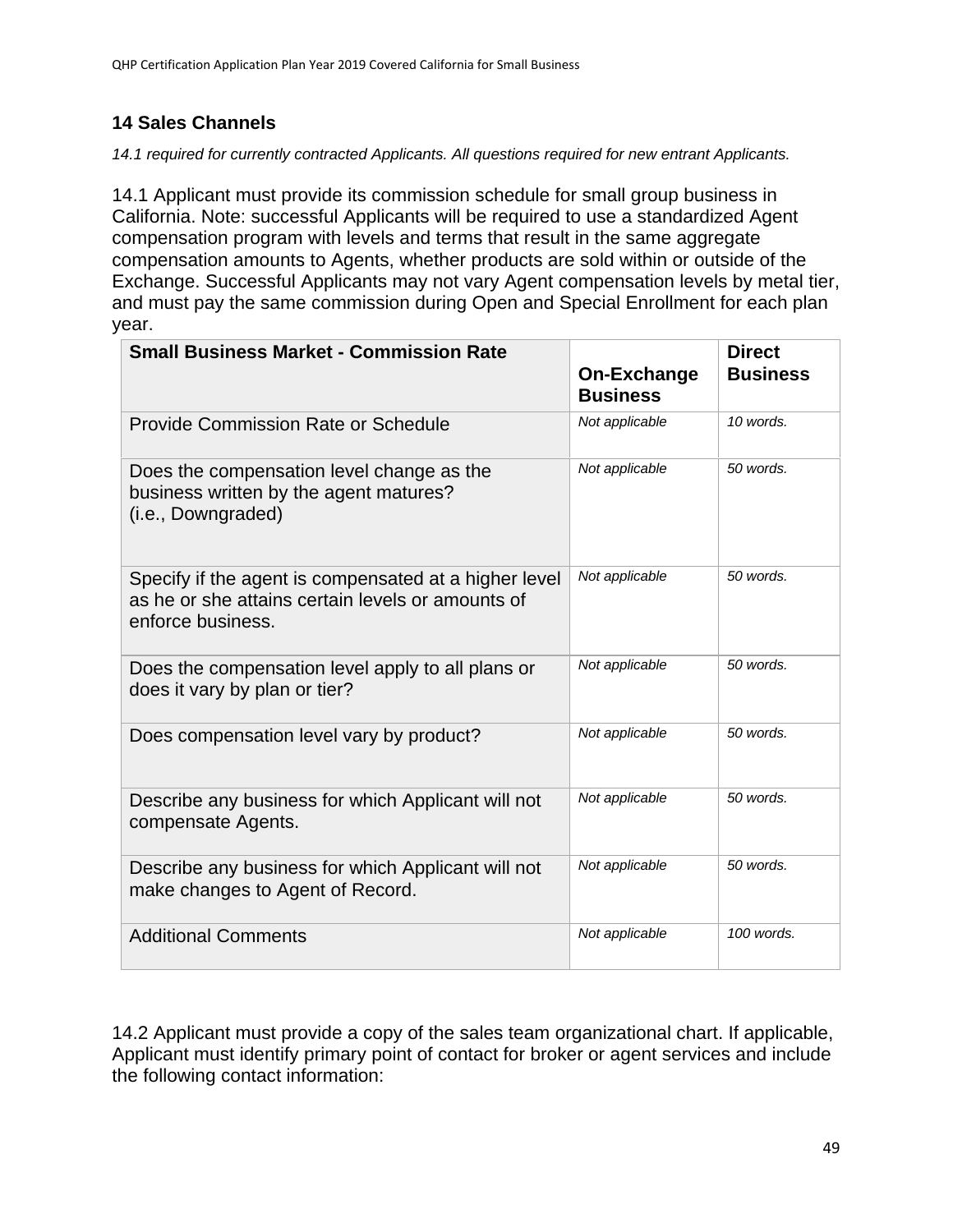QHP Certification Application Plan Year 2019 Covered California for Small Business

- Name
- Phone Number
- Email Address

*50 words.*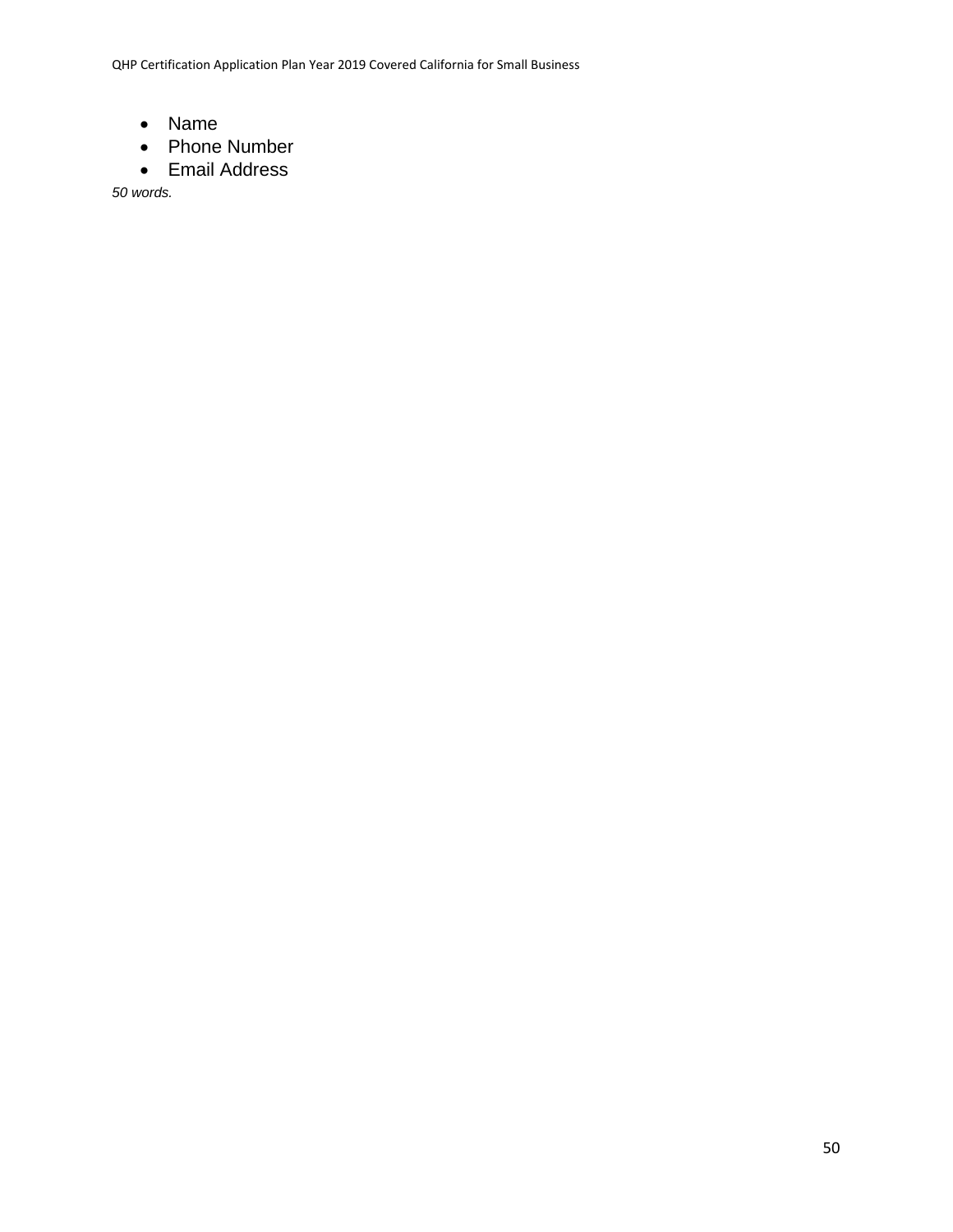### **15 Marketing and Outreach Activities**

*15.4 - 15.6 required for currently contracted Applicants. All questions required for new entrant Applicants.* 

15.1 The Exchange expects all successful Applicants to promote enrollment in their QHPs, including investment of resources and coordination with the Exchange's marketing and outreach efforts. Applicant must provide an organizational chart of its small group sales and/or marketing department(s), including names and titles. Applicant must identify the individual(s) with primary responsibility for sales and marketing of the Exchange account, indicate where these individuals fit into the organizational chart and include the following contact information for those who will work on Exchange sales and marketing efforts: name, title, phone number, and email address. Note also which staff oversee Member Communication, Social Media efforts, point of sales collateral materials, and submission of co-branded materials for Exchange review.

*Single, Pull-down list.* Attachment required 1: Attached, 2: Not attached

15.2 Applicant must confirm that, upon contingent certification of its QHPs, it will adhere to Exchange requirements documented in the Appendix G Covered California Brand Style Guide when co-branding materials, including termination notices issued to Exchange enrollees. Co-branded items must be submitted prior to use and in a timely manner. The Exchange retains the right to communicate directly with Exchange consumers and members.

*Single, Pull-down list.* 1: Confirmed, 2: Not confirmed

15.3 Applicant must confirm it will cooperate with Exchange Marketing, Public Relations, and Outreach efforts, which may include: internal and external trainings, press events, social media efforts, collateral materials, member communications, and other efforts. This cooperative obligation includes contractual requirements to submit materials and updates according to deadlines established in the QHP Issuer Model Contract.

*Single, Pull-down list.*

- 1: Confirmed,
- 2: Not confirmed

15.4 Applicant must complete and submit Attachment D1 Member Communication Calendar, including proposed Exchange customer communications.

*Single, Pull-down list.*

1: Confirmed, attachment complete,

2: Attachment not completed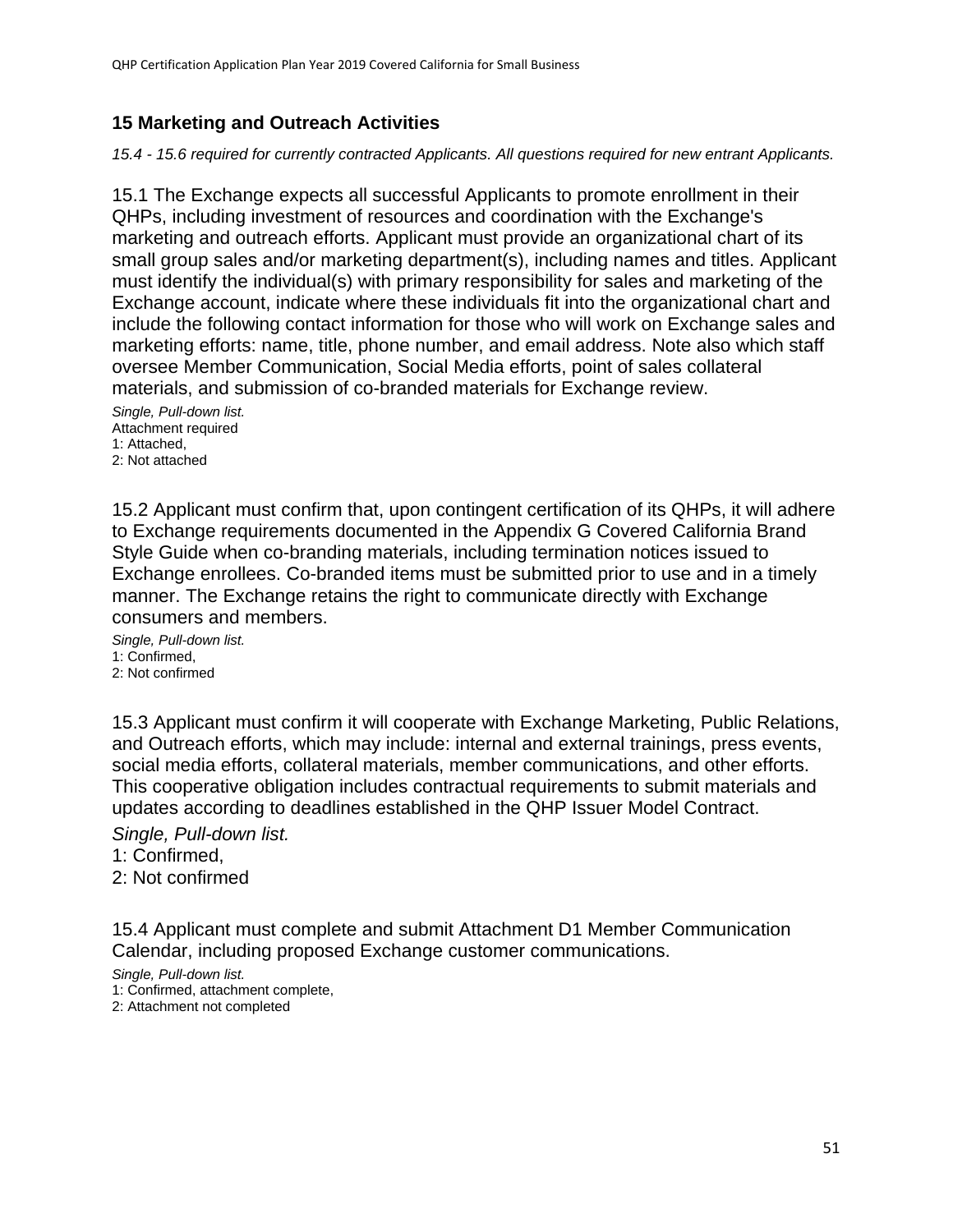15.5 Applicant must provide a proposed Marketing Plan for the Exchange Small Business line of business.

Proposed marketing plan must include the following components:

- Regions to be supported with marketing efforts,
- Enrollment goals,
- Strategy and tactics for employer and agent communications,
- Target audience parameters (company size, industry segment),
- Proportion of marketing expenditure for on-Exchange QHPs in relation to off-Exchange plan marketing expenditure, if applicable,
- Attachment D2 Marketing Plan Flowchart.

*Single, Pull-down list.* 1: Marketing Plan and Attachment D2 Attached, 2: Not attached

15.6 Applicant must use Attachment D3 Estimated Annual Marketing Budget by Geography template provided to indicate estimated total expenditures for Small Group Marketplace related marketing and advertising functions.

*Single, Pull-down list.*

1: Attached,

2: Not attached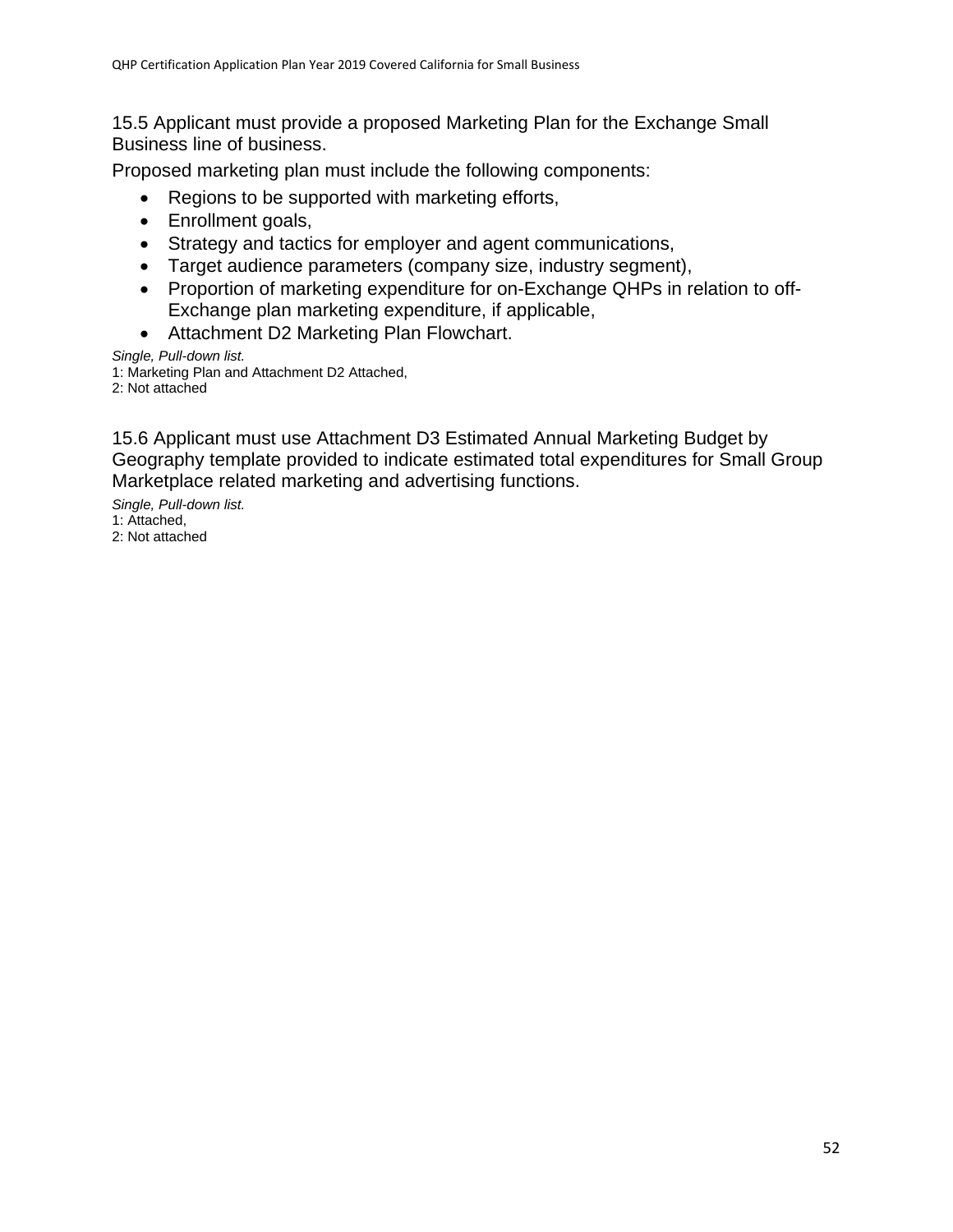### **16 Provider Network**

16.1 Network Offerings *All questions required for currently contracted Applicants and new entrant Applicants .* 

16.1.1 Please indicate the different network products Applicant intends to offer on the Exchange Small Business market for coverage year 2019. If proposing plans with different networks within the same product type, respond for Network 1 under the appropriate product category and respond for Network 2 in the category "Other". If any network has been proposed for products offered in the Individual Exchange, some sections are not required for that network.

|            | <b>Offered</b>                                  | New or<br>Existing<br>Network?                                                                  | Has Network been Proposed for<br>Individual Exchange Plan Year<br>2019? | <b>Network</b><br>Name(s) |
|------------|-------------------------------------------------|-------------------------------------------------------------------------------------------------|-------------------------------------------------------------------------|---------------------------|
| <b>HMO</b> | Single, Pull-<br>down list.<br>1: Yes.<br>2: No | Single, Pull-down<br>list.<br>1: New Network,<br>2: New to Exchange,<br>3: Existing<br>Exchange | Single, Pull-down list.<br>1: Yes.<br>2: No                             | 10 words.                 |
| <b>PPO</b> | Single, Pull-<br>down list.<br>1: Yes,<br>2: No | Single, Pull-down<br>list.<br>1: New Network,<br>2: New to Exchange,<br>3: Existing<br>Exchange | Single, Pull-down list.<br>1: Yes.<br>2: No                             | 10 words.                 |
| <b>EPO</b> | Single, Pull-<br>down list.<br>1: Yes,<br>2: No | Single, Pull-down<br>list.<br>1: New Network,<br>2: New to Exchange,<br>3: Existing<br>Exchange | Single, Pull-down list.<br>1: Yes.<br>2: No                             | 10 words.                 |
| Other      | Single, Pull-<br>down list.<br>1: Yes,<br>2: No | Single, Pull-down<br>list.<br>1: New Network,<br>2: New to Exchange,<br>3: Existing<br>Exchange | Single, Pull-down list.<br>1: Yes.<br>2: No                             | 10 words.                 |

16.1.2 Provider network data must be included in this submission for all geographic locations to which applicant is applying for certification as a QHP. Submit provider data according to the data file layout in Appendix I Covered California Provider Data Submission Guide. The provider network submission for 2019 must be consistent with what will be filed to the appropriate regulator for approval if Applicant is selected as a QHP. The Exchange requires the information, as requested, to allow cross-network comparisons and evaluations.

*Single, Pull-down list.* Attachment required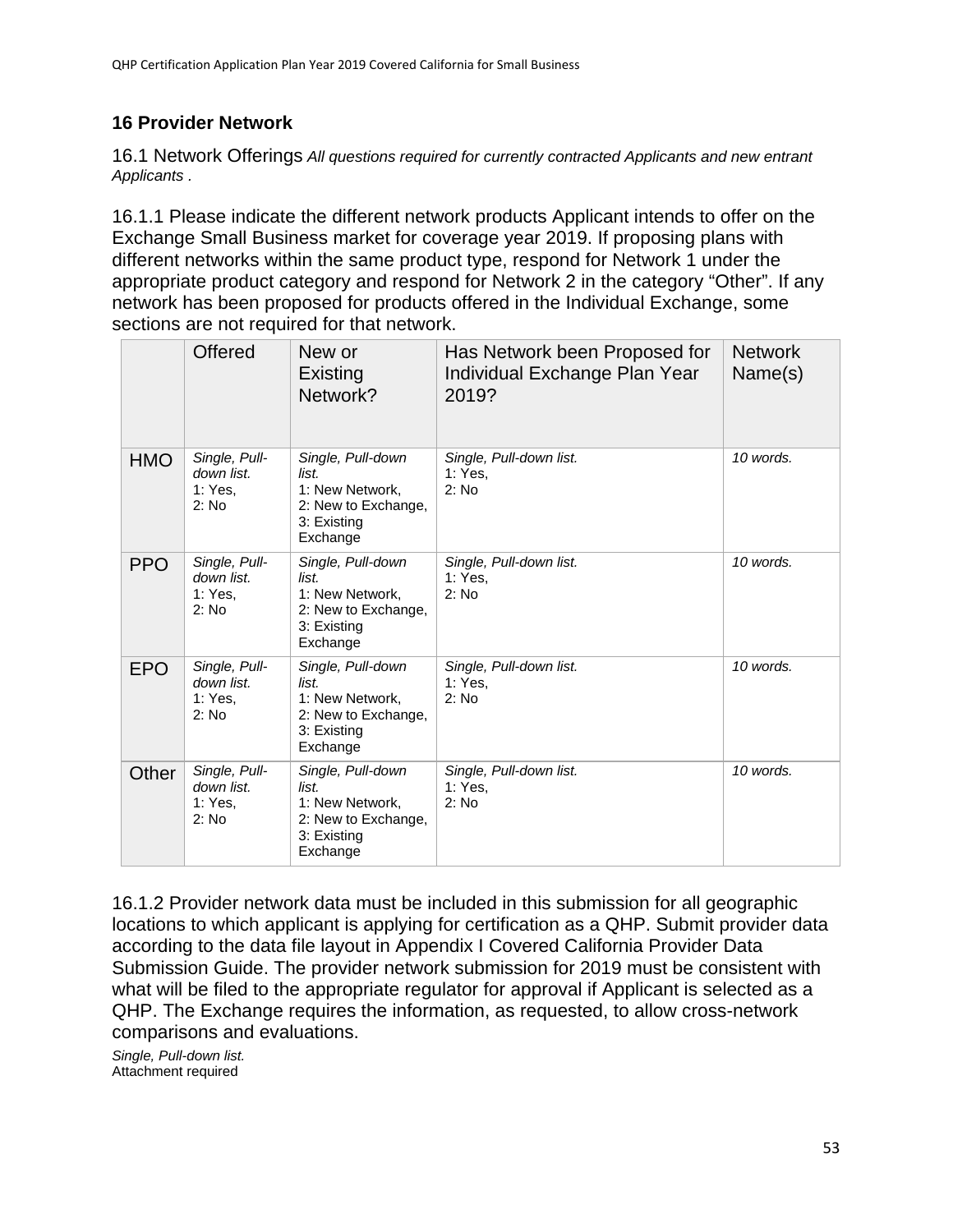1: Attached (confirming provider data is for plan year 2019),

2: Not attached

#### 16.1.3 Applicant must also complete and upload through SERFF the Network ID Template located [link to 2019 Network ID Template].

*Single, Pull-down list.* 1: Attached, 2: Not attached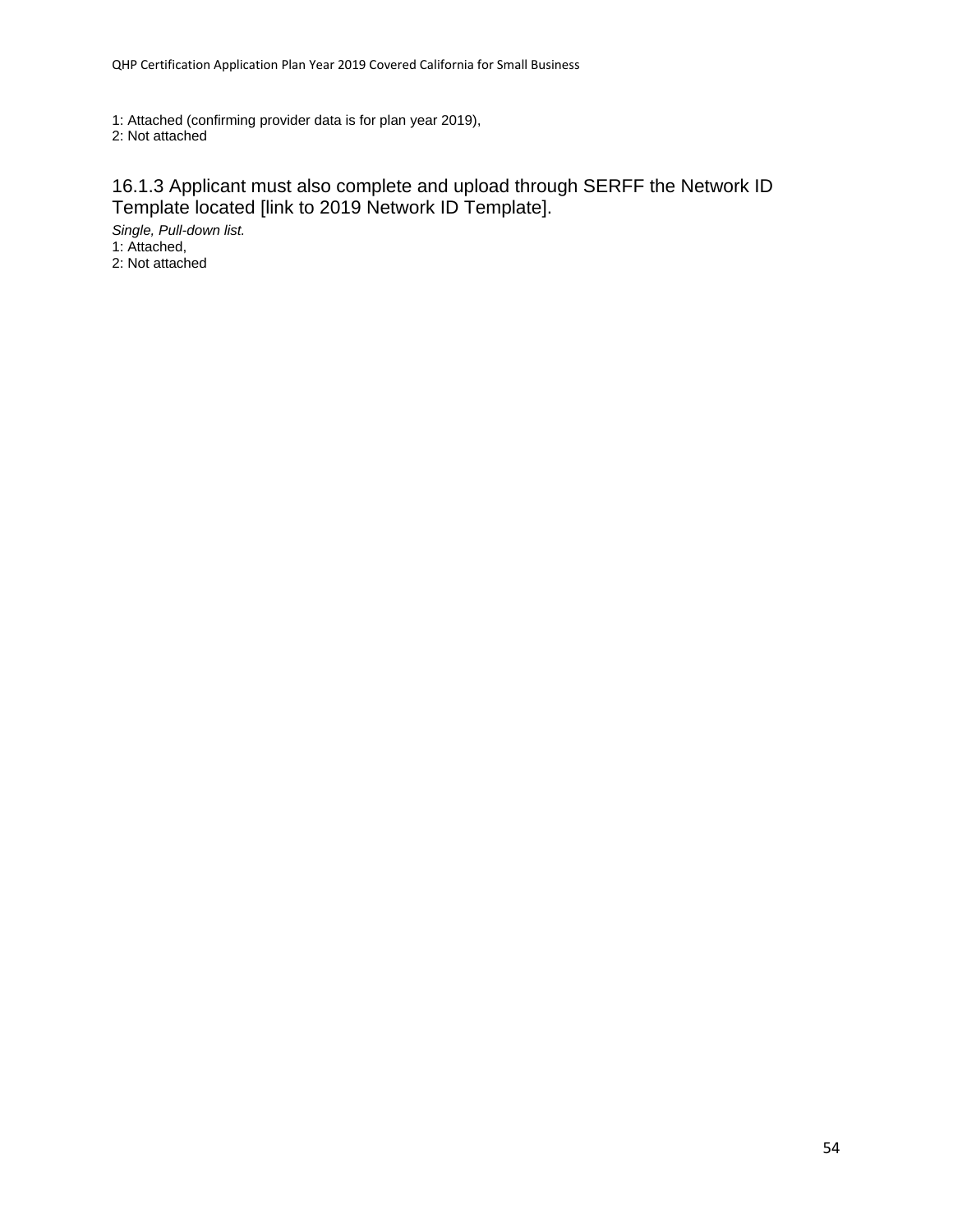### **16.2 HMO**

### **16.2.1 Network Strategy**

*All questions required for newly proposed networks. If network has been proposed for products offered in the Individual Exchange, this section is not required for that network.*

16.2.1.1 Does Applicant conduct provider negotiations and manage its own network or does Applicant lease a network from another organization?

*Single, Pull-down list.*

- 1: Applicant contracts and manages network,
- 2: Applicant leases network

| 16.2.1.2 If Applicant leases network, describe the terms of the lease agreement: |  |  |
|----------------------------------------------------------------------------------|--|--|
|                                                                                  |  |  |

|                               | Response    |
|-------------------------------|-------------|
| Length of the lease agreement | 100 words.  |
| <b>Start Date</b>             | To the day. |
| End Date                      | To the day. |
| <b>Leasing Organization</b>   | 100 words.  |

16.2.1.3 If Applicant leases network, does Applicant have the ability to influence provider contract terms for (select all that apply):

*Multi, Checkboxes.*

1: Transparency,

- 2: Implementation of new programs and initiatives,
- 3: Acquire timely and up-to-date information on providers,
- 4: Ability to obtain data from providers,
- 5: Ability to conduct outreach and education to providers if need arises,
- 6: Ability to add new providers,

<sup>7:</sup> If no, please describe plans to ensure Applicant's ability to control network and meet Exchange requirements: [500 words]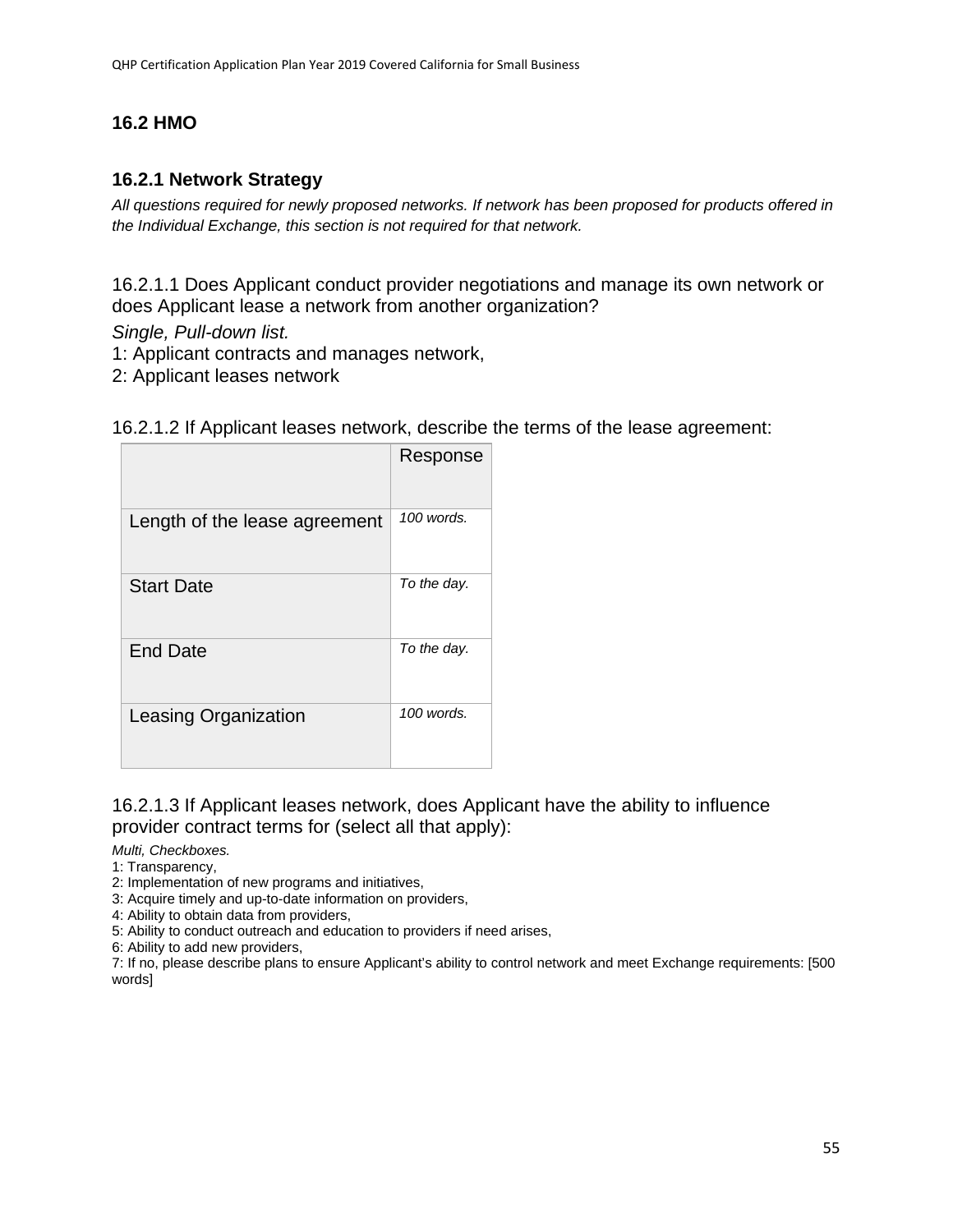### 16.2.1.4 By rating region covered, please provide the percentages of providers in capitated vs non- capitated arrangements:

|           | <b>Direct Contract</b> | Capitated | Other (explain in comments) | Comments   |
|-----------|------------------------|-----------|-----------------------------|------------|
| Region 1  | Percent.               | Percent.  | Percent.                    | 100 words. |
| Region 2  | Percent.               | Percent.  | Percent.                    | 100 words. |
| Region 3  | Percent.               | Percent.  | Percent.                    | 100 words. |
| Region 4  | Percent.               | Percent.  | Percent.                    | 100 words. |
| Region 5  | Percent.               | Percent.  | Percent.                    | 100 words. |
| Region 6  | Percent.               | Percent.  | Percent.                    | 100 words. |
| Region 7  | Percent.               | Percent.  | Percent.                    | 100 words. |
| Region 8  | Percent.               | Percent.  | Percent.                    | 100 words. |
| Region 9  | Percent.               | Percent.  | Percent.                    | 100 words. |
| Region 10 | Percent.               | Percent.  | Percent.                    | 100 words. |
| Region 11 | Percent.               | Percent.  | Percent.                    | 100 words. |
| Region 12 | Percent.               | Percent.  | Percent.                    | 100 words. |
| Region 13 | Percent.               | Percent.  | Percent.                    | 100 words. |
| Region 14 | Percent.               | Percent.  | Percent.                    | 100 words. |
| Region 15 | Percent.               | Percent.  | Percent.                    | 100 words. |
| Region 16 | Percent.               | Percent.  | Percent.                    | 100 words. |
| Region 17 | Percent.               | Percent.  | Percent.                    | 100 words. |
| Region 18 | Percent.               | Percent.  | Percent.                    | 100 words. |
| Region 19 | Percent.               | Percent.  | Percent.                    | 100 words. |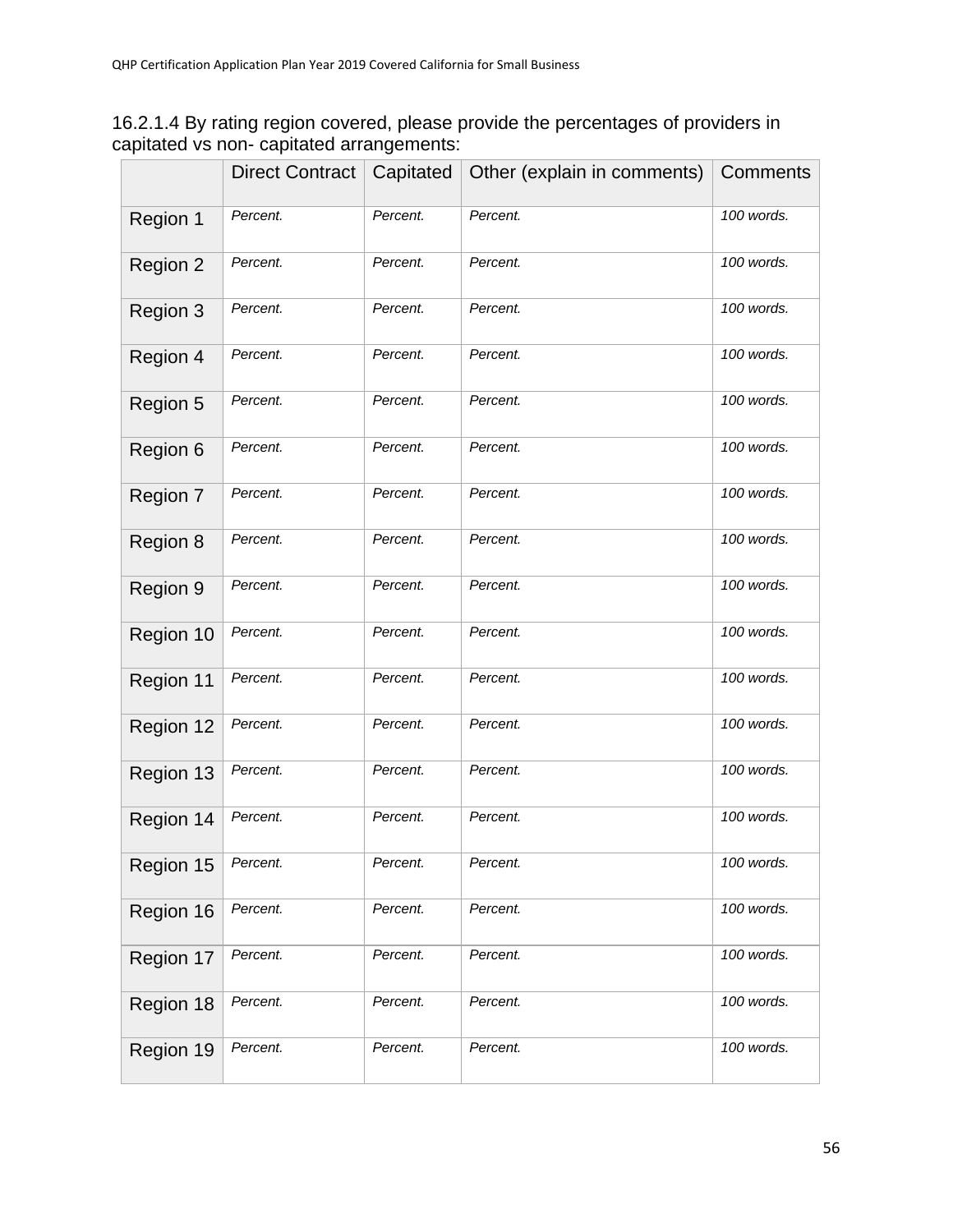16.2.1.5 Describe in detail how Applicant ensures access to care for all enrollees. This should include:

- If Applicant assesses geographic access to primary, specialist and hospital care based on enrollee residence, describe tools and brief methodology.
- If Applicant tracks ethnic and racial diversity in the population and ensure access to appropriate culturally competent providers, describe tools and brief methodology.

*200 words.*

16.2.1.6 Many California residents live in counties bordering other states where the out of state services are closer than in-state services. Does Applicant offer coverage in a California county or region bordering another state?

*Single, Radio group.*

1: Yes. If yes, does Applicant allow out of state (non-emergency) providers to participate in networks to serve Exchange enrollees?, [Yes/No]

2: No

16.2.1.7 If Applicant answered yes to 16.2.1.6, explain in detail how this coverage is offered.

*500 words.*

### **16.2.2 Volume - Outcome Relationship**

*All questions required for newly proposed networks only. If network has been proposed for products offered in the Individual Exchange, this section is not required for that network.* 

Numerous studies have demonstrated a significant correlation between volume of procedures performed by providers and facilities and better outcomes for those procedures. This applies to both common but high risk treatments (such as cancer surgeries and cardiac procedures) as well as complicated, rare and highly specialized procedures (such as transplants). Higher volumes, documented experience and proficiency with all aspects of care underlie successful outcomes, including patient selection, anesthesia and postoperative care.

16.2.2.1 Does Applicant track procedure volume per facility for the above mentioned conditions?

*Single, Radio group.* 1: Yes, 2: No

16.2.2.2 If yes, please provide specific details for each category:

 Methodology for categorizing facilities according to volume-outcome relationship (include description of data sources if applicable).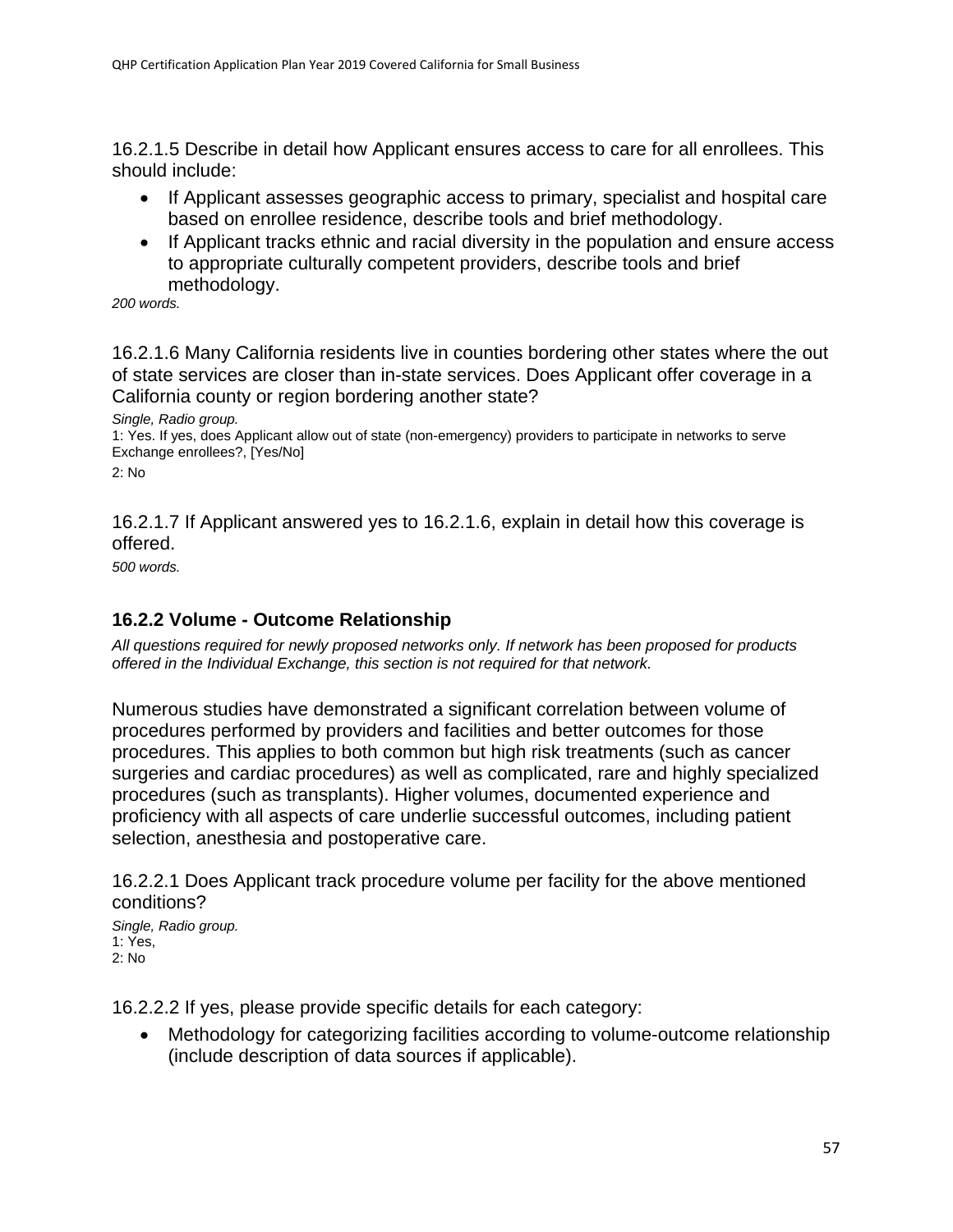Volume thresholds (i.e. at what volume per procedure is a facility considered proficient).

*500 words.*

16.2.2.3 Does Applicant apply this information to enrollee procedure referral (including Exchange enrollees)?

*Single, Radio group.* 1: Yes, 2: No

16.2.2.4 If yes to 16.2.2.3, please provide the following details:

- Methodology for patient identification and selection, such as consideration of patient residence, language proficiency.
- Referral procedure for identified patients
- Accommodations for patients not residing in close proximity to a recognized higher volume provider

*200 words.*

## **16.2.3 Network Stability**

*All questions required for existing Exchange networks and newly proposed networks. If network has been proposed for products offered in the Individual Exchange, this section is not required for that network.* 

16.2.3.1 Total Number of Contracted Hospitals:

*Integer.* 

16.2.3.2 Identify network hospitals terminated between January 1, 2017 and December 31, 2017, including any hospitals that had a break in maintaining a continuous contract during this period. Indicate reason for hospital termination: non-agreement on rates, non-compliance with contract provisions, and redesign of network or other (explain). Applicants with no prior California presence should use out of state experience.

| Name of Terminated Hospital | Terminated by:                                         | Reason    | Reinstated |
|-----------------------------|--------------------------------------------------------|-----------|------------|
| 10 words.                   | Single, Pull-down list.<br>1: Applicant<br>2: Hospital | 20 words. | 10 words.  |
| 10 words.                   | Single, Pull-down list.<br>1: Applicant<br>2: Hospital | 20 words. | 10 words.  |
| 10 words.                   | Single, Pull-down list.<br>1: Applicant<br>2: Hospital | 20 words. | 10 words.  |
| 10 words.                   | Single, Pull-down list.<br>1: Applicant                | 20 words. | 10 words.  |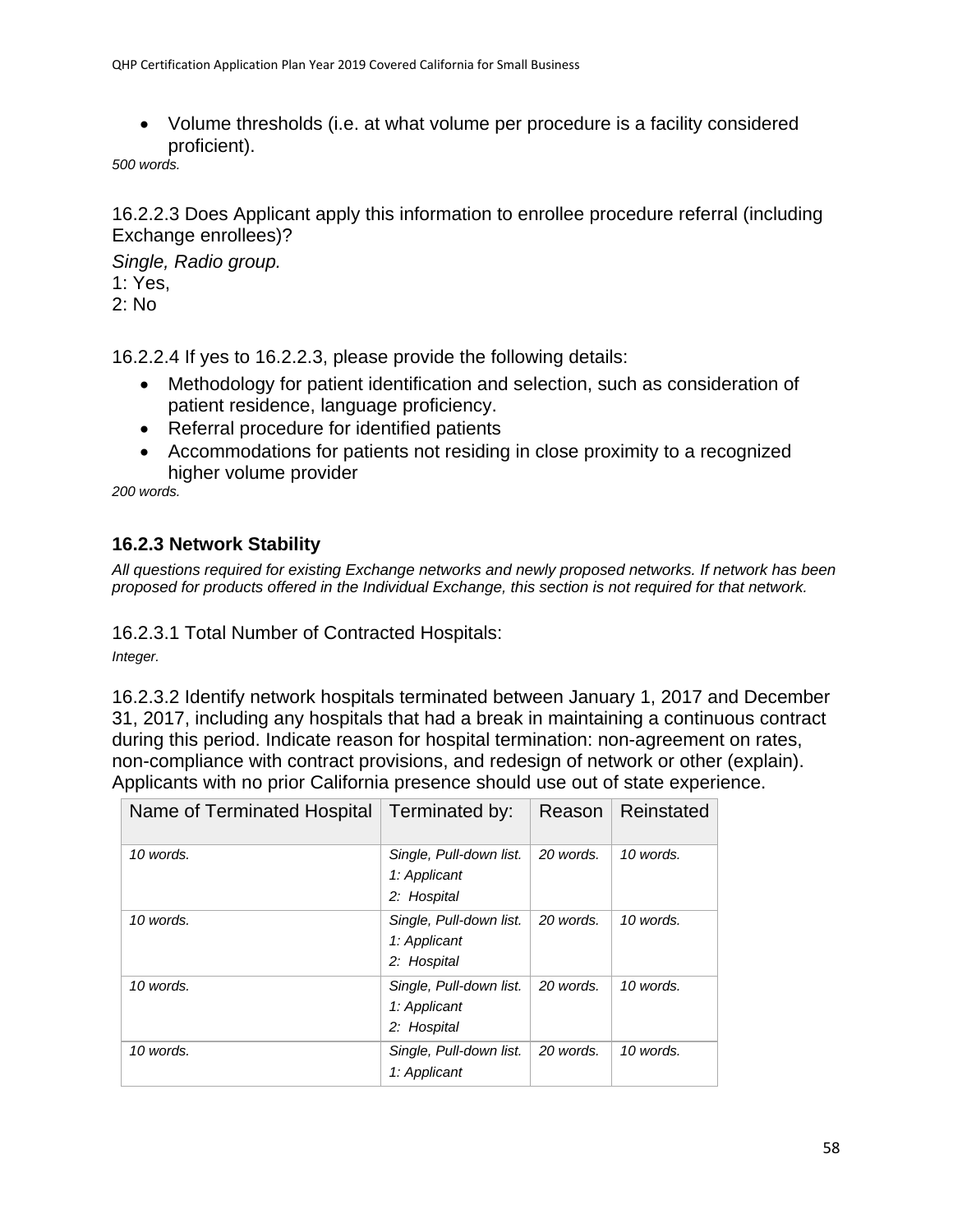QHP Certification Application Plan Year 2019 Covered California for Small Business

|           | 2: Hospital                                            |           |           |
|-----------|--------------------------------------------------------|-----------|-----------|
| 10 words. | Single, Pull-down list.<br>1: Applicant<br>2: Hospital | 20 words. | 10 words. |
| 10 words. | Single, Pull-down list.<br>1: Applicant<br>2: Hospital | 20 words. | 10 words. |
| 10 words. | Single, Pull-down list.<br>1: Applicant<br>2: Hospital | 20 words. | 10 words. |
| 10 words. | Single, Pull-down list.<br>1: Applicant<br>2: Hospital | 20 words. | 10 words. |
| 10 words. | Single, Pull-down list.<br>1: Applicant<br>2: Hospital | 20 words. | 10 words. |
| 10 words. | Single, Pull-down list.<br>1: Applicant<br>2: Hospital | 20 words. | 10 words. |

16.2.3.3 Identify the number of participating providers who have terminated from the provider network between January 1, 2017 and December 31, 2017, by rating region. Indicate reason for termination: non-agreement on rates, non-compliance with contract provisions, re-design of network or other (explain).

|          | <b>Terminated by Issuer</b> | <b>Terminated by Provider</b> | Reason    |
|----------|-----------------------------|-------------------------------|-----------|
| Region 1 | Integer.                    | Integer.                      | 20 words. |
| Region 2 | Integer.                    | Integer.                      | 20 words. |
| Region 3 | Integer.                    | Integer.                      | 20 words. |
| Region 4 | Integer.                    | Integer.                      | 20 words. |
| Region 5 | Integer.                    | Integer.                      | 20 words. |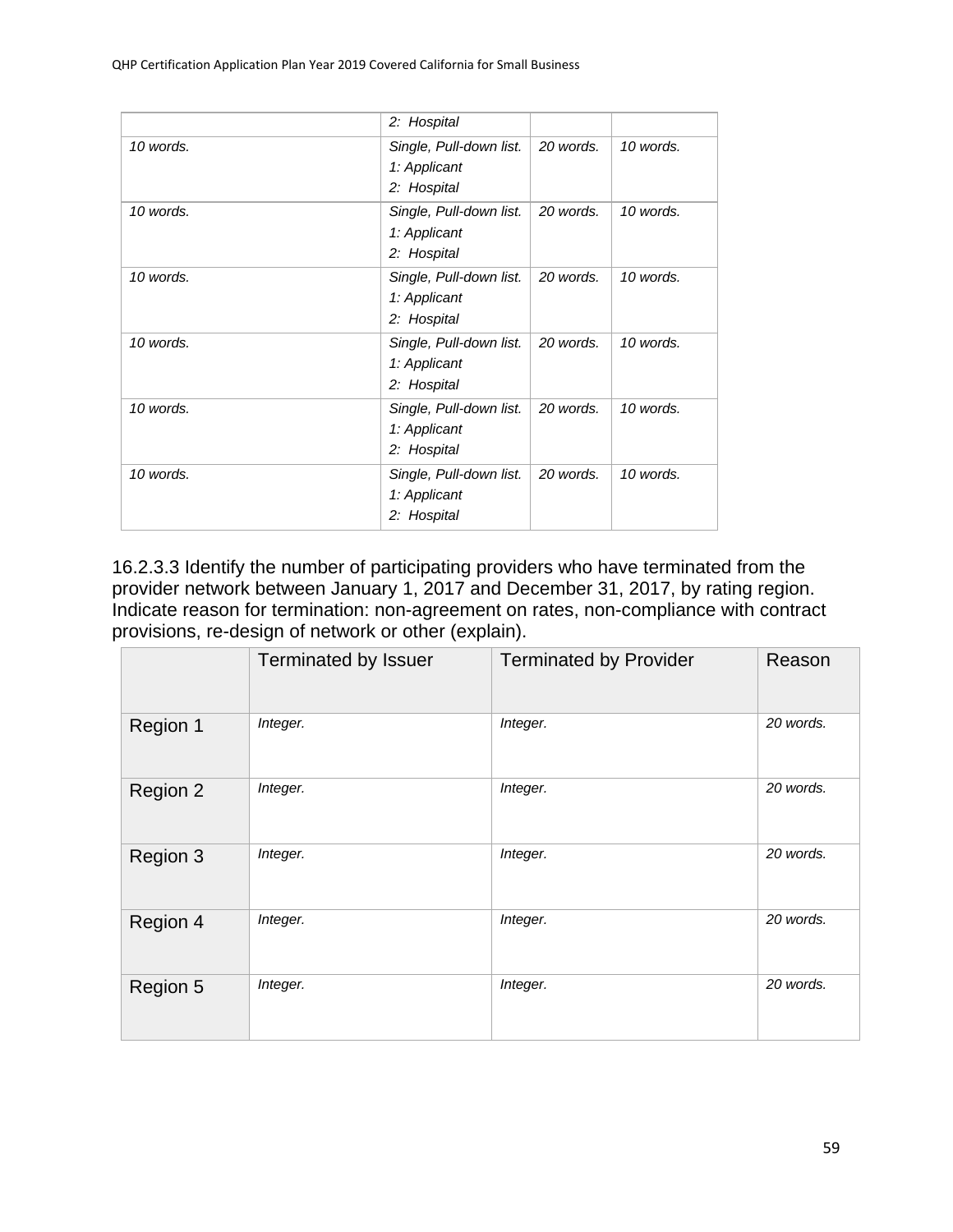| Region 6  | Integer. | Integer. | 20 words. |
|-----------|----------|----------|-----------|
| Region 7  | Integer. | Integer. | 20 words. |
| Region 8  | Integer. | Integer. | 20 words. |
| Region 9  | Integer. | Integer. | 20 words. |
| Region 10 | Integer. | Integer. | 20 words. |
| Region 11 | Integer. | Integer. | 20 words. |
| Region 12 | Integer. | Integer. | 20 words. |
| Region 13 | Integer. | Integer. | 20 words. |
| Region 14 | Integer. | Integer. | 20 words. |
| Region 15 | Integer. | Integer. | 20 words. |
| Region 16 | Integer. | Integer. | 20 words. |
| Region 17 | Integer. | Integer. | 20 words. |
| Region 18 | Integer. | Integer. | 20 words. |
| Region 19 | Integer. | Integer. | 20 words. |

16.2.3.4 List total Number of Contracted IPA/Medical Groups/Clinics by region: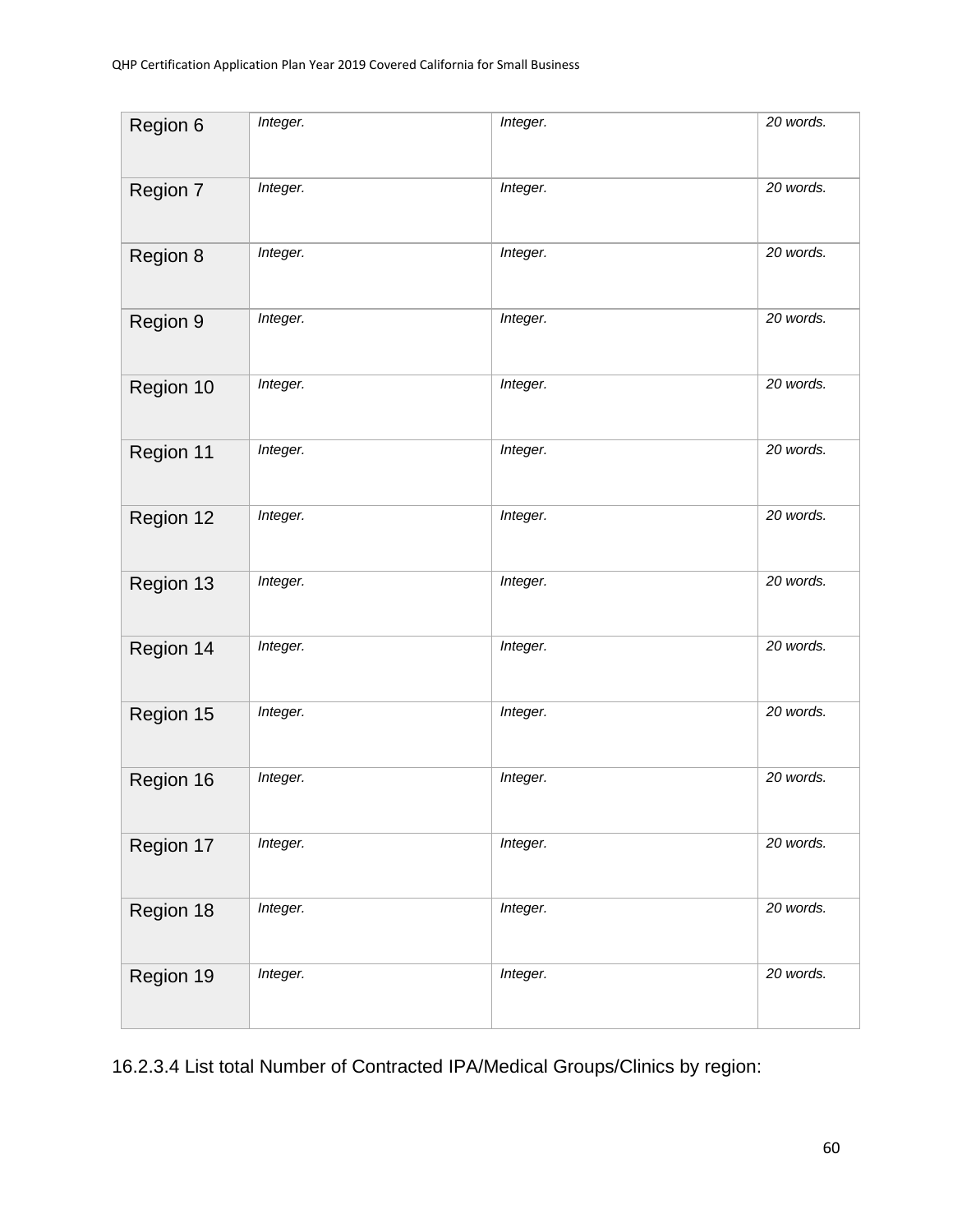|           | <b>Number of Contracted Entities</b> |
|-----------|--------------------------------------|
| Region 1  | Integer.                             |
| Region 2  | Integer.                             |
| Region 3  | Integer.                             |
| Region 4  | Integer.                             |
| Region 5  | Integer.                             |
| Region 6  | Integer.                             |
| Region 7  | Integer.                             |
| Region 8  | Integer.                             |
| Region 9  | Integer.                             |
| Region 10 | Integer.                             |
| Region 11 | Integer.                             |
| Region 12 | Integer.                             |
| Region 13 | Integer.                             |
| Region 14 | Integer.                             |
| Region 15 | Integer.                             |
| Region 16 | Integer.                             |
| Region 17 | Integer.                             |
| Region 18 | Integer.                             |
| Region 19 | Integer.                             |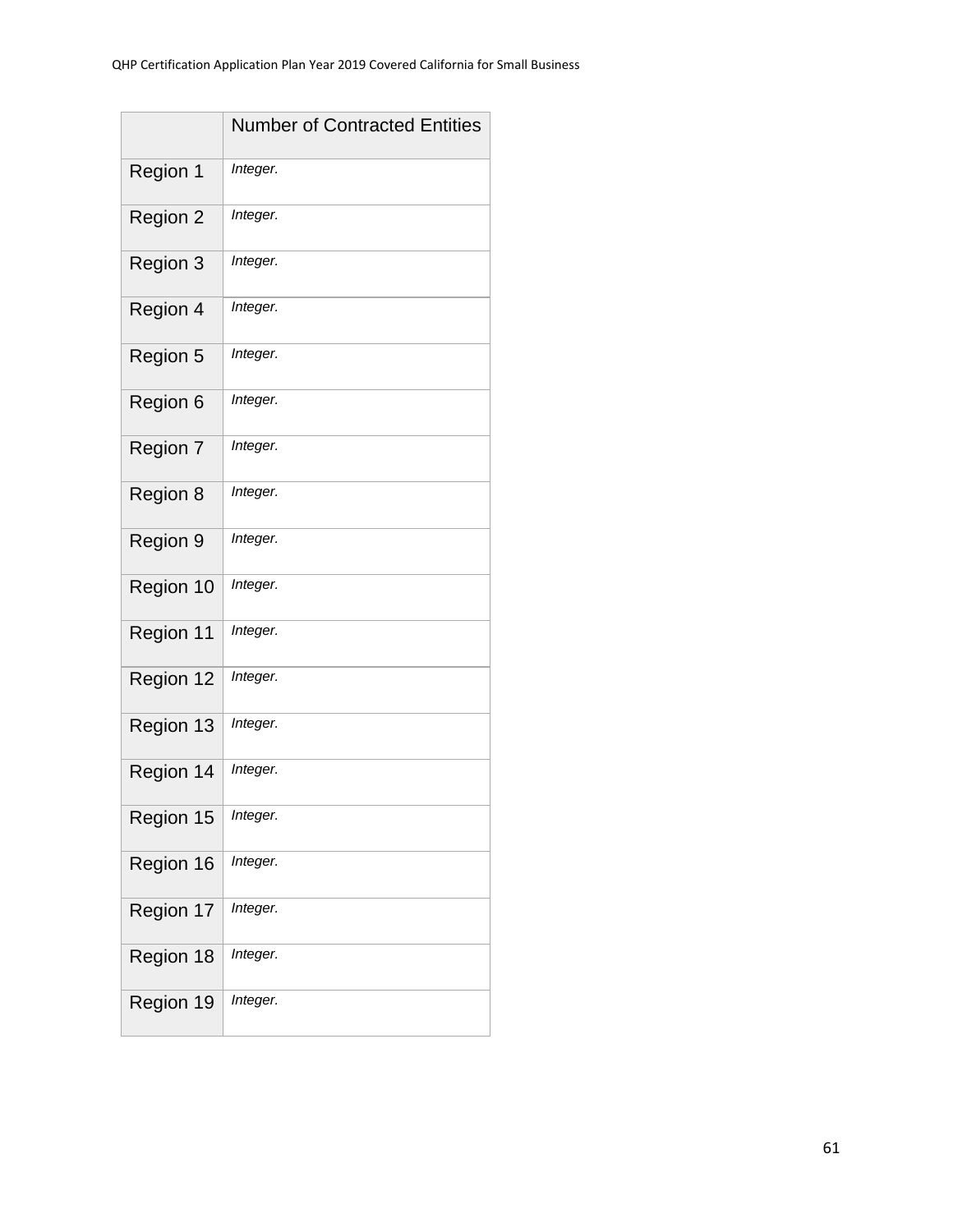16.2.3.5 Identify Independent Practice Associations 6 (IPA), Medical Groups, clinics or health centers terminated between January 1, 2017 and December 31, 2017, including any IPAs or Medical Groups, Federally Qualified Health Centers, or community clinics that had a break in maintaining a continuous contract during this period. Indicate reason for termination: non-agreement on rates, non-compliance with contract provisions, redesign of network or other (explain). Applicants with no prior California presence should use out of state experience.

| Name of Terminated IPA/Medical<br>Groups/Clinics | Terminated by:                                            | Reason    | Reinstated |
|--------------------------------------------------|-----------------------------------------------------------|-----------|------------|
| 10 words.                                        | Single, Pull-down<br>list.<br>1: Applicant<br>2: Hospital | 20 words. | 10 words   |
| 10 words.                                        | Single, Pull-down<br>list.<br>1: Applicant<br>2: Hospital | 20 words. | 10 words   |
| 10 words.                                        | Single, Pull-down<br>list.<br>1: Applicant<br>2: Hospital | 20 words. | 10 words   |
| 10 words.                                        | Single, Pull-down<br>list.<br>1: Applicant<br>2: Hospital | 20 words. | 10 words   |
| 10 words.                                        | Single, Pull-down<br>list.<br>1: Applicant<br>2: Hospital | 20 words. | 10 words   |
| 10 words.                                        | Single, Pull-down<br>list.<br>1: Applicant<br>2: Hospital | 20 words. | 10 words   |
| 10 words.                                        | Single, Pull-down<br>list.<br>1: Applicant<br>2: Hospital | 20 words. | 10 words   |
| 10 words.                                        | Single, Pull-down<br>list.<br>1: Applicant<br>2: Hospital | 20 words. | 10 words   |
| 10 words.                                        | Single, Pull-down<br>list.<br>1: Applicant<br>2: Hospital | 20 words. | 10 words   |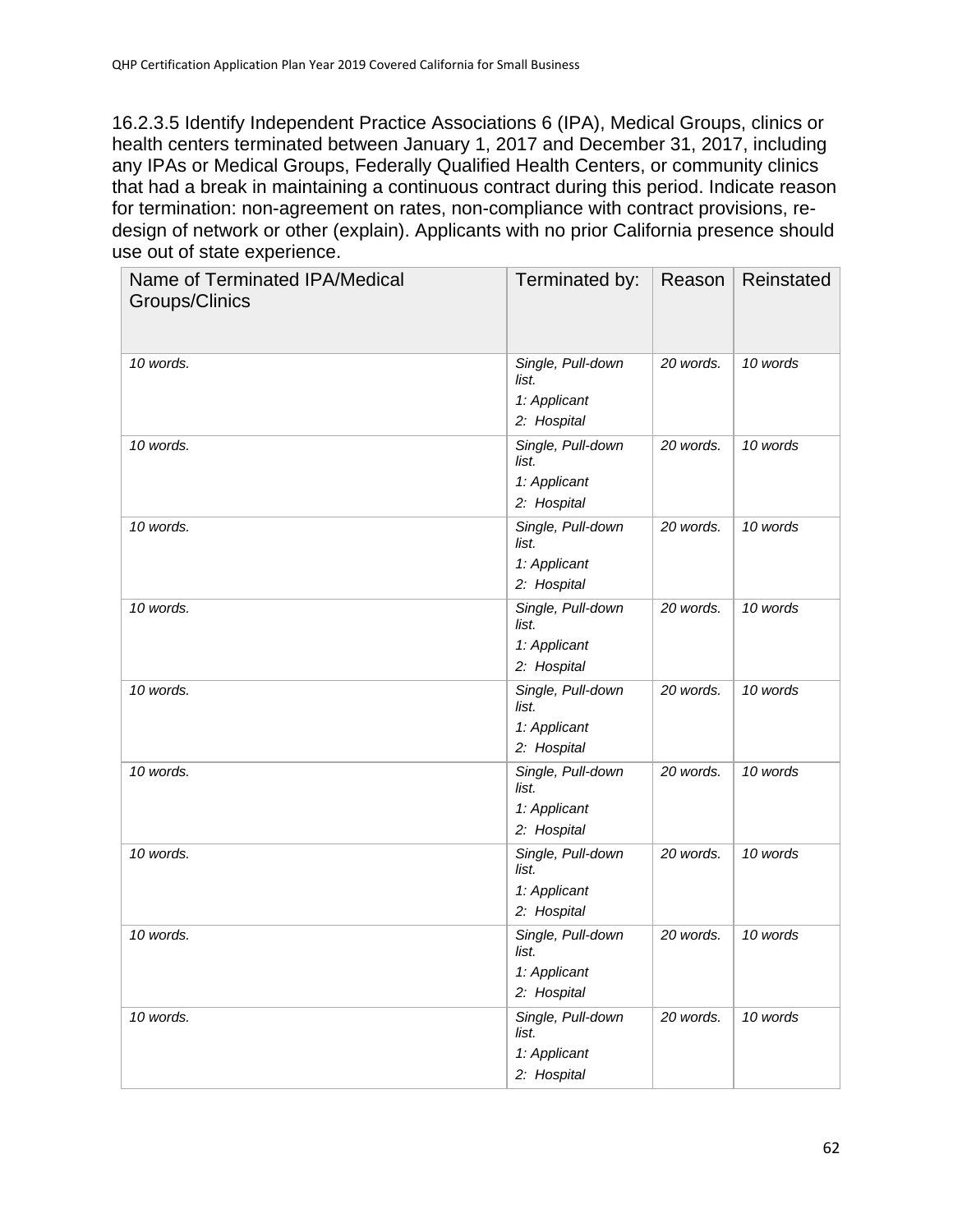| 10 words. | Single, Pull-down<br>list. | 20 words. | 10 words |
|-----------|----------------------------|-----------|----------|
|           | 1: Applicant               |           |          |
|           | 2: Hospital                |           |          |

16.2.3.6 Describe any plans for network additions, by product, including any new medical groups or hospital systems that Applicant would like to highlight for Exchange attention.

*100 words.*

16.2.3.7 Provide information on any known or anticipated potential network disruption that may affect the Applicant's 2019 provider networks. For example: list any pending terminations of general acute care hospitals or medical groups which can include Independent Practice Associations.

*100 words.*

### **16.3 PPO**

### **16.3.1 Network Strategy**

*All questions required for newly proposed networks only. If network has been proposed for products offered in the Individual Exchange, this section is not required for that network.* 

16.3.1.1 Does Applicant conduct provider negotiations and manage its own network or does Applicant lease a network from another organization?

*Single, Pull-down list.*

1: Applicant contracts and manages network,

2: Applicant leases network

16.3.1.2 If Applicant leases network, describe the terms of the lease agreement:

|                               | Response    |
|-------------------------------|-------------|
| Length of the lease agreement | 100 words.  |
| <b>Start Date</b>             | To the day. |
| End Date                      | To the day. |
| Leasing Organization          | 100 words.  |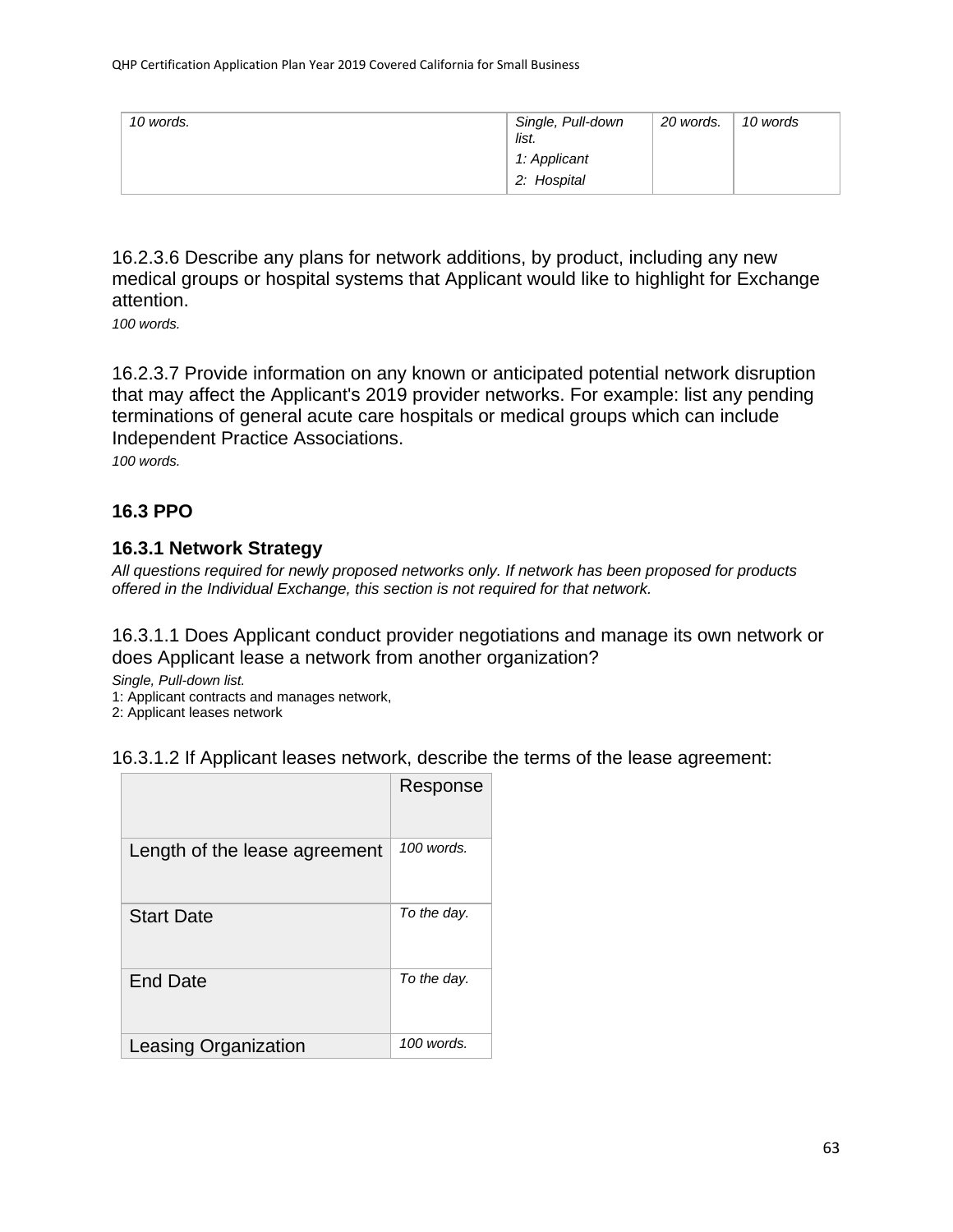#### 16.3.1.3 If Applicant leases network, does Applicant have the ability to influence provider contract terms for (select all that apply):

*Multi, Checkboxes.*

1: Transparency,

2: Implementation of new programs and initiatives,

3: Acquire timely and up-to-date information on providers,

4: Ability to obtain data from providers,

5: Ability to conduct outreach and education to providers if need arises,

6: Ability to add new providers,

7: If no, please describe plans to ensure Applicant's ability to control network and meet Exchange requirements: [500 words]

#### 16.3.1.4 By rating region covered, please provide the percentages of providers in capitated vs non- capitated arrangements:

|          | <b>Direct Contract</b> | Capitated | Other (explain in comments) | Comments   |
|----------|------------------------|-----------|-----------------------------|------------|
| Region 1 | Percent.               | Percent.  | Percent.                    | 100 words. |
| Region 2 | Percent.               | Percent.  | Percent.                    | 100 words. |
| Region 3 | Percent.               | Percent.  | Percent.                    | 100 words. |
| Region 4 | Percent.               | Percent.  | Percent.                    | 100 words. |
| Region 5 | Percent.               | Percent.  | Percent.                    | 100 words. |
| Region 6 | Percent.               | Percent.  | Percent.                    | 100 words. |
| Region 7 | Percent.               | Percent.  | Percent.                    | 100 words. |
| Region 8 | Percent.               | Percent.  | Percent.                    | 100 words. |
| Region 9 | Percent.               | Percent.  | Percent.                    | 100 words. |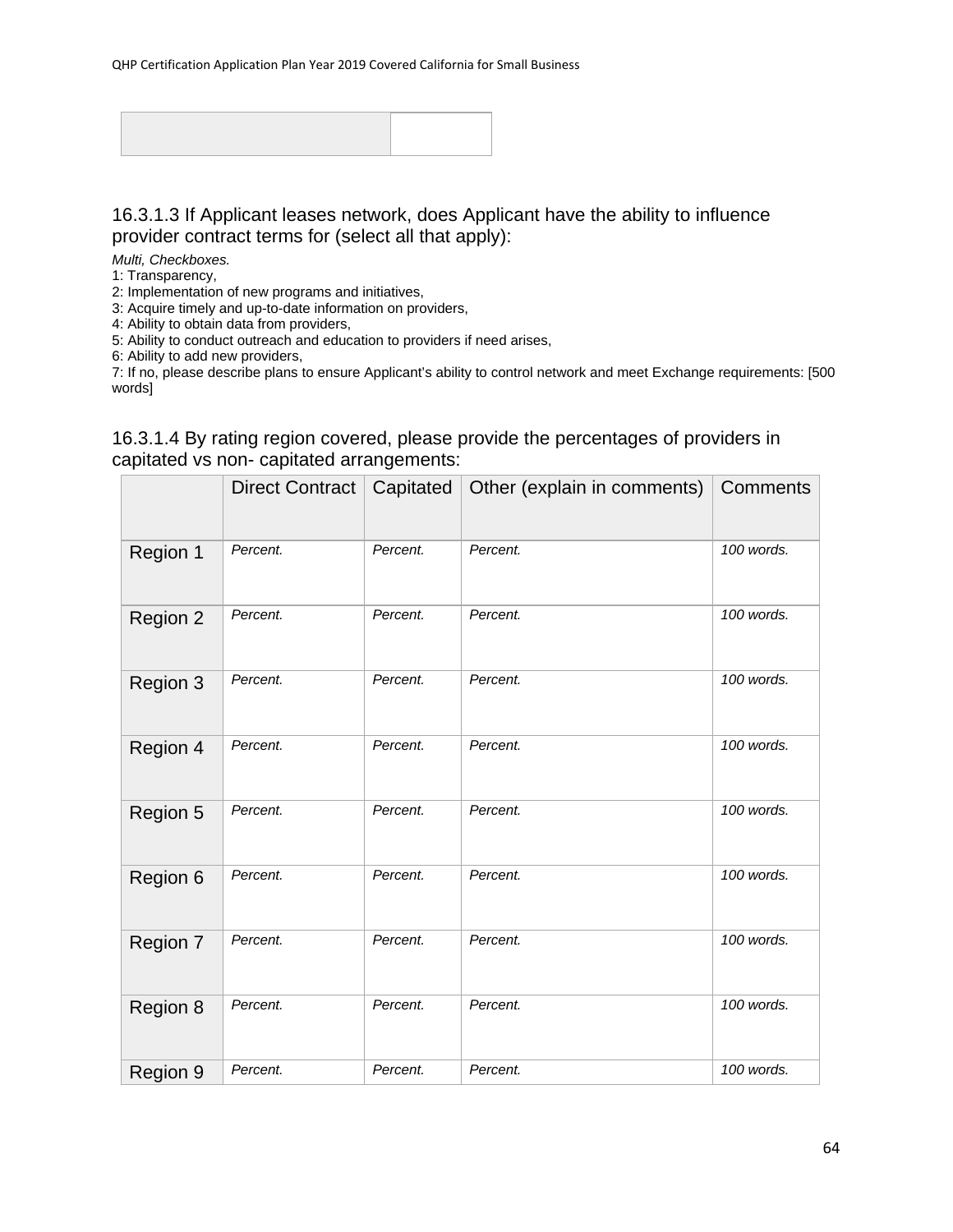| Region 10 | Percent. | Percent. | Percent. | 100 words. |
|-----------|----------|----------|----------|------------|
| Region 11 | Percent. | Percent. | Percent. | 100 words. |
| Region 12 | Percent. | Percent. | Percent. | 100 words. |
| Region 13 | Percent. | Percent. | Percent. | 100 words. |
| Region 14 | Percent. | Percent. | Percent. | 100 words. |
| Region 15 | Percent. | Percent. | Percent. | 100 words. |
| Region 16 | Percent. | Percent. | Percent. | 100 words. |
| Region 17 | Percent. | Percent. | Percent. | 100 words. |
| Region 18 | Percent. | Percent. | Percent. | 100 words. |
| Region 19 | Percent. | Percent. | Percent. | 100 words. |

16.3.1.5 Describe in detail how Applicant ensures access to care for all enrollees. This should include:

- If Applicant assesses geographic access to primary, specialist and hospital care based on enrollee residence, describe tools and brief methodology.
- If Applicant tracks ethnic and racial diversity in the population and ensure access to appropriate culturally competent providers, describe tools and brief methodology.

*200 words.*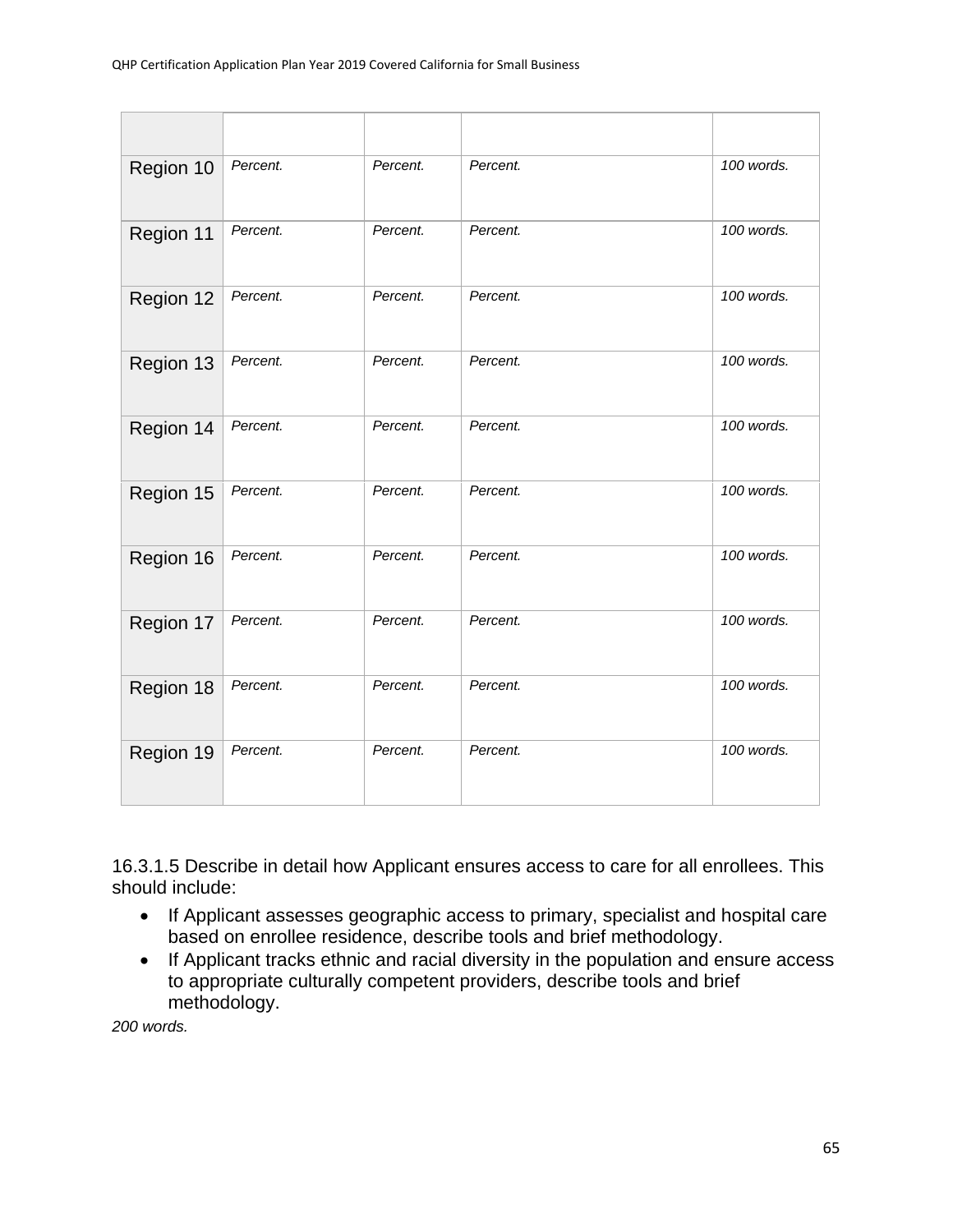16.3.1.6 Many California residents live in counties bordering other states where the out of state services are closer than in-state services. Does Applicant offer coverage in a California county or region bordering another state?

*Single, Radio group.* 1: Yes. If yes, does Applicant allow out of state (non-emergency) providers to participate in networks to serve Exchange enrollees? [Yes/No]

2: No

16.3.1.7 If Applicant answered yes to 16.3.1.6, explain in detail how this coverage is offered.

*500 words.*

#### **16.3.2 Volume - Outcome Relationship**

*All questions required for newly proposed networks only. If network has been proposed for products offered in the Individual Exchange, this section is not required for that network.*

Numerous studies have demonstrated a significant correlation between volume of procedures performed by providers and facilities and better outcomes for those procedures. This applies to both common but high risk treatments (such as cancer surgeries and cardiac procedures) as well as complicated, rare and highly specialized procedures (such as transplants). Higher volumes, documented experience and proficiency with all aspects of care underlie successful outcomes, including patient selection, anesthesia and postoperative care.

16.3.2.1 Does Applicant track procedure volume per facility for the above mentioned conditions?

*Single, Radio group.* 1: Yes, 2: No

16.3.2.2 If yes, please provide specific details for each category:

- Methodology for categorizing facilities according to volume-outcome relationship (include description of data sources if applicable)
- Volume thresholds (i.e. at what volume per procedure is a facility considered proficient)

*500 words.*

16.3.2.3 Does Applicant apply this information to enrollee procedure referral (including Exchange enrollees)?

*Single, Radio group.* 1: Yes, 2: No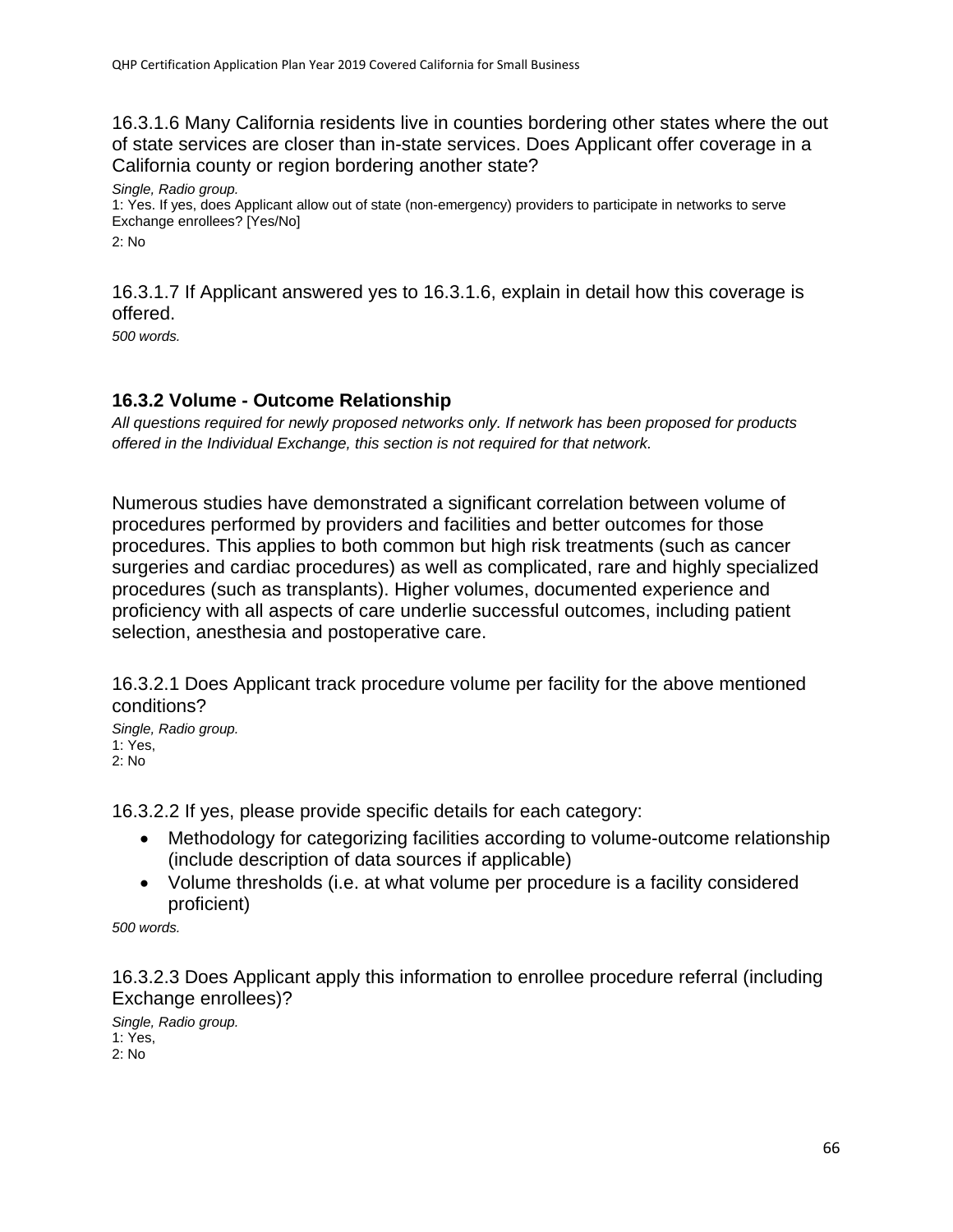16.3.2.4 If yes, please provide the following details:

- Methodology for patient identification and selection, such as consideration of patient residence, language proficiency
- Referral procedure for identified patients
- Accommodations for patients not residing in close proximity to a recognized higher volume provider

*200 words.*

### **16.3.3 Network Stability**

*All questions required for existing Exchange networks and newly proposed networks. If network has been proposed for products offered in the Individual Exchange, this section is not required for that network.* 

16.3.3.1 Total Number of Contracted Hospitals:

*Integer.*

16.3.3.2 Identify network hospitals terminated between January 1, 2017 and December 31, 2017, including any hospitals that had a break in maintaining a continuous contract during this period. Indicate reason for hospital termination: non-agreement on rates, non-compliance with contract provisions, and redesign of network or other (explain). Applicants with no prior California presence should use out of state experience.

| Name of Terminated Hospital | Terminated by:                                         | Reason    | Reinstated |
|-----------------------------|--------------------------------------------------------|-----------|------------|
| 10 words.                   | Single, Pull-down list.<br>1: Applicant<br>2: Hospital | 20 words. | 10 words.  |
| 10 words.                   | Single, Pull-down list.<br>1: Applicant<br>2: Hospital | 20 words. | 10 words.  |
| 10 words.                   | Single, Pull-down list.<br>1: Applicant<br>2: Hospital | 20 words. | 10 words.  |
| 10 words.                   | Single, Pull-down list.<br>1: Applicant<br>2: Hospital | 20 words. | 10 words.  |
| 10 words.                   | Single, Pull-down list.<br>1: Applicant<br>2: Hospital | 20 words. | 10 words.  |
| 10 words.                   | Single, Pull-down list.<br>1: Applicant<br>2: Hospital | 20 words. | 10 words.  |
| 10 words.                   | Single, Pull-down list.<br>1: Applicant                | 20 words. | 10 words.  |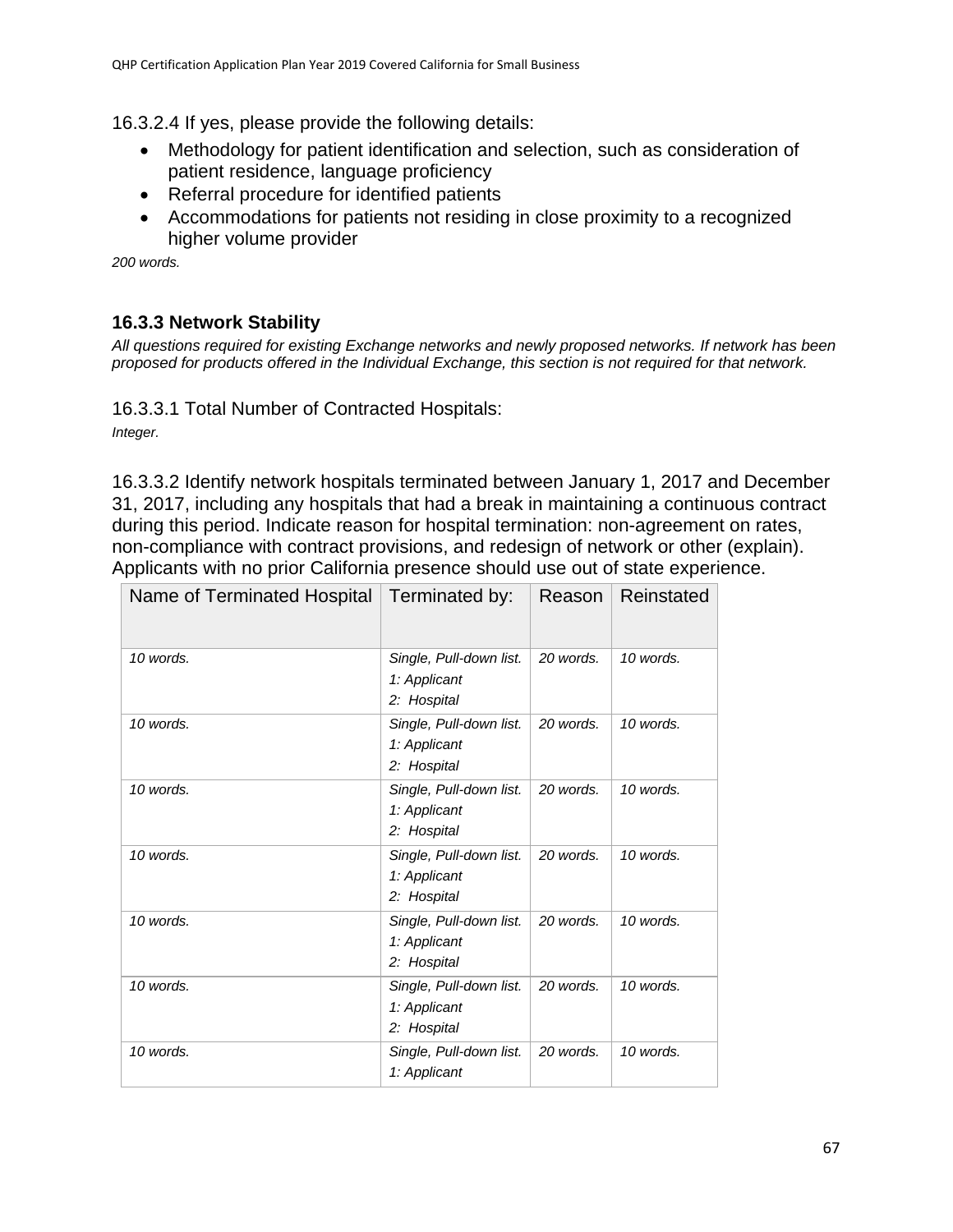|           | 2: Hospital                                            |           |           |
|-----------|--------------------------------------------------------|-----------|-----------|
| 10 words. | Single, Pull-down list.<br>1: Applicant<br>2: Hospital | 20 words. | 10 words. |
| 10 words. | Single, Pull-down list.<br>1: Applicant<br>2: Hospital | 20 words. | 10 words. |
| 10 words. | Single, Pull-down list.<br>1: Applicant<br>2: Hospital | 20 words. | 10 words. |

16.3.3.3 Identify the number of participating providers who have terminated from the provider network between January 1, 2017 and December 31, 2017, by rating region. Indicate reason for termination: non-agreement on rates, non-compliance with contract provisions, re-design of network or other (explain).

|          | Terminated by Issuer | <b>Terminated by Provider</b> | Reason    |
|----------|----------------------|-------------------------------|-----------|
| Region 1 | Integer.             | Integer.                      | 20 words. |
| Region 2 | Integer.             | Integer.                      | 20 words. |
| Region 3 | Integer.             | Integer.                      | 20 words. |
| Region 4 | Integer.             | Integer.                      | 20 words. |
| Region 5 | Integer.             | Integer.                      | 20 words. |
| Region 6 | Integer.             | Integer.                      | 20 words. |
| Region 7 | Integer.             | Integer.                      | 20 words. |
| Region 8 | Integer.             | Integer.                      | 20 words. |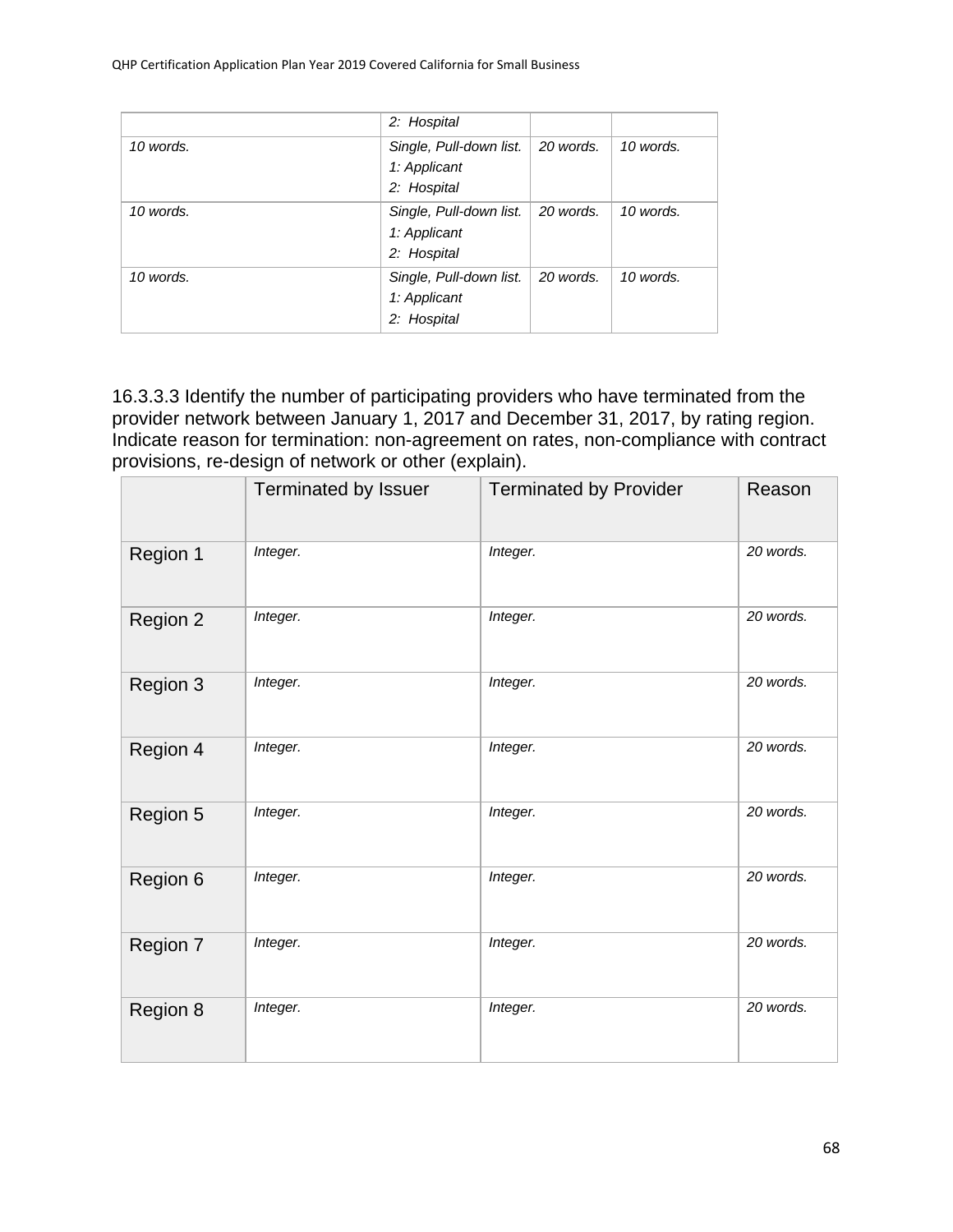| Region 9  | Integer. | Integer. | 20 words. |
|-----------|----------|----------|-----------|
| Region 10 | Integer. | Integer. | 20 words. |
| Region 11 | Integer. | Integer. | 20 words. |
| Region 12 | Integer. | Integer. | 20 words. |
| Region 13 | Integer. | Integer. | 20 words. |
| Region 14 | Integer. | Integer. | 20 words. |
| Region 15 | Integer. | Integer. | 20 words. |
| Region 16 | Integer. | Integer. | 20 words. |
| Region 17 | Integer. | Integer. | 20 words. |
| Region 18 | Integer. | Integer. | 20 words. |
| Region 19 | Integer. | Integer. | 20 words. |

16.3.3.4 List total Number of Contracted IPA/Medical Groups/Clinics by region:

|          | <b>Number of Contracted Entities</b> |
|----------|--------------------------------------|
| Region 1 | Integer.                             |
| Region 2 | Integer.                             |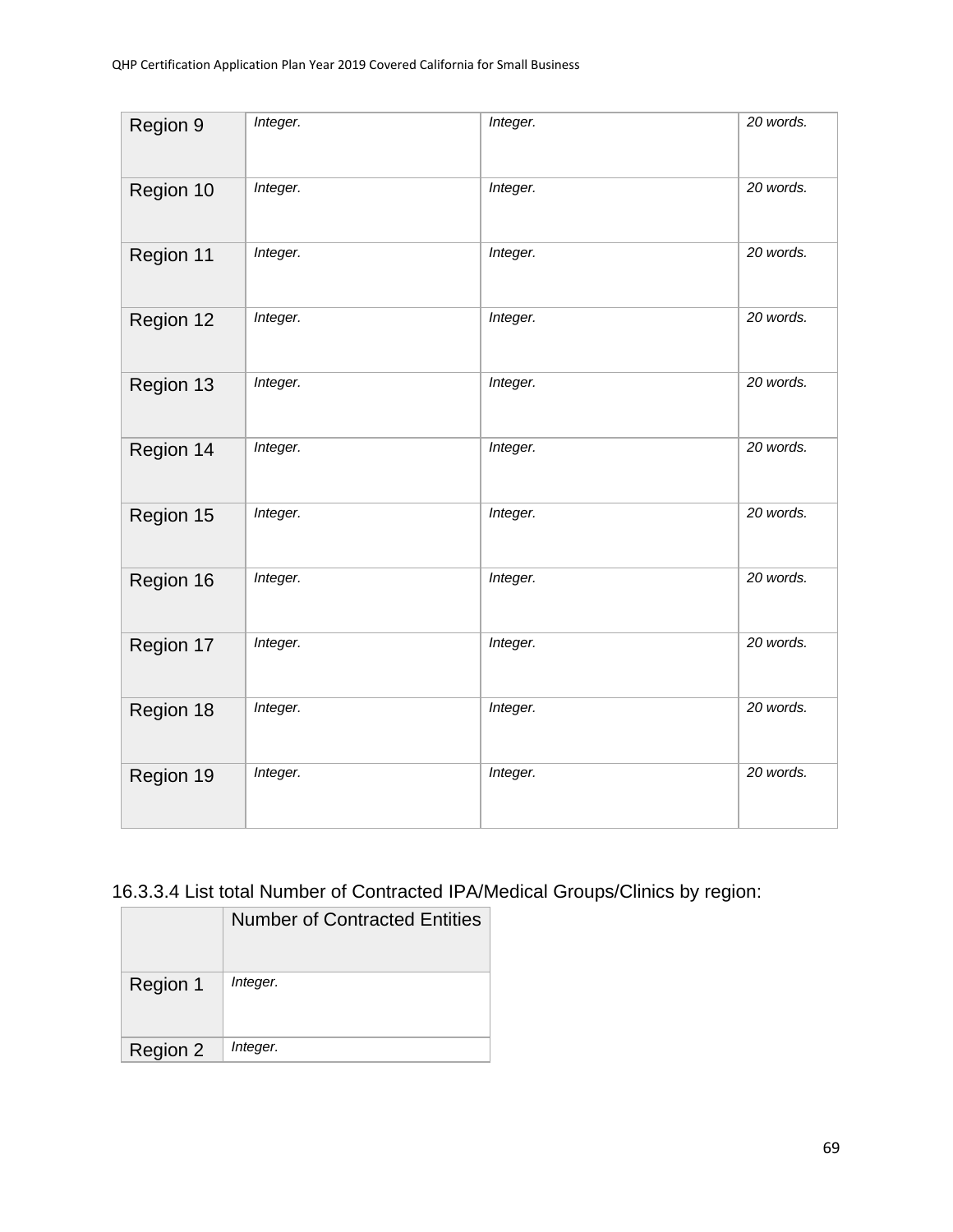| Region 3  | Integer. |
|-----------|----------|
| Region 4  | Integer. |
| Region 5  | Integer. |
| Region 6  | Integer. |
| Region 7  | Integer. |
| Region 8  | Integer. |
| Region 9  | Integer. |
| Region 10 | Integer. |
| Region 11 | Integer. |
| Region 12 | Integer. |
| Region 13 | Integer. |
| Region 14 | Integer. |
| Region 15 | Integer. |
| Region 16 | Integer. |
| Region 17 | Integer. |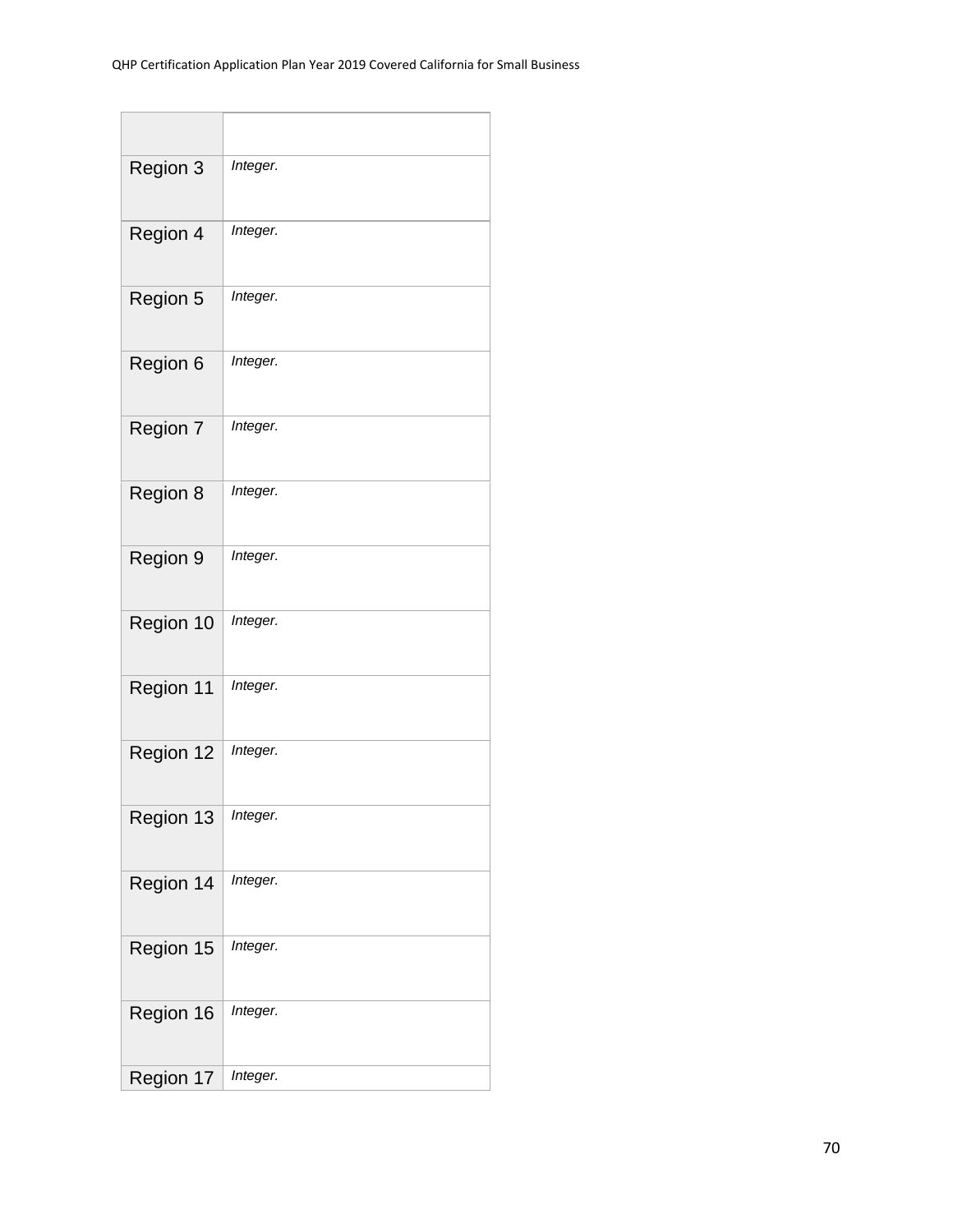| Region 18 | Integer. |
|-----------|----------|
| Region 19 | Integer  |

16.3.3.5 Identify Independent Practice Associations 6 (IPA), Medical Groups, clinics or health centers terminated between January 1, 2017 and December 31, 2017, including any IPAs or Medical Groups, Federally Qualified Health Centers, or community clinics that had a break in maintaining a continuous contract during this period. Indicate reason for termination: non-agreement on rates, non-compliance with contract provisions, and redesign of network or other (explain). Applicants with no prior California presence should use out of state experience.

| Name of Terminated IPA/Medical<br>Groups/Clinics | Terminated by:                                            | Reason    | Reinstated |
|--------------------------------------------------|-----------------------------------------------------------|-----------|------------|
| 10 words.                                        | Single, Pull-down<br>list.<br>1: Applicant<br>2: Hospital | 20 words. | 10 words   |
| 10 words.                                        | Single, Pull-down<br>list.<br>1: Applicant<br>2: Hospital | 20 words. | 10 words   |
| 10 words.                                        | Single, Pull-down<br>list.<br>1: Applicant<br>2: Hospital | 20 words. | 10 words   |
| 10 words.                                        | Single, Pull-down<br>list.<br>1: Applicant<br>2: Hospital | 20 words. | 10 words   |
| 10 words.                                        | Single, Pull-down<br>list.<br>1: Applicant<br>2: Hospital | 20 words. | 10 words   |
| 10 words.                                        | Single, Pull-down<br>list.<br>1: Applicant<br>2: Hospital | 20 words. | 10 words   |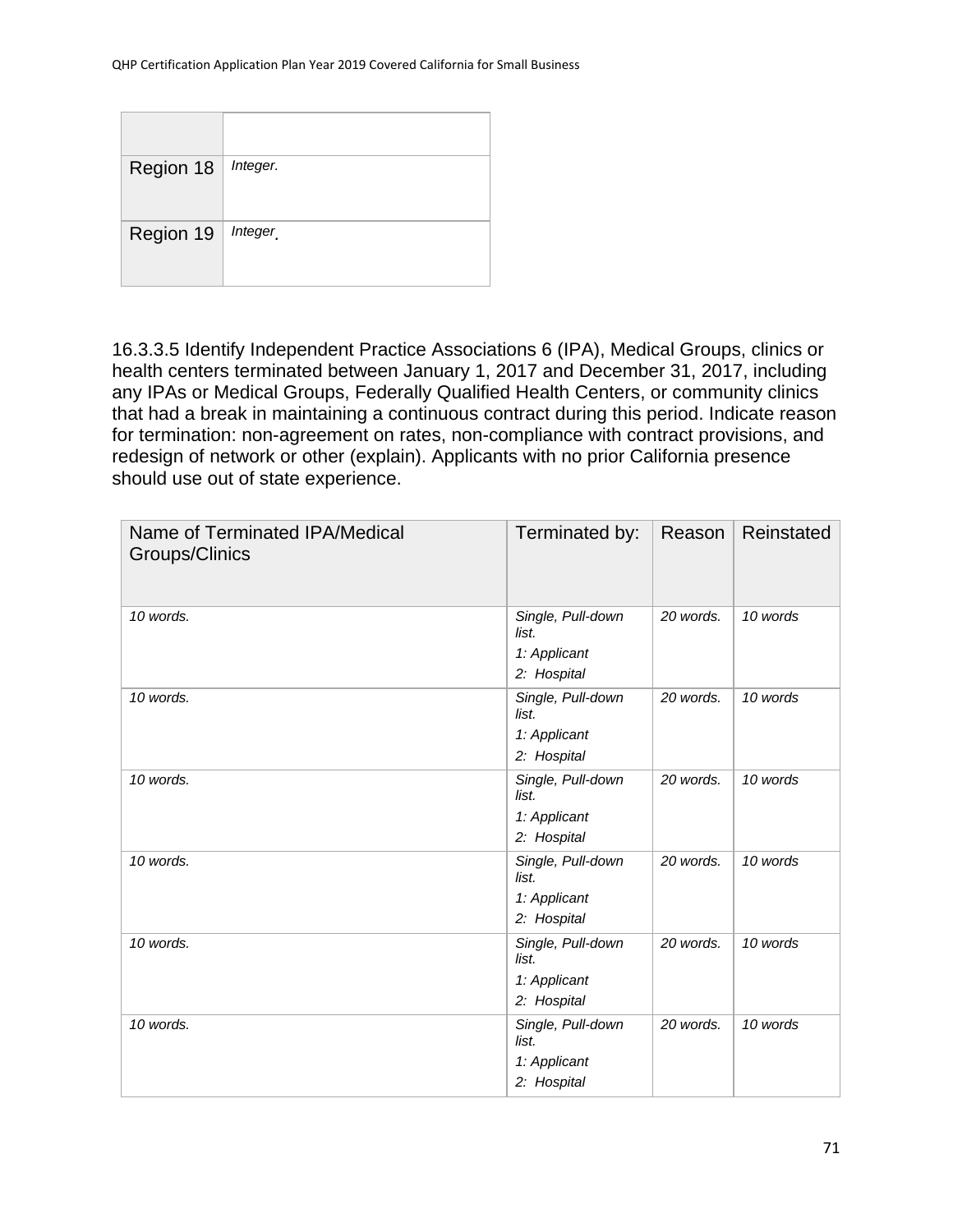| 10 words. | Single, Pull-down<br>list. | 20 words. | 10 words |
|-----------|----------------------------|-----------|----------|
|           | 1: Applicant               |           |          |
|           | 2: Hospital                |           |          |
| 10 words. | Single, Pull-down<br>list. | 20 words. | 10 words |
|           | 1: Applicant               |           |          |
|           | 2: Hospital                |           |          |
| 10 words. | Single, Pull-down<br>list. | 20 words. | 10 words |
|           | 1: Applicant               |           |          |
|           | 2: Hospital                |           |          |
| 10 words. | Single, Pull-down<br>list. | 20 words. | 10 words |
|           | 1: Applicant               |           |          |
|           | 2: Hospital                |           |          |

16.3.3.6 Describe any plans for network additions, by product, including any new medical groups or hospital systems that Applicant would like to highlight for Exchange attention.

*100 words.*

16.3.3.7 Provide information on any known or anticipated potential network disruption that may affect the Applicant's 2019 provider networks. For example: list any pending terminations of general acute care hospitals or medical groups which can include Independent Practice Associations.

*100 words.*

#### **16.4 EPO**

#### **16.4.1 Network Strategy**

*All questions required for newly proposed networks only. If network has been proposed for products offered in the Individual Exchange, this section is not required for that network.*

16.4.1.1 Does Applicant conduct provider negotiations and manage its own network or does Applicant lease a network from another organization?

*Single, Pull-down list.*

1: Applicant contracts and manages network,

2: Applicant leases network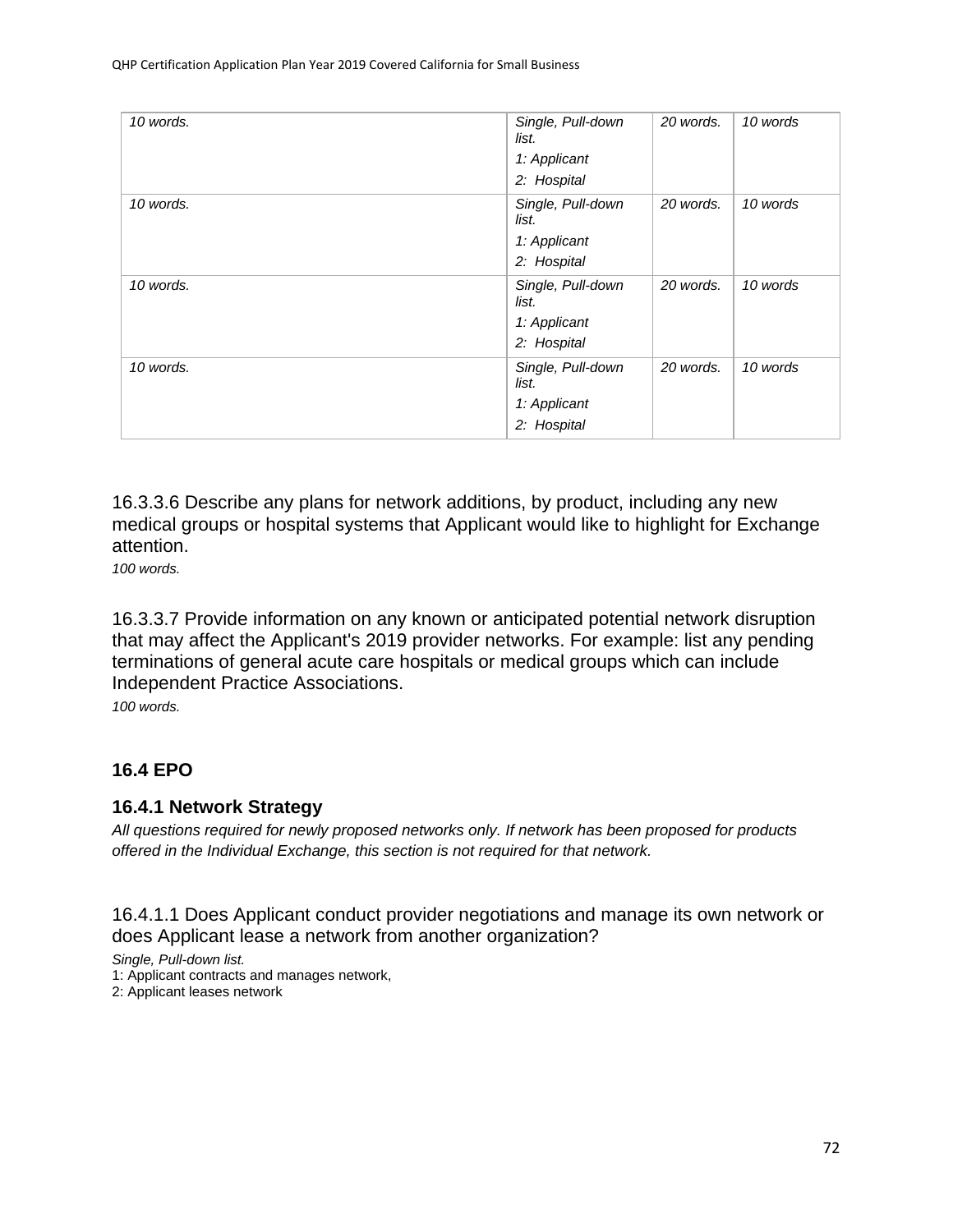| 16.4.1.2 If Applicant leases network, describe the terms of the lease agreement: |  |  |
|----------------------------------------------------------------------------------|--|--|
|                                                                                  |  |  |

|                               | Response    |
|-------------------------------|-------------|
| Length of the lease agreement | 100 words.  |
| <b>Start Date</b>             | To the day. |
| End Date                      | To the day. |
| <b>Leasing Organization</b>   | 100 words.  |

16.4.1.3 If Applicant leases network, does Applicant have the ability to influence provider contract terms for (select all that apply):

*Multi, Checkboxes.*

1: Transparency,

2: Implementation of new programs and initiatives,

3: Acquire timely and up-to-date information on providers,

4: Ability to obtain data from providers,

5: Ability to conduct outreach and education to providers if need arises,

6: Ability to add new providers,

7: If no, please describe plans to ensure Applicant's ability to control network and meet Exchange requirements: [500 words]

| 16.4.1.4 By rating region covered, please provide the percentages of providers in |
|-----------------------------------------------------------------------------------|
| capitated vs non- capitated arrangements:                                         |

|          | <b>Direct Contract</b> | Capitated | Other (explain in comments) | Comments   |
|----------|------------------------|-----------|-----------------------------|------------|
| Region 1 | Percent.               | Percent.  | Percent.                    | 100 words. |
| Region 2 | Percent.               | Percent.  | Percent.                    | 100 words. |
| Region 3 | Percent.               | Percent.  | Percent.                    | 100 words. |
| Region 4 | Percent.               | Percent.  | Percent.                    | 100 words. |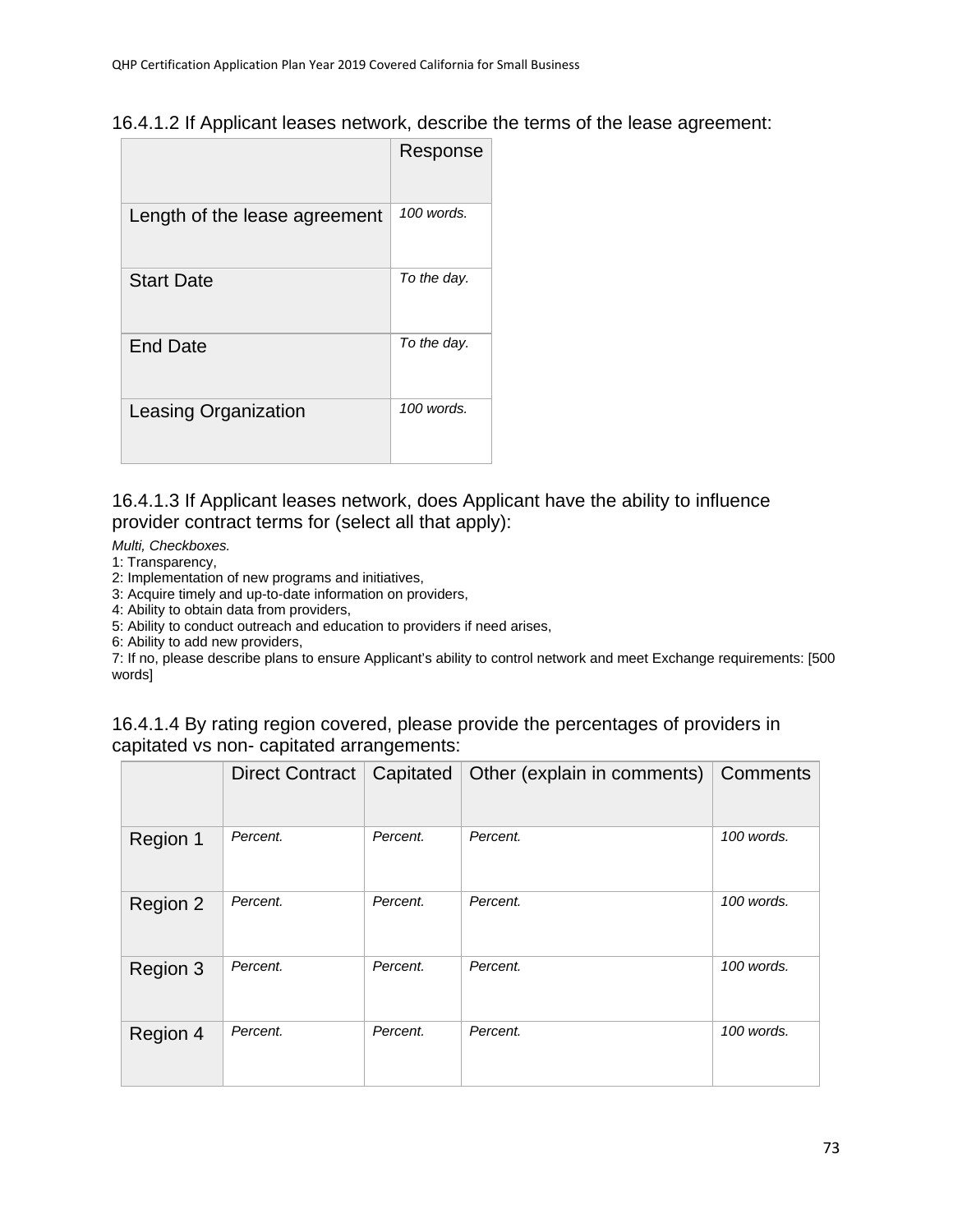| Region 5  | Percent. | Percent. | Percent. | 100 words. |
|-----------|----------|----------|----------|------------|
| Region 6  | Percent. | Percent. | Percent. | 100 words. |
| Region 7  | Percent. | Percent. | Percent. | 100 words. |
| Region 8  | Percent. | Percent. | Percent. | 100 words. |
| Region 9  | Percent. | Percent. | Percent. | 100 words. |
| Region 10 | Percent. | Percent. | Percent. | 100 words. |
| Region 11 | Percent. | Percent. | Percent. | 100 words. |
| Region 12 | Percent. | Percent. | Percent. | 100 words. |
| Region 13 | Percent. | Percent. | Percent. | 100 words. |
| Region 14 | Percent. | Percent. | Percent. | 100 words. |
| Region 15 | Percent. | Percent. | Percent. | 100 words. |
| Region 16 | Percent. | Percent. | Percent. | 100 words. |
| Region 17 | Percent. | Percent. | Percent. | 100 words. |
| Region 18 | Percent. | Percent. | Percent. | 100 words. |
| Region 19 | Percent. | Percent. | Percent. | 100 words. |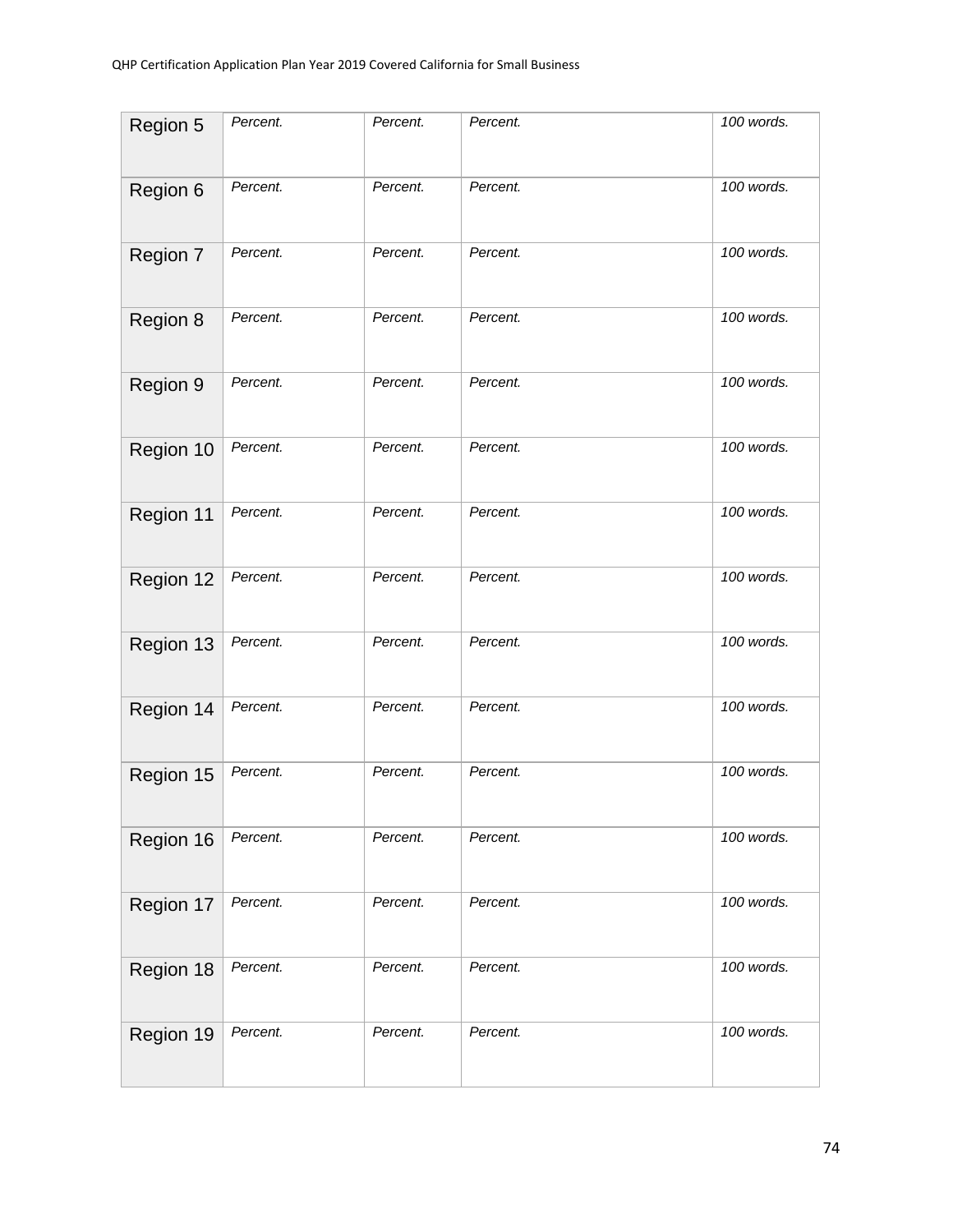16.4.1.5 Describe in detail how Applicant ensures access to care for all enrollees. This should include:

- If Applicant assesses geographic access to primary, specialist and hospital care based on enrollee residence, describe tools and brief methodology.
- If Applicant tracks ethnic and racial diversity in the population and ensure access to appropriate culturally competent providers, describe tools and brief methodology.

*200 words* 

16.4.1.6 Many California residents live in counties bordering other states where the out of state services are closer than in-state services. Does Applicant offer coverage in a California county or region bordering another state?

*Single, Radio group.*

1: Yes. If yes, does Applicant allow out of state (non-emergency) providers to participate in networks to serve Exchange enrollees? [Yes/No]

2. No

16.4.1.7 If Applicant answered yes to 16.4.1.6, explain in detail how this coverage is offered.

*500 words.* 

#### **16.4.2 Volume - Outcome Relationship**

*All questions required for newly proposed networks only. If network has been proposed for products offered in the Individual Exchange, this section is not required for that network.*

Numerous studies have demonstrated a significant correlation between volume of procedures performed by providers and facilities and better outcomes for those procedures. This applies to both common but high risk treatments (such as cancer surgeries and cardiac procedures) as well as complicated, rare and highly specialized procedures (such as transplants). Higher volumes, documented experience and proficiency with all aspects of care underlie successful outcomes, including patient selection, anesthesia and postoperative care.

16.4.2.1 Does Applicant track procedure volume per facility for the above mentioned conditions?

*Single, Radio group.* 1: Yes, 2: No

16.4.2.2 If yes, please provide specific details for each category: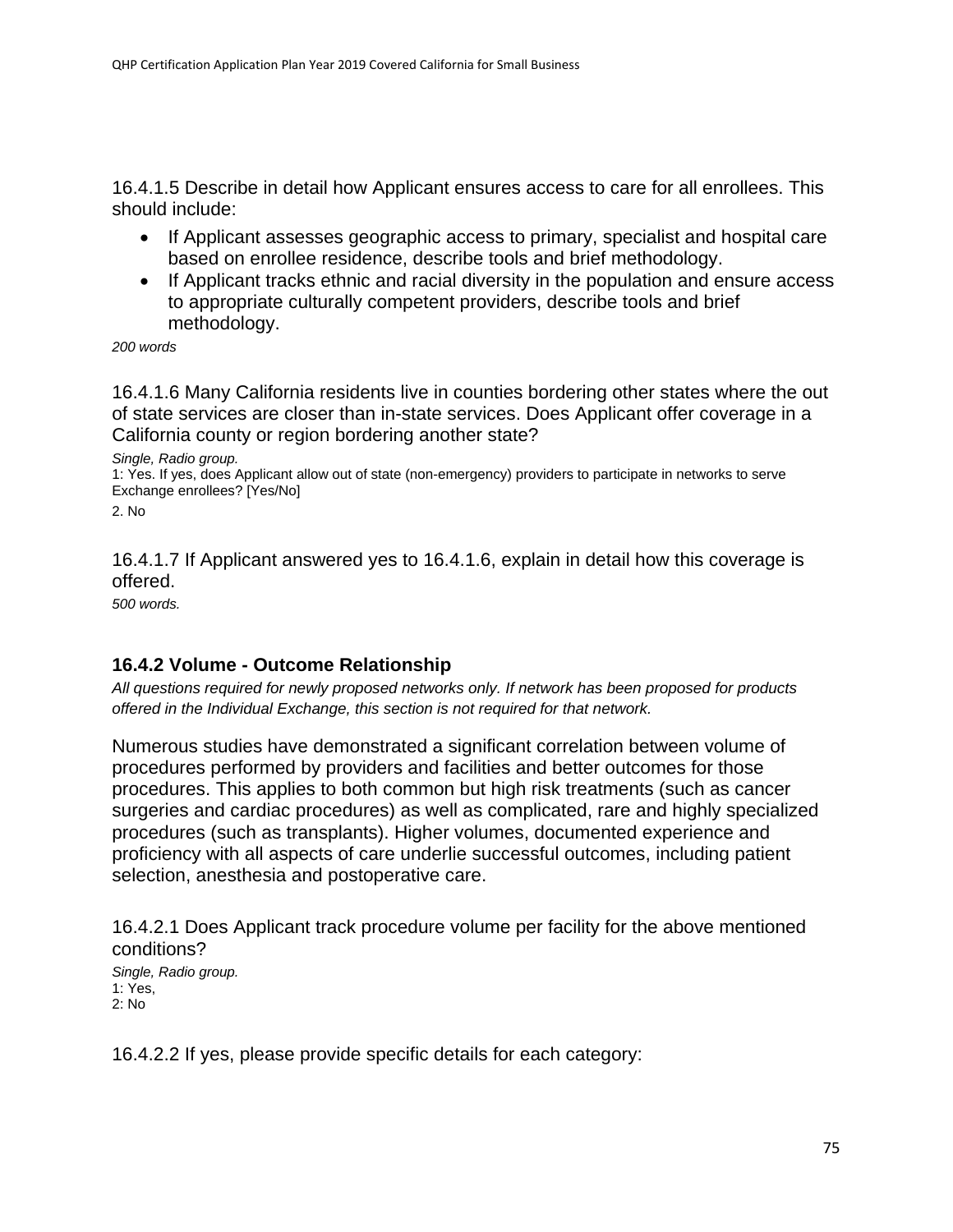- Methodology for categorizing facilities according to volume-outcome relationship (include description of data sources if applicable)
- Volume thresholds (i.e. at what volume per procedure is a facility considered proficient)

*500 words.*

16.4.2.3 Does Applicant apply this information to enrollee procedure referral (including Exchange enrollees)?

*Single, Radio group.* 1: Yes, 2: No

16.4.2.4 If yes, please provide the following details:

- Methodology for patient identification and selection, such as consideration of patient residence, language proficiency
- Referral procedure for identified patients
- Accommodations for patients not residing in close proximity to a recognized higher volume provider

*200 words.*

# **16.4.3 Network Stability**

*All questions required for existing Exchange networks and newly proposed networks. If network has been proposed for products offered in the Individual Exchange, this section is not required for that network.* 

16.4.3.1 Total Number of Contracted Hospitals:

*Integer.*

16.4.3.2 Identify network hospitals terminated between January 1, 2017 and December 31, 2017, including any hospitals that had a break in maintaining a continuous contract during this period. Indicate reason for hospital termination: non-agreement on rates, non-compliance with contract provisions, and redesign of network or other (explain). Applicants with no prior California presence should use out of state experience.

| Name of Terminated Hospital | Terminated by:                                         | Reason    | Reinstated |
|-----------------------------|--------------------------------------------------------|-----------|------------|
| 10 words.                   | Single, Pull-down list.<br>1: Applicant<br>2: Hospital | 20 words. | 10 words.  |
| 10 words.                   | Single, Pull-down list.<br>1: Applicant<br>2: Hospital | 20 words. | 10 words.  |
| 10 words.                   | Single, Pull-down list.<br>1: Applicant                | 20 words. | 10 words.  |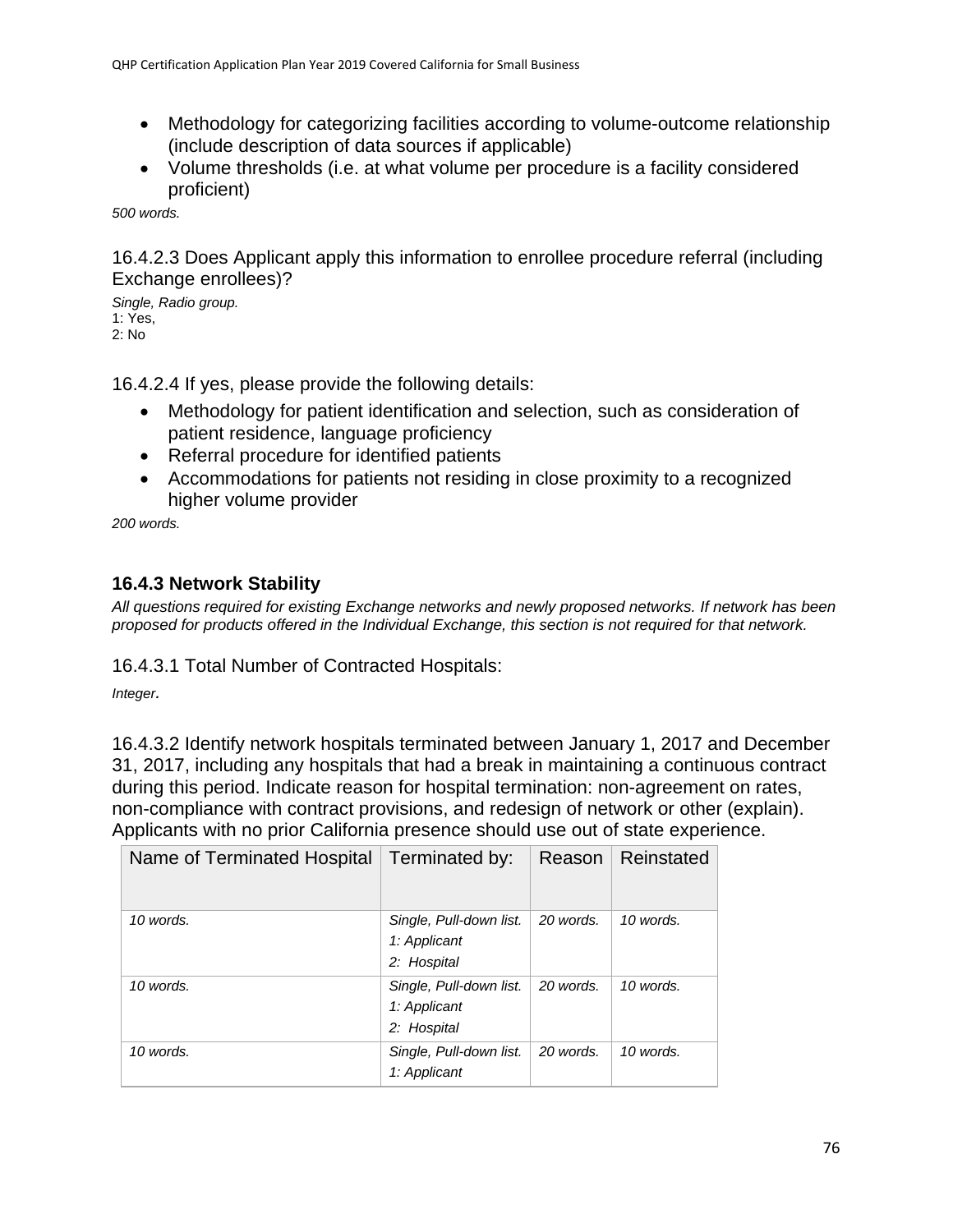QHP Certification Application Plan Year 2019 Covered California for Small Business

|           | 2: Hospital                                            |           |           |
|-----------|--------------------------------------------------------|-----------|-----------|
| 10 words. | Single, Pull-down list.<br>1: Applicant<br>2: Hospital | 20 words. | 10 words. |
| 10 words. | Single, Pull-down list.<br>1: Applicant<br>2: Hospital | 20 words. | 10 words. |
| 10 words. | Single, Pull-down list.<br>1: Applicant<br>2: Hospital | 20 words. | 10 words. |
| 10 words. | Single, Pull-down list.<br>1: Applicant<br>2: Hospital | 20 words. | 10 words. |
| 10 words. | Single, Pull-down list.<br>1: Applicant<br>2: Hospital | 20 words. | 10 words. |
| 10 words. | Single, Pull-down list.<br>1: Applicant<br>2: Hospital | 20 words. | 10 words. |
| 10 words. | Single, Pull-down list.<br>1: Applicant<br>2: Hospital | 20 words. | 10 words. |

16.4.3.3 Identify the number of participating providers who have terminated from the provider network between January 1, 2017 and December 31, 2017, by rating region. Indicate reason for provider termination: non-agreement on rates, non-compliance with contract provisions, and redesign of network or other (explain).

|          | Terminated by Issuer | <b>Terminated by Provider</b> | Reason    |
|----------|----------------------|-------------------------------|-----------|
| Region 1 | Integer.             | Integer.                      | 20 words. |
| Region 2 | Integer.             | Integer.                      | 20 words. |
| Region 3 | Integer.             | Integer.                      | 20 words. |
| Region 4 | Integer.             | Integer.                      | 20 words. |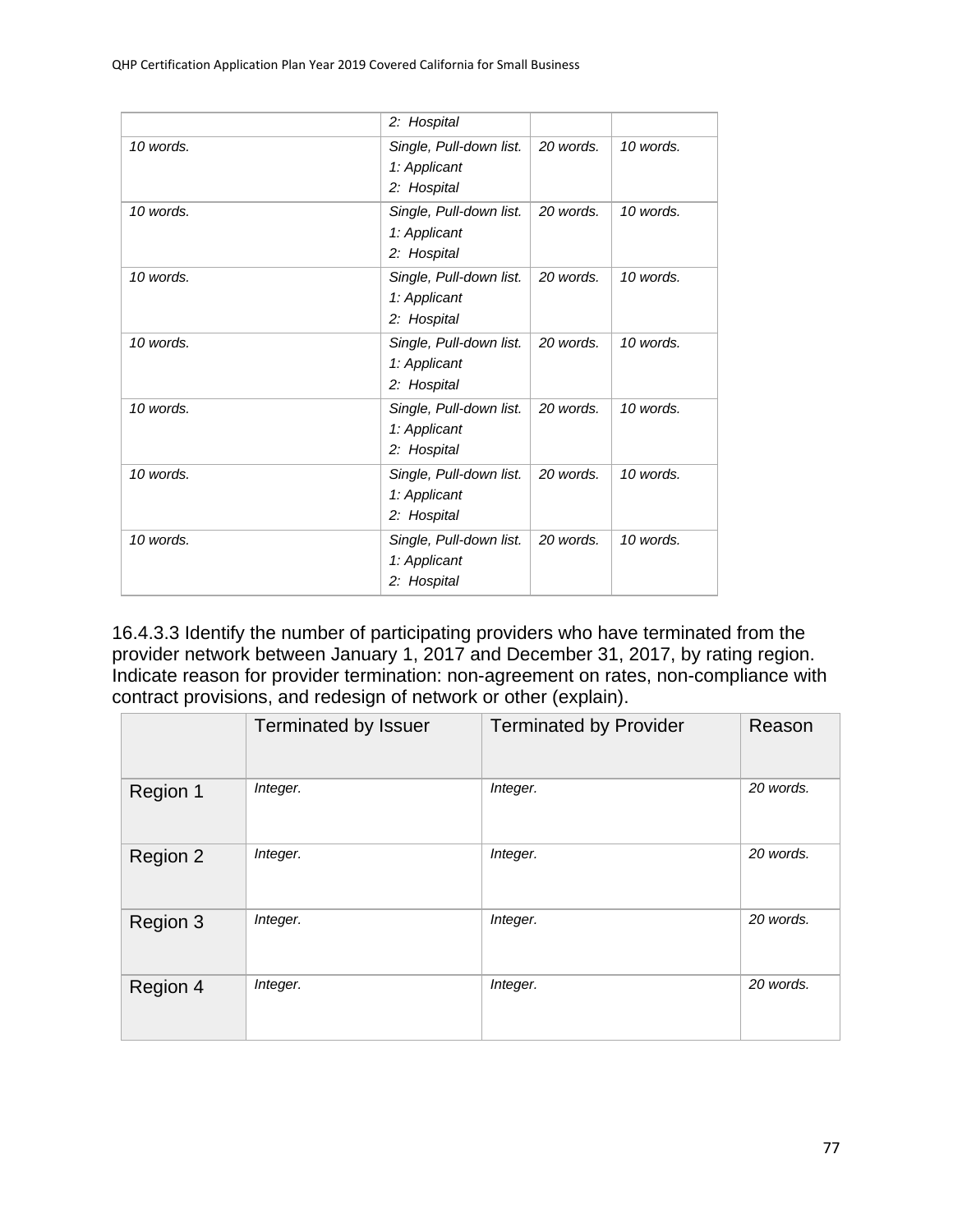| Region 5  | Integer. | Integer. | 20 words. |
|-----------|----------|----------|-----------|
| Region 6  | Integer. | Integer. | 20 words. |
| Region 7  | Integer. | Integer. | 20 words. |
| Region 8  | Integer. | Integer. | 20 words. |
| Region 9  | Integer. | Integer. | 20 words. |
| Region 10 | Integer. | Integer. | 20 words. |
| Region 11 | Integer. | Integer. | 20 words. |
| Region 12 | Integer. | Integer. | 20 words. |
| Region 13 | Integer. | Integer. | 20 words. |
| Region 14 | Integer. | Integer. | 20 words. |
| Region 15 | Integer. | Integer. | 20 words. |
| Region 16 | Integer. | Integer. | 20 words. |
| Region 17 | Integer. | Integer. | 20 words. |
| Region 18 | Integer. | Integer. | 20 words. |
| Region 19 | Integer. | Integer. | 20 words. |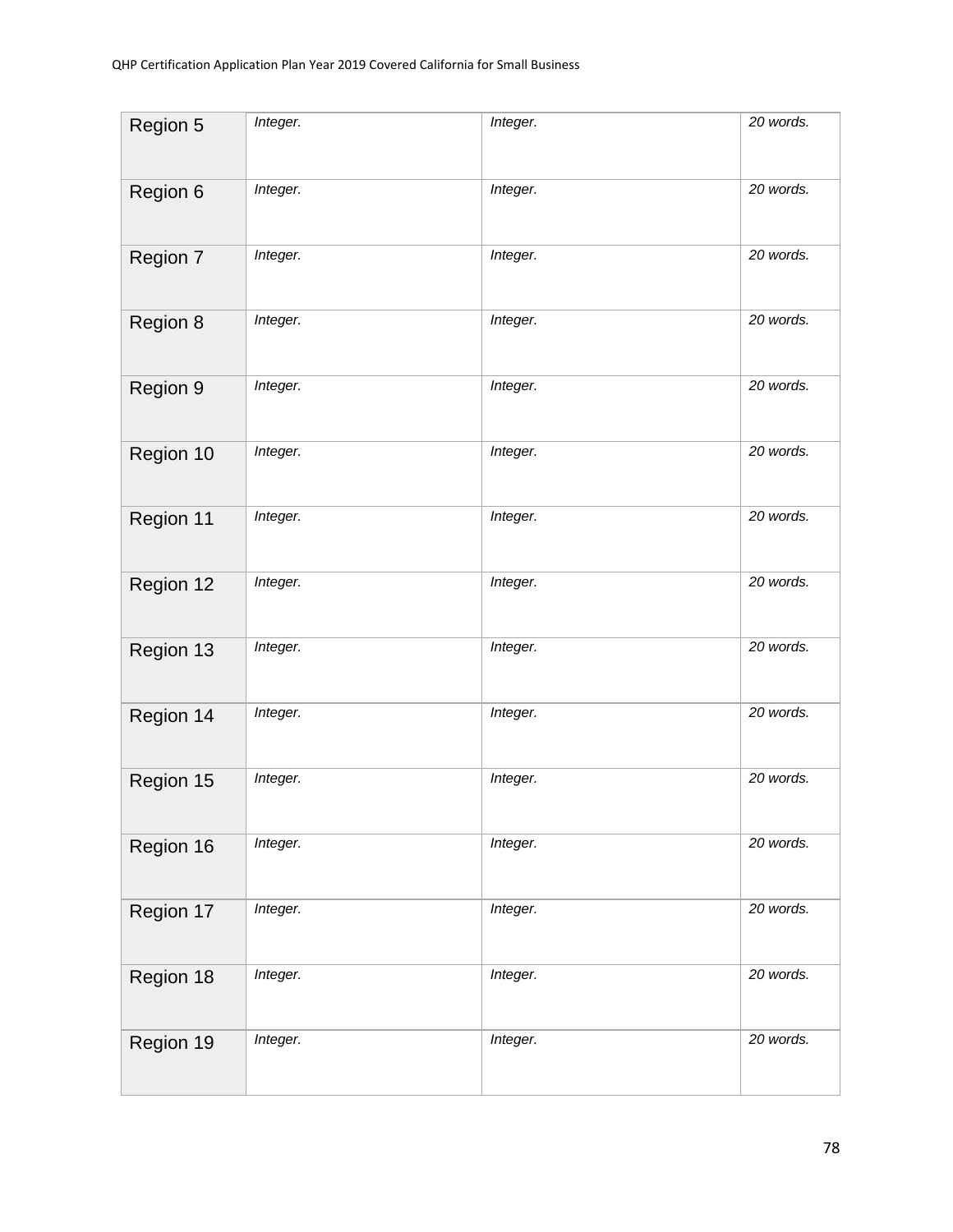| 16.4.3.4 List total Number of Contracted IPA/Medical Groups/Clinics by region: |  |
|--------------------------------------------------------------------------------|--|
|--------------------------------------------------------------------------------|--|

|           | <b>Number of Contracted Entities</b> |
|-----------|--------------------------------------|
| Region 1  | Integer.                             |
| Region 2  | Integer.                             |
| Region 3  | Integer.                             |
| Region 4  | Integer.                             |
| Region 5  | Integer.                             |
| Region 6  | Integer.                             |
| Region 7  | Integer.                             |
| Region 8  | Integer.                             |
| Region 9  | Integer.                             |
| Region 10 | Integer.                             |
| Region 11 | Integer.                             |
| Region 12 | Integer.                             |
| Region 13 | Integer.                             |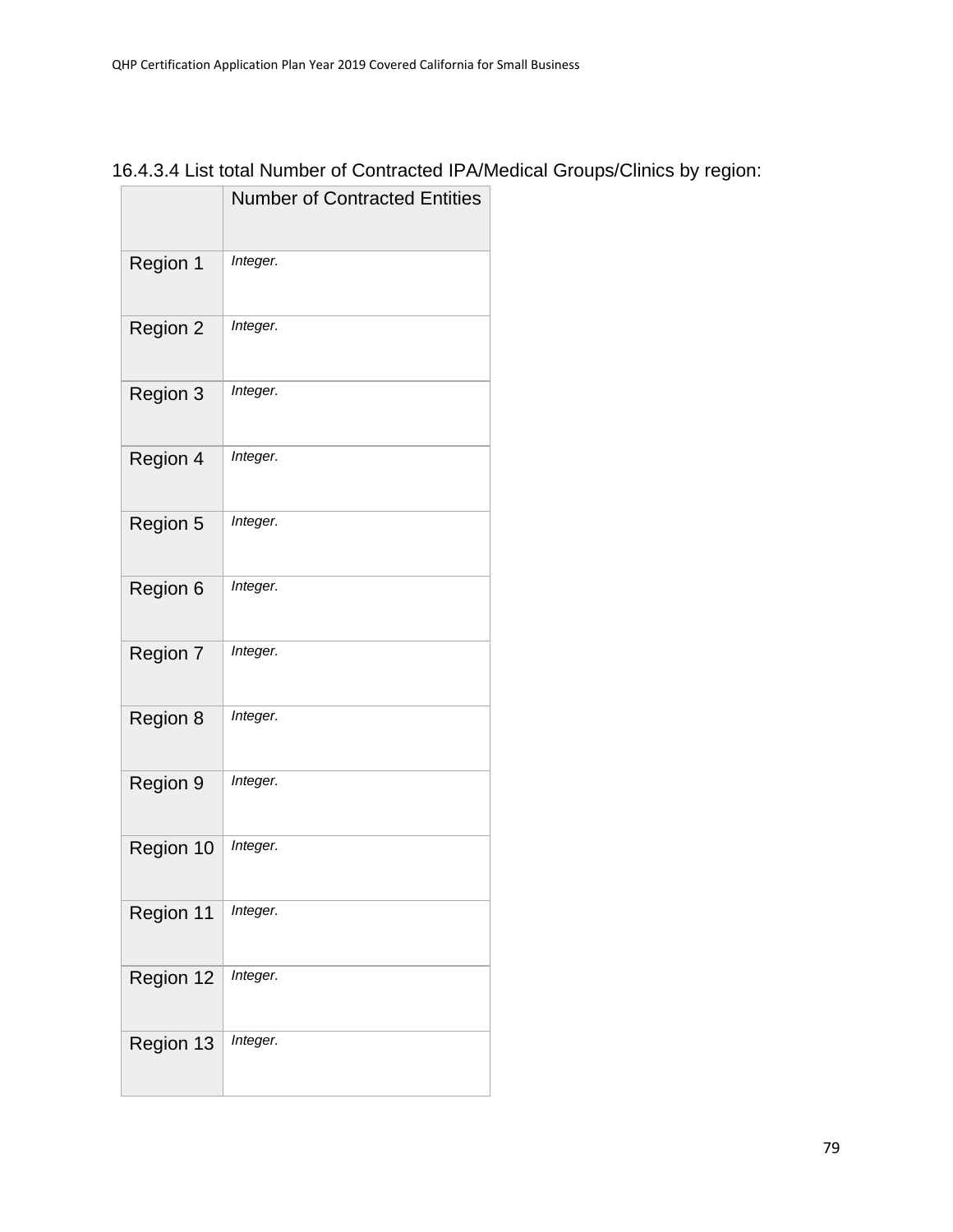| Region 14 | Integer. |
|-----------|----------|
| Region 15 | Integer. |
| Region 16 | Integer. |
| Region 17 | Integer. |
| Region 18 | Integer. |
| Region 19 | Integer. |

16.4.3.5 Identify Independent Practice Associations 6 (IPA), Medical Groups, clinics or health centers terminated between January 1, 2017 and December 31, 2017 including any IPAs or Medical Groups, Federally Qualified Health Centers, or community clinics that had a break in maintaining a continuous contract during this period. Indicate reason for termination: non-agreement on rates, non-compliance with contract provisions, and redesign of network or other (explain). Applicants with no prior California presence should use out of state experience.

| Name of Terminated IPA/Medical<br>Groups/Clinics | Terminated by:             | Reason    | Reinstated |
|--------------------------------------------------|----------------------------|-----------|------------|
| 10 words.                                        | Single, Pull-down<br>list. | 20 words. | 10 words   |
|                                                  | 1: Applicant               |           |            |
|                                                  | 2: Hospital                |           |            |
| 10 words.                                        | Single, Pull-down<br>list. | 20 words. | 10 words   |
|                                                  | 1: Applicant               |           |            |
|                                                  | 2: Hospital                |           |            |
| 10 words.                                        | Single, Pull-down<br>list. | 20 words. | 10 words   |
|                                                  | 1: Applicant               |           |            |
|                                                  | 2: Hospital                |           |            |
| 10 words.                                        | Single, Pull-down<br>list. | 20 words. | 10 words   |
|                                                  | 1: Applicant               |           |            |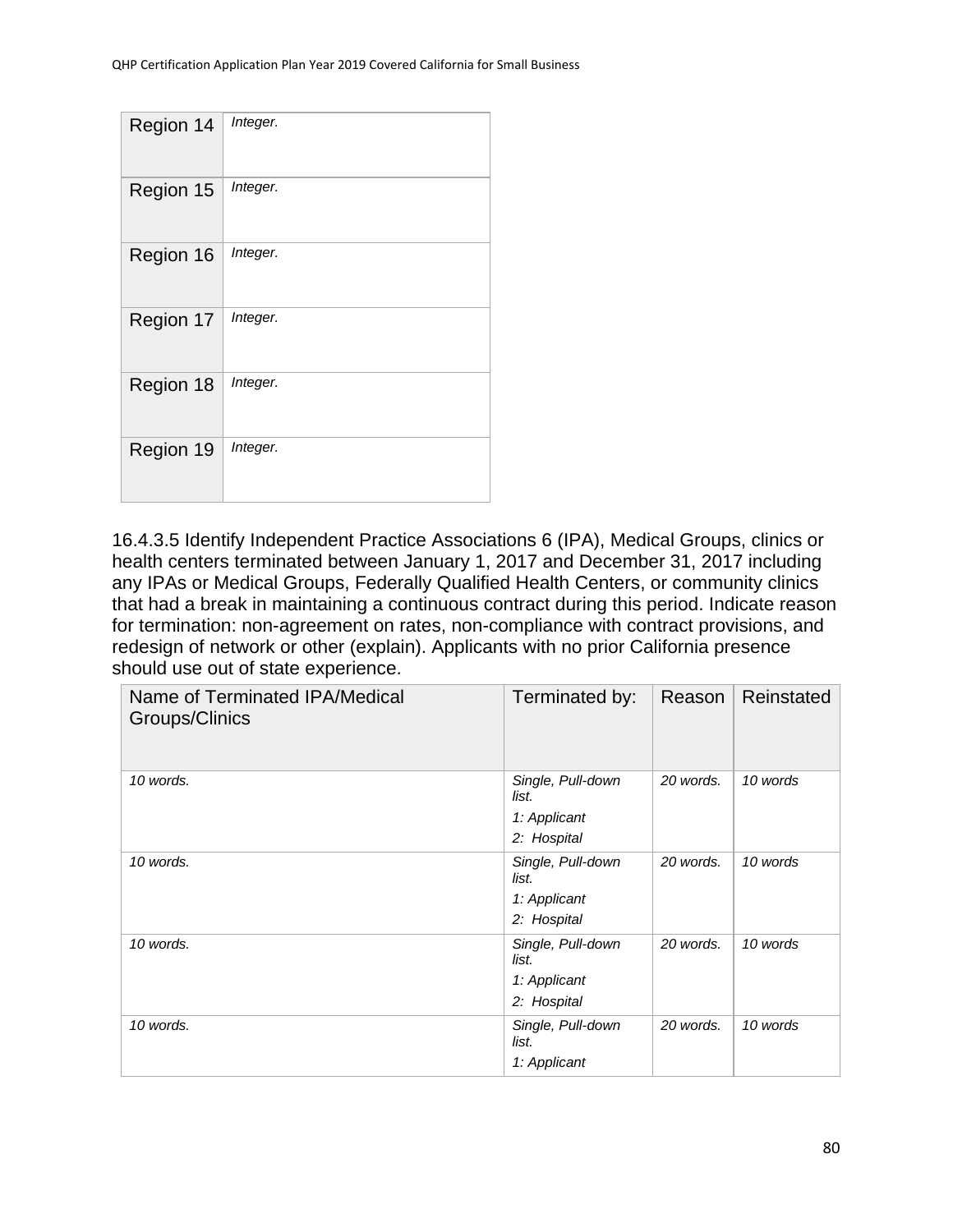|           | 2: Hospital                |           |          |
|-----------|----------------------------|-----------|----------|
| 10 words. | Single, Pull-down<br>list. | 20 words. | 10 words |
|           | 1: Applicant               |           |          |
|           | 2: Hospital                |           |          |
| 10 words. | Single, Pull-down<br>list. | 20 words. | 10 words |
|           | 1: Applicant               |           |          |
|           | 2: Hospital                |           |          |
| 10 words. | Single, Pull-down<br>list. | 20 words. | 10 words |
|           | 1: Applicant               |           |          |
|           | 2: Hospital                |           |          |
| 10 words. | Single, Pull-down<br>list. | 20 words. | 10 words |
|           | 1: Applicant               |           |          |
|           | 2: Hospital                |           |          |
| 10 words. | Single, Pull-down<br>list. | 20 words. | 10 words |
|           | 1: Applicant               |           |          |
|           | 2: Hospital                |           |          |
| 10 words. | Single, Pull-down<br>list. | 20 words. | 10 words |
|           | 1: Applicant               |           |          |
|           | 2: Hospital                |           |          |

16.4.3.6 Describe any plans for network additions, by product, including any new medical groups or hospital systems that Applicant would like to highlight for Exchange attention.

*100 words.*

16.4.3.7 Provide information on any known or anticipated potential network disruption that may affect the Applicant's 2019 provider networks. For example: list any pending terminations of general acute care hospitals or medical groups which can include Independent Practice Associations.

*100 words.*

# **16.5 Other**

# **16.5.1 Network Strategy**

*All questions required for newly proposed networks only. If network has been proposed for products offered in the Individual Exchange, this section is not required for that network.* 

16.5.1.1 Does Applicant conduct provider negotiations and manage its own network or does Applicant lease a network from another organization?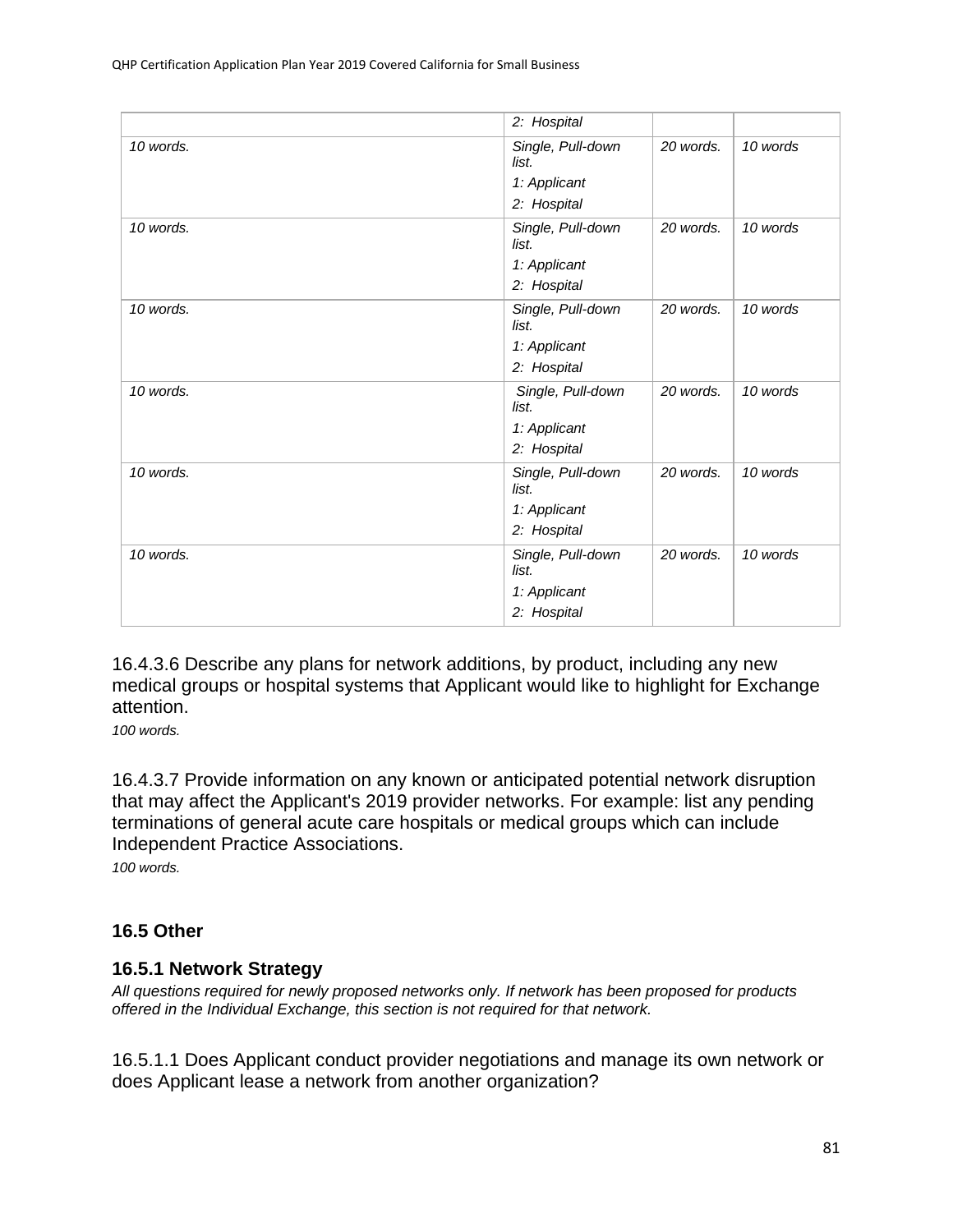*Single, Pull-down list.*

1: Applicant contracts and manages network,

2: Applicant leases network

#### 16.5.1.2 If Applicant leases network, describe the terms of the lease agreement:

|                               | Response    |
|-------------------------------|-------------|
| Length of the lease agreement | 100 words.  |
| <b>Start Date</b>             | To the day. |
| End Date                      | To the day. |
| Leasing Organization          | 100 words.  |

#### 16.5.1.3 If Applicant leases network, does Applicant have the ability to influence provider contract terms for (select all that apply):

*Multi, Checkboxes.*

1: Transparency,

2: Implementation of new programs and initiatives,

3: Acquire timely and up-to-date information on providers,

4: Ability to obtain data from providers,

5: Ability to conduct outreach and education to providers if need arises,

6: Ability to add new providers,

7: If no, please describe plans to ensure Applicant's ability to control network and meet Exchange requirements: [500 words]

16.5.1.4 By rating region covered, please provide the percentages of providers in capitated vs non- capitated arrangements:

|          | <b>Direct Contract</b> | Capitated | Other (explain in comments) | Comments   |
|----------|------------------------|-----------|-----------------------------|------------|
| Region 1 | Percent.               | Percent.  | Percent.                    | 100 words. |
| Region 2 | Percent.               | Percent.  | Percent.                    | 100 words. |
| Region 3 | Percent.               | Percent.  | Percent.                    | 100 words. |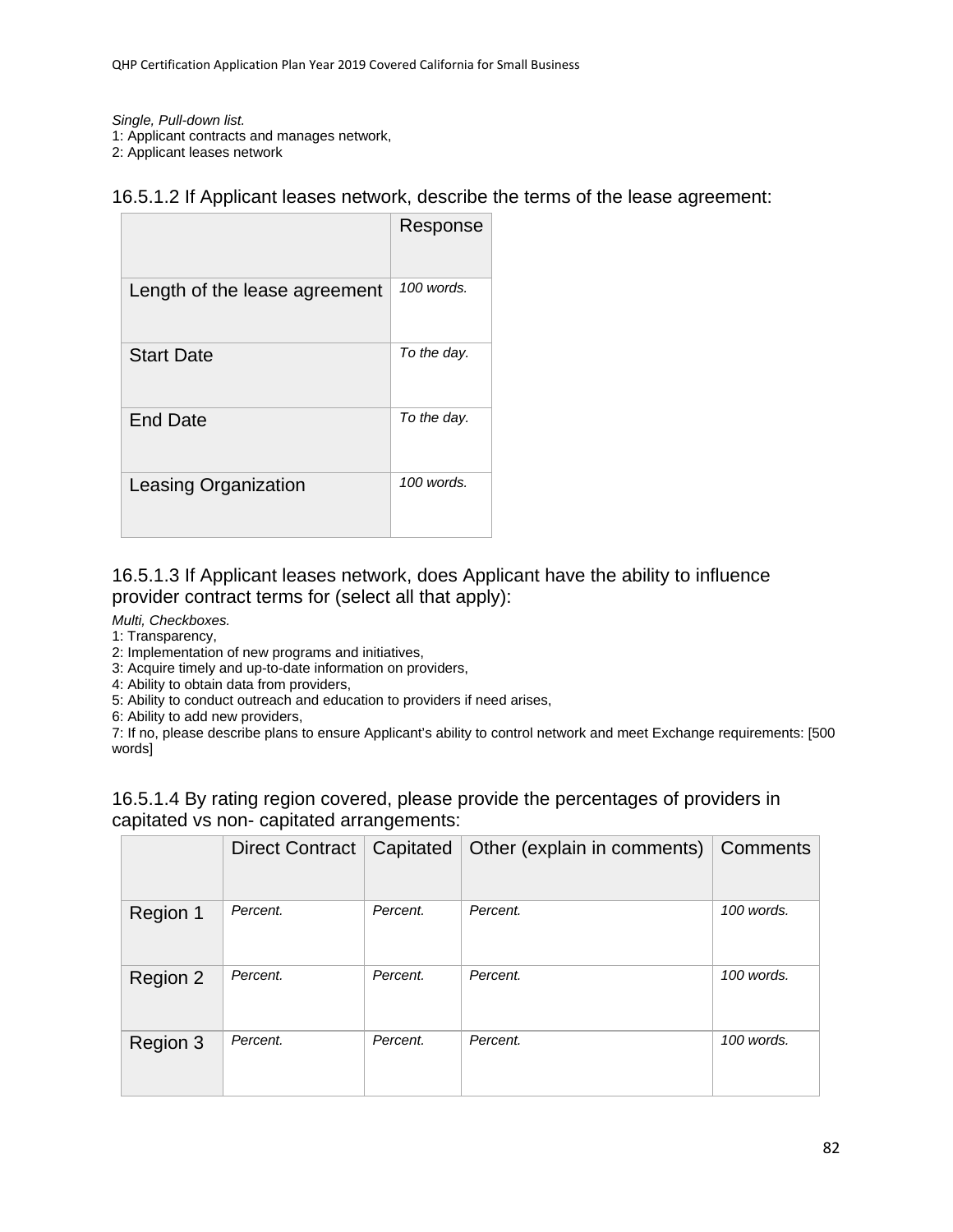| Region 4  | Percent. | Percent. | Percent. | 100 words. |
|-----------|----------|----------|----------|------------|
|           |          |          |          |            |
| Region 5  | Percent. | Percent. | Percent. | 100 words. |
|           |          |          |          |            |
| Region 6  | Percent. | Percent. | Percent. | 100 words. |
|           |          |          |          |            |
| Region 7  | Percent. | Percent. | Percent. | 100 words. |
|           |          |          |          |            |
| Region 8  | Percent. | Percent. | Percent. | 100 words. |
|           |          |          |          |            |
| Region 9  | Percent. | Percent. | Percent. | 100 words. |
|           |          |          |          |            |
| Region 10 | Percent. | Percent. | Percent. | 100 words. |
|           |          |          |          |            |
| Region 11 | Percent. | Percent. | Percent. | 100 words. |
|           |          |          |          |            |
| Region 12 | Percent. | Percent. | Percent. | 100 words. |
|           |          |          |          |            |
| Region 13 | Percent. | Percent. | Percent. | 100 words. |
|           |          |          |          |            |
| Region 14 | Percent. | Percent. | Percent. | 100 words. |
|           |          |          |          |            |
| Region 15 | Percent. | Percent. | Percent. | 100 words. |
|           |          |          |          |            |
| Region 16 | Percent. | Percent. | Percent. | 100 words. |
|           |          |          |          |            |
| Region 17 | Percent. | Percent. | Percent. | 100 words. |
|           |          |          |          |            |
| Region 18 | Percent. | Percent. | Percent. | 100 words. |
|           |          |          |          |            |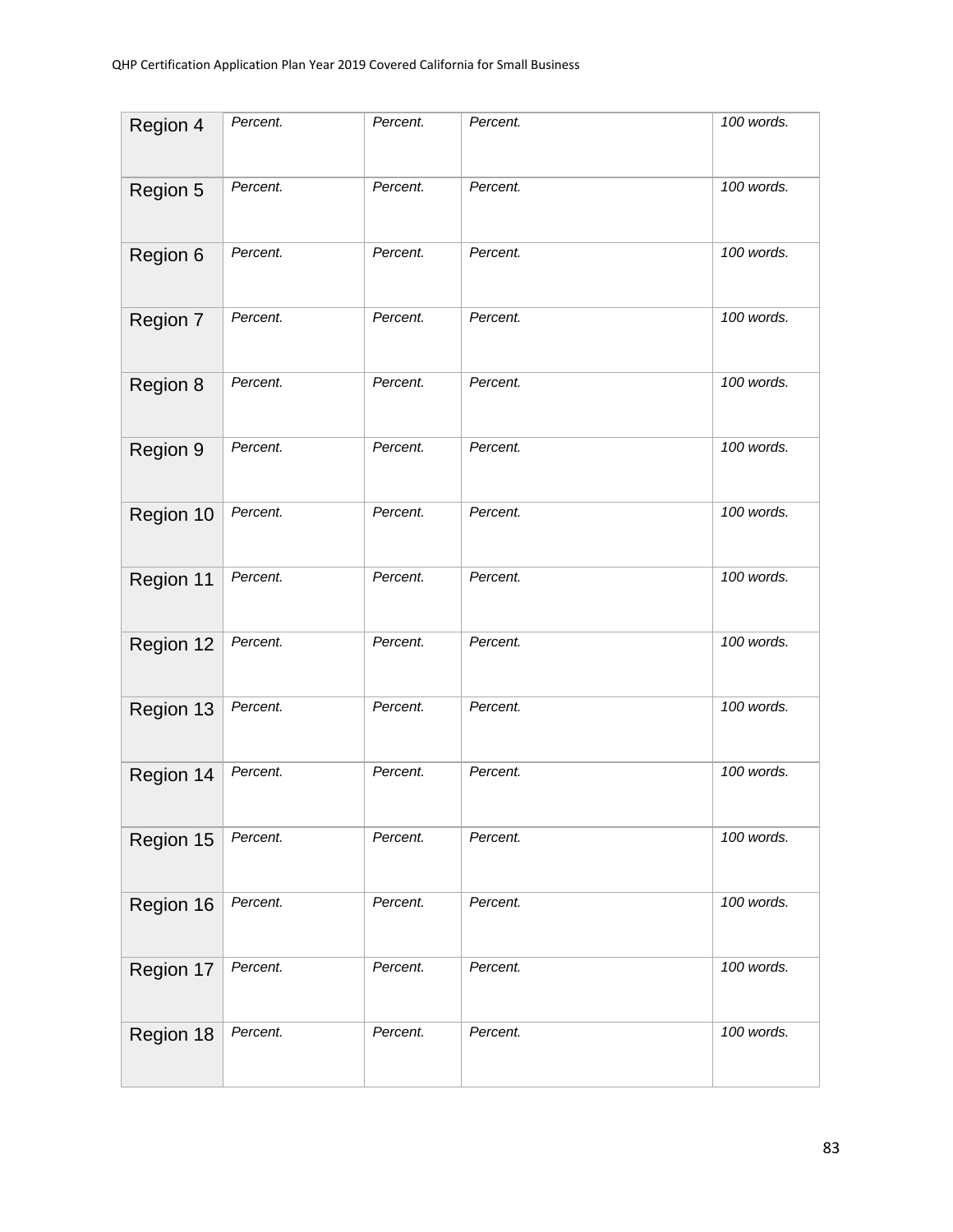| Region 19 | Percent. | Percent. | Percent. | 100 words. |
|-----------|----------|----------|----------|------------|
|           |          |          |          |            |

16.5.1.5 Describe in detail how Applicant ensures access to care for all enrollees. This should include:

- If Applicant assesses geographic access to primary, specialist and hospital care based on enrollee residence, describe tools and brief methodology.
- If Applicant tracks ethnic and racial diversity in the population and ensure access to appropriate culturally competent providers, describe tools and brief methodology

*200 words* 

16.5.1.6 Many California residents live in counties bordering other states where the out of state services are closer than in-state services. Does Applicant offer coverage in a California county or region bordering another state?

*Single, Radio group.*

1: Yes. If yes, does Applicant allow out of state (non-emergency) providers to participate in networks to serve Exchange enrollees? [Yes/No]

2. No

16.5.1.7 If Applicant answered yes to 16.5.1.6, explain in detail how this coverage is offered.

*500 words.*

#### **16.5.2 Volume - Outcome Relationship**

*All questions required for newly proposed networks only. If network has been proposed for products offered in the Individual Exchange, this section is not required for that network.* 

Numerous studies have demonstrated a significant correlation between volume of procedures performed by providers and facilities and better outcomes for those procedures. This applies to both common but high risk treatments (such as cancer surgeries and cardiac procedures) as well as complicated, rare and highly specialized procedures (such as transplants). Higher volumes, documented experience and proficiency with all aspects of care underlie successful outcomes, including patient selection, anesthesia and postoperative care.

16.5.2.1 Does Applicant track procedure volume per facility for the above mentioned conditions?

*Single, Radio group.* 1: Yes, 2: No

16.5.2.2 If yes, please provide specific details for each category: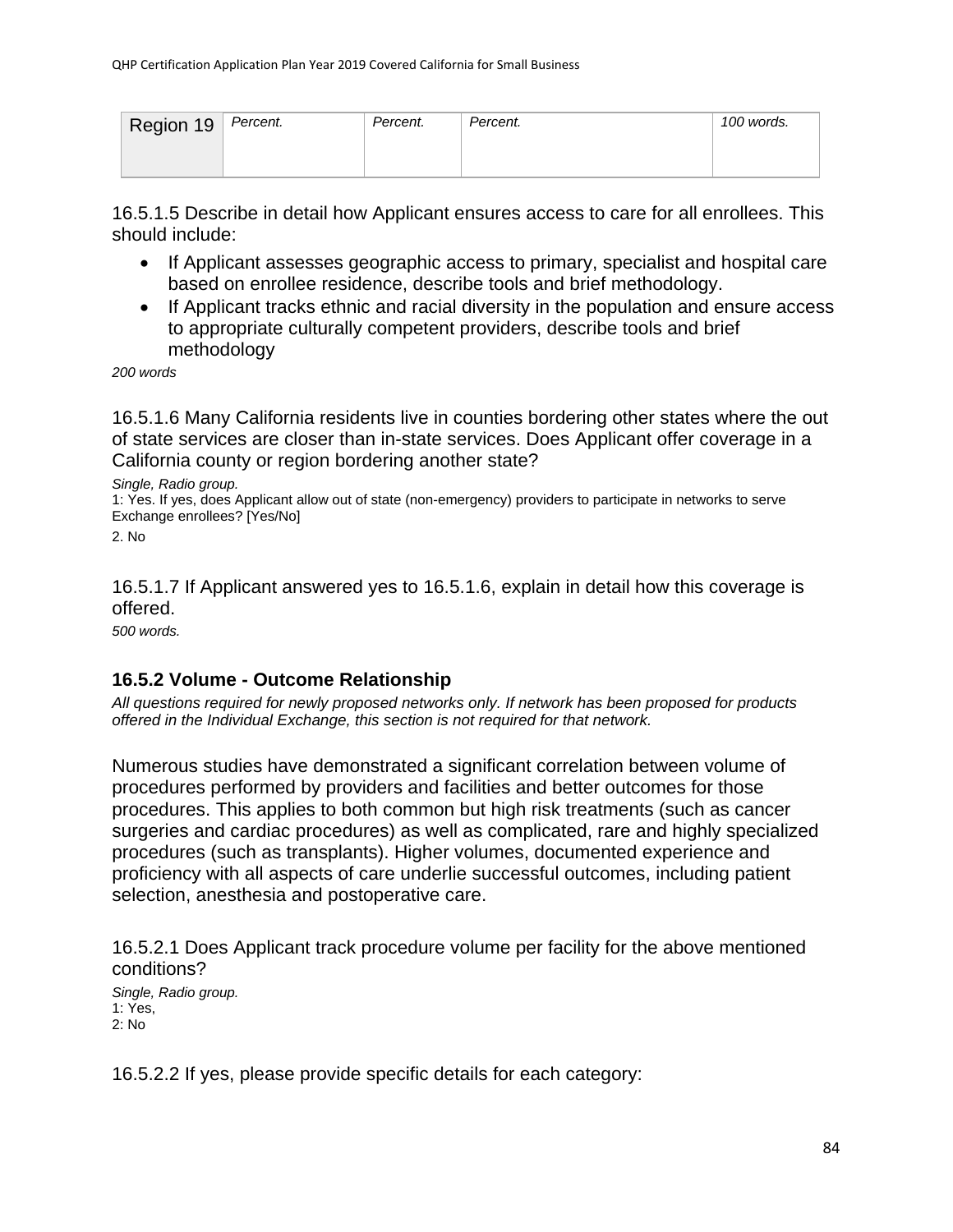- Methodology for categorizing facilities according to volume-outcome relationship (include description of data sources if applicable)
- Volume thresholds (i.e. at what volume per procedure is a facility considered proficient)

*500 words.*

16.5.2.3 Does Applicant apply this information to enrollee procedure referral (including Exchange enrollees)?

*Single, Radio group.* 1: Yes, 2: No

16.5.2.4 If yes, please provide the following details:

- Methodology for patient identification and selection, such as consideration of patient residence, language proficiency.
- Referral procedure for identified patients
- Accommodations for patients not residing in close proximity to a recognized higher volume provider

*200 words.*

# **16.5.3 Network Stability**

*All questions required for existing Exchange networks and newly proposed networks. If network has been proposed for products offered in the Individual Exchange, this section is not required for that network.* 

16.5.3.1 Total Number of Contracted Hospitals:

*Integer.*

16.5.3.2 Identify network hospitals terminated between January 1, 2017 and December 31, 2017 including any hospitals that had a break in maintaining a continuous contract during this period. Indicate reason for hospital termination: non-agreement on rates, non-compliance with contract provisions, and redesign of network or other (explain). Applicants with no prior California presence should use out of state experience.

| Name of Terminated Hospital | Terminated by:                                         | Reason    | Reinstated |
|-----------------------------|--------------------------------------------------------|-----------|------------|
| 10 words.                   | Single, Pull-down list.<br>1: Applicant<br>2: Hospital | 20 words. | 10 words.  |
| 10 words.                   | Single, Pull-down list.<br>1: Applicant<br>2: Hospital | 20 words. | 10 words.  |
| 10 words.                   | Single, Pull-down list.<br>1: Applicant                | 20 words. | 10 words.  |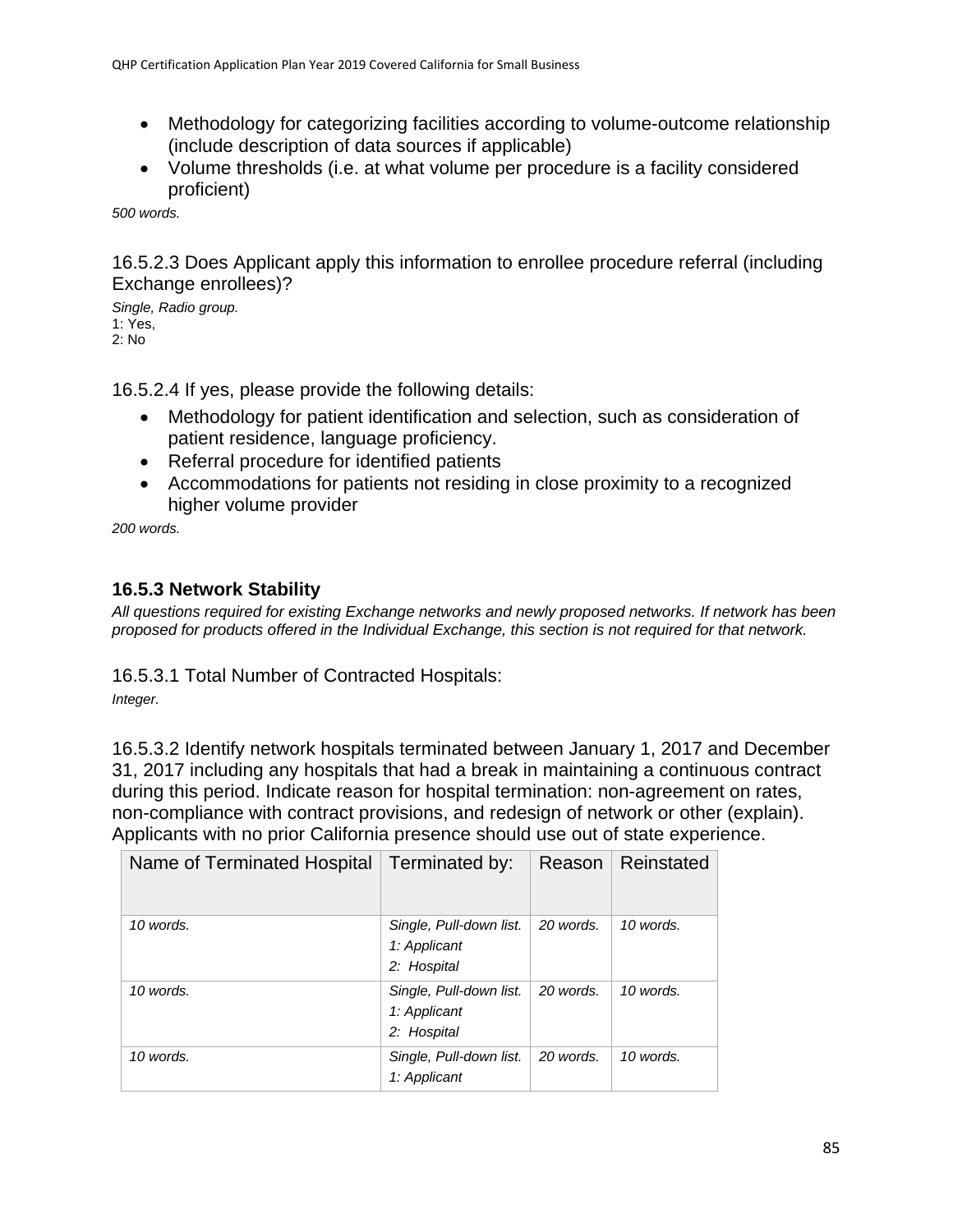|           | 2: Hospital                                            |           |           |
|-----------|--------------------------------------------------------|-----------|-----------|
| 10 words. | Single, Pull-down list.<br>1: Applicant<br>2: Hospital | 20 words. | 10 words. |
| 10 words. | Single, Pull-down list.<br>1: Applicant<br>2: Hospital | 20 words. | 10 words. |
| 10 words. | Single, Pull-down list.<br>1: Applicant<br>2: Hospital | 20 words. | 10 words. |
| 10 words. | Single, Pull-down list.<br>1: Applicant<br>2: Hospital | 20 words. | 10 words. |
| 10 words. | Single, Pull-down list.<br>1: Applicant<br>2: Hospital | 20 words. | 10 words. |
| 10 words. | Single, Pull-down list.<br>1: Applicant<br>2: Hospital | 20 words. | 10 words. |
| 10 words. | Single, Pull-down list.<br>1: Applicant<br>2: Hospital | 20 words. | 10 words. |

16.5.3.3 Identify the number of participating providers who have terminated from the provider network between January 1, 2017 and December 31, 2017, by rating region. Indicate reason for provider termination: non-agreement on rates, non-compliance with contract provisions, re-design of network or other (explain).

|          | Terminated by Issuer | Terminated by Provider | Reason    |
|----------|----------------------|------------------------|-----------|
| Region 1 | Integer.             | Integer.               | 20 words. |
| Region 2 | Integer.             | Integer.               | 20 words. |
| Region 3 | Integer.             | Integer.               | 20 words. |
| Region 4 | Integer.             | Integer.               | 20 words. |
| Region 5 | Integer.             | Integer.               | 20 words. |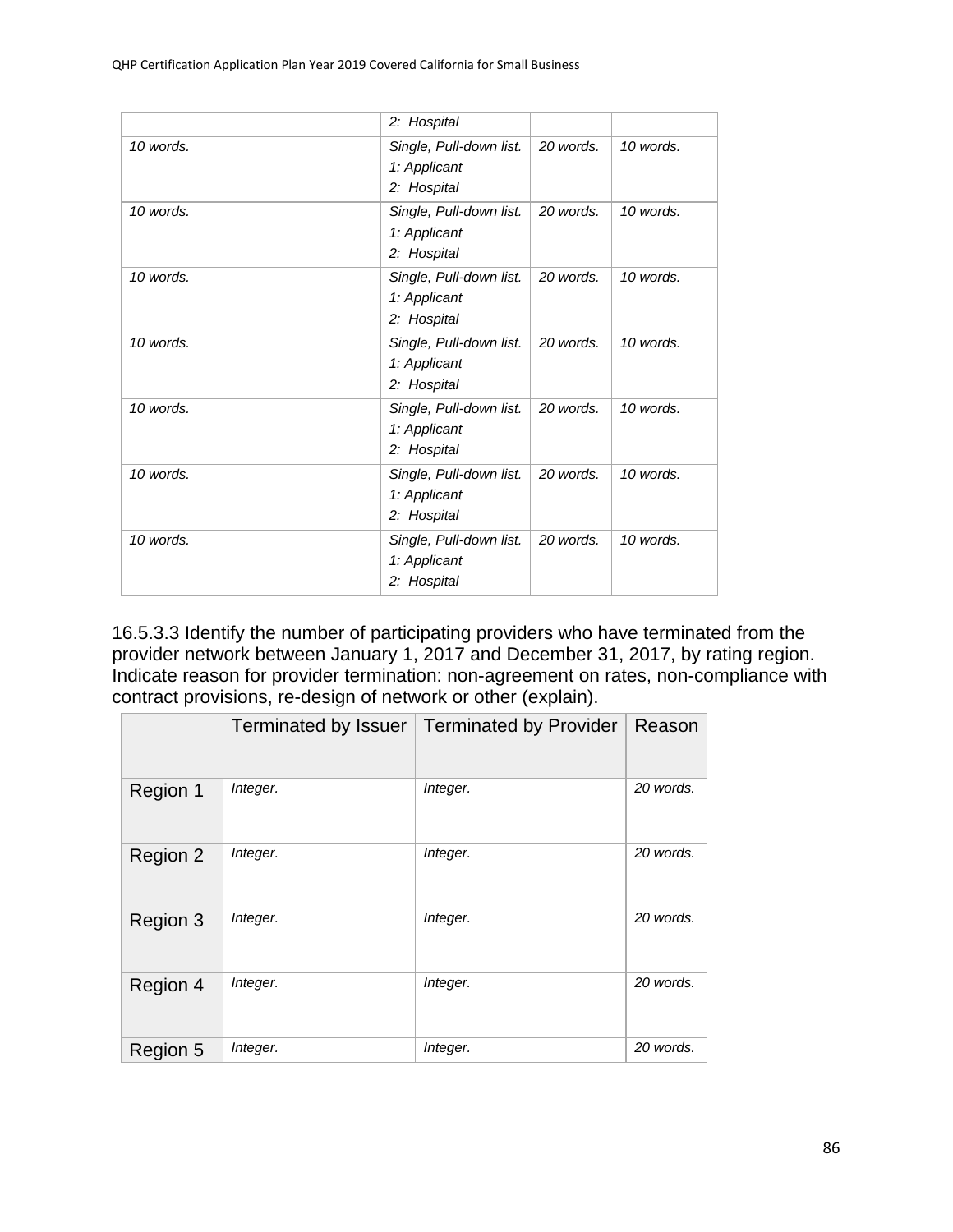| Region 6  | Integer. | Integer. | 20 words. |
|-----------|----------|----------|-----------|
| Region 7  | Integer. | Integer. | 20 words. |
| Region 8  | Integer. | Integer. | 20 words. |
| Region 9  | Integer. | Integer. | 20 words. |
| Region 10 | Integer. | Integer. | 20 words. |
| Region 11 | Integer. | Integer. | 20 words. |
| Region 12 | Integer. | Integer. | 20 words. |
| Region 13 | Integer. | Integer. | 20 words. |
| Region 14 | Integer. | Integer. | 20 words. |
| Region 15 | Integer. | Integer. | 20 words. |
| Region 16 | Integer. | Integer. | 20 words. |
| Region 17 | Integer. | Integer. | 20 words. |
| Region 18 | Integer. | Integer. | 20 words. |
| Region 19 | Integer. | Integer. | 20 words. |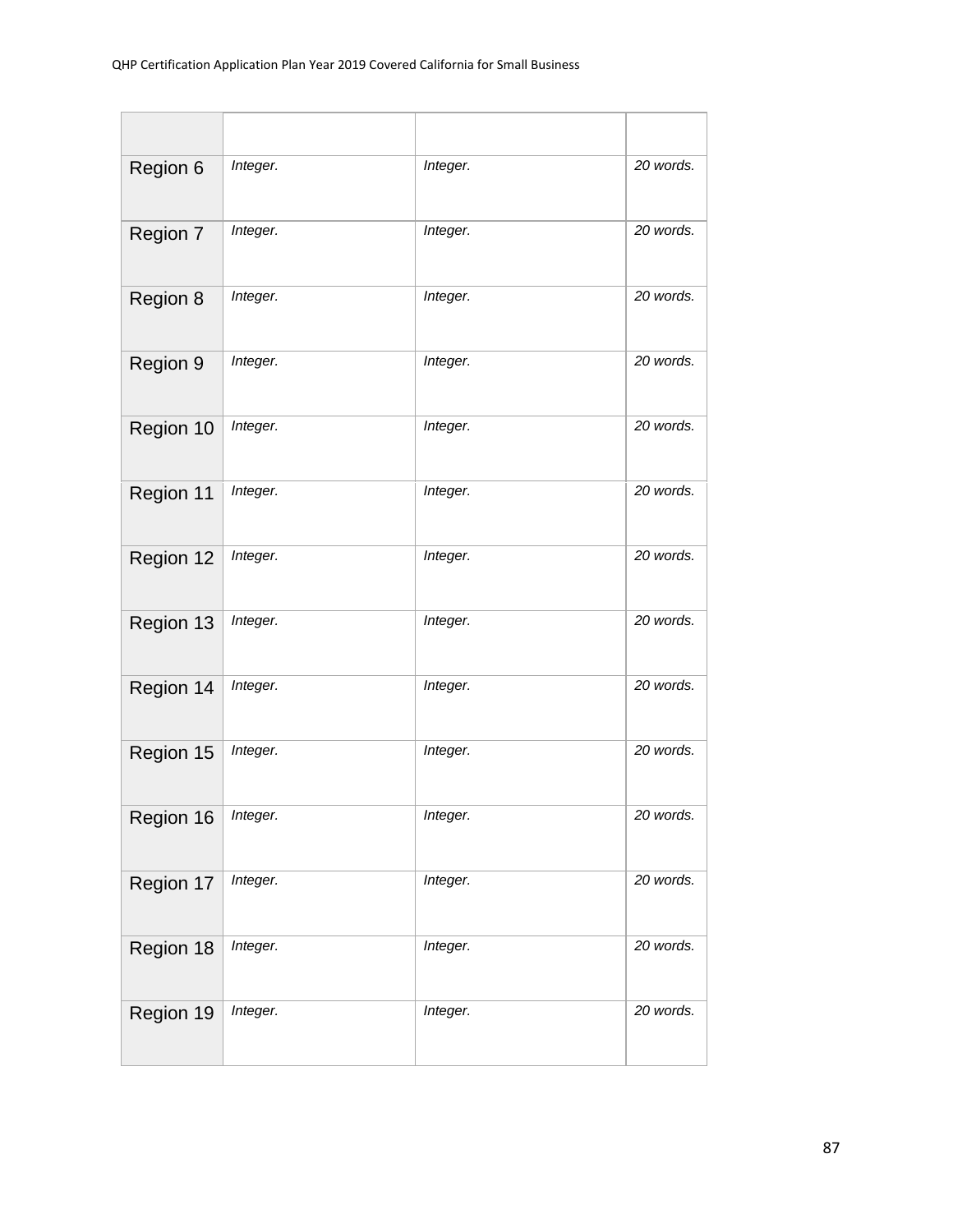| 16.5.3.4 List total Number of Contracted IPA/Medical Groups/Clinics by region: |  |
|--------------------------------------------------------------------------------|--|
|--------------------------------------------------------------------------------|--|

|           | <b>Number of Contracted Entities</b> |
|-----------|--------------------------------------|
|           | Integer.                             |
| Region 1  |                                      |
| Region 2  | Integer.                             |
| Region 3  | Integer.                             |
| Region 4  | Integer.                             |
| Region 5  | Integer.                             |
| Region 6  | Integer.                             |
| Region 7  | Integer.                             |
| Region 8  | Integer.                             |
| Region 9  | Integer.                             |
| Region 10 | Integer.                             |
| Region 11 | Integer.                             |
| Region 12 | Integer.                             |
| Region 13 | Integer.                             |
| Region 14 | Integer.                             |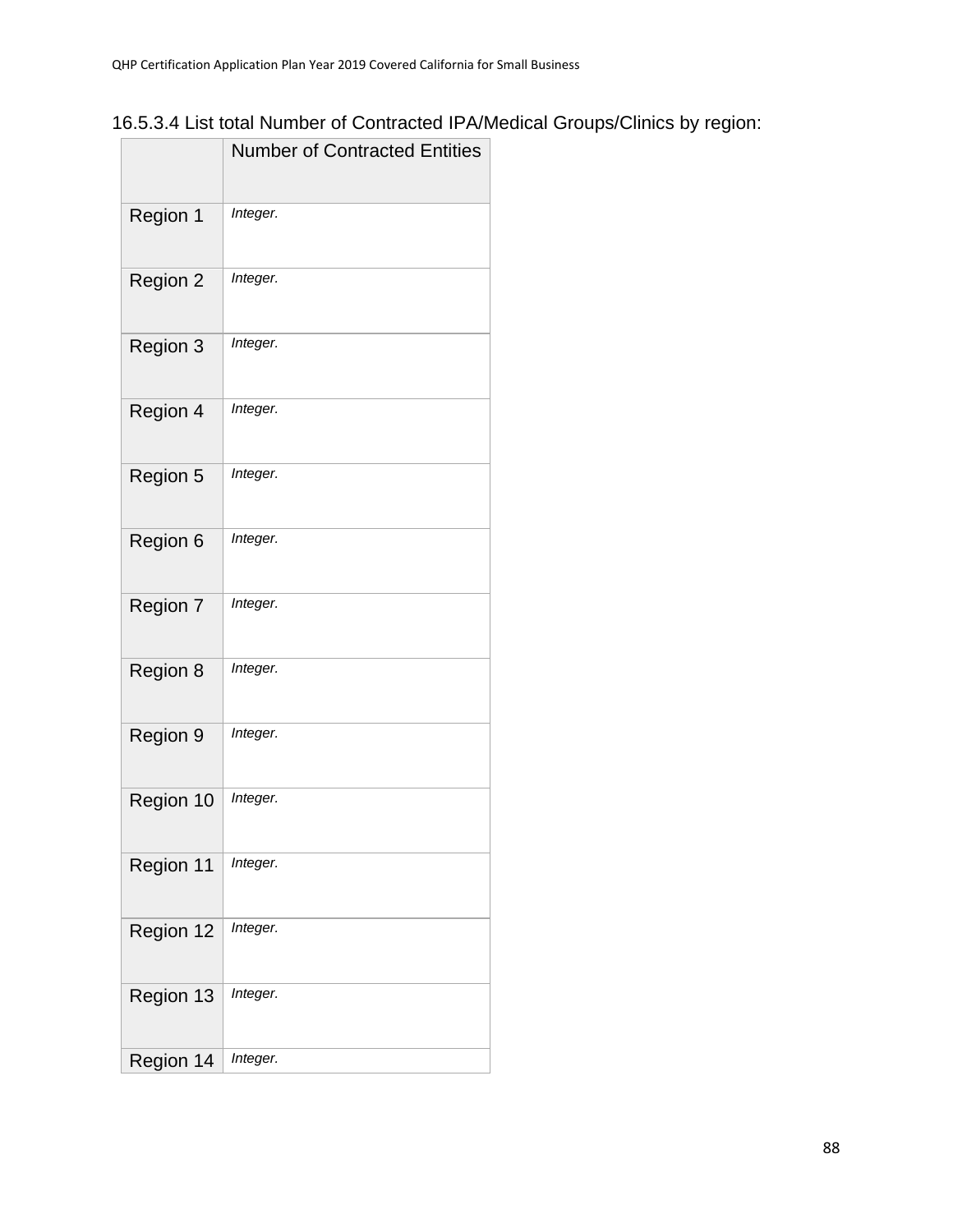| Region 15 | Integer. |
|-----------|----------|
| Region 16 | Integer. |
| Region 17 | Integer. |
| Region 18 | Integer. |
| Region 19 | Integer. |

16.5.3.5 Identify Independent Practice Associations 6 (IPA), Medical Groups, clinics or health centers terminated between January 1, 2017 and December 31, 2017, including any IPAs or Medical Groups, Federally Qualified Health Centers, or community clinics that had a break in maintaining a continuous contract during this period. Indicate reason for termination: non-agreement on rates, non-compliance with contract provisions, redesign of network or other (explain). Applicants with no prior California presence should use out of state experience.

| Name of Terminated IPA/Medical<br>Groups/Clinics | Terminated by:                                            | Reason    | Reinstated |
|--------------------------------------------------|-----------------------------------------------------------|-----------|------------|
| 10 words.                                        | Single, Pull-down<br>list.<br>1: Applicant<br>2: Hospital | 20 words. | 10 words.  |
| 10 words.                                        | Single, Pull-down<br>list.<br>1: Applicant<br>2: Hospital | 20 words. | 10 words.  |
| 10 words.                                        | Single, Pull-down<br>list.<br>1: Applicant<br>2: Hospital | 20 words. | 10 words.  |
| 10 words.                                        | Single, Pull-down<br>list.<br>1: Applicant                | 20 words. | 10 words.  |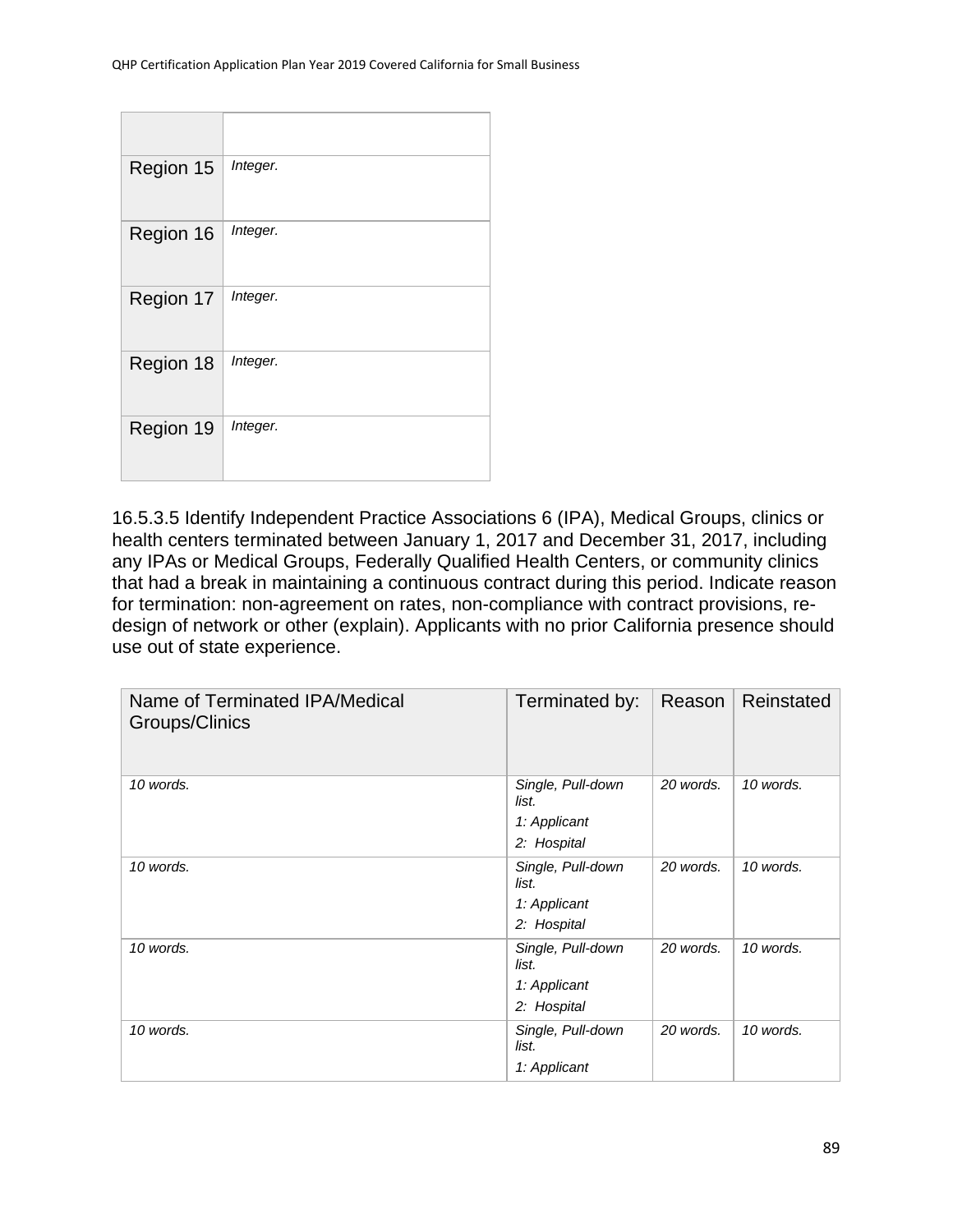|           | 2: Hospital                |           |           |
|-----------|----------------------------|-----------|-----------|
| 10 words. | Single, Pull-down<br>list. | 20 words. | 10 words. |
|           | 1: Applicant               |           |           |
|           | 2: Hospital                |           |           |
| 10 words. | Single, Pull-down<br>list. | 20 words. | 10 words. |
|           | 1: Applicant               |           |           |
|           | 2: Hospital                |           |           |
| 10 words. | Single, Pull-down<br>list. | 20 words. | 10 words. |
|           | 1: Applicant               |           |           |
|           | 2: Hospital                |           |           |
| 10 words. | Single, Pull-down<br>list. | 20 words. | 10 words. |
|           | 1: Applicant               |           |           |
|           | 2: Hospital                |           |           |
| 10 words. | Single, Pull-down<br>list. | 20 words. | 10 words. |
|           | 1: Applicant               |           |           |
|           | 2: Hospital                |           |           |
| 10 words. | Single, Pull-down<br>list. | 20 words. | 10 words. |
|           | 1: Applicant               |           |           |
|           | 2: Hospital                |           |           |

16.5.3.6 Describe any plans for network additions, by product, including any new medical groups or hospital systems that Applicant would like to highlight for Exchange attention.

*100 words.*

16.5.3.7 Provide information on any known or anticipated potential network disruption that may affect the Applicant's 2019 provider networks. For example: list any pending terminations of general acute care hospitals or medical groups which can include Independent Practice Associations.

*100 words.*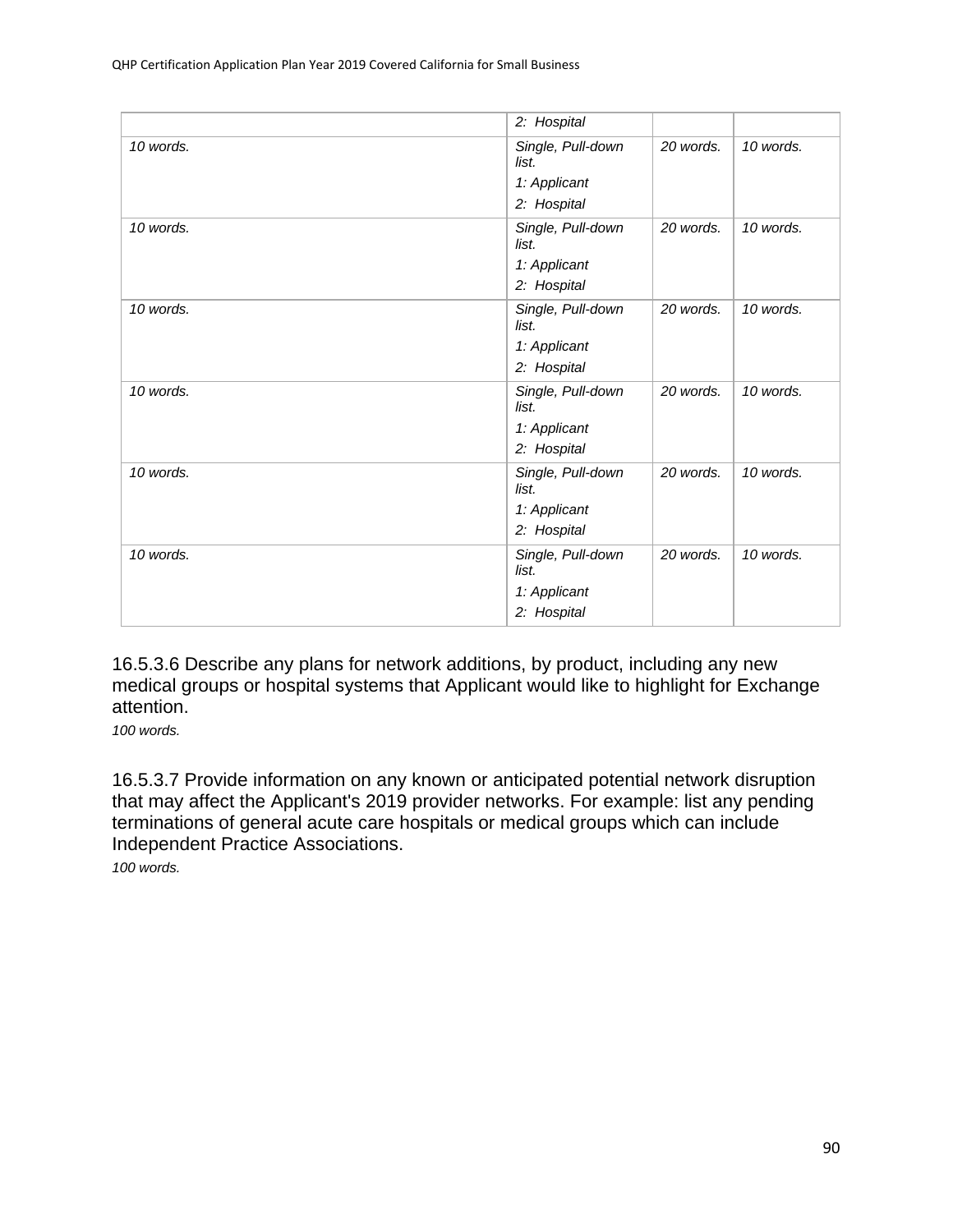# **17 Essential Community Providers**

*Required for new entrant Applicants.*

17.1 Applicant must demonstrate that its QHP proposals meet requirements for geographic sufficiency of its Essential Community Provider (ECP) network. The Exchange will use the provider network data submission to assess Applicant's ECP network. All of the below criteria must be met.

- 1. Applicants must demonstrate sufficient geographic distribution of a mix of essential community providers reasonably distributed throughout the geographic service area; **AND**
- 2. Applicants must demonstrate contracts with at least 15% of 340B entities (where available) throughout each rating region in the proposed geographic service area; **AND**
- 3. Applicants must include at least one ECP hospital (including but not limited to 340B hospitals, Disproportionate Share Hospitals, critical access hospitals, academic medical centers, county and children's hospitals) per each county in the proposed geographic service area - where they are available.

The Exchange will evaluate the application of all three criteria to determine whether Applicant's essential community provider network has achieved the sufficient geographic distribution and balance between hospital and non-hospital requirements. The above are the minimum requirements. For example, in populous counties, one ECP hospital will not suffice if there are concentrations of low-income population throughout the county that are not served by a single contracted ECP hospital.

Federal regulations currently require health issuers to adhere to rules regarding payment to non-contracted FQHCs for services when those services are covered by the QHP's benefit plan. Certified QHPs will be required, in their contract with the Exchange, to operate in compliance with all federal regulations issued pursuant to the Affordable Care Act, including those applicable to essential community providers.

Essential Community Providers include those providers posted in the Covered California Consolidated Essential Community Provider List available at:

http://hbex.coveredca.com/stakeholders/plan-management/

The Exchange will calculate the percentage of contracted 340B entities located in each rating region of the proposed geographic service area. All 340B entity service sites shall be counted in the denominator, in accordance with the most recent version of Covered California's Consolidated ECP list

# Categories of Essential Community Providers:

Essential Community Providers include the following:

1. The Center for Medicare & Medicaid Services (CMS) non-exhaustive list of available 340B providers in the PHS Act and section 1927(c)(1)(D)(i)(IV) of the Social Security Act.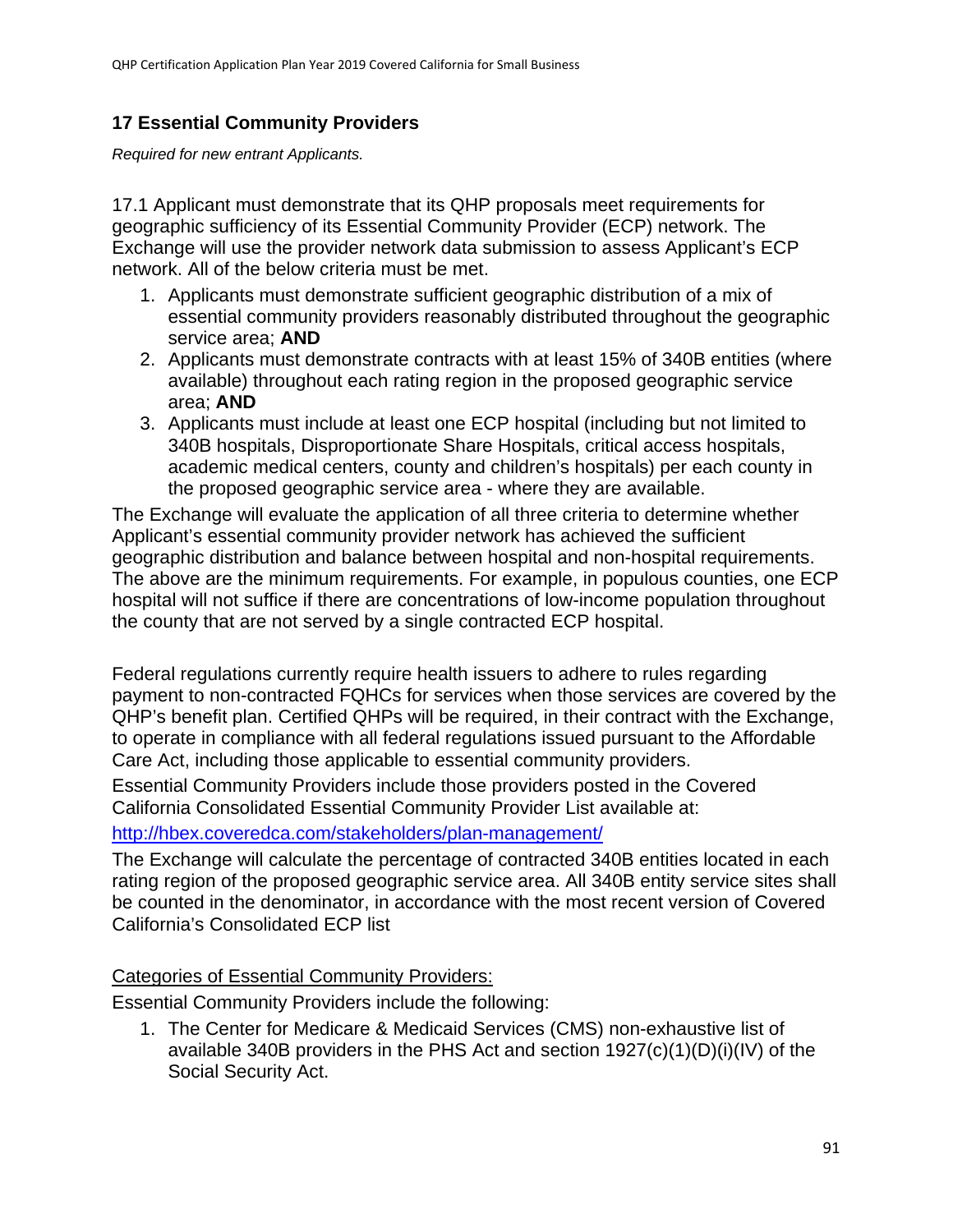- 2. Facilities listed on the California Disproportionate Share Hospital Program, Final DSH Eligibility List FY 2013-2014
- 3. Federally designated 638 Tribal Health Programs and Title V Urban Indian Health Programs
- 4. Community Clinics or health centers licensed as either "community clinic" or "free clinic", by the State of California under Health and Safety Code section 1204(a), or operating as a community clinic or free clinic exempt from licensure under Section 1206
- 5. Physician Providers with approved applications for the HI-TECH Medi-Cal Electronic Health Record Incentive Program
- 6. Federally Qualified Health Centers (FQHCs)

Low-income is defined as a family at or below 200% of Federal Poverty Level. The ECP data supplied by the Applicant will allow the Exchange to plot contracted ECPs on maps to compare contracted providers against the supply of ECPs and the distribution of lowincome Covered California enrollees.

#### Alternate standard:

QHP issuers that provide a majority of covered professional services through physicians employed by the issuer or through a single contracted medical group may request to be evaluated under the "alternate standard." The alternate standard requires a QHP issuer to have a sufficient number and geographic distribution of employed providers and hospital facilities, or providers of its contracted integrated medical group and hospital facilities to ensure reasonable and timely access for low-income, medically underserved individuals in the QHP's service area, in accordance with the Exchange's network adequacy standards.

To evaluate an Applicant's request for consideration under the alternate standard, please submit a written description of the following:

- 1. Percent of services received by Applicant's members which are rendered by Issuer's employed providers or single contracted medical group; **AND**
- 2. Degree of capitation Issuer holds in its contracts with participating providers. What percent of provider services are at risk under capitation; **AND**
- 3. How Issuer's network is designed to ensure reasonable and timely access for low-income, medically underserved individuals; **AND**
- 4. Efforts Issuer will undertake to measure how/if low-income, medically underserved individuals are accessing needed health care services (e.g. maps of low-income members relative to 30-minute drive time to providers; survey of lowincome members experience such as CAHPS "getting needed care" survey).

If existing provider capacity does not meet the above criteria, the Applicant may be required to provide additional contracted or out-of-network care. Applicants are encouraged to consider contracting with identified ECPs in order to provide reasonable and timely access for low-income, medically underserved communities.

*Single, Pull-down list.*

<sup>1:</sup> Requesting consideration of alternate standard, explanation attached,

<sup>2:</sup> Not requesting consideration under the alternate standard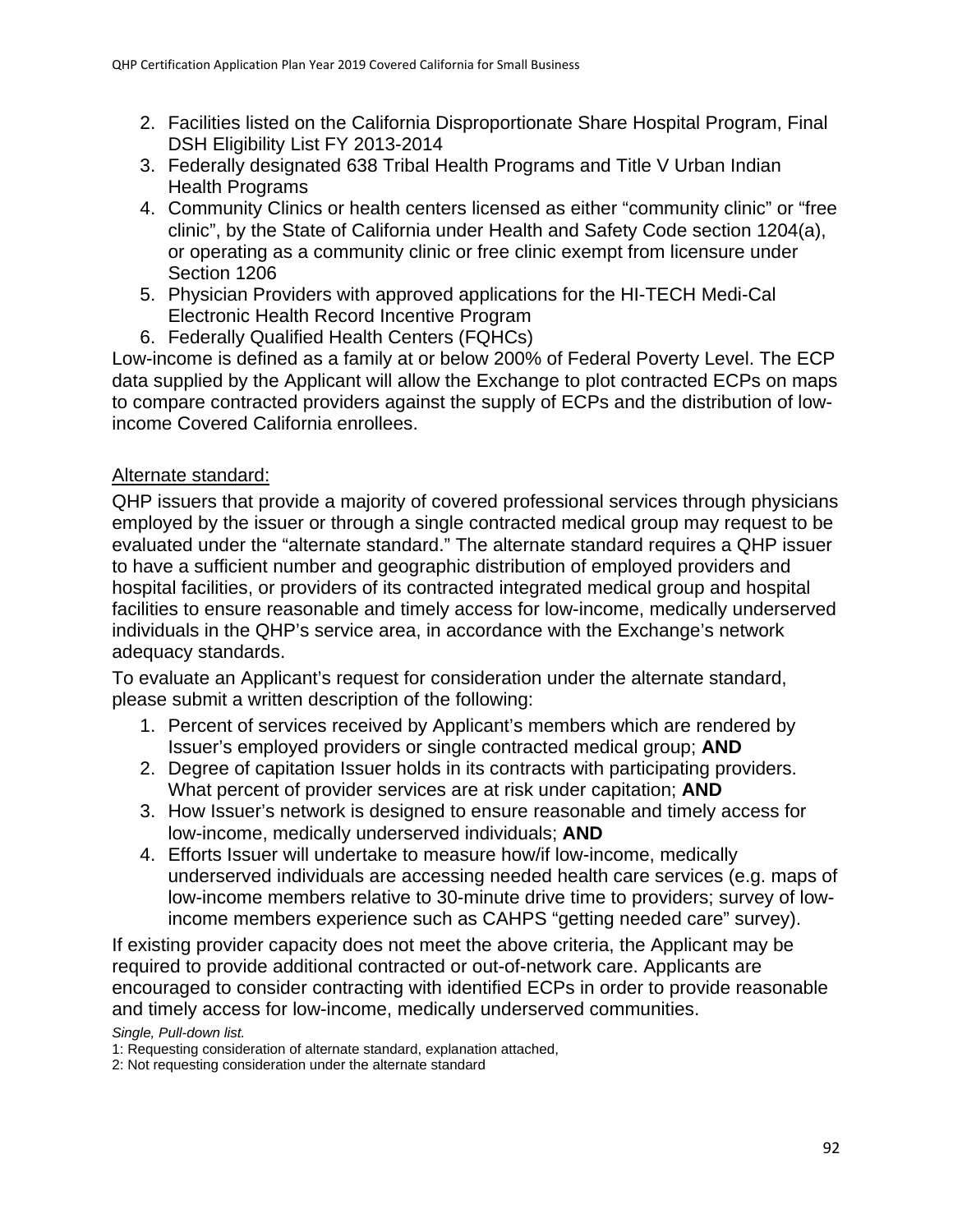# **18 Quality**

*This section not required if Applicant has completed the Qualified Health Plan Application Plan Year 2019 Individual Marketplace.* 

The Exchange's "Triple Aim" framework seeks to (1) improve the patient care experience including quality and satisfaction, (2) improve the health of the entire California population, and (3) reduce the per capita cost of covered services. The Quality and Delivery System Reform standards outlined in the QHP Issuer Contract describe the ways the Exchange and contracted health plans will focus on the promotion of better care and higher value for plan enrollees and other California health care consumers. This section of the application assesses the Applicant's current and future capacity to work with the Exchange to achieve these aims.

# **18.1 Accreditation**

*All questions required for new entrant Applicants.* 

Applicant must be accredited by one of the following bodies: (1) Utilization Review Accreditation Commission (URAC); (2) National Committee on Quality Assurance (NCQA); (3) Accreditation Association for Ambulatory Health Care (AAAHC). The following questions will be used to assess the Applicant's current accreditation status of its product(s) as well as any recognition or accreditation of other health programs and activities (e.g. case management, wellness promotion, etc.).

18.1.1 Applicant is responding for the following products for reporting accreditation status.

*Multi, Checkboxes.* 1: HMO/POS, 2: PPO, 3: EPO

18.1.2 Please provide the NCQA or URAC accreditation status and expiration date of the accreditation achieved for the HMO product identified in this response. Indicate all that apply.

|                 | Answer                                                                                                                                          | <b>Expiration date</b><br>MM/DD/YYYY                           | Programs<br>Reviewed |
|-----------------|-------------------------------------------------------------------------------------------------------------------------------------------------|----------------------------------------------------------------|----------------------|
| <b>NCQA HMO</b> | Single, Pull-down list.<br>1: Excellent,<br>2: Commendable,<br>3: Accredited,<br>4: Provisional.<br>5: Interim,<br>6: In Process,<br>7: Denied, | To the day.<br>From December 30, 1973<br>to December 31, 2023. |                      |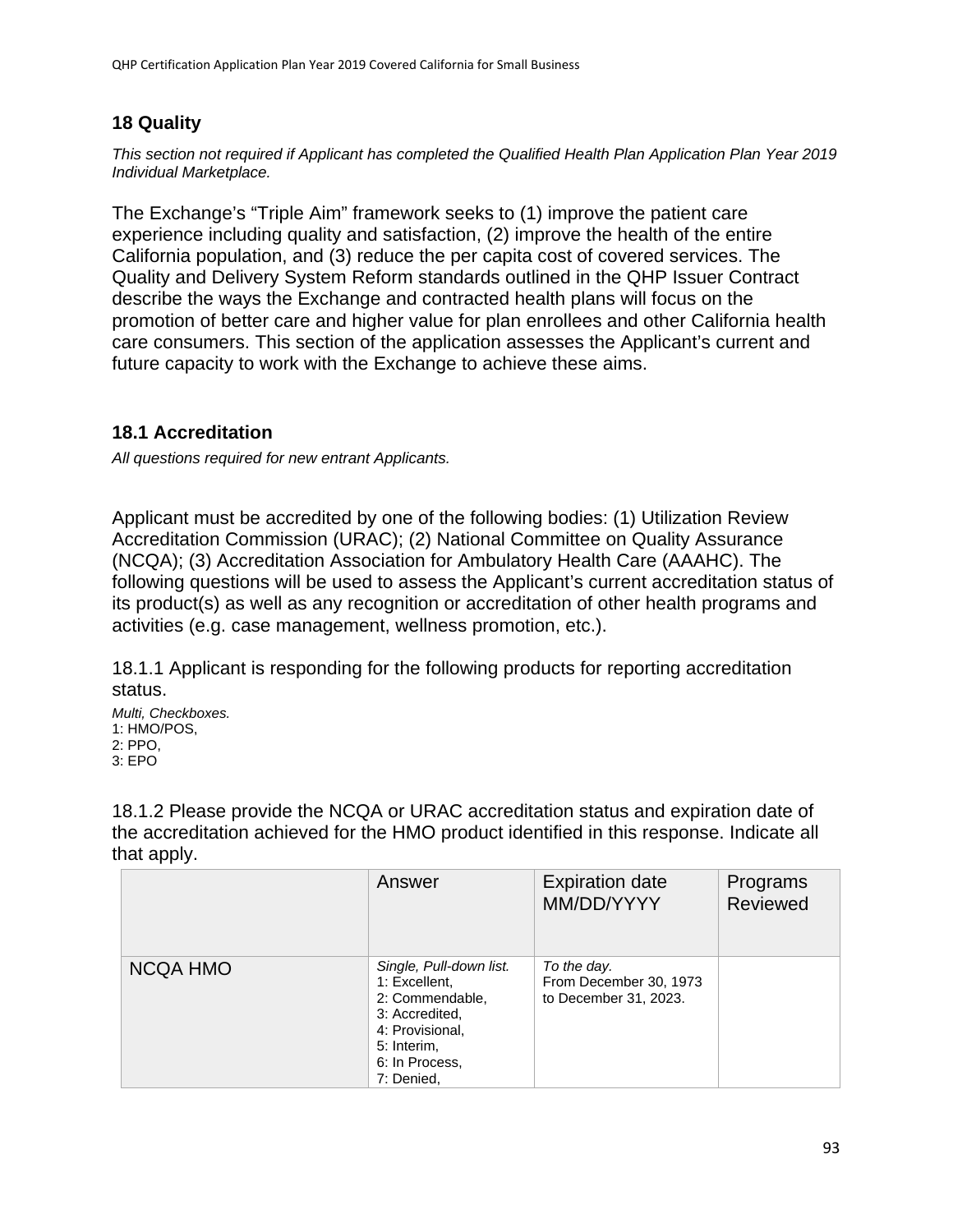|                                                                               | 8: Scheduled,<br>9: Expired,<br>10: NCQA not used or<br>product not eligible                                                                                  |                                                                |          |
|-------------------------------------------------------------------------------|---------------------------------------------------------------------------------------------------------------------------------------------------------------|----------------------------------------------------------------|----------|
| NCQA Exchange                                                                 | Single, Pull-down list.<br>1: Completed Health<br>Plan Add-On<br>Application,<br>2: Interim,<br>3: First.<br>4: Renewal,<br>5: NCQA Exchange not<br>used      | To the day.<br>From December 30, 1973<br>to December 31, 2023. |          |
| <b>NCQA Wellness &amp; Health</b><br><b>Promotion Accreditation</b>           | Single, Radio group.<br>1: Accredited and<br>Reporting Measures to<br>NCQA,<br>2: Accredited and NOT<br>reporting measures,<br>3: Did not participate         | To the day.<br>From December 30, 1973<br>to December 31, 2023. |          |
| <b>NCQA Managed Behavioral</b><br><b>Health Organization</b><br>Accreditation | Single, Radio group.<br>1: Full Accreditation,<br>2: Accredited - 1 Year,<br>3: Provisional<br>Accreditation,<br>4: Denied Accreditation,<br>5: NCQA not used | To the day.<br>From December 30, 1973<br>to December 31, 2023. |          |
| <b>NCQA Disease</b><br>Management-<br>Accreditation                           | Multi, Checkboxes.<br>1: Patient and<br>practitioner oriented,<br>2: Patient oriented,<br>3: Plan Oriented,<br>4: NCQA not used                               | To the day.<br>From December 30, 1973<br>to December 31, 2023. | 50 words |
| <b>NCQA Disease</b><br>Management - Certification                             | Multi, Checkboxes.<br>1: Program Design,<br>2: Systems,<br>3: Contact,<br>4: NCQA not used                                                                    | To the day.<br>From December 30, 1973<br>to December 31, 2023. | 50 words |
| <b>NCQA Case Management</b><br>Accreditation                                  | Single, Radio group.<br>1: Accredited - 3 years,<br>2: Accredited - 2 years,<br>3: No accreditation                                                           | To the day.<br>From December 30, 1973<br>to December 31, 2023. | 50 words |
| <b>NCQA PHQ Certification</b>                                                 | Single, Pull-down list.<br>1: Certified,<br>2: No PHQ Certification                                                                                           | To the day.<br>From December 30, 1973<br>to December 31, 2023. | 50 words |
| <b>NCQA Multicultural Health</b><br><b>Care Distinction</b>                   | Single, Radio group.<br>1: Distinction,<br>2: No MHC Distinction                                                                                              | To the day.<br>From December 30, 1973<br>to December 31, 2023. |          |
| <b>URAC Accreditations</b>                                                    | Single, Radio group.<br>1: URAC used<br>2: URAC not used                                                                                                      |                                                                |          |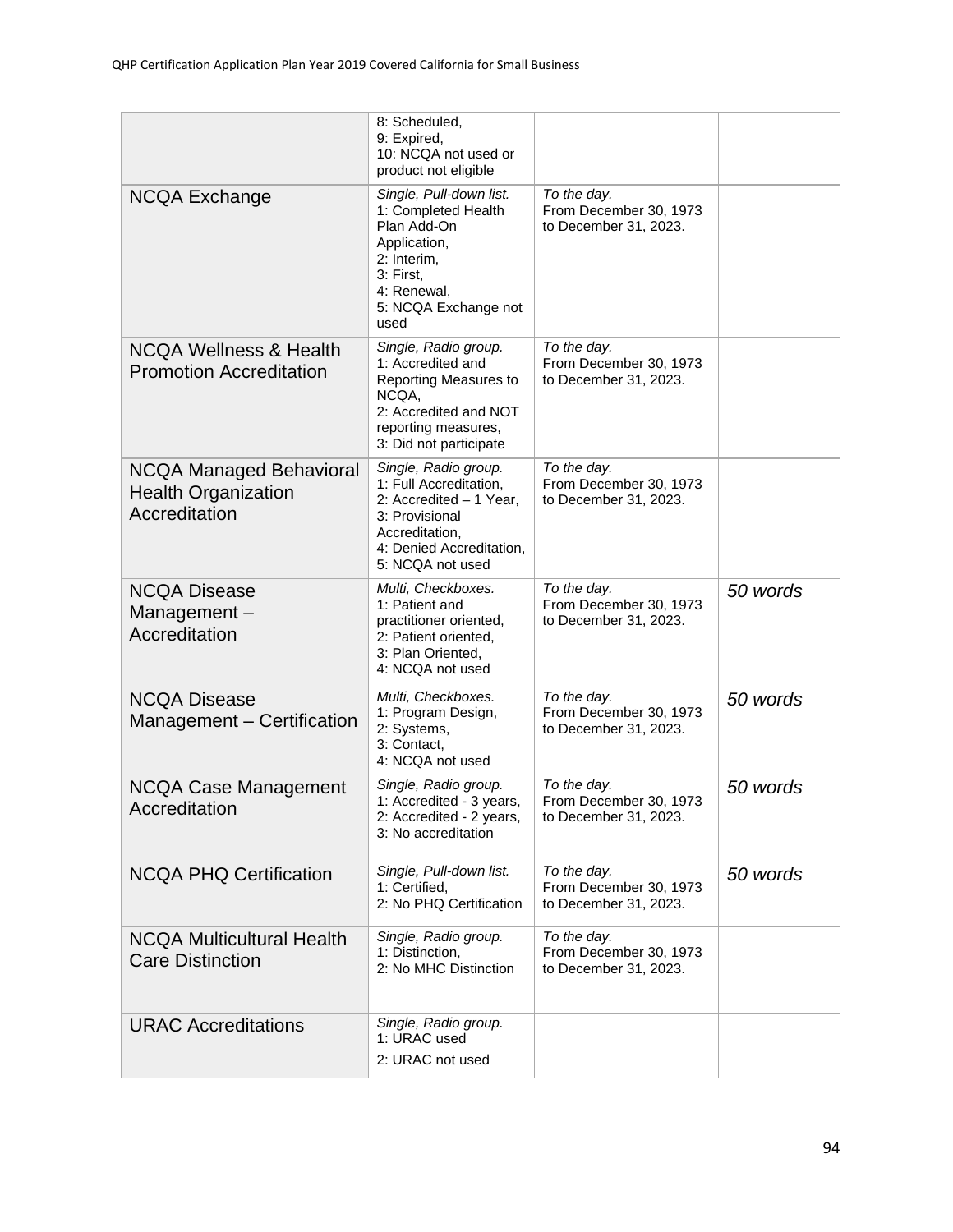| <b>URAC Accreditations -</b><br><b>Health Plan</b>                      | Single, Radio group.<br>1: URAC Accredited,<br>2: Not URAC<br>Accredited | To the day.<br>From December 30, 1973<br>to December 31, 2023. |  |
|-------------------------------------------------------------------------|--------------------------------------------------------------------------|----------------------------------------------------------------|--|
| <b>URAC Accreditation -</b><br><b>Comprehensive Wellness</b>            | Single, Radio group.<br>1: URAC Accredited,<br>2: Not URAC<br>Accredited | To the day.<br>From December 30, 1973<br>to December 31, 2023. |  |
| <b>URAC Accreditations -</b><br>Disease Management                      | Single, Radio group.<br>1: URAC Accredited,<br>2: Not URAC<br>Accredited | To the day.<br>From December 30, 1973<br>to December 31, 2023. |  |
| <b>URAC Accreditations -</b><br><b>Health Utilization</b><br>Management | Single, Radio group.<br>1: URAC Accredited.<br>2: Not URAC<br>Accredited | To the day.<br>From December 30, 1973<br>to December 31, 2023. |  |
| <b>URAC Accreditations -</b><br>Case Management                         | Single, Radio group.<br>1: URAC Accredited,<br>2: Not URAC<br>Accredited | To the day.<br>From December 30, 1973<br>to December 31, 2023. |  |
| <b>URAC Accreditations -</b><br><b>Pharmacy Benefit</b><br>Management   | Single, Radio group.<br>1: URAC Accredited,<br>2: Not URAC<br>Accredited | To the day.<br>From December 30, 1973<br>to December 31, 2023. |  |

18.1.3 If Applicant indicated any accreditations above, provide a copy of the accrediting agency's certificate, and upload as a file titled "Accreditation 1a" and including question number 18.1.3.

*Single, Pull-down list.* 1: Yes, Accreditation 1a attached,

2: Not attached

18.1.4 Please provide the NCQA accreditation status and expiration date of the accreditation achieved for the PPO product identified in this response. Indicate all that apply. For the URAC Accreditation option, please enter each expiration date in the detail box if the Plan has earned multiple URAC accreditations.

*Details limited to 50 words.*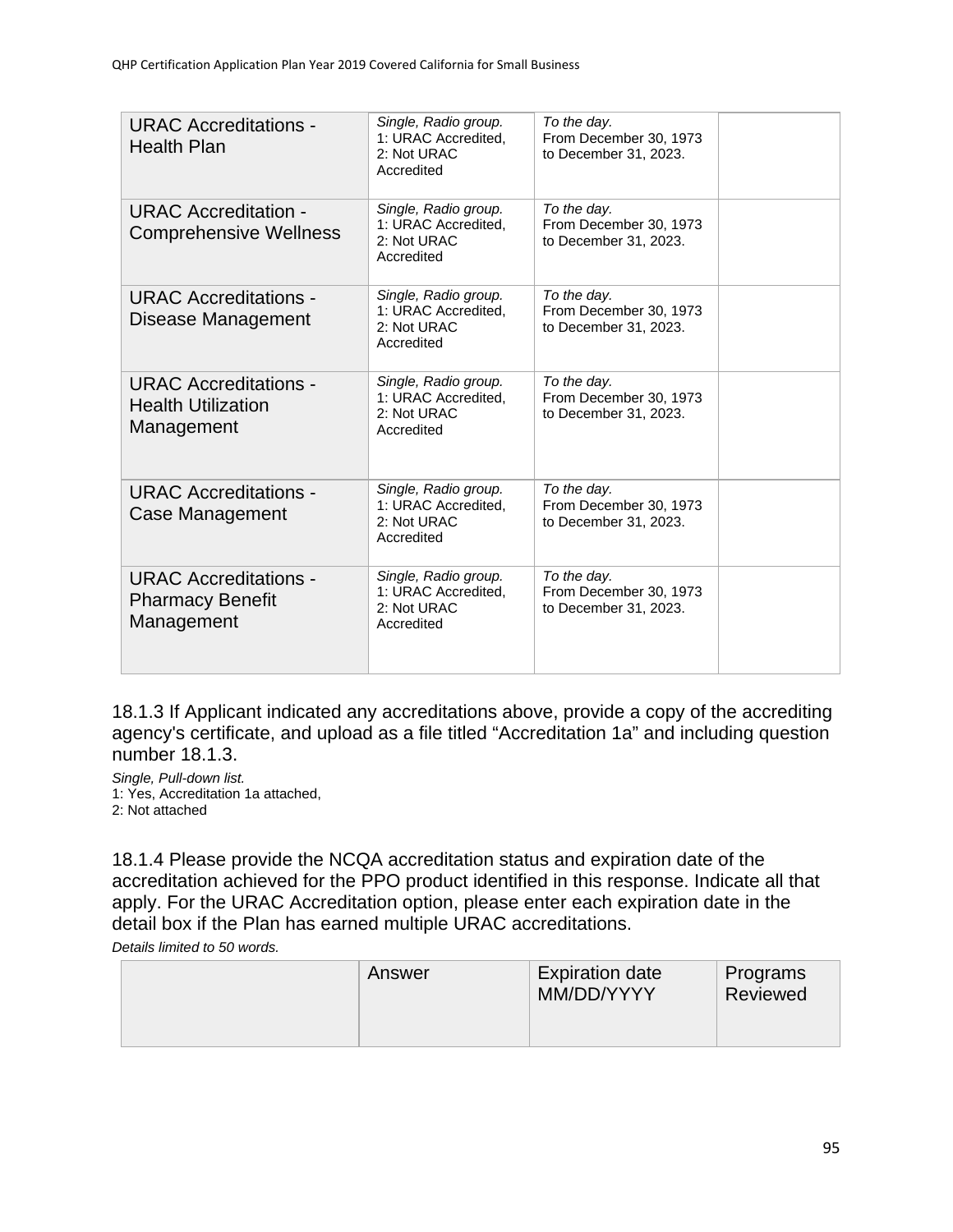| <b>NCQA PPO</b>                                                      | Single, Pull-down list.<br>1: Excellent,<br>2: Commendable,<br>3: Accredited,<br>4: Provisional,<br>5: Denied,<br>6: In Process,<br>7: Scheduled,<br>8: Expired,<br>9: NCQA not used or<br>product not eligible | To the day.<br>From December 30, 1973<br>to December 31, 2023. |          |
|----------------------------------------------------------------------|-----------------------------------------------------------------------------------------------------------------------------------------------------------------------------------------------------------------|----------------------------------------------------------------|----------|
| NCQA Exchange                                                        | Single, Pull-down list.<br>1: Completed Health<br>Plan Add-On<br>Application,<br>2: Interim,<br>3: First.<br>4: Renewal,<br>5: NCQA Exchange not<br>used                                                        | To the day.<br>From December 30, 1973<br>to December 31, 2023. |          |
| <b>NCQA Wellness &amp; Health</b><br><b>Promotion Accreditation</b>  | Single, Radio group.<br>1: Accredited and<br>Reporting Measures to<br>NCQA.<br>2: Accredited and NOT<br>reporting measures,<br>3: Did not participate                                                           | To the day.<br>From December 30, 1973<br>to December 31, 2023. | 50 words |
| <b>NCQA Managed</b><br><b>Behavioral Healthcare</b><br>Accreditation | Single, Radio group.<br>1: Full Accreditation,<br>2: Accredited - 1 Year,<br>3: Provisional<br>Accreditation,<br>4: Denied Accreditation,<br>5: NCQA not used                                                   | To the day.<br>From December 30, 1973<br>to December 31, 2023. | 50 words |
| <b>NCQA Disease</b><br>Management-<br>Accreditation                  | Multi, Checkboxes.<br>1: Patient and<br>practitioner oriented,<br>2: Patient oriented,<br>3: Plan Oriented,<br>4: NCQA not used                                                                                 | To the day.<br>From December 30, 1973<br>to December 31, 2023. | 50 words |
| <b>NCQA Disease</b><br>Management-<br>Certification                  | Multi, Checkboxes.<br>1: Program Design,<br>2: Systems,<br>3: Contact,<br>4: NCQA not used                                                                                                                      | To the day.<br>From December 30, 1973<br>to December 31, 2023. | 50 words |
| <b>NCQA Case Management</b><br>Accreditation                         | Multi, Checkboxes.<br>1: Accredited - 3 years,<br>2: Accredited - 2 years,<br>3: No accreditation                                                                                                               | To the day.<br>From December 30, 1973<br>to December 31, 2023. | 50 words |
| <b>NCQA PHQ Certification</b>                                        | Single, Pull-down list.<br>1: Certified,<br>2: No PHQ Certification                                                                                                                                             | To the day.<br>From December 30, 1973<br>to December 31, 2023. |          |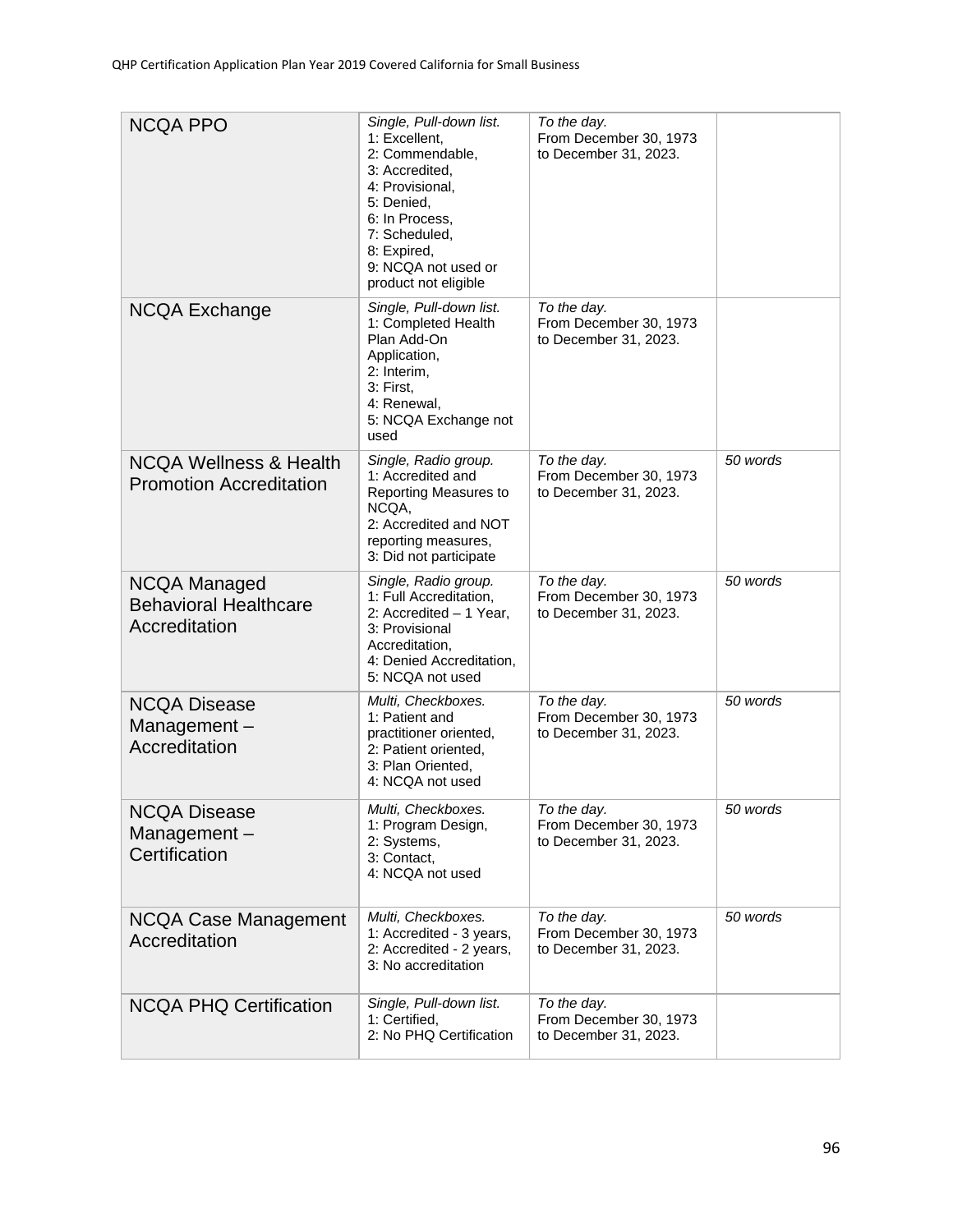| <b>NCQA Multicultural Health</b><br><b>Care Distinction</b>             | Single, Pull-down list.<br>1: Distinction,<br>2: No MHC Distinction   | To the day.<br>From December 30, 1973<br>to December 31, 2023. |  |
|-------------------------------------------------------------------------|-----------------------------------------------------------------------|----------------------------------------------------------------|--|
| <b>URAC Accreditations</b>                                              | Single, Pull-down list.<br>1: URAC used,<br>2: URAC not used          |                                                                |  |
| <b>URAC Accreditations -</b><br><b>Health Plan</b>                      | Single, Radio group.<br>1: URAC Accredited,<br>2: Not URAC Accredited | To the day.<br>From December 30, 1973<br>to December 31, 2023. |  |
| <b>URAC Accreditation -</b><br><b>Comprehensive Wellness</b>            | Single, Radio group.<br>1: URAC Accredited,<br>2: Not URAC Accredited | To the day.<br>From December 30, 1973<br>to December 31, 2023. |  |
| <b>URAC Accreditations -</b><br>Disease Management                      | Single, Radio group.<br>1: URAC Accredited,<br>2: Not URAC Accredited | To the day.<br>From December 30, 1973<br>to December 31, 2023. |  |
| <b>URAC Accreditations -</b><br><b>Health Utilization</b><br>Management | Single, Radio group.<br>1: URAC Accredited,<br>2: Not URAC Accredited | To the day.<br>From December 30, 1973<br>to December 31, 2023. |  |
| <b>URAC Accreditations -</b><br>Case Management                         | Single, Radio group.<br>1: URAC Accredited,<br>2: Not URAC Accredited | To the day.<br>From December 30, 1973<br>to December 31, 2023. |  |
| <b>URAC Accreditations -</b><br><b>Pharmacy Benefit</b><br>Management   | Single, Radio group.<br>1: URAC Accredited,<br>2: Not URAC Accredited | To the day.<br>From December 30, 1973<br>to December 31, 2023. |  |

18.1.5 If Applicant indicated any accreditations above, provide a copy of the accrediting agency's certificate and upload as a file title "Accreditation 1b" and including question number 18.1.5.

*Single, Pull-down list.* 1: Yes, Accreditation 1b attached, 2: Not attached

18.1.6 Please provide the NCQA accreditation status and expiration date of the accreditation achieved for the EPO product identified in this response. Indicate all that apply. For the URAC Accreditation option, please enter each expiration date in the detail box if the Plan has earned multiple URAC accreditations.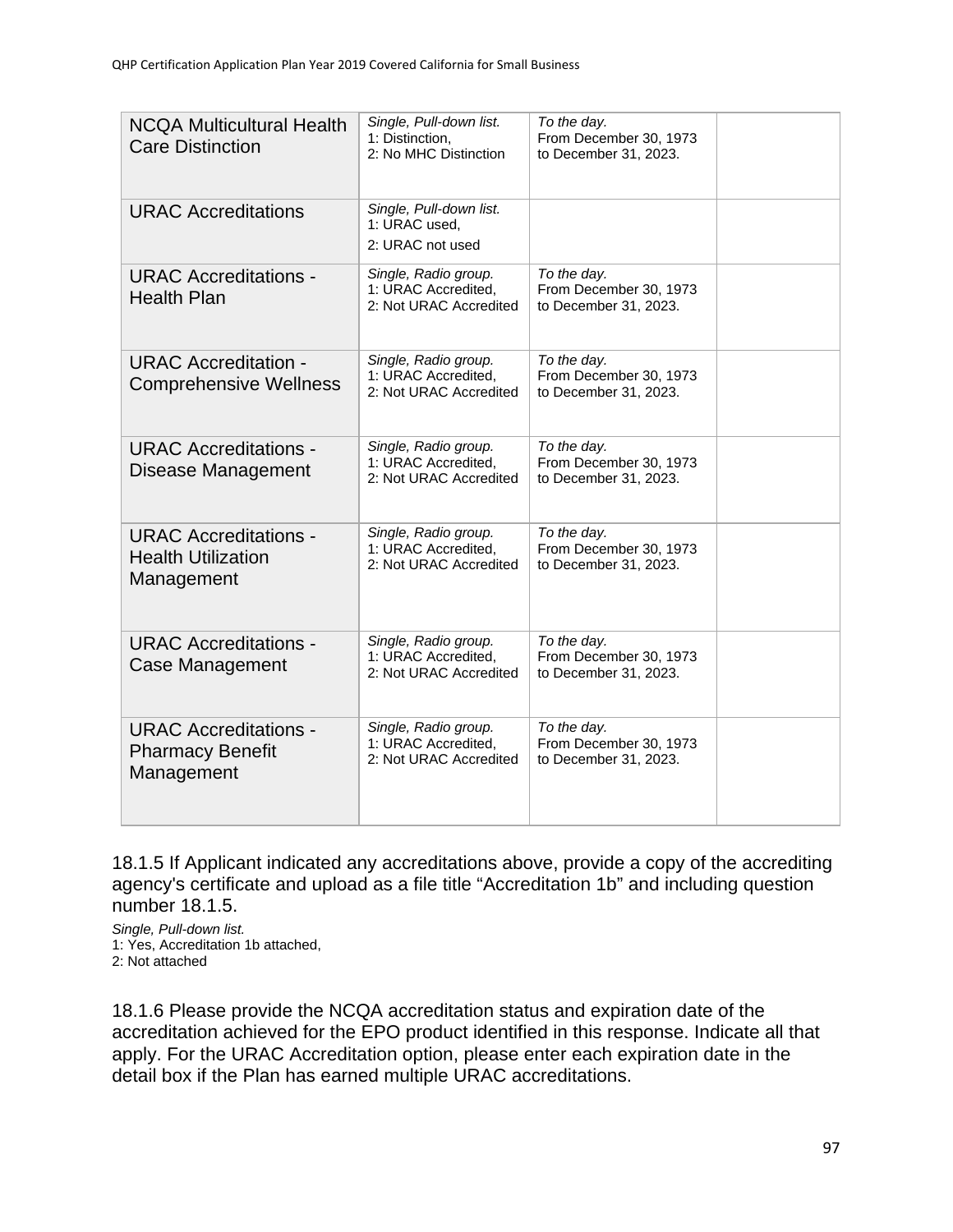#### *Details limited to 50 words.*

|                                                          | Answer                                                                                                                                                                                                                          | <b>Expiration date</b><br>MM/DD/YYYY                           | Programs<br><b>Reviewed</b> |
|----------------------------------------------------------|---------------------------------------------------------------------------------------------------------------------------------------------------------------------------------------------------------------------------------|----------------------------------------------------------------|-----------------------------|
| <b>NCQA EPO</b>                                          | Single, Pull-down list.<br>1: Excellent,<br>2: Commendable,<br>3: Accredited,<br>4: Provisional,<br>5: Interim,<br>6: Denied,<br>7: In Process,<br>8: Scheduled,<br>9: Expired,<br>10: NCQA not used or<br>product not eligible | To the day.<br>From December 30, 1973<br>to December 31, 2023. |                             |
| NCQA Exchange                                            | Single, Pull-down list.<br>1: Completed Health<br>Plan Add-On<br>Application,<br>2: Interim,<br>3: First,<br>4: Renewal,<br>5: NCQA Exchange not<br>used                                                                        | To the day.<br>From December 30, 1973<br>to December 31, 2023. |                             |
| NCQA Wellness & Health<br><b>Promotion Accreditation</b> | Single, Radio group.<br>1: Accredited and<br>Reporting Measures to<br>NCQA.<br>2: Accredited and NOT<br>reporting measures,<br>3: Did not participate                                                                           | To the day.<br>From December 30, 1973<br>to December 31, 2023. | 50 words                    |
| <b>NCQA Managed</b><br><b>Behavioral Healthcare</b>      | Single, Radio group.<br>1: Full Accreditation,<br>2: Accredited - 1 Year,<br>3: Provisional<br>Accreditation,<br>4: Denied Accreditation,<br>5: NCQA not used                                                                   | To the day.<br>From December 30, 1973<br>to December 31, 2023. | 50 words                    |
| <b>NCQA Disease</b><br>Management-<br>Accreditation      | Multi, Checkboxes.<br>1: Patient and<br>practitioner oriented,<br>2: Patient oriented,<br>3: Plan Oriented,<br>4: NCQA not used                                                                                                 | To the day.<br>From December 30, 1973<br>to December 31, 2023. | 50 words                    |
| <b>NCQA Disease</b><br>Management-<br>Certification      | Multi, Checkboxes.<br>1: Program Design,<br>2: Systems,<br>3: Contact,<br>4: NCQA not used                                                                                                                                      | To the day.<br>From December 30, 1973<br>to December 31, 2023. | 50 words                    |
| NCQA Case Management<br>Accreditation                    | Multi, Checkboxes.<br>1: Accredited - 3 years,                                                                                                                                                                                  | To the day.<br>From December 30, 1973<br>to December 31, 2023. | 50 words                    |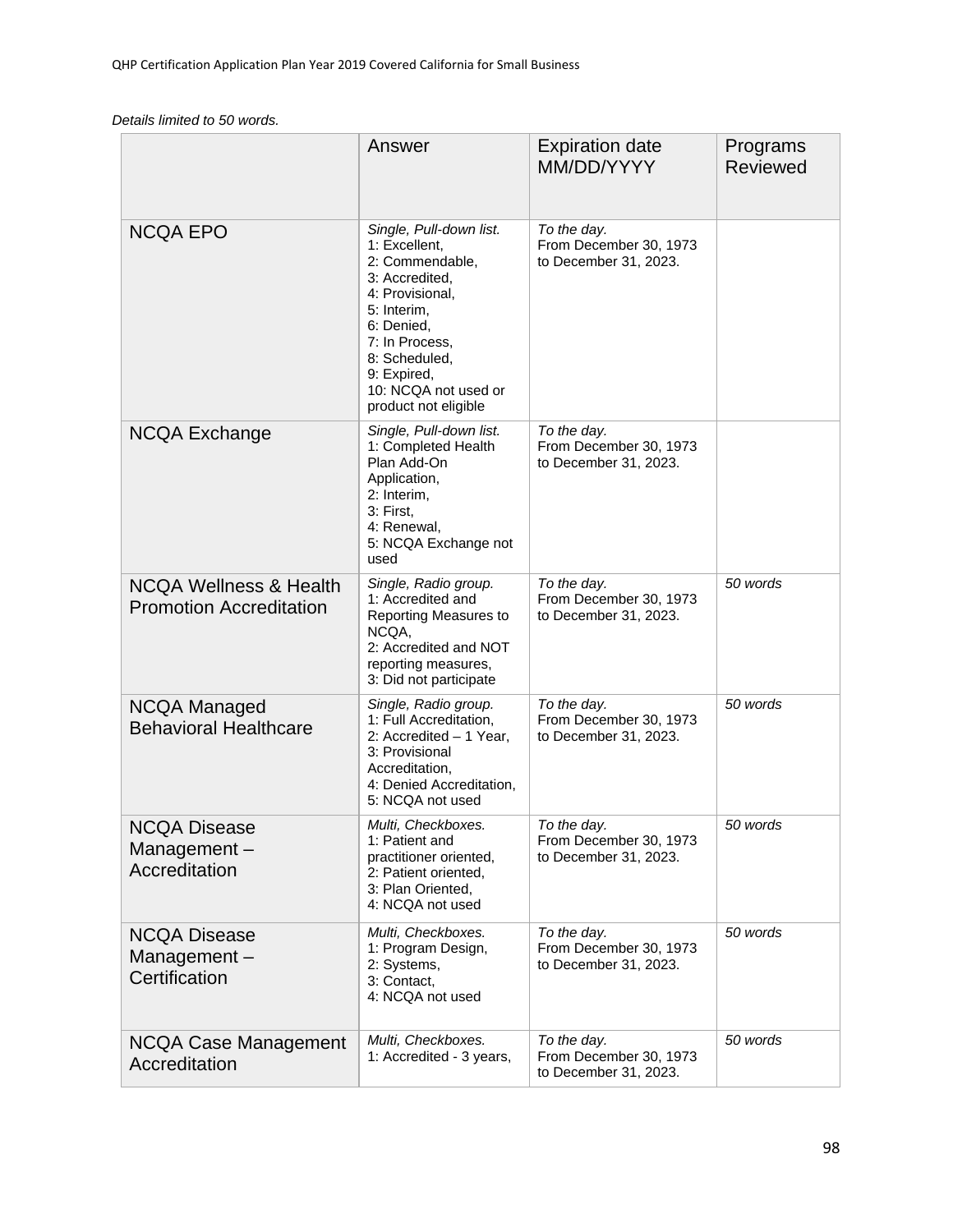|                                                                         | 2: Accredited - 2 years,<br>3: No accreditation                       |                                                                |  |
|-------------------------------------------------------------------------|-----------------------------------------------------------------------|----------------------------------------------------------------|--|
| <b>NCQA PHQ Certification</b>                                           | Single, Pull-down list.<br>1: Certified,<br>2: No PHQ Certification   | To the day.<br>From December 30, 1973<br>to December 31, 2023. |  |
| <b>NCQA Multicultural Health</b><br><b>Care Distinction</b>             | Single, Pull-down list.<br>1: Distinction,<br>2: No MHC Distinction   | To the day.<br>From December 30, 1973<br>to December 31, 2023. |  |
| <b>URAC Accreditations</b>                                              | Single, Pull-down list.<br>1: URAC used<br>2: URAC not used           |                                                                |  |
| <b>URAC Accreditations -</b><br><b>Health Plan</b>                      | Single, Radio group.<br>1: URAC Accredited,<br>2: Not URAC Accredited | To the day.<br>From December 30, 1973<br>to December 31, 2023. |  |
| <b>URAC Accreditation -</b><br><b>Comprehensive Wellness</b>            | Single, Radio group.<br>1: URAC Accredited,<br>2: Not URAC Accredited | To the day.<br>From December 30, 1973<br>to December 31, 2023. |  |
| <b>URAC Accreditations -</b><br>Disease Management                      | Single, Radio group.<br>1: URAC Accredited,<br>2: Not URAC Accredited | To the day.<br>From December 30, 1973<br>to December 31, 2023. |  |
| <b>URAC Accreditations -</b><br><b>Health Utilization</b><br>Management | Single, Radio group.<br>1: URAC Accredited,<br>2: Not URAC Accredited | To the day.<br>From December 30, 1973<br>to December 31, 2023. |  |
| <b>URAC Accreditations -</b><br>Case Management                         | Single, Radio group.<br>1: URAC Accredited,<br>2: Not URAC Accredited | To the day.<br>From December 30, 1973<br>to December 31, 2023. |  |
| <b>URAC Accreditations -</b><br><b>Pharmacy Benefit</b><br>Management   | Single, Radio group.<br>1: URAC Accredited,<br>2: Not URAC Accredited | To the day.<br>From December 30, 1973<br>to December 31, 2023. |  |

18.1.7 If Applicant indicated any accreditations above, provide a copy of the accrediting agency's certificate and upload as a file title "Accreditation 1c" and include question number 18.1.7.

*Single, Pull-down list.* 1: Yes, Accreditation 1c attached, 2: Not attached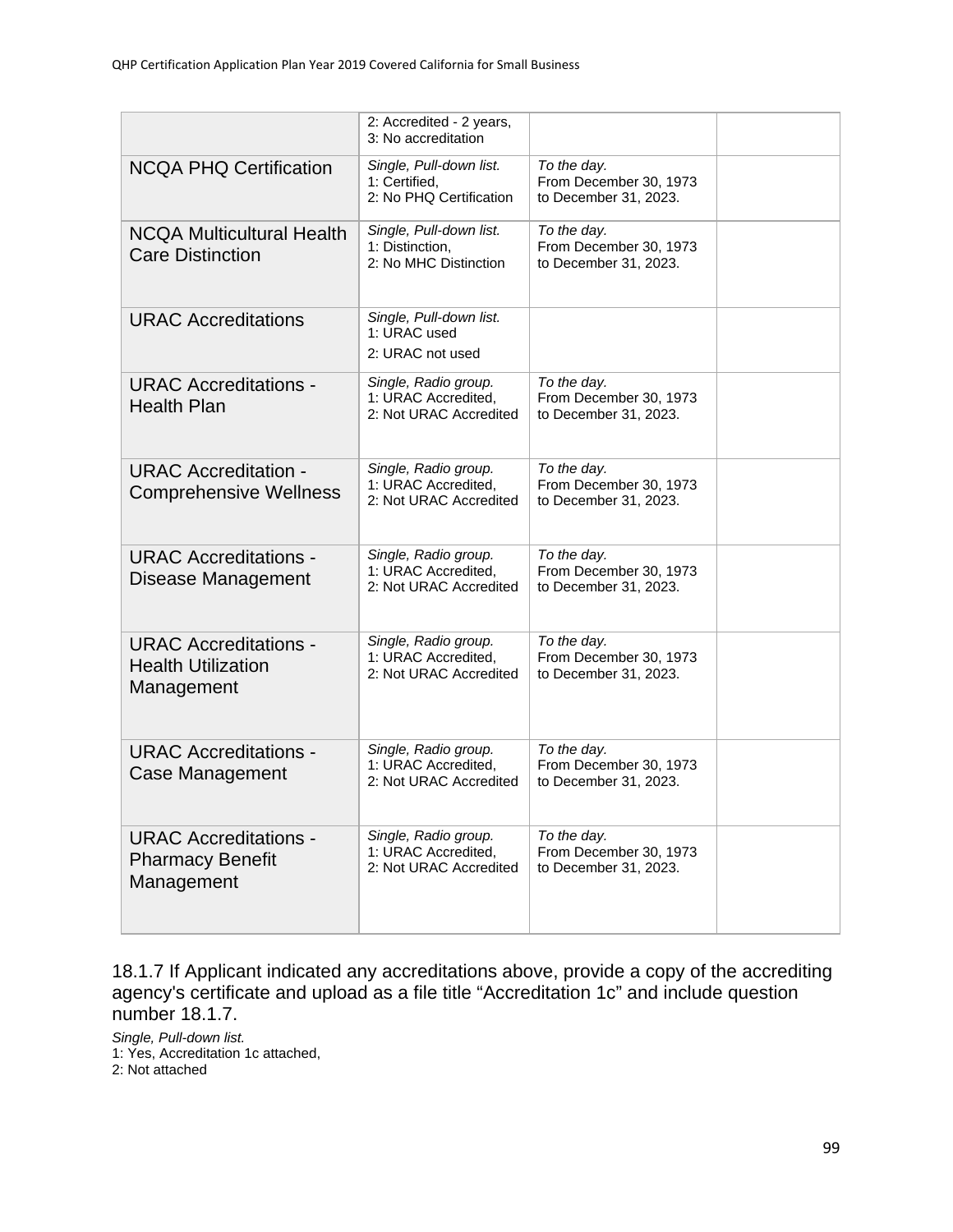### **18.2 Focus on High Cost Providers**

*Required for currently contracted Applicants and new entrant Applicants.* 

Affordability is core to the Exchange's mission to expand the availability of insurance coverage and promoting the Triple Aim. The wide variation in unit price and total costs of care charged by providers, with some providers charging far more for care irrespective of quality, is a significant contributor to high costs of medical services. In this section, Applicants will be assessed on the extent to which there are activities in place to assess variation, and prevent unduly high prices.

18.2.1 Describe the Applicant's efforts to understand price variation and strategies to ensure providers and hospitals do not charge unduly high costs. Specifically address the following in the response:

- The factors Applicant considers in assessing the relative unit prices and total costs of care
- The extent to which Applicant adjusts or analyzes the reasons for cost factors
- How cost factors are used in the selection of Providers and facilities in networks available to Enrollees
- Whether Applicant conducts cost analyses of its hospital networks, e.g. identifying specific hospitals with cost deciles and calculating percentage of costs expended in each cost decile
- Comment on potential collaboration opportunities, new statewide or regional initiatives, or other activities that would strengthen this delivery system reform aim to improve affordability.

*500 words.* 

# **18.3 Demonstrating Action on High Cost Pharmaceuticals**

*All questions required for new entrant Applicants.* 

Appropriate treatment with pharmaceuticals is often the best clinical strategy to treating conditions, as well as managing chronic and life threatening conditions. At the same time, the Exchange is concerned with the trend in rising prescription drug costs, including those in specialty pharmacy, and compounding increases in costs of generic drugs, which are a growing driver of total cost of care. In this section, Applicants will be assessed on the extent to which value is considered in the construction of formularies and delivery of pharmacy services.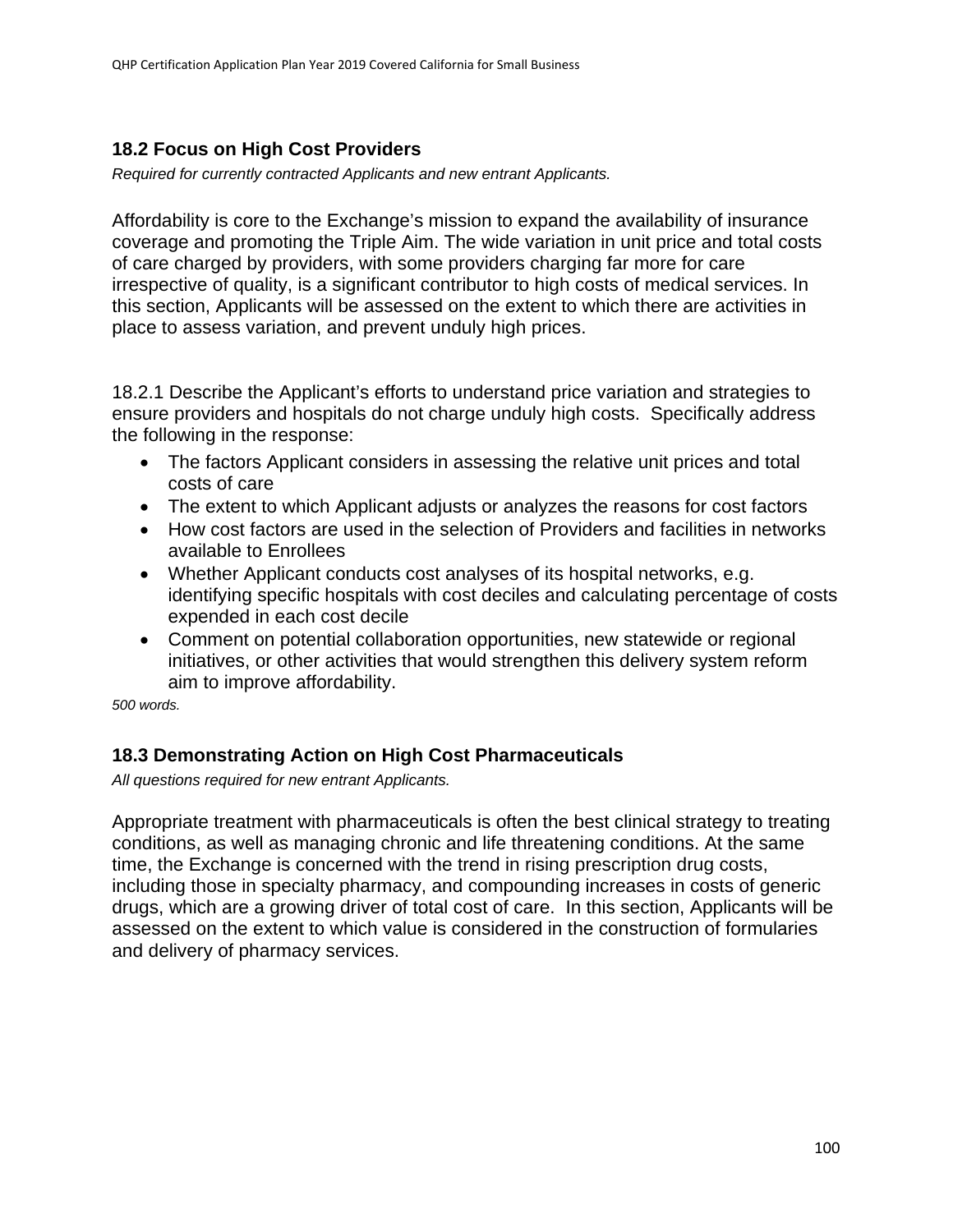18.3.1 Describe Applicant's approach to achieving value in the delivery of pharmacy services and controlling drug costs as a percent of the total cost of care. Specifically address the following in the response:

- How Applicant considers value in its selection of medications for use in its formulary
- Indicate whether a value assessment methodology, such as the Drug Effectiveness Review Project (DERP) or ICER Value Assessment Framework (ICER‐VF), or other independent reports are used by the Applicant, and if so, how they are used to improve the value of pharmacy services.
- How decisions to select drugs and place them on tiers within the formulary are based on total cost of care rather than on drug cost alone
- How Applicant monitors off-label use of pharmaceuticals and what efforts are undertaken to assure any off-label prescriptions are evidence-based
- How Applicant provides decision support for prescribers and consumers related to the clinical efficacy and cost impact of treatments and their alternatives
- Comment on potential collaboration opportunities, new statewide or regional initiatives, or other activities that would strengthen this delivery system reform aim to improve affordability and value.

500 words.

# **18.4 Participation in Collaborative Quality Initiatives**

*Questions required for new entrant Applicants only.*

The Exchange believes that improving health care quality and reducing costs can only be done over the long-term through collaborative efforts that effectively engage and support clinicians and other providers of care. There are many established statewide and national collaborative initiatives for quality improvement that are aligned with priorities established by the Exchange, most notably Smart Care California, which engages participants representing a number of sectors within health care to tackle the issue of overuse and promote best practices. The following questions address the Applicant's current involvement in collaborative efforts. Applicants will be assessed based on the breadth and depth of their involvement.

18.4.1 Describe how Applicant is measuring overuse of C-sections, opioids, and low back pain imaging, and if it is aligning with Smart Care California guidelines to promote best practices of care in these areas.. *100 words.*

18.4.2 Identify key collaboratives and organizations in which the Applicant is engaged. "Engagement" is defined as active participation through regular meeting attendance,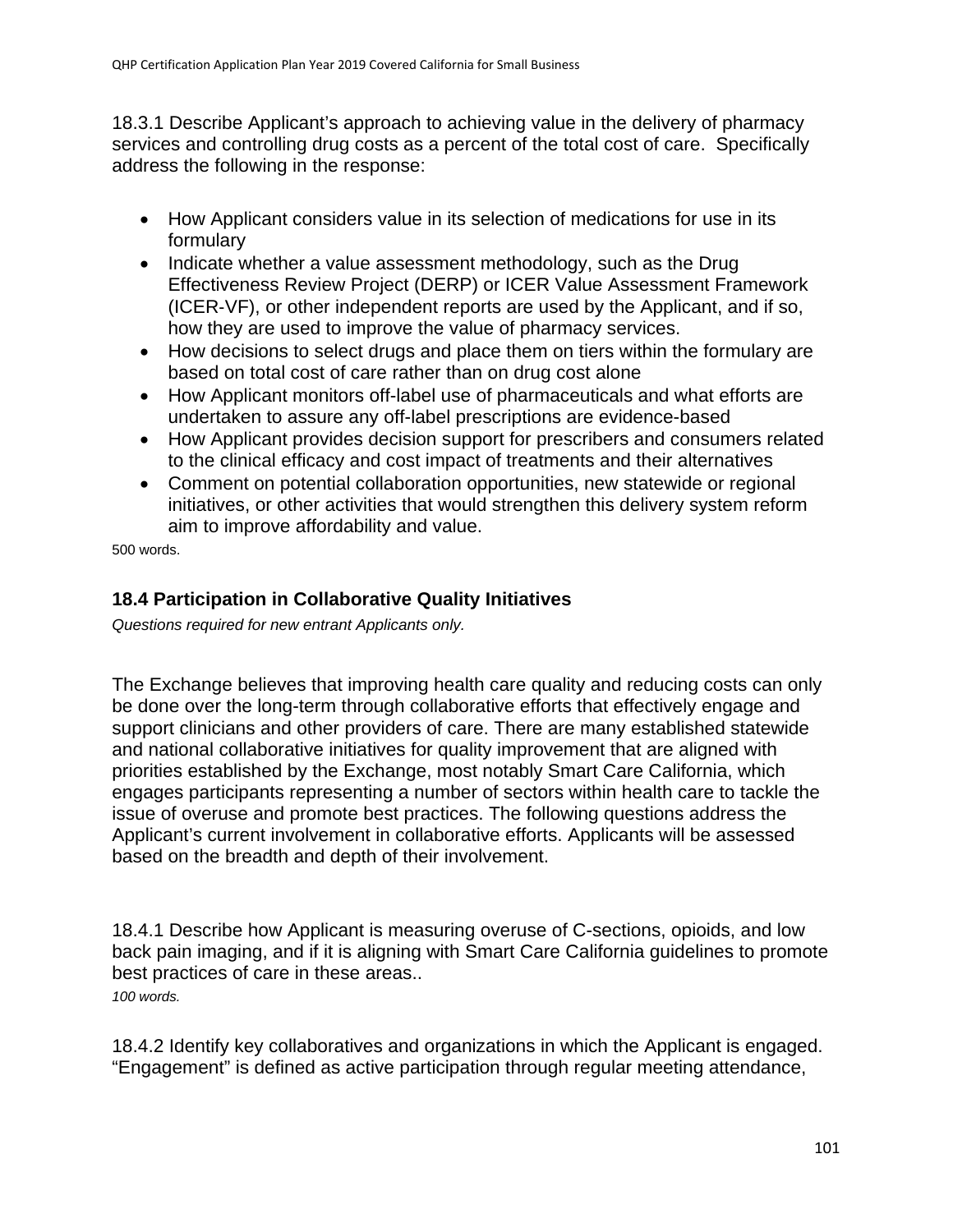health plan representatives serving as advisory members, submitting data to the collaborative, and/or providing feedback on initiatives and projects. *100 words*.

#### **18.5 Data Exchange with Providers**

*All questions required for new entrant Applicants.* 

To be successful under Exchange Quality Improvement Strategy (QIS) requirements, and in order to improve the quality of care and successfully manage costs, successful Applicants will need to encourage enhanced exchange of clinical data between providers. Participation in Health Information Exchanges (HIE) will enable notification of physicians when their patients are admitted to the hospital and allow contracted plans to track, trend and improve performance on conditions such as hypertension or diabetes control. In this section, Applicants will be assessed on the extent to which clinical data exchange is occurring, plans to improve data exchange, and current participation in regional and statewide initiatives to improve data exchange.

18.5.1 Describe Applicant's efforts to improve routine exchange of clinical data across specialties and institutional boundaries and between health plans and contracted providers. Specifically address the following:

- The extent to which data, other than claims information, is exchanged between providers and Applicant and the proportion of providers in the network that currently submit non-claims data (clinical, demographic, etc.) to Applicant or other providers
- Initiatives in place to improve routine exchange of data to improve the quality of care, such as notifying providers of hospital admissions, collecting clinical data to supplement annual HEDIS data collection, and race/ethnicity self-reported identity
- Participation in initiatives to support the aggregation of claims and clinical data
- Comment on potential collaboration opportunities, new statewide or regional initiatives, or other activities that would strengthen this delivery system reform aim to improve quality and manage costs through data exchange.

*500 words.* 

#### **18.6 Data Aggregation Across Health Plans**

*All questions required for new entrant Applicants.* 

The Exchange recognizes the importance of aggregating data across purchasers and payers to more accurately understand the performance of providers that have contracts with multiple health plans. Such aggregated data reflecting a larger portion of a provider, group or facility's practice can potentially be used to support performance improvement, contracting and public reporting. In this section, Applicants will be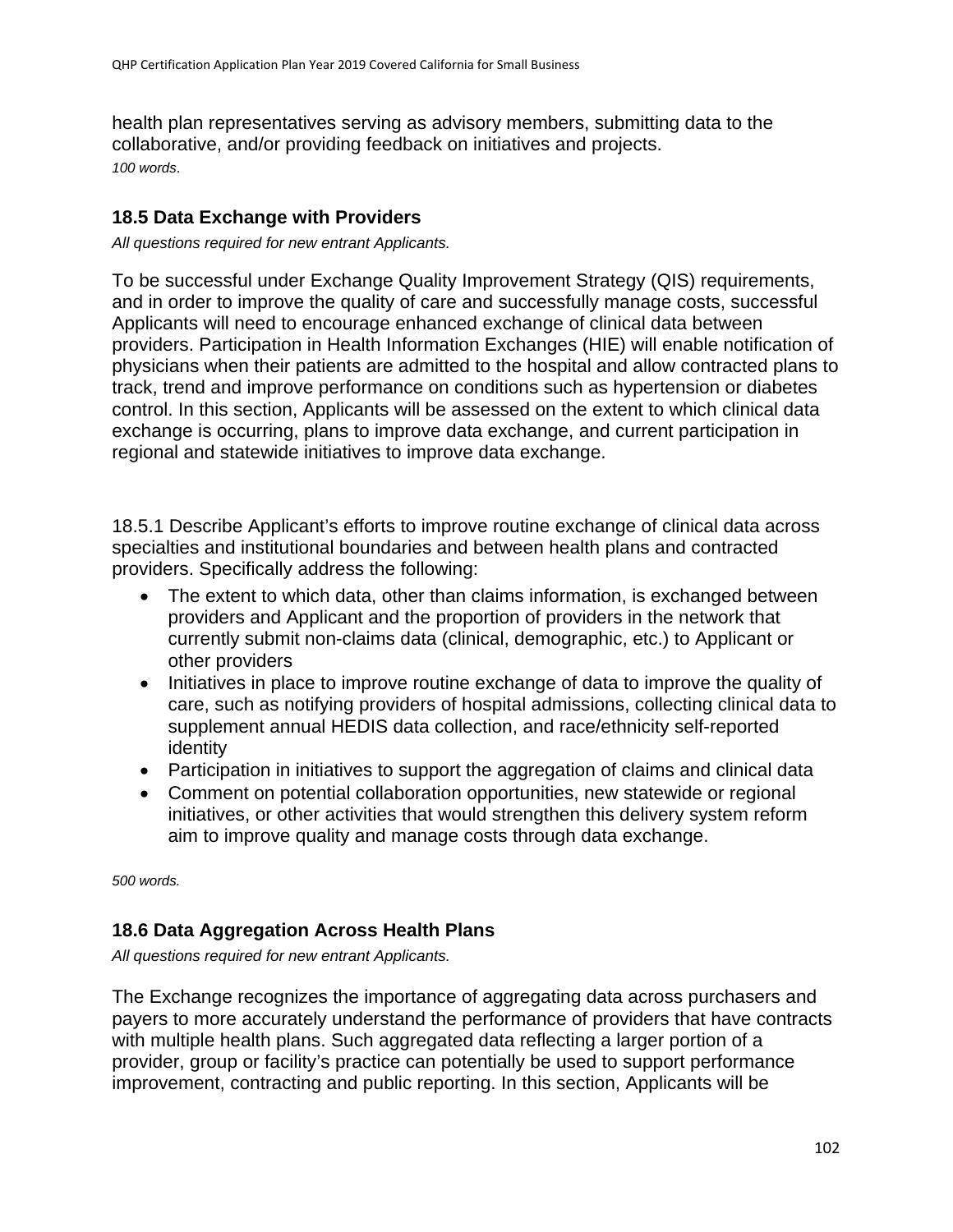assessed on the extent to which the Applicant is engaging with other payers and stakeholders to support aggregation.

18.6.1 Describe Applicant's efforts to support aggregation of claims and other information across payers. Specifically address how Applicant is engaged with the following:

- Integrated Health Association (IHA) for Medical Groups: P4P, Encounter Data Initiative, Provider Directory
- CalHospitalCompare

*500 words.*

#### **18.7 Mental and Behavioral Health Management**

*All questions required for currently contracted Applicants and new entrant Applicants.*

The Exchange recognizes the critical importance of Mental and Behavioral Health Services as part of the broader set of medical services provided to enrollees. Answers will be evaluated based on the degree of integration and accessibility relative to industry trends and market innovations.

18.7.1 Describe Applicant's strategies to improve accessibility of mental and behavioral health services and further integrate mental and behavioral health with medical services. Specifically address the following:

- Efforts to improve the availability of services, such as changes in benefits management, networks, contracting with accountable care organizations, etc.
- Strategies to improve the integration of mental and behavioral health services and medical services, and a description of any recommended models or best practices integrating these services. Indicate whether these efforts are implemented in association with PCMH and IHM models.
- Percent of services provided under an integrated behavioral health-medical model in both its Exchange business (if Applicant had Exchange business in 2018) and total book of business.
- Comment on any highly innovative models in California or nationwide and potential collaborative opportunities to adopt these models on a larger scale.

*500 words.*

# **18.8 Health Technology (Telehealth and Remote Monitoring)**

*All questions required for currently contracted Applicants and new entrant Applicants.*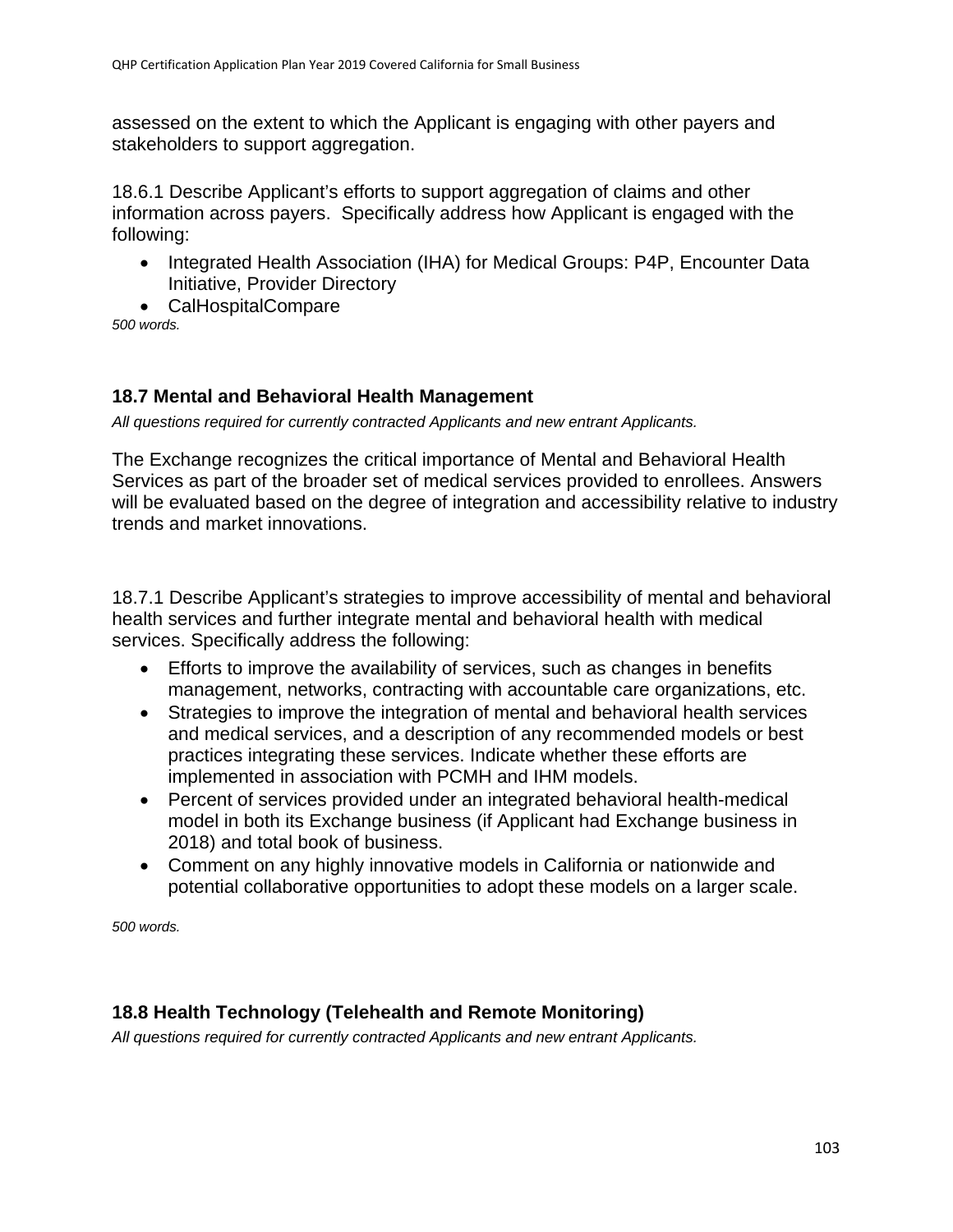The Exchange supports the innovative use of technology to assist in higher quality, accessible, patient-centered care. The following questions address the Applicant's adoption and use of health technology, and answers will be evaluated based on the Applicant's capacity for telehealth and remote monitoring relative to industry trends.

18.8.1 Provide information regarding Applicant's capabilities to support physicianmember consultations using technology (e.g., web consultations, telemedicine). In the third and fourth columns, select the books of business and product to which the answer applies to provide meaningful reference points to compare with current or future Exchange business. Applicant will be evaluated based on the availability of telehealth services for all books of business, particularly Exchange membership (if Applicant is not currently contracted with the Exchange, select "1" if the service would be offered to Exchange members, and include a description in the details section).

Note that Applicants selecting "Plan does not offer or allow web or telehealth consultations" will not complete the responses for all rows and columns in this question.

| Response                                                                                                                                                 | Answer                                                                                                                                                                                                                                                                                      | Technology | <b>Details</b> |
|----------------------------------------------------------------------------------------------------------------------------------------------------------|---------------------------------------------------------------------------------------------------------------------------------------------------------------------------------------------------------------------------------------------------------------------------------------------|------------|----------------|
| Applicant ability to support web/telehealth<br>consultations, either through a contractor or                                                             | Multi, Checkboxes.<br>1: Plan does not<br>offer/allow web or                                                                                                                                                                                                                                |            | 20<br>words.   |
| provided by the medical group/provider                                                                                                                   | telehealth<br>consultations,<br>2: Web visit using<br>instant messaging,<br>3: Telehealth with<br>interactive face to<br>face dialogue<br>(video) over the<br>Web.<br>4: Telehealth with<br>interactive<br>dialogue over the<br>phone,<br>5: Telehealth via<br>email.<br>6: Other (specify) |            |                |
| Indicate availability of web/telehealth<br>consultations, either through a contractor or<br>provided by a medical group/provider, by<br>book of business | Multi, Checkboxes.<br>1: Exchange,<br>2: All large group<br>3: Large group,<br>buy-up option only,<br>4: Medicaid,<br>5: Medicare.<br>6: Other                                                                                                                                              |            | 20<br>words.   |
| Indicate availability of web/telehealth<br>consultations, either through a contractor or<br>provided by a medical group/provider, by<br>product type     | Multi, Checkboxes.<br>1:HMO<br>2: PPO<br>3: EPO<br>4: Other                                                                                                                                                                                                                                 |            | 20<br>words.   |

*Details limited to 100 words.*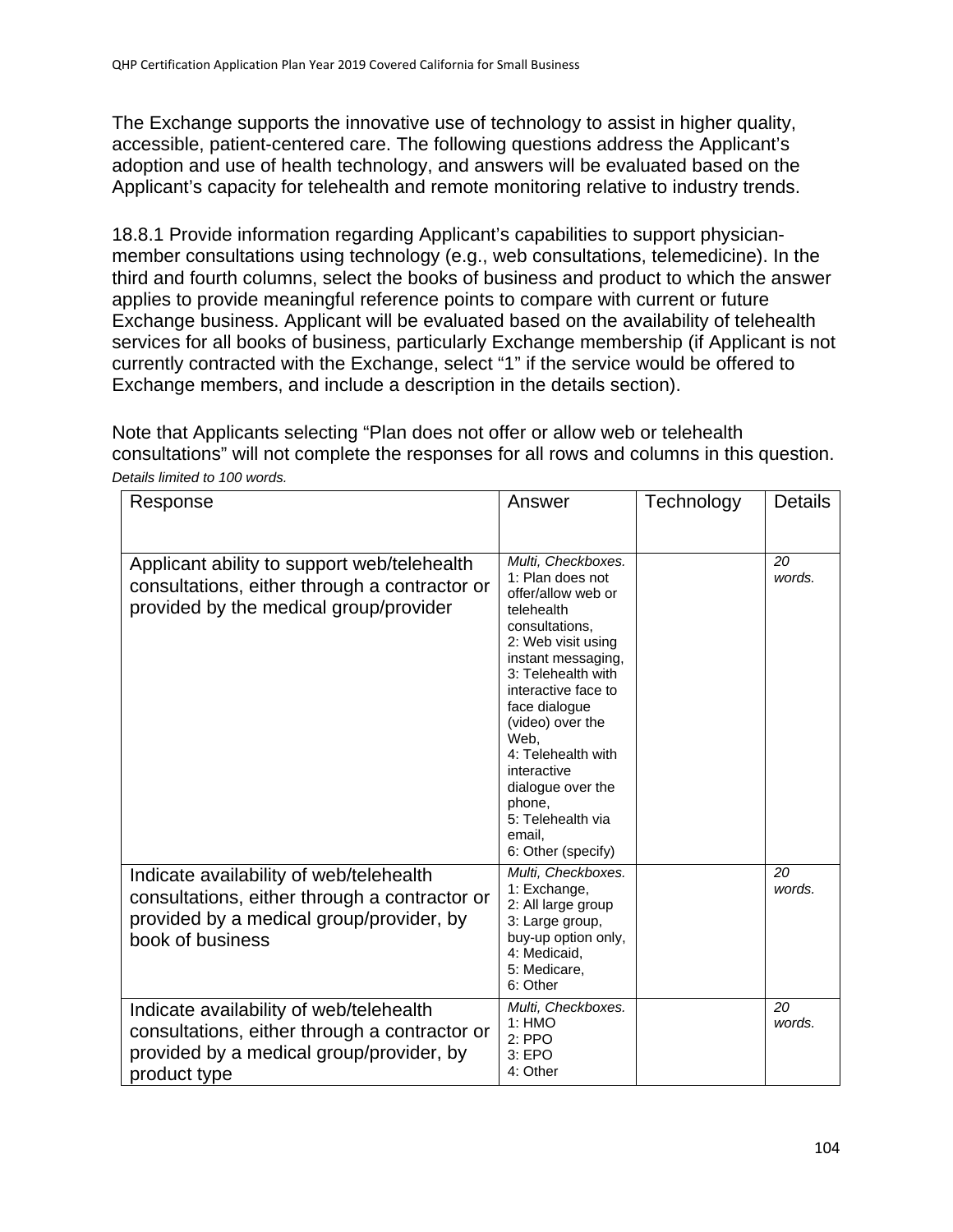| Applicant uses a vendor for web/telehealth<br>consultations (indicate vendor and average<br>wait time in the details section)                                                                                                                | 50 words.<br>N/A OK.                                                                                                                                                        | Multi,<br>Checkboxes.<br>N/A OK.<br>1: Telehealth via<br>web (video),<br>2: Telehealth via<br>phone,<br>3: Combination of<br>web (video) and<br>phone,<br>4: Instant<br>messaging,<br>5: Email.<br>6: Other (specify) | 20<br>words. |
|----------------------------------------------------------------------------------------------------------------------------------------------------------------------------------------------------------------------------------------------|-----------------------------------------------------------------------------------------------------------------------------------------------------------------------------|-----------------------------------------------------------------------------------------------------------------------------------------------------------------------------------------------------------------------|--------------|
| Applicant contracts with medical<br>groups/providers that offer web/telehealth<br>consultations (yes/no with details)                                                                                                                        | 50 words.<br>N/A OK.                                                                                                                                                        | Multi,<br>Checkboxes.<br>N/A OK.<br>1: Telehealth via<br>web (video),<br>2: Telehealth via<br>phone,<br>3: Combination of<br>web (video) and<br>phone,<br>4: Instant<br>messaging,<br>5: Email.<br>6: Other (specify) | 20<br>words. |
| If physicians and/or physician<br>groups/practices are designated in provider<br>directory as having web/telehealth<br>consultation services available, provide<br>percentage of physicians in the network<br>(across all lines of business) | Percent.<br>From 0 to 100.                                                                                                                                                  | Multi,<br>Checkboxes.<br>N/A OK.<br>1: Telehealth via<br>web (video),<br>2: Telehealth via<br>phone,<br>3: Combination of<br>web (video) and<br>phone,<br>4: Instant<br>messaging,<br>5: Email,<br>6: Other (specify) | 20<br>words. |
| For physicians that are available to deliver<br>web/telehealth consultations, what is the<br>average wait time? If Applicant can provide<br>average wait time - please describe how<br>that is monitored in detail box at end of<br>question | Single, Radio<br>group.<br>N/A OK.<br>1: On demand,<br>2: Within 4 hours,<br>3: Within same<br>day,<br>4: Scheduled<br>follow-up within 48<br>hours,<br>5: Other (describe) | Multi.<br>Checkboxes.<br>N/A OK.<br>1: Telehealth via<br>web (video),<br>2: Telehealth via<br>phone,<br>3: Combination of<br>web (video) and<br>phone,<br>4: Instant<br>messaging,<br>5: Email,<br>6: Other (specify) | 20<br>words. |
| Applicant promotes telehealth (either<br>through vendor or medical group) as an                                                                                                                                                              | 50 words.<br>N/A OK.                                                                                                                                                        |                                                                                                                                                                                                                       | 20 words     |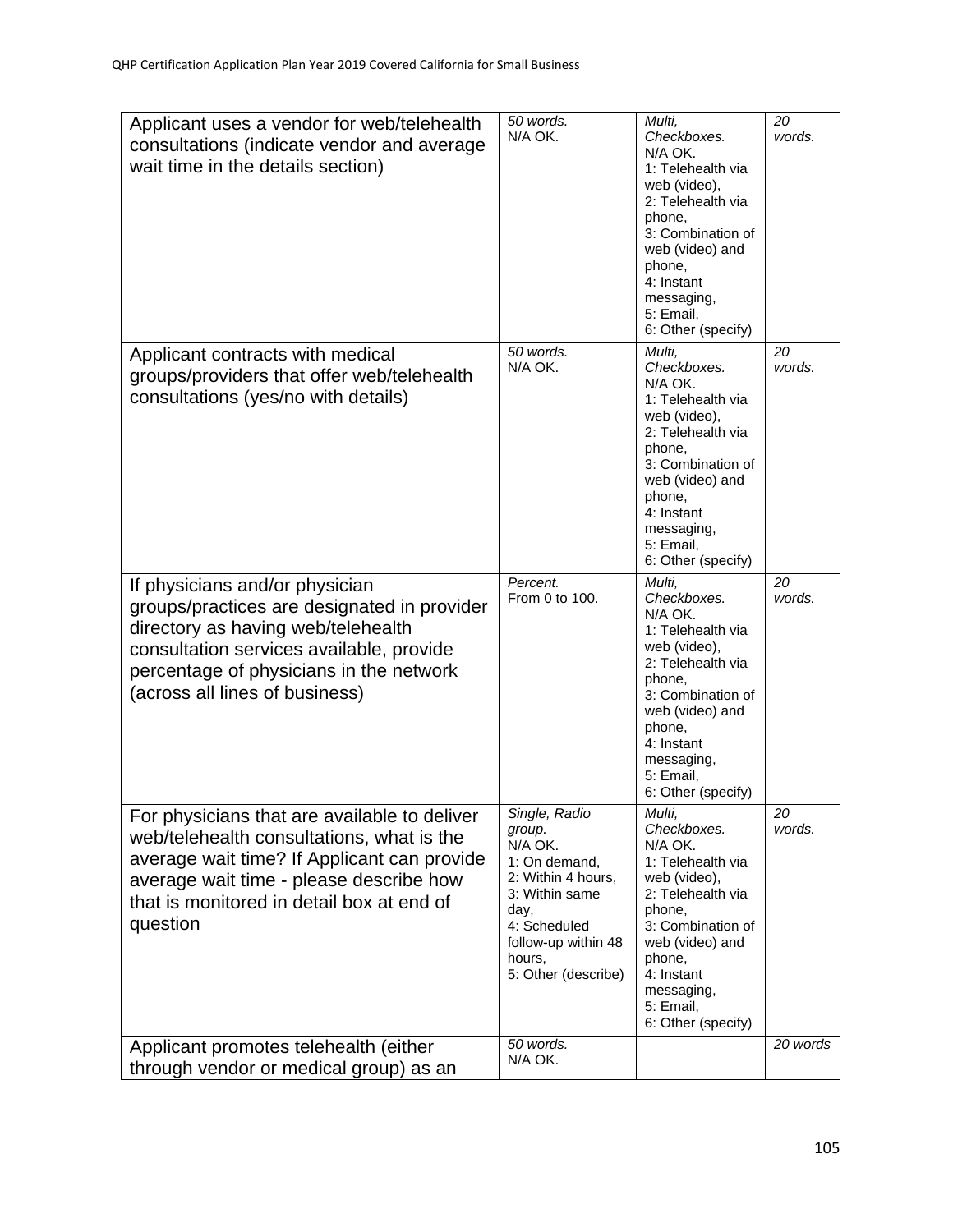| alternative to the ED for urgent health<br>issues (describe specific engagement<br>efforts and any specific contractual<br>requirements related to this topic for<br>vendors or medical groups)                                                                                                                                                                            |                                       |                                                                                                                                                                                                                       |              |
|----------------------------------------------------------------------------------------------------------------------------------------------------------------------------------------------------------------------------------------------------------------------------------------------------------------------------------------------------------------------------|---------------------------------------|-----------------------------------------------------------------------------------------------------------------------------------------------------------------------------------------------------------------------|--------------|
| Member reach of physicians providing<br>web/telehealth consultations (i.e. what % of<br>members are attributed to those physicians<br>offering web/telehealth consultations) (use<br>as denominator total membership across<br>all lines of business). If Applicant has and<br>tracks use by Medi-Cal members as well,<br>number here should include Medi-Cal<br>numbers.) | Percent.<br>From 0 to 100.            | Multi,<br>Checkboxes.<br>N/A OK.<br>1: Telehealth via<br>web (video),<br>2: Telehealth via<br>phone,<br>3: Combination of<br>web (video) and<br>phone,<br>4: Instant<br>messaging,<br>5: Email,<br>6: Other (specify) | 20<br>words. |
| What percentage of the current total<br>membership has access to web/telehealth<br>consultations as a covered core benefit (no<br>buy-up required)? (use as denominator<br>total membership across all lines of<br>business).                                                                                                                                              | Percent.<br>N/A OK.<br>From 0 to 100. | Multi,<br>Checkboxes.<br>N/A OK.<br>1: Telehealth via<br>web (video),<br>2: Telehealth via<br>phone,<br>3: Combination of<br>web (video) and<br>phone,<br>4: Instant<br>messaging,<br>5: Email,<br>6: Other (specify) | 20<br>words. |
| Percentage of unique members with a<br>web/telehealth consultation in 2017                                                                                                                                                                                                                                                                                                 | Percent.<br>N/A OK.<br>From 0 to 100. | Multi,<br>Checkboxes.<br>N/A OK.<br>1: Telehealth via<br>web (video),<br>2: Telehealth via<br>phone,<br>3: Combination of<br>web (video) and<br>phone,<br>4: Instant<br>messaging,<br>5: Email,<br>6: Other (specify) | 20<br>words. |
| If Applicant had Exchange business in<br>2017: Percentage of unique Exchange<br>members with a web/telehealth<br>consultation in 2017                                                                                                                                                                                                                                      | Percent.<br>N/A OK.<br>From 0 to 100. | Multi,<br>Checkboxes.<br>N/A OK.<br>1: Telehealth via<br>web (video),<br>2: Telehealth via<br>phone,<br>3: Combination of<br>web (video) and<br>phone,<br>4: Instant                                                  | 20<br>words. |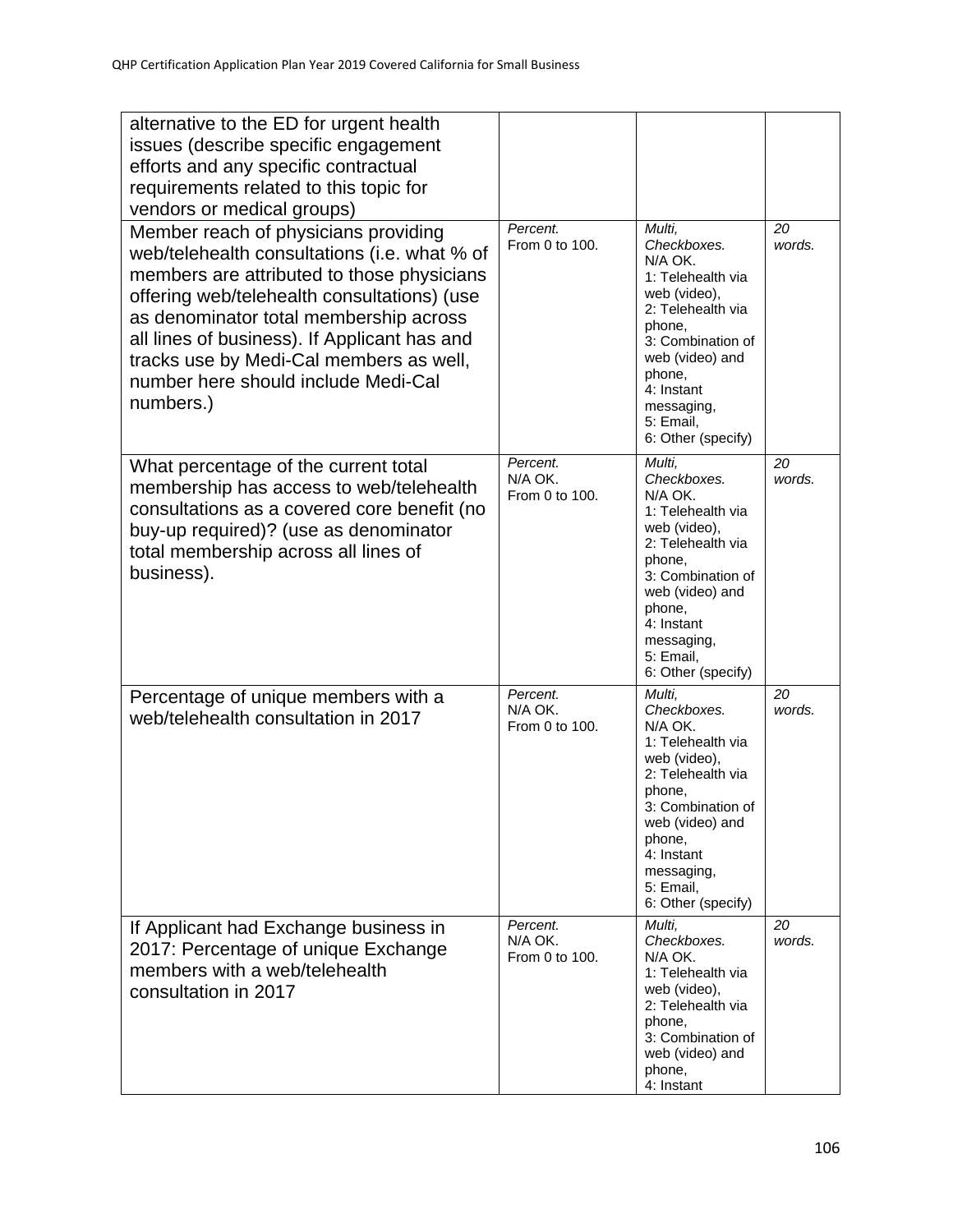|                                                                                                                                                                                                                            |                                                                                                                                                                                                                 | messaging,<br>5: Email.<br>6: Other (specify)                                                                                                                                                                         |              |
|----------------------------------------------------------------------------------------------------------------------------------------------------------------------------------------------------------------------------|-----------------------------------------------------------------------------------------------------------------------------------------------------------------------------------------------------------------|-----------------------------------------------------------------------------------------------------------------------------------------------------------------------------------------------------------------------|--------------|
| Applicant reimburses for web/telehealth<br>consultations                                                                                                                                                                   | Single, Radio<br>group.<br>1: Yes,<br>2: No                                                                                                                                                                     | Multi,<br>Checkboxes.<br>N/A OK.<br>1: Telehealth via<br>web (video),<br>2: Telehealth via<br>phone.<br>3: Combination of<br>web (video) and<br>phone,<br>4: Instant<br>messaging,<br>5: Email,<br>6: Other (specify) | 20<br>words. |
| Among members in plans with available<br>web/telehealth consultation, what is the<br>member cost share?                                                                                                                    | Multi, Checkboxes.<br>1: No cost share,<br>2: Same cost as a<br>primary care visit,<br>3: Same cost as a<br>specialist visit.<br>4: Telehealth visit<br>cost share (please<br>explain):,<br>5: Other (explain): | Multi.<br>Checkboxes.<br>N/A OK.<br>1: Telehealth via<br>web (video),<br>2: Telehealth via<br>phone.<br>3: Combination of<br>web (video) and<br>phone,<br>4: Instant<br>messaging,<br>5: Email,<br>6: Other (specify) | 20<br>words. |
| Discuss any innovations or pilot programs<br>adopted by the Applicant that are not<br>reflected in this table (such as future plans<br>for new programs, expansion of existing<br>programs, new telehealth features, etc.) | 100 words.<br>N/A OK.                                                                                                                                                                                           |                                                                                                                                                                                                                       |              |

#### **18.9 Health and Wellness**

*18.9.10 – 18.9.12 required for currently contracted Applicants and new entrant Applicants.*

The Exchange recognizes that access to care, timely preventive care, coordination of care, and early identification of high risk enrollees are central to the improvement of enrollee health. The following questions address Applicant's ability to track the health and wellness of enrollees and identify enrollees for preventive care and interventions. Answers will be evaluated based on the degree to which health and wellness data is tracked on membership and used to coordinate care.

18.9.1 Report selected measures below for the two most recently calculated years of HEDIS results for the HMO Applicant (QC 2017 and 2016). *Colorectal Cancer Screening was eligible for rotation in HEDIS 2015.*

If Applicant did not report a certain measure to Quality Compass (QC), or NCQA chose to exclude a certain value, instead of a rate, QC may have codes such as NR (not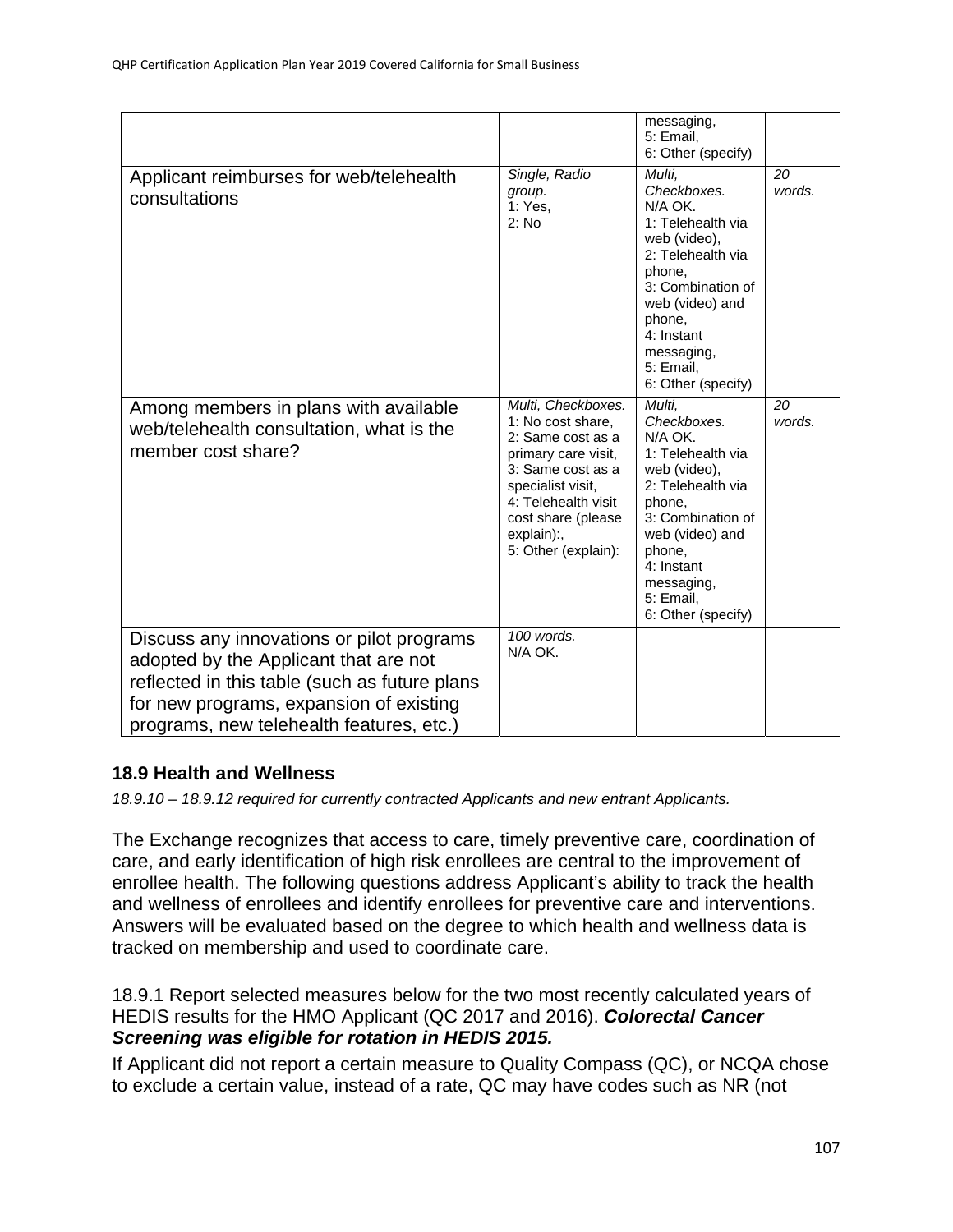reported), EXC (Excluded), etc. To reflect this result in a numeric form for uploading, the following coding was devised: -1 means 'NR', -2 means 'NA', -3 means 'ND', -4 means 'EXC', and -5 means 'NB'.

|                                           | HMO QC<br>2017               | QC 2016, or prior year's HMO QC<br>result |
|-------------------------------------------|------------------------------|-------------------------------------------|
| <b>Breast Cancer Screening -</b><br>Total | Percent.<br>From -10 to 100. | Percent.<br>From -10 to 100.              |
| <b>Cervical Cancer Screening</b>          | Percent.<br>From -10 to 100. | Percent.<br>From -10 to 100.              |
| <b>Colorectal Cancer Screening</b>        | Percent.<br>From -10 to 100. | Percent.<br>From -10 to 100.              |

18.9.2 Report the selected measures below for the two most recently calculated years of HEDIS results for the PPO Applicant (QC 2017 and 2016). *Colorectal Cancer Screening was eligible for rotation in HEDIS 2015.*

If Applicant did not report a certain measure to Quality Compass (QC), or NCQA chose to exclude a certain value, instead of a rate, QC may have codes such as NR (not reported), EXC (Excluded), etc. To reflect this result in a numeric form for uploading, the following coding was devised: -1 means 'NR', -2 means 'NA', -3 means 'ND', -4 means 'EXC', and -5 means 'NB'.

|                                  | PPO QC<br>2017               | PPO QC 2016, or prior year's PPO QC<br>result |
|----------------------------------|------------------------------|-----------------------------------------------|
| <b>Breast Cancer Screening -</b> | Percent.                     | Percent.                                      |
| Total                            | From -10 to 100.             | From -10 to 100.                              |
| <b>Cervical Cancer Screening</b> | Percent.<br>From -10 to 100. | Percent.<br>From -10 to 100.                  |
| <b>Colorectal Cancer</b>         | Percent.                     | Percent.                                      |
| Screening                        | From -10 to 100.             | From -10 to 100.                              |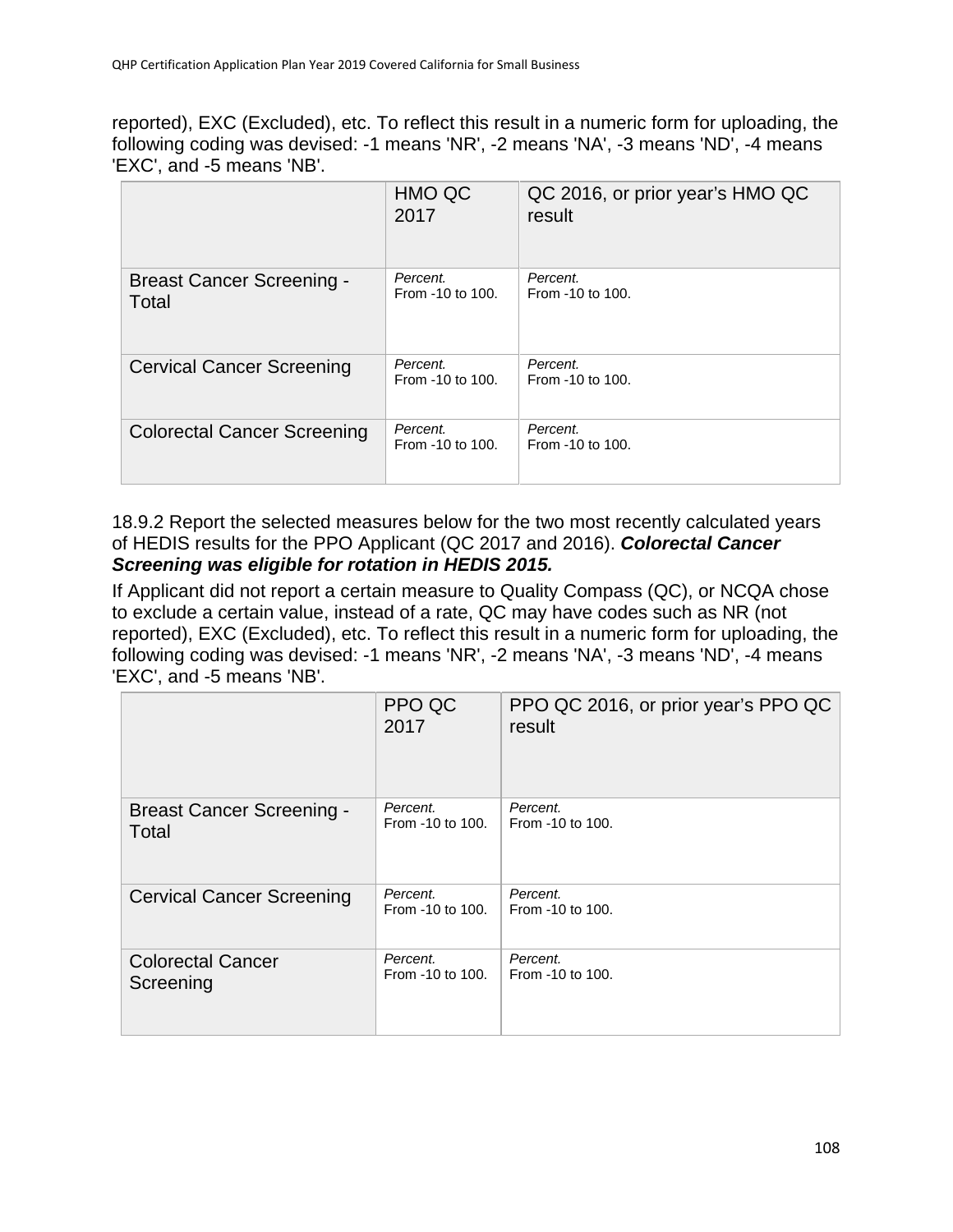18.9.3 Report selected measures below for the two most recently calculated years of HEDIS results for the EPO Applicant (QC 2017 and 2016). *Colorectal Cancer Screening was eligible for rotation in HEDIS 2015.*

If Applicant did not report a certain measure to Quality Compass (QC), or NCQA chose to exclude a certain value, instead of a rate, QC may have codes such as NR (not reported), EXC (Excluded), etc. To reflect this result in a numeric form for uploading, the following coding was devised: -1 means 'NR', -2 means 'NA', -3 means 'ND', -4 means 'EXC', and -5 means 'NB'.

|                                  | EPO QC<br>2017               | EPO QC 2016, or prior year's EPO QC<br>result |
|----------------------------------|------------------------------|-----------------------------------------------|
| <b>Breast Cancer Screening -</b> | Percent.                     | Percent.                                      |
| Total                            | From -10 to 100.             | From -10 to 100.                              |
| <b>Cervical Cancer Screening</b> | Percent.<br>From -10 to 100. | Percent.<br>From -10 to 100.                  |
| <b>Colorectal Cancer</b>         | Percent.                     | Percent.                                      |
| Screening                        | From -10 to 100.             | From -10 to 100.                              |

18.9.4 Which of the following member interventions were used by Applicant in calendar year 2017 to improve cancer screening rates? Indicate all that apply.

|                                      | Educational<br>messages<br>identifying<br>screening<br>options<br>discussing risks<br>and benefits | Member-specific<br>reminders (electronic<br>or written, etc.) sent<br>to members for<br>needed care based<br>on general eligibility<br>(age/gender) | Member-specific reminders<br>for gaps in services based<br>on administrative or clinical<br>information (mail, e-<br>mail/text, automated phone<br>or live outbound telephone<br>calls triggered by the<br>ABSENCE of a service) |
|--------------------------------------|----------------------------------------------------------------------------------------------------|-----------------------------------------------------------------------------------------------------------------------------------------------------|----------------------------------------------------------------------------------------------------------------------------------------------------------------------------------------------------------------------------------|
| <b>Breast</b><br>Cancer<br>Screening | Single, Radio group.<br>1: Yes.<br>2: No                                                           | Single, Radio group.<br>1: Available to $> 75\%$ of<br>members,<br>2: Available to $<$ 75% of<br>members,<br>3: Not Available                       | Single, Radio group.<br>1: Available to > 75% of members,<br>2: Available to $<$ 75% of members,<br>3: Not Available                                                                                                             |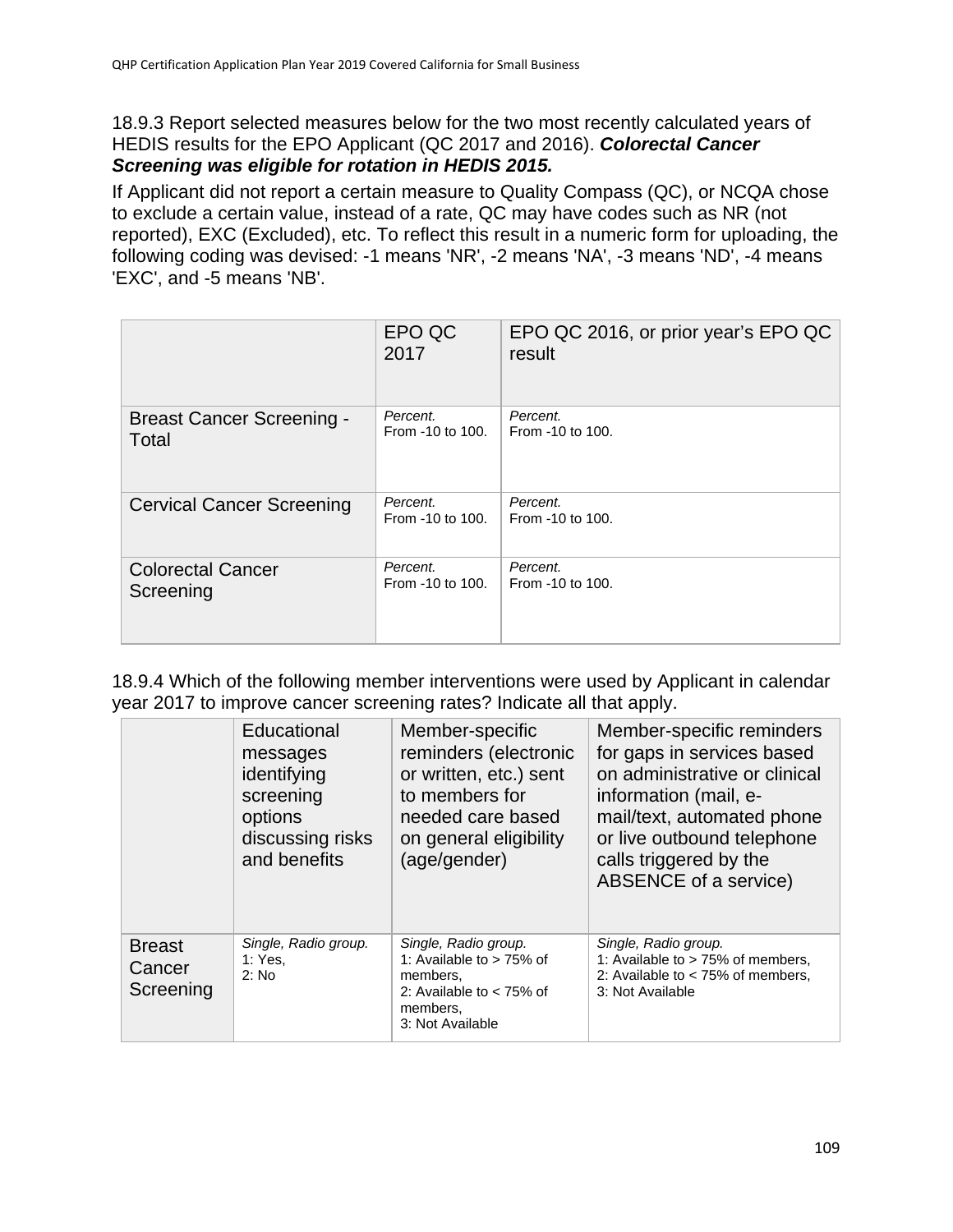| Cervical<br>Cancer<br>Screening   | Single, Radio group.<br>1: Yes.<br>2: No   | Single, Radio group.<br>1: Available to $> 75\%$ of<br>members,<br>2: Available to $<$ 75% of<br>members.<br>3: Not Available | Single, Radio group.<br>1: Available to > 75% of members,<br>2: Available to $<$ 75% of members,<br>3: Not Available |
|-----------------------------------|--------------------------------------------|-------------------------------------------------------------------------------------------------------------------------------|----------------------------------------------------------------------------------------------------------------------|
| Colorectal<br>Cancer<br>Screening | Single, Radio group.<br>1: Yes.<br>$2:$ No | Single, Radio group.<br>1: Available to $> 75\%$ of<br>members.<br>2: Available to $<$ 75% of<br>members,<br>3: Not Available | Single, Radio group.<br>1: Available to > 75% of members,<br>2: Available to $<$ 75% of members,<br>3: Not Available |

18.9.5 Report selected measures below for the two most recently uploaded years of HEDIS/CAHPS (QC 2017 and QC 2016) results for HMO Applicant.

If Applicant did not report a certain measure to Quality Compass (QC), or NCQA chose to exclude a certain value, instead of a rate, QC may have codes such as NR (not reported), EXC (Excluded), etc. To reflect this result in a numeric form for uploading, the following coding was devised: -1 means 'NR', -2 means 'NA', -3 means 'ND', -4 means 'EXC', and -5 means 'NB'.

#### *Childhood Immunization Status and Immunizations for Adolescents were eligible for rotation in HEDIS 2015.*

|                                                                   | QC 2016, or most current<br>year's HMO result | QC 2015, or prior<br>year's HMO QC result |
|-------------------------------------------------------------------|-----------------------------------------------|-------------------------------------------|
| Childhood Immunization                                            | Percent.                                      | Percent.                                  |
| Status - Combo 2                                                  | From -10 to 100.                              | From -10 to 100.                          |
| Immunizations for                                                 | Percent.                                      | Percent.                                  |
| Adolescents - Combination                                         | From $-10$ to $100$ .                         | From -10 to 100.                          |
| CAHPS Flu Shots for Adults<br>(50-64)<br>(report rolling average) | Percent.<br>From -10 to 100.                  | Percent.<br>From -10 to 100.              |

18.9.6 Report the selected measures below for the two most recently uploaded years of HEDIS/CAHPS (QC 2017 and QC 2016) results for PPO Applicant.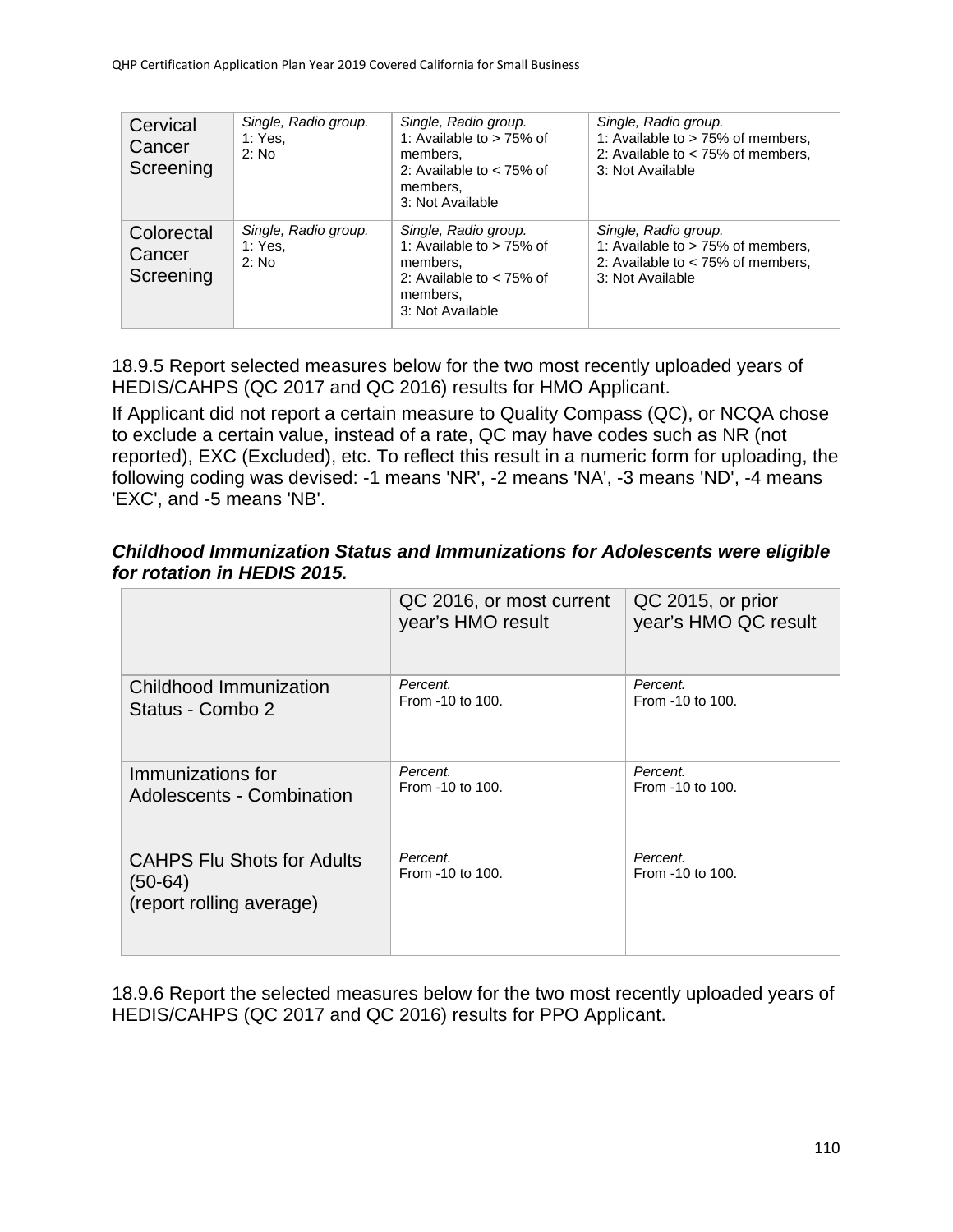If Applicant did not report a certain measure to Quality Compass (QC), or NCQA chose to exclude a certain value, instead of a rate, QC may have codes such as NR (not reported), EXC (Excluded), etc. To reflect this result in a numeric form for uploading, the following coding was devised: -1 means 'NR', -2 means 'NA', -3 means 'ND', -4 means 'EXC', and -5 means 'NB'.

| Childhood Immunization Status and Immunizations for Adolescents were eligible |  |
|-------------------------------------------------------------------------------|--|
| for rotation in HEDIS 2015.                                                   |  |

|                                                                            | QC 2017, or most current<br>year's PPO result | QC 2016, or prior<br>year's PPO QC result |
|----------------------------------------------------------------------------|-----------------------------------------------|-------------------------------------------|
| Childhood Immunization                                                     | Percent.                                      | Percent.                                  |
| Status - Combo 2                                                           | From -10 to 100.                              | From -10 to 100.                          |
| Immunizations for Adolescents                                              | Percent.                                      | Percent.                                  |
| - Combination                                                              | From -10 to 100.                              | From -10 to 100.                          |
| <b>CAHPS Flu Shots for Adults</b><br>$(50-64)$<br>(report rolling average) | Percent.<br>From -10 to 100.                  | Percent.<br>From -10 to 100.              |

18.9.7 Report selected measures below for the two most recently uploaded years of HEDIS/CAHPS (QC 2017 and QC 2016) results for EPO Applicant.

If a plan did not report a certain measure to Quality Compass (QC), or NCQA chose to exclude a certain value, instead of a rate, QC may have codes such as NR (not reported), EXC (Excluded), etc. To reflect this result in a numeric form for uploading, the following coding was devised: -1 means 'NR', -2 means 'NA', -3 means 'ND', -4 means 'EXC', and -5 means 'NB'

### *Childhood Immunization Status and Immunizations for Adolescents were eligible for rotation in HEDIS 2015.*

|                        | $QC$ 2017, or most current $\vert QC$ 2016, or prior<br>year's EPO result | year's EPO QC result |
|------------------------|---------------------------------------------------------------------------|----------------------|
| Childhood Immunization | Percent.                                                                  | Percent.             |
| Status - Combo 2       | From -10 to 100.                                                          | From -10 to 100.     |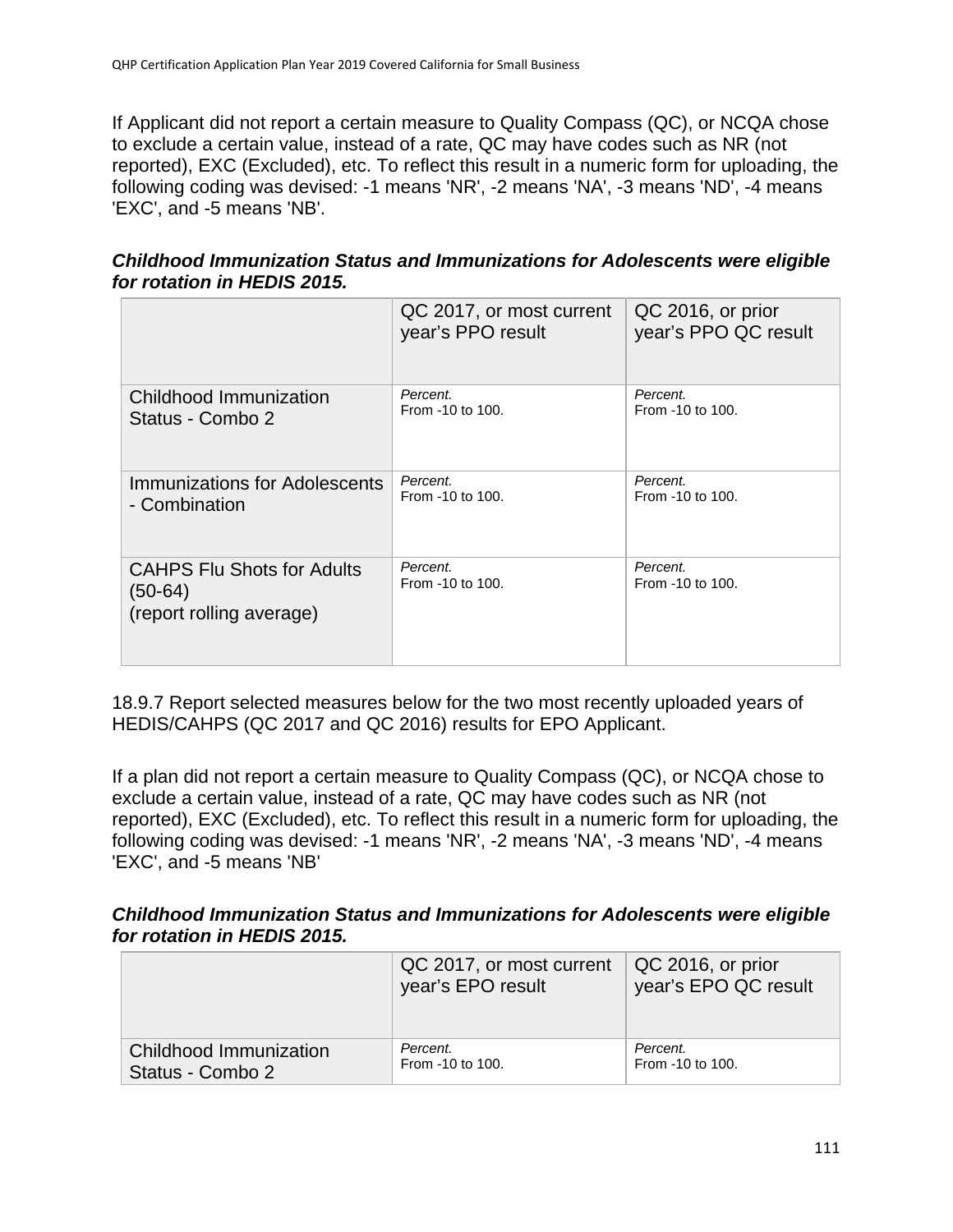| Immunizations for Adolescents<br>- Combination                             | Percent.<br>From -10 to 100. | Percent.<br>From -10 to 100. |
|----------------------------------------------------------------------------|------------------------------|------------------------------|
| <b>CAHPS Flu Shots for Adults</b><br>$(50-64)$<br>(report rolling average) | Percent.<br>From -10 to 100. | Percent.<br>From -10 to 100. |

18.9.8 Identify member interventions used in calendar year 2017 to improve immunization rates. Check all that apply.

|                                         | Response                                                                                                                                                 | Member-specific<br>reminders<br>(electronic or<br>written, etc.) sent to<br>members for<br>needed care based<br>on general eligibility<br>(age/gender) | Member-specific<br>reminders for gaps in<br>services based on<br>administrative or clinical<br>information (mail,<br>email/text, automated<br>phone or live outbound<br>telephone calls triggered<br>by the ABSENCE of a<br>service) |
|-----------------------------------------|----------------------------------------------------------------------------------------------------------------------------------------------------------|--------------------------------------------------------------------------------------------------------------------------------------------------------|--------------------------------------------------------------------------------------------------------------------------------------------------------------------------------------------------------------------------------------|
| Childhood<br>Immunizations              | Multi, Checkboxes.<br>1: General education<br>(i.e. - member<br>newsletter),<br>2:<br>Community/employer<br>immunization events.<br>3: None of the above | Single, Radio group.<br>1: Available to $> 75\%$ of<br>members,<br>2: Available to $<$ 75% of<br>members.<br>3: Not available                          | Single, Radio group.<br>1: Available to $> 75\%$ of<br>members,<br>2: Available to $<$ 75% of<br>members.<br>3: Not available                                                                                                        |
| <b>Immunizations</b><br>for Adolescents | Multi, Checkboxes.<br>1: General education<br>(i.e. - member<br>newsletter),<br>2:<br>Community/employer<br>immunization events,<br>3: None of the above | Single, Radio group.<br>1: Available to $> 75\%$ of<br>members.<br>2: Available to $<$ 75% of<br>members,<br>3: Not available                          | Single, Radio group.<br>1: Available to $> 75\%$ of<br>members,<br>2: Available to $<$ 75% of<br>members,<br>3: Not available                                                                                                        |

18.9.9 Indicate whether the Applicant currently participates in the California Immunization Registry (both submitting and receiving data). If yes, include a description of how the Applicant uses the data obtained in the registry, e.g. supporting outreach to those with gaps in care and/or evaluating effectiveness of provider interventions. Single, radio group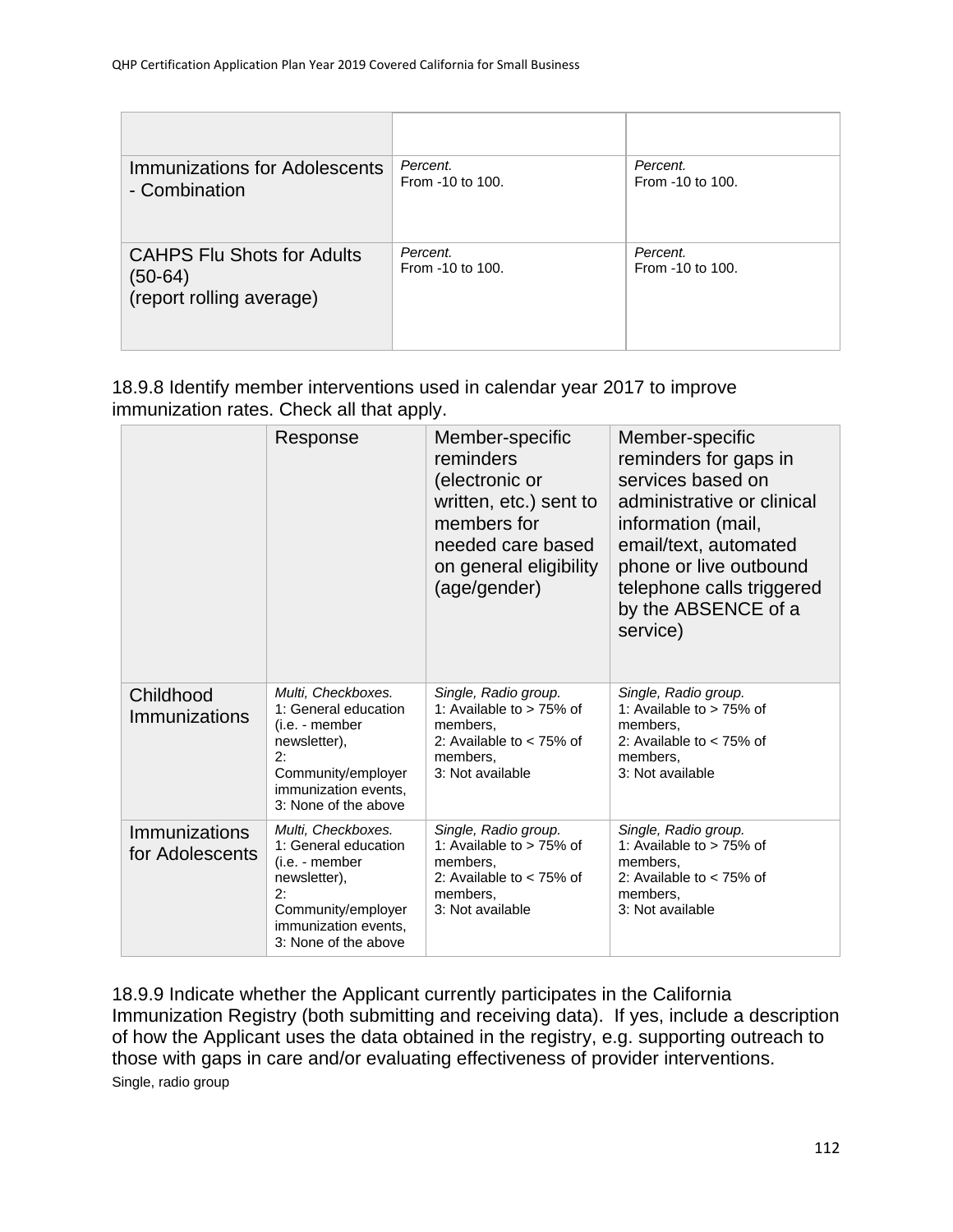1: Yes (explain) (50 words) 2: No

18.9.10 Indicate the number and percent of tobacco-dependent commercial members identified and participating in cessation activities during 2017.

**If Applicant is currently contracted with the Exchange, please provide Exchange counts if available.** If Exchange counts are not available, provide state or regional counts.

|                                                                                                                                                                                                                                                                                                                                                                      | Answer                                                                                                                                                                                                                                                                                                      |
|----------------------------------------------------------------------------------------------------------------------------------------------------------------------------------------------------------------------------------------------------------------------------------------------------------------------------------------------------------------------|-------------------------------------------------------------------------------------------------------------------------------------------------------------------------------------------------------------------------------------------------------------------------------------------------------------|
| Indicate how Applicant identifies members who use tobacco.<br>Applicant may add up the tobacco users identified in each of<br>the ways identified in this row with the recognition that this<br>may result in some duplication or over counting in response to<br>row below on number of commercial members individually<br>identified as tobacco dependent in 2017. | Multi, Checkboxes.<br>1: Plan Health<br>Assessment.<br>2: Employer/Vendor<br>Health Assessment,<br>3: Member PHR,<br>4: Claims/Encounter Data.<br>5: Disease or Care<br>Management,<br>6: Wellness Vendor,<br>7: Other (describe in box<br>in cell)                                                         |
| Indicate ability to track identification of tobacco-dependent<br>members.<br>Please select only ONE of response options 1-4 and include<br>response option 5 if applicable                                                                                                                                                                                           | Multi, Checkboxes.<br>1: Identification tracked<br>statewide & regionally,<br>2: Identification only<br>tracked statewide.<br>3: Identification only<br>tracked regionally,<br>4: Identification not tracked<br>regionally/statewide,<br>5: Identification can be<br>tracked at Covered<br>California level |
| Indicate ability to track participation of tobacco-dependent<br>members in cessation activities.<br>Please select only ONE of response options 1-4 and include<br>response option 5 if applicable                                                                                                                                                                    | Multi, Checkboxes.<br>1: Participation tracked<br>statewide & regionally,<br>2: Participation only<br>tracked statewide,<br>3: Participation only<br>tracked regionally,<br>4: Participation not tracked<br>regionally/statewide,<br>5: Participation can be<br>tracked at Covered<br>California level      |
| Number of California members individually identified as<br>tobacco dependent in 2017. (If Applicant has and tracks use<br>by Medi-Cal members as well, number here should include<br>Medi-Cal numbers.)                                                                                                                                                              | Decimal.<br>From 0 to 1000000000.                                                                                                                                                                                                                                                                           |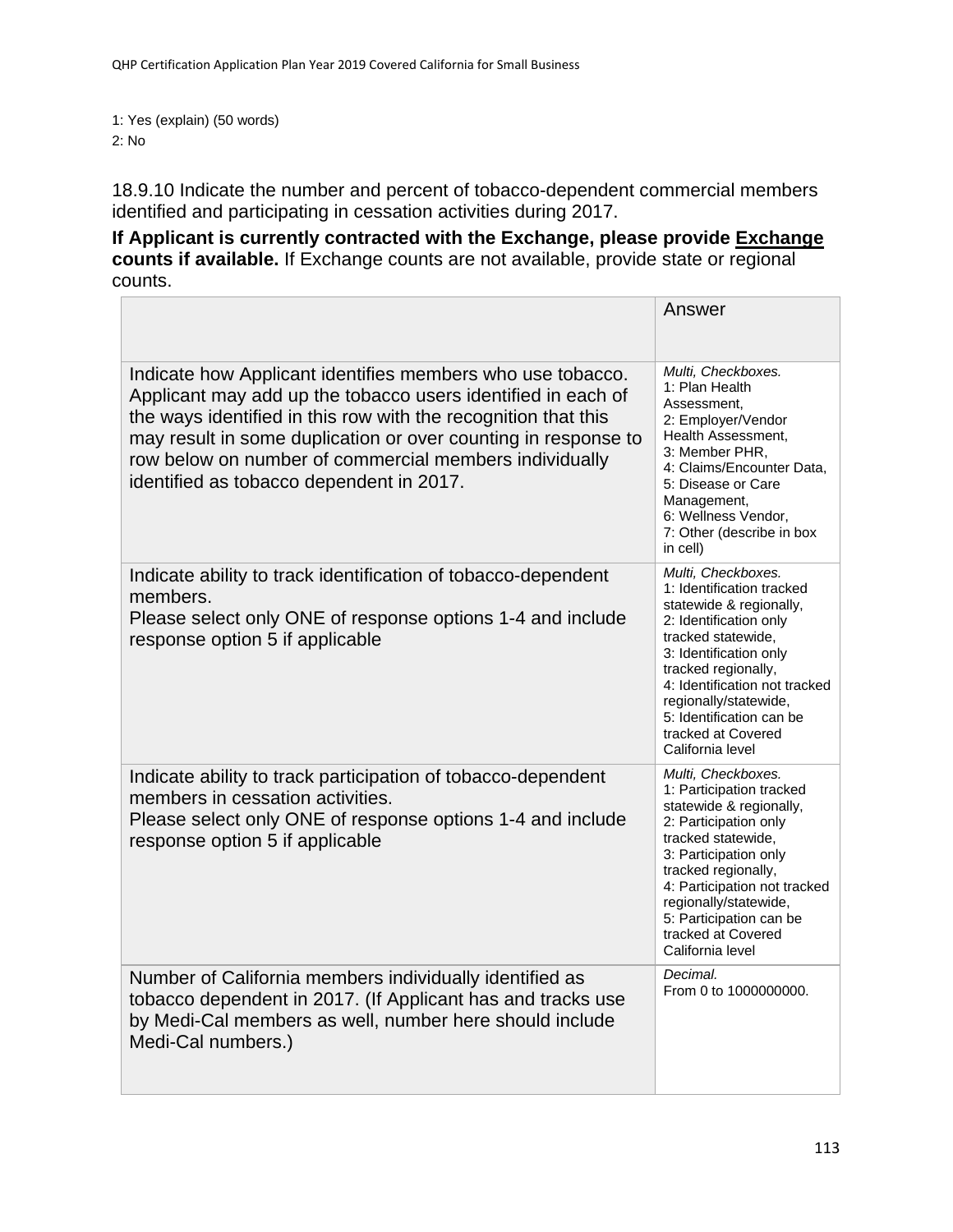| % of California members identified as tobacco dependent                                                                                                                                                                                             | Percent.                          |
|-----------------------------------------------------------------------------------------------------------------------------------------------------------------------------------------------------------------------------------------------------|-----------------------------------|
| Number of Exchange members individually identified as<br>tobacco dependent in 2017.                                                                                                                                                                 | Decimal.<br>From 0 to 1000000000. |
| % of Exchange members identified as tobacco dependent                                                                                                                                                                                               | Percent.                          |
| Number of California members identified as tobacco<br>dependent who participated in a smoking cessation program<br>during 2017. (If Health plan has and tracks use by Medi-Cal<br>members as well, number here should include Medi-Cal<br>numbers.) | Decimal.<br>From 0 to 1000000000. |
| % of California members identified as tobacco dependent<br>participating in smoking cessation program (# program<br>participants divided by # identified smokers)                                                                                   | Percent.                          |
| Number of Exchange members identified as tobacco<br>dependent who participated in a smoking cessation program<br>during 2017.                                                                                                                       | Decimal.<br>From 0 to 1000000000. |
| % of Exchange members identified as tobacco dependent<br>participating in smoking cessation program (# program<br>participants divided by # identified smokers)                                                                                     | Percent.                          |

18.9.11 Indicate the number of obese members identified and participating in weight management programs during 2017. Do not report general prevalence.

**If Applicant is currently contracted with the Exchange, please provide Exchange counts if available.** If Exchange counts are not available, provide state/regional counts.

|                                                                                                                                                                                                                                                                  | Answer                                                                                                            |
|------------------------------------------------------------------------------------------------------------------------------------------------------------------------------------------------------------------------------------------------------------------|-------------------------------------------------------------------------------------------------------------------|
| Indicate how the Applicant identifies members who are obese.<br>Applicant may add up the obese members identified in each of<br>the ways identified in this row with the recognition that this<br>may result in some duplication or over counting in response to | Multi, Checkboxes.<br>1: Plan Health<br>Assessment,<br>2: Employer/Vendor<br>Health Assessment,<br>3: Member PHR, |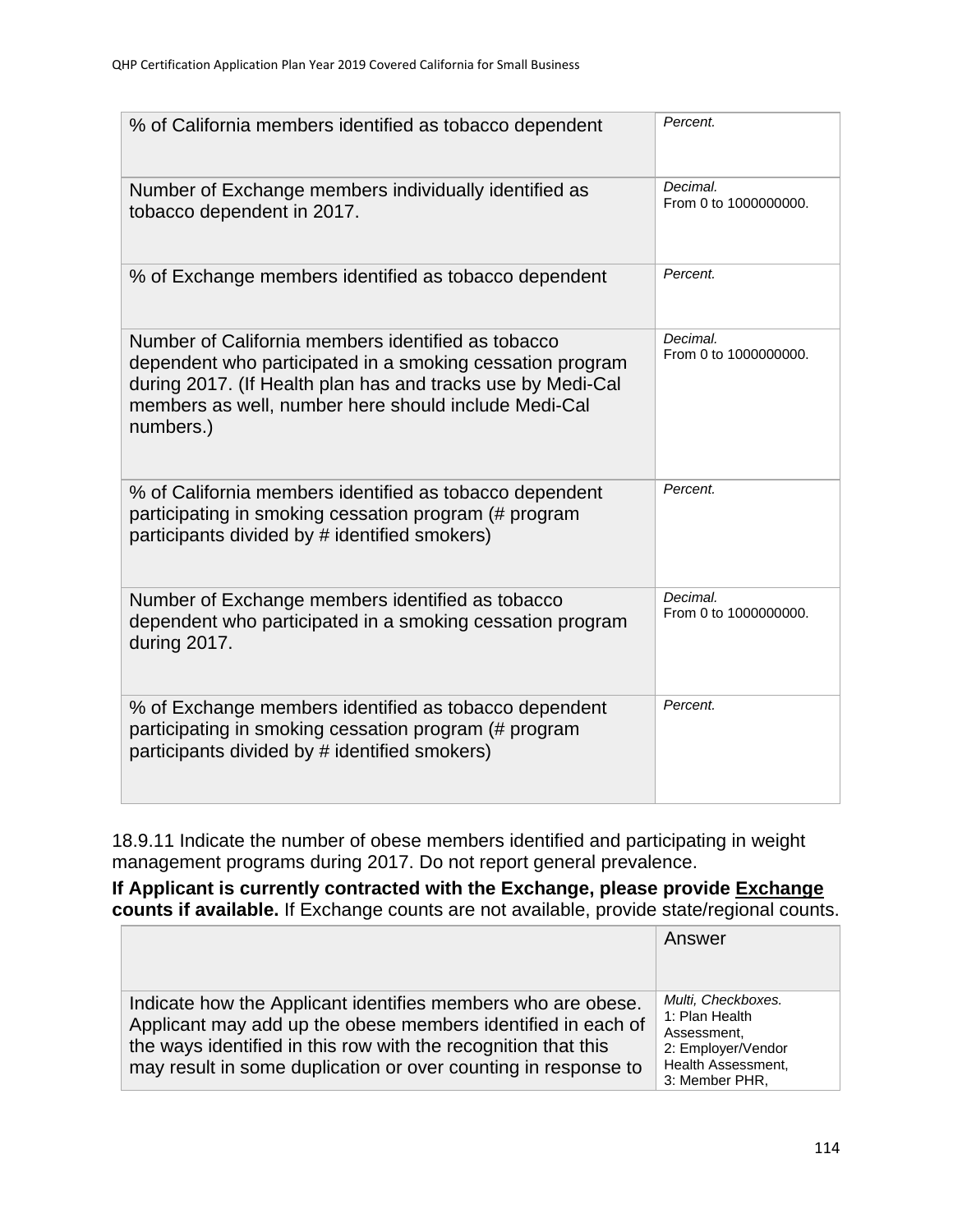| row below on Number of commercial members individually<br>identified as obese in 2017 as of December 2017                                                                                                                              | 4: Claims/Encounter Data,<br>5: Disease or Care<br>Management,<br>6: Wellness Vendor,<br>7: Other (describe in box<br>in cell)                                                                                                                                                                                 |
|----------------------------------------------------------------------------------------------------------------------------------------------------------------------------------------------------------------------------------------|----------------------------------------------------------------------------------------------------------------------------------------------------------------------------------------------------------------------------------------------------------------------------------------------------------------|
| Indicate ability to track identification of obese members.<br>Please select only ONE of response options 1-4 and include<br>response option 5 if applicable                                                                            | Multi, Checkboxes.<br>1: Identification tracked<br>statewide & regionally,<br>2: Identification only<br>tracked statewide,<br>3: Identification only<br>tracked regionally,<br>4: Identification not<br>tracked<br>regionally/statewide,<br>5: Identification can be<br>tracked at Covered<br>California level |
| Indicate ability to track participation of obese members in<br>weight management programs.<br>Please select only ONE of response options 1-4 and include<br>response option 5 if applicable                                            | Multi, Checkboxes.<br>1: Participation tracked<br>statewide & regionally,<br>2: Participation tracked<br>only statewide,<br>3: Participation only<br>tracked regionally,<br>4: Participation not tracked<br>regionally/statewide,<br>5: Participation can be<br>tracked at Covered<br>California level         |
| Number of California members identified as obese in 2017. (If<br>Applicant has and tracks use by Medi-Cal members as well,<br>number here should include Medi-Cal numbers.)                                                            | Decimal.<br>From 0 to 1000000000.                                                                                                                                                                                                                                                                              |
| % of California members identified as obese                                                                                                                                                                                            | Percent.                                                                                                                                                                                                                                                                                                       |
| Number of Exchange members identified as obese in 2017.                                                                                                                                                                                | Decimal.<br>From 0 to 1000000000.                                                                                                                                                                                                                                                                              |
| % of Exchange members identified as obese                                                                                                                                                                                              | Percent.                                                                                                                                                                                                                                                                                                       |
| Number of California members identified as obese who<br>participated in a weight management program during 2017. (If<br>the Applicant has and tracks use by Medi-Cal members as<br>well, number here should include Medi-Cal numbers.) | Decimal.<br>From 0 to 1000000000.                                                                                                                                                                                                                                                                              |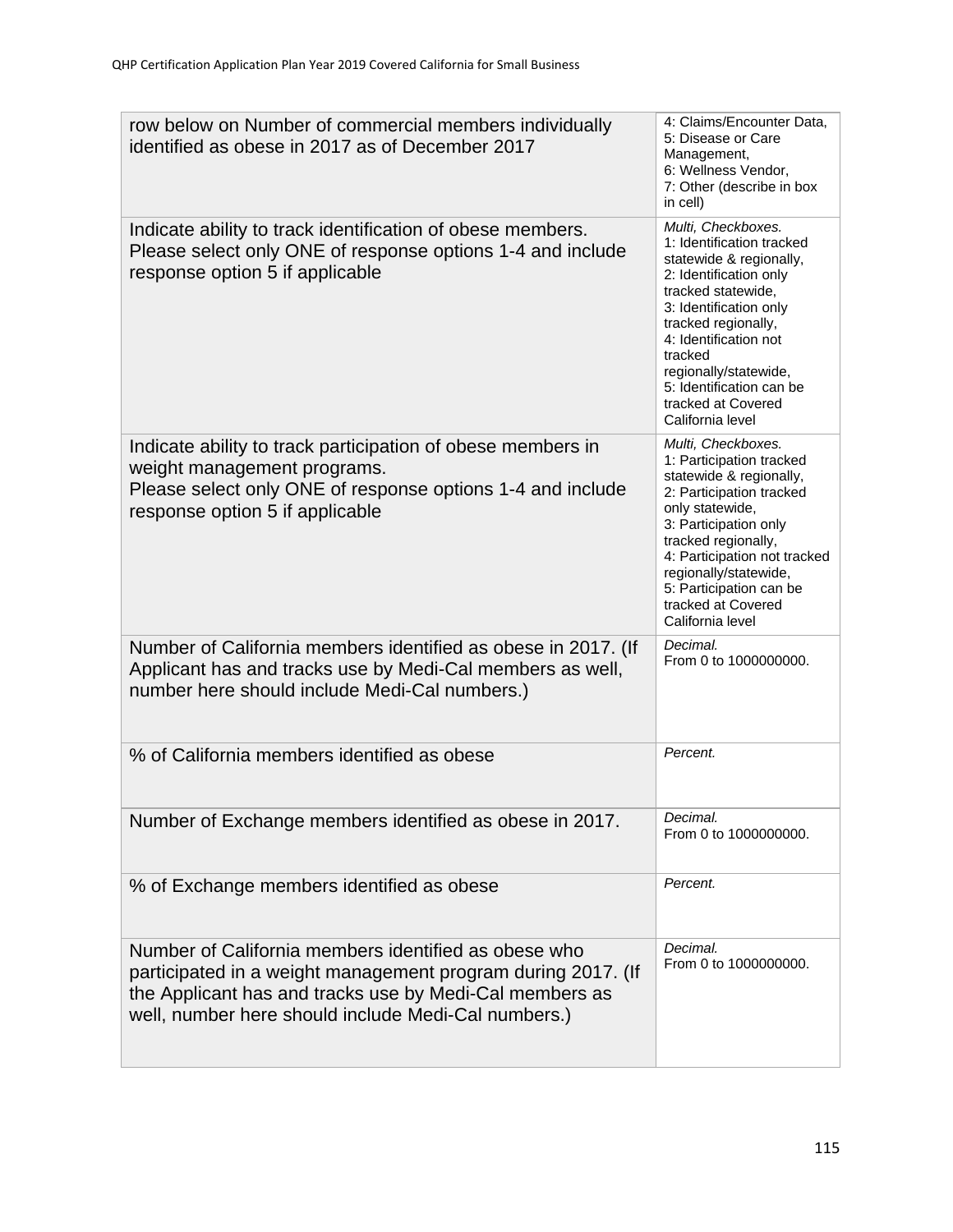| % of California members identified as obese who are<br>participating in weight management program (# program<br>participants divided by # of identified obese) | Percent.                          |
|----------------------------------------------------------------------------------------------------------------------------------------------------------------|-----------------------------------|
| Number of Exchange members identified as obese who<br>participated in weight management program during 2017.                                                   | Decimal.<br>From 0 to 1000000000. |
| % of Exchange members identified as obese who are<br>participating in weight management program (# program<br>participants divided by # of identified obese)   | Percent.                          |

18.9.12 As part of total population management and person-centered care, summarize Applicant activities and ability to:

- identify members who are non-users (no claims),
- engage those members in staying/becoming healthy, and
- support Purchasers in communication and engagement

|                                                                                                     | Response/Summary      | Geography of<br>response                         |
|-----------------------------------------------------------------------------------------------------|-----------------------|--------------------------------------------------|
| Percent of total commercial membership<br>with no claims in CY 2017                                 | Percent.<br>N/A OK.   | Single, Radio group.<br>1: Regional,<br>2: State |
| Summary (bullet points) of plan activities to<br>engage members who are non-users                   | 100 words.<br>N/A OK. |                                                  |
| Summary (bullet points) of support provided<br>to Purchasers to engage members who are<br>non-users | 100 words.<br>N/A OK. |                                                  |

18.9.13 Indicate activities and capabilities supporting the Applicant's Health Assessment (HA) programming (formerly known as Health Risk Assessment-HRA or Personal Health Assessment-PHA). Check all that apply.

*Multi, Checkboxes.*

1: HA Accessibility: Both online and in print,

2: HA Accessibility: IVR (interactive voice recognition system),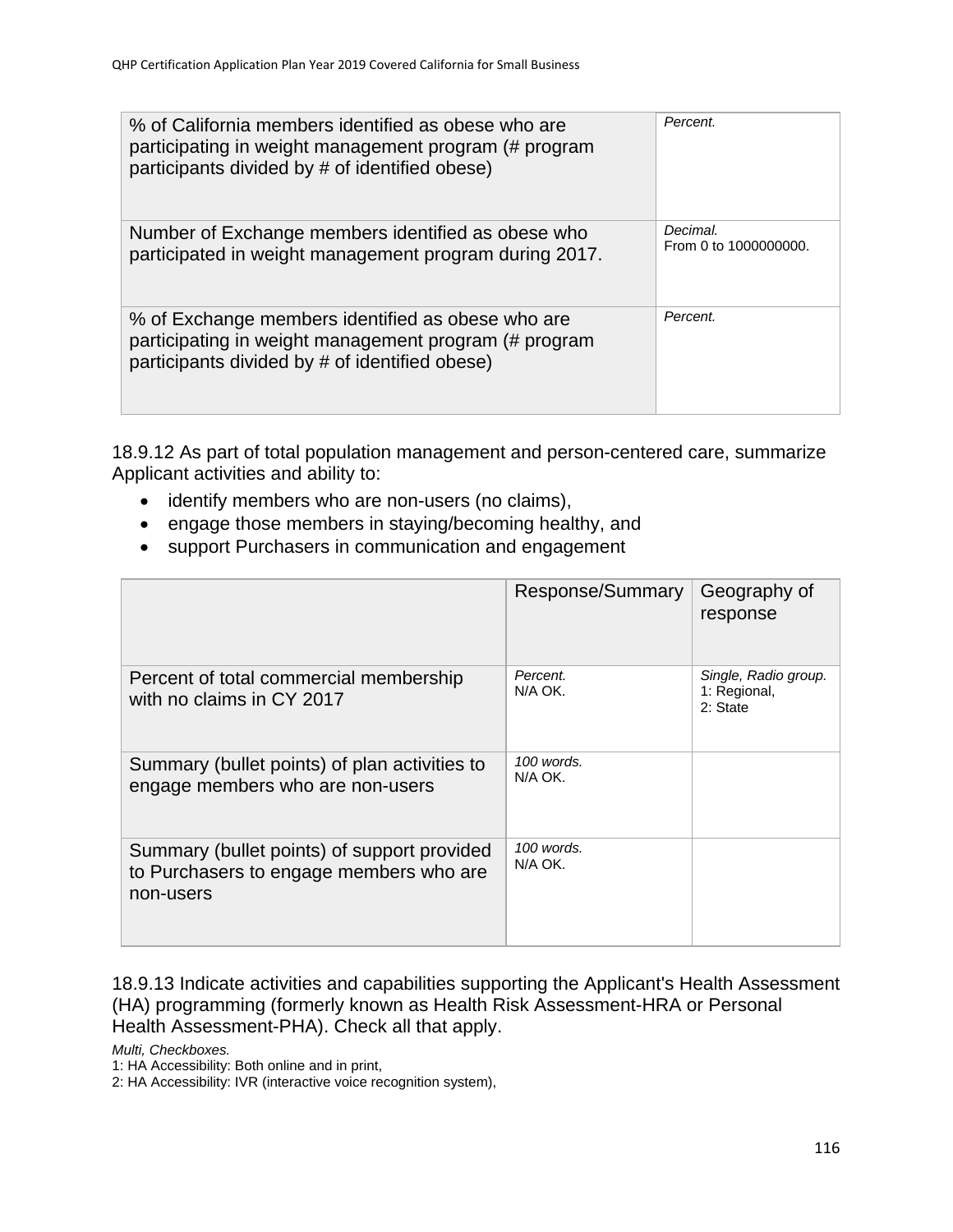3: HA Accessibility: Telephone interview with live person,

4: HA Accessibility: Multiple language offerings,

5: HA Accessibility: HA offered at initial enrollment,

6: HA Accessibility: HA offered on a regular basis to members,

7: Addressing At-risk Behaviors: At point of HA response, risk-factor education is provided to member based on member-specific risk, e.g. at point of "smoking-yes" response, tobacco cessation education is provided as pop-up., 8: Addressing At-risk Behaviors: Personalized HA report is generated after HA completion that provides memberspecific risk modification actions based on responses,

9: Addressing At-risk Behaviors: Members are directed to targeted interactive intervention module for behavior change upon HA completion.,

10: Addressing At-risk Behaviors: Ongoing push messaging for self-care based on member's HA results ("Push messaging" is defined as an information system capability that generates regular e-mail or health information to the member).,

11: Addressing At-risk Behaviors: Member is automatically enrolled into a disease management or at-risk program based on responses,

12: Addressing At-risk Behaviors: Case manager or health coach outreach call triggered based on HA results,

13: Addressing At-risk Behaviors: Member can elect to have HA results sent electronically to personal physician,

14: Addressing At-risk Behaviors: Member can update responses and track against previous responses,

15: Tracking health status: HA responses incorporated into member health record.,

16: Tracking health status: HA responses tracked over time to observe changes in health status.,

17: Tracking health status: HA responses used for comparative analysis of health status across geographic regions.,

18: Tracking health status: HA responses used for comparative analysis of health status across demographics., 19: Partnering with Employers: Employer receives trending report comparing current aggregate results to previous aggregate results,

20: Partnering with Employers: Health plan can import data from employer-contracted HA vendor.,

21: Applicant does not offer an HA

| 18.9.14 Provide the number of currently enrolled commercial and Exchange members |
|----------------------------------------------------------------------------------|
| who completed a Health Assessment (HA) in the past year.                         |

|                                                                                                                                                                       | Answer                                                                                                                                                                                                                                                                                              |
|-----------------------------------------------------------------------------------------------------------------------------------------------------------------------|-----------------------------------------------------------------------------------------------------------------------------------------------------------------------------------------------------------------------------------------------------------------------------------------------------|
| Geography reported below for HA completion<br>Please select only ONE of response options 1-4 and<br>include response option 5 if applicable                           | Multi, Checkboxes.<br>1: Participation tracked statewide<br>& regionally,<br>2: Participation only tracked<br>statewide,<br>3: Participation only tracked<br>regionally,<br>4: Participation not tracked<br>regionally/statewide,<br>5: Participation can be tracked at<br>Covered California level |
| Number of members completing Plan-based HA in 2017.<br>(If Applicant has and tracks use by Medi-Cal members<br>as well, number here should include Medi-Cal numbers.) | Decimal.<br>From 0 to<br>10000000000000000000.                                                                                                                                                                                                                                                      |
| Percent HA completion (Health plan HA completion<br>number divided by total enrollment)                                                                               | Percent.                                                                                                                                                                                                                                                                                            |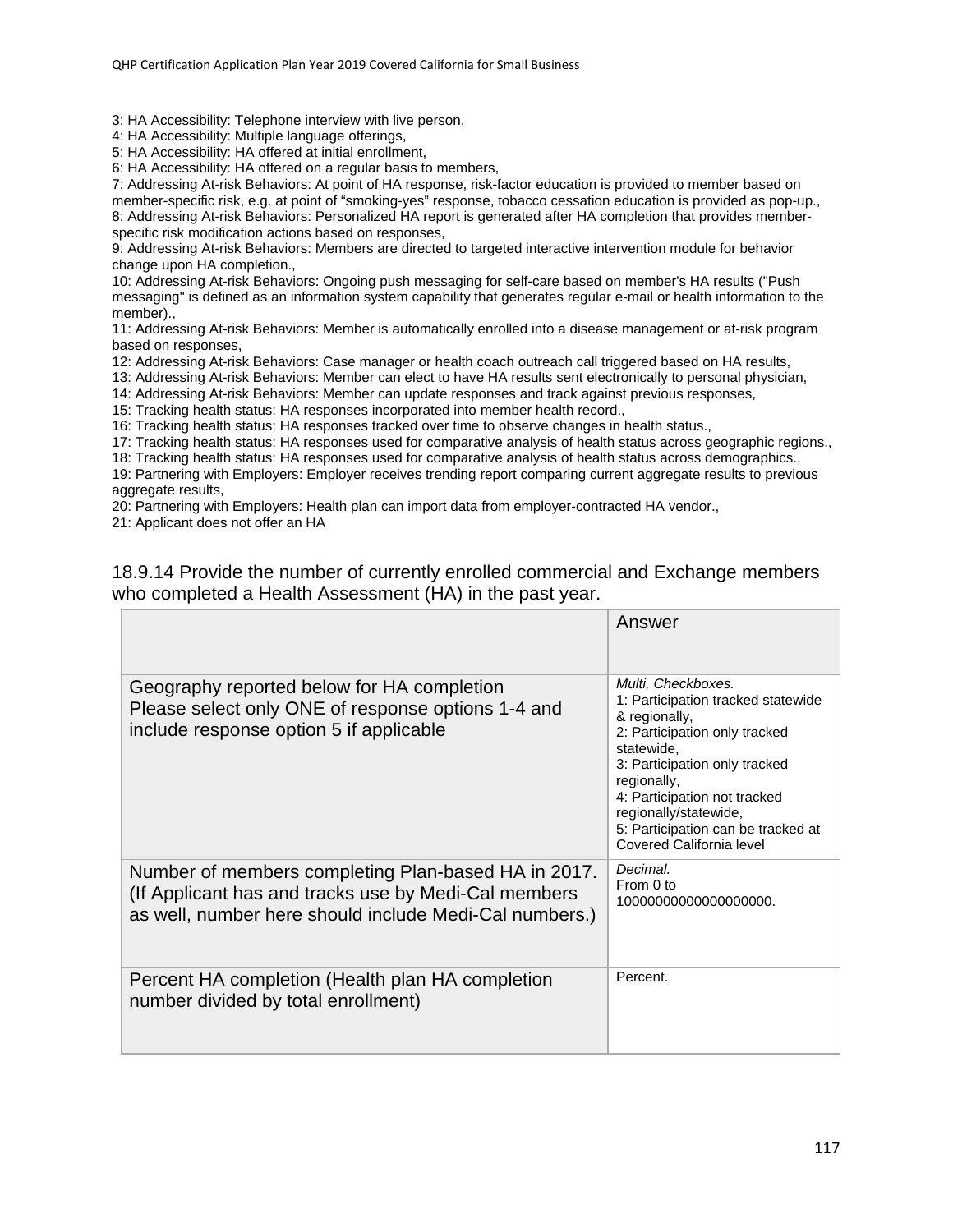| Number of completed HAs resulting in referral to health<br>plan case management staff or assigned provider                                                       | Decimal. |
|------------------------------------------------------------------------------------------------------------------------------------------------------------------|----------|
| Percent completed HAs resulting in referral to health<br>plan case management staff or assigned provider<br>(Referral number divided by number of completed HAs) | Percent. |

18.9.15 Does Applicant collect information, at both individual and aggregate levels, on changes in Enrollees' health status? Please describe Applicant's process to monitor and track changes in Enrollees' health status, which may include its process for identifying individuals who show a decline in health status, and referral of such Enrollees to care management and chronic condition program(s). Include in the answer how many members, across all lines of business, have been identified through the process and referred to care management, chronic condition program(s), or other services as a result of a change in health status.

*100 words.*

### **18.10 Community Health and Wellness Promotion**

*All questions required for currently contracted Applicants and new entrant Applicants.*

The Exchange recognizes that promoting better health for Enrollees also requires engagement and promotion of community-wide initiatives that foster better health, healthier environments, and the promotion of healthy behaviors across the community. The following question addresses the Applicant's activities to promote better community health, and answers will be evaluated based on the degree to which the Applicant's programs are external-facing (i.e. the activity or program has an expected impact on community health, rather than solely for the Applicant's members).

18.10.1 Provide a description of the external-facing initiatives, programs and projects Applicant supports to promote better community health, and how such programs specifically address health disparities or efforts to improve community health apart from the health delivery system. Examples include California State Innovation Model (CalSIM), Health in All Policies (HIAP), The California Endowment Healthy Communities, and Beach Cities Health District. Please note the definition of externalfacing provided in the previous paragraph and include any evaluation results of the activity or program, if available.

500 words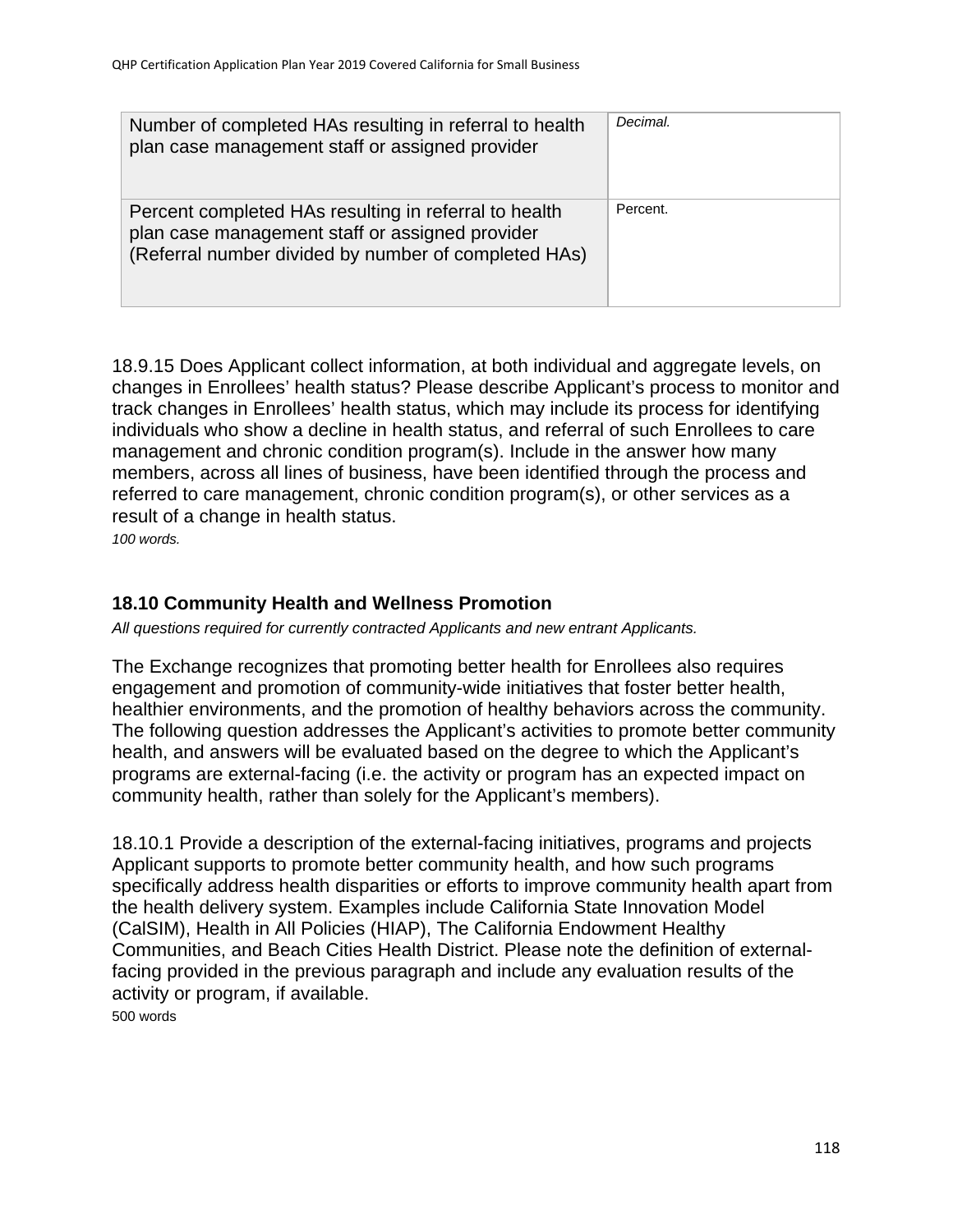## **18.11 At-Risk Enrollees**

*18.11.7 required for currently contracted Applicants and new entrant Applicants..* 

The Exchange recognizes that identifying and proactively managing at-risk Enrollees, defined as individuals with existing and newly diagnosed chronic conditions, such as diabetes, heart disease, asthma, hypertension, or a medically complex condition, serves to better coordinate care, which improves outcomes and lowers costs. The following questions assess Applicant's ability to track and manage these enrollees, and responses will be evaluated on Applicant's use of data and interventions to proactively manage enrollees as well as the thoroughness of the response.

18.11.1 How does Applicant identify at-risk enrollees who would benefit from early, proactive interventions? Describe the categories used, sources of data, and any predictive analytic capabilities. *100 words.* 

18.11.2 For Exchange business, please provide (1) the number of members aged 18 and above in first row, (2) the number of members aged 18 and above identified under Applicant's criteria for at-risk enrollees eligible for case management in the second row. If Applicant does not currently have Exchange business, report on all lines of business excluding Medicare.

|                                                                            | <b>Number</b><br><b>of</b><br>members<br><b>as</b><br>specified<br>in rows 1,<br>and 2 | Indicate if<br>intervention<br>is offered to<br>at-risk<br>enrollees in<br>this<br>state/region | Number of<br>members 18<br>years and<br>above in this<br>state/market<br>receiving<br>intervention (if<br>plan offers<br>intervention<br>but does not<br>track<br>participation,<br>enter NA) | $\sf ls$<br>intervention<br>a standard<br>or buy-up<br>option (Cost<br>Οf<br>Intervention) | Auto-<br>calculated<br>% of at-risk<br>enrollee<br>eligibles<br>who<br>received<br>intervention |
|----------------------------------------------------------------------------|----------------------------------------------------------------------------------------|-------------------------------------------------------------------------------------------------|-----------------------------------------------------------------------------------------------------------------------------------------------------------------------------------------------|--------------------------------------------------------------------------------------------|-------------------------------------------------------------------------------------------------|
| Number of<br>members<br>aged 18<br>and above<br>in this state<br>or market | Decimal.                                                                               |                                                                                                 |                                                                                                                                                                                               |                                                                                            |                                                                                                 |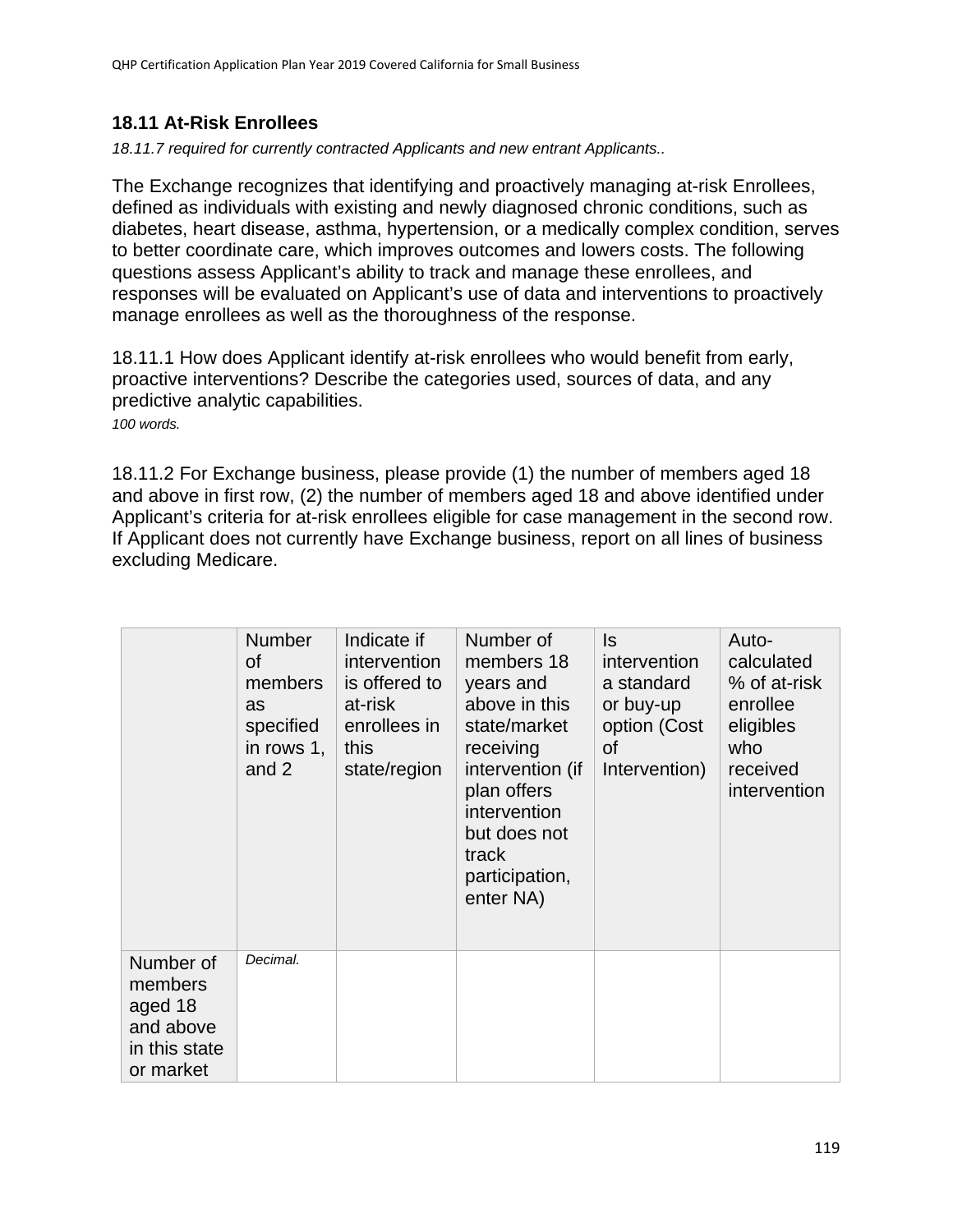| Using<br>Applicant's<br>definition,<br>provide<br>number of<br>members<br>18 and<br>above who<br>are at-risk<br>enrollees | Decimal. |  |  |
|---------------------------------------------------------------------------------------------------------------------------|----------|--|--|

18.11.3 Describe outreach/interventions used to ensure at risk enrollees get needed care. Please note if any of the strategies below are used:

- Member-specific reminders for due or overdue clinical/diagnostic maintenance services and/or medication events (failure to refill for example)
- Online interactive self-management support. "Online self-management support" is an intervention that includes two-way electronic communication between the Plan and the member
- Self-initiated text/email
- Interactive IVR
- Live outbound telephonic coaching program
- Face to face visits

18.11.4 Describe Applicant's process for keeping and updating a medical history of atrisk enrollees in the Applicant's maintained enrollee health profile. *65 words.*

18.11.5 Does Applicant share registries of enrollees with their identified risk, as permitted by state and federal law, with appropriate accountable providers, especially the enrollee's PCP. If yes, please describe.

*Single, Radio group.* 1: Yes, describe: [65 words], 2: No

18.11.6 Describe the mechanisms to evaluate access within the provider network on an ongoing basis, to ensure that an adequate network is in place to support a proactive intervention and care management program for at-risk enrollees.

*100 words.*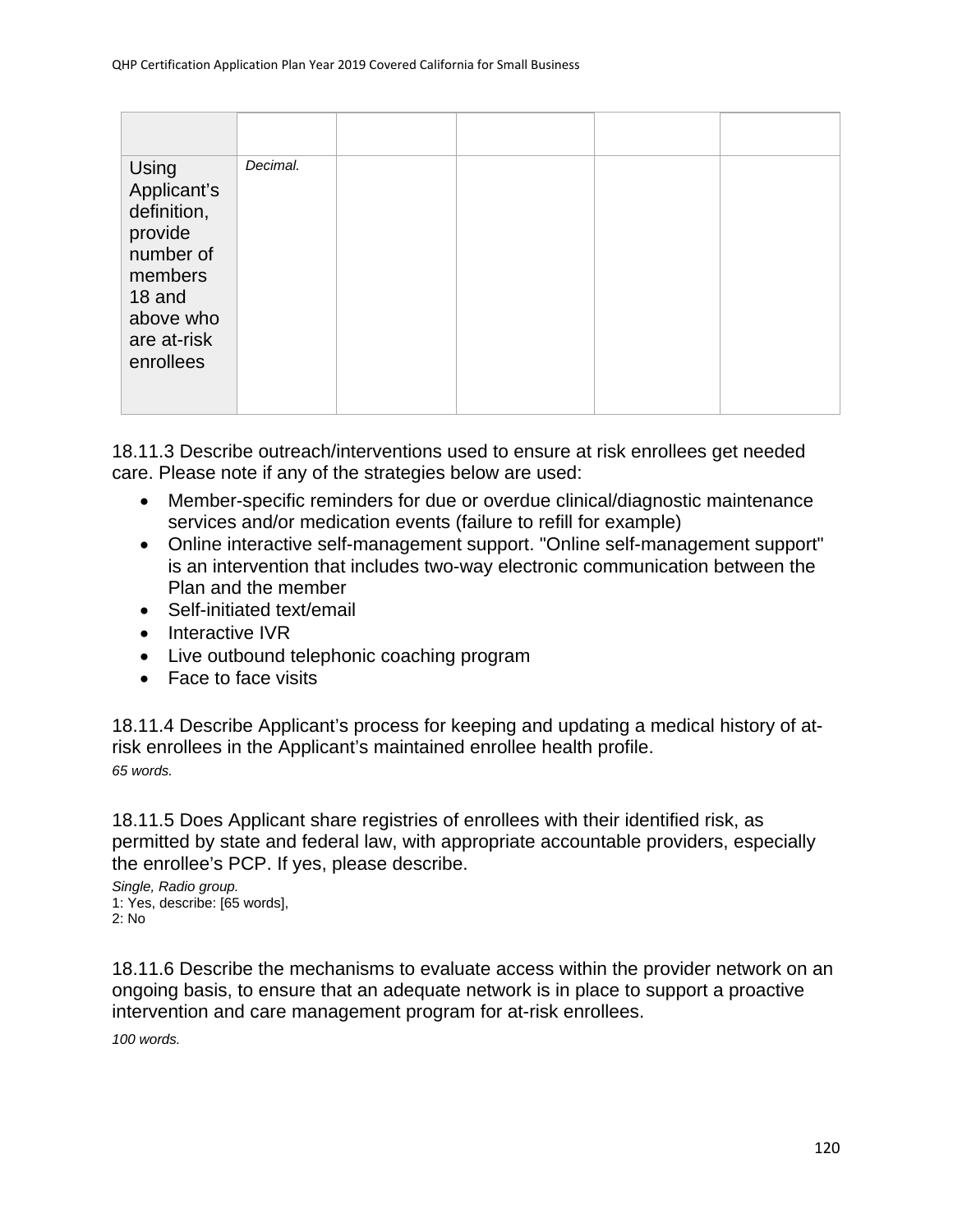18.11.7 Please describe ability to gather, categorize, and package current information on at risk enrollees in case applicant is requested to transfer to other Exchange health plans to facilitate a smooth transition of care. *100 words.*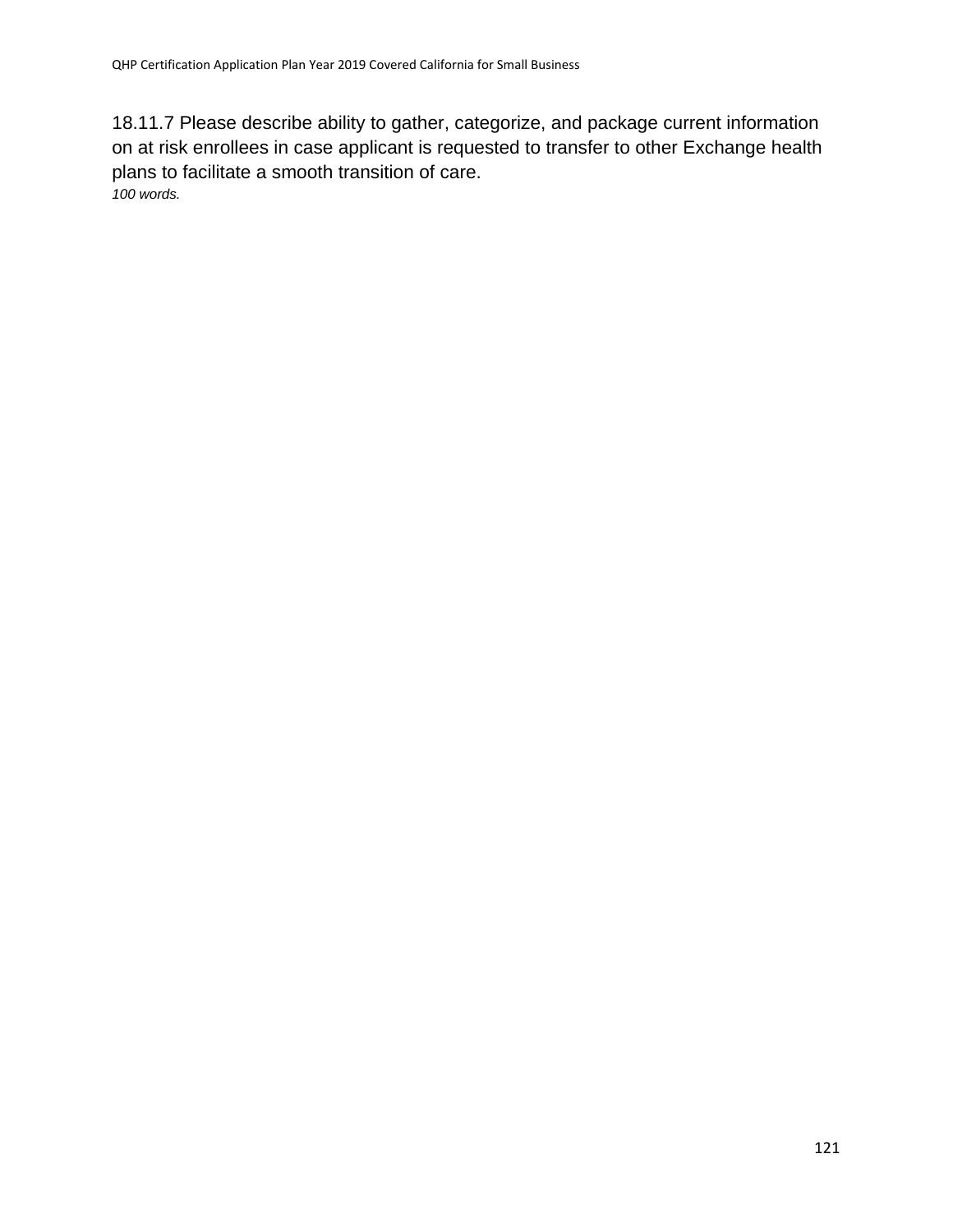## **19 Covered California Quality Improvement Strategy (QIS)**

*This section not required if Applicant has completed the Qualified Health Plan Application Plan Year 2019 Individual Marketplace.* 

*All questions required for currently contracted Applicants and new entrant Applicants.* 

The Patient Protection and Affordable Care Act (§1311 (g) (1)) requires periodic reporting to the Exchange of activities a contracted health plan has conducted to implement a strategy for quality improvement. This strategy is defined as a multi-year improvement strategy that includes a payment structure that provides increased reimbursement or other incentives for improving health outcomes, preventing readmissions, improving patient safety, wellness and health promotion activities, or reduction of health and health care disparities. Per the final rule issued by the Centers for Medicare and Medicaid Services (CMS) on May 27, 2014, issuers must implement and report on a quality improvement strategy or strategies consistent with the standard of section 1311(g) of the ACA.

Attachment 7 of the Covered California Qualified Health Plan (QHP) Issuer Contract embodies the Exchange's vision for reform and serves as a roadmap to delivery system improvements. Beginning with the 2017 QHP Issuer Contract, QHP issuers have been engaged in supporting existing quality improvement initiatives and programs that are sponsored by other major purchasers including the Department of Health Care Services (DHCS), the California Public Employees' Retirement System (CalPERS), the Pacific Business Group on Health (PBGH), and CMS. These requirements are reflected in the 2017 contract and will be in all successive contracts through 2019. Certification and participation in the Exchange will be conditional on the Issuer developing a multi-year strategy and reporting year-to-year activities and progress on each initiative area.

The Covered California Quality Improvement Strategy (QIS) meets federal requirements for State-based Marketplaces (SBMs) and also serves as the foundational improvement plan and progress report for certification and contractual requirements. All Issuers, both those previously contracted with the Exchange as well as new entrants, are required to complete the QIS as part of the Application process. Reporting is divided into two parts:

- Issuer information
- Implementation plans and progress reports for the Quality Improvement Strategy (QIS) for Covered California Quality and Delivery System Reform:
	- o Provider Networks Based on Quality
	- o Reducing Health Disparities and Assuring Health Equity
	- o Promoting Development and Use of Care Models Primary Care
	- o Promoting Development and Use of Care Models Integrated Healthcare Models (IHM)
	- o Appropriate Use of C-Sections
	- o Hospital Patient Safety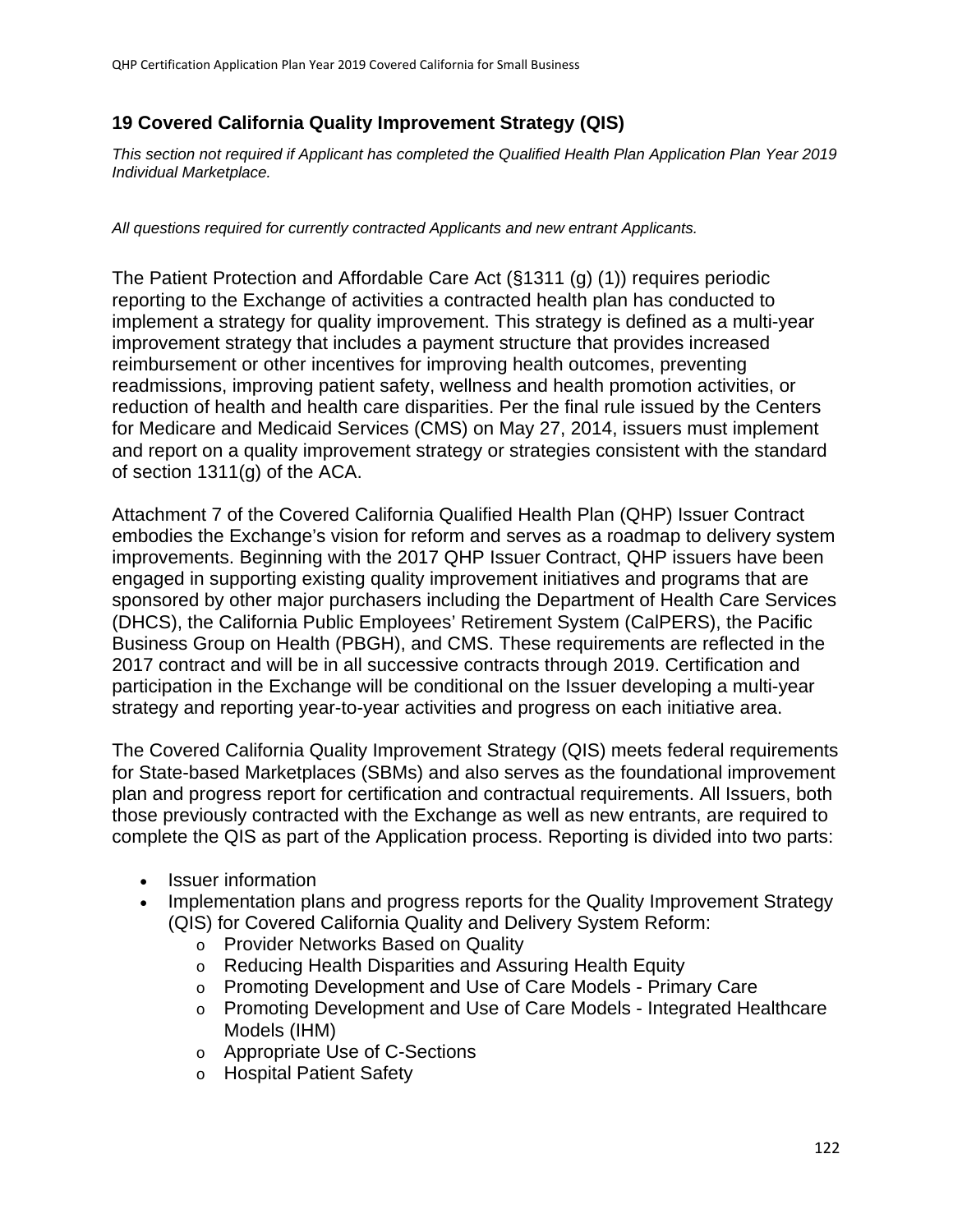o Patient-Centered Information and Support

**Currently Contracted Issuers:** The QIS will be evaluated by the Exchange as part of the annual application for recertification and final approval by the Exchange may require follow-up meetings or documentation as necessary. Currently-contracted QHP Issuers applying for the 2019 Plan Year Issuers may submit an update to the QIS submitted in the Plan Year 2018 Application; however, please note new questions for reporting progress on the initiative area. For Issuers contracted with the Exchange in 2017, answers to these questions will be used to assess performance guarantees for Plan Year 2019.

# **19.1 Issuer Information**

19.1.1 Complete this section and designate one contact for medical management and one contact for network management.

| Type of QIS Submission                               | Single, Pull-down list.<br>1: New QIS<br>2: N/A |
|------------------------------------------------------|-------------------------------------------------|
| <b>QIS Medical Management Contact's Name</b>         | 20 words.                                       |
| <b>QIS Medical Management Contact's Title</b>        | 20 words.                                       |
| <b>QIS Medical Management Contact's Phone Number</b> | 20 words.                                       |
| <b>QIS Medical Management Contact's Email</b>        | 20 words.                                       |
| <b>QIS Network Management Contact's Name</b>         | 20 words.                                       |
| <b>QIS Network Management Contact's Title</b>        | 20 words.                                       |
| <b>QIS Network Management Contact's Phone Number</b> | 20 words.                                       |
| <b>QIS Network Management Contact's Email</b>        | 20 words.                                       |

# **19.2 Implementation Plans and Progress Reports for the Quality Improvement Strategy (QIS) for Covered California Quality and Delivery System Reform**

# **19.2.1 QIS for Provider Networks Based on Quality**

*Federal QIS Topic Area: Activities to improve patient safety and reduce medical errors* 2017 QHP Issuer Contract, Section 1.02

**Goal for end of 2019:** The Issuer should have 1) clear network quality criteria that is used to screen both providers and hospitals for inclusion in network, and 2) possible removal of outliers based on inability to meet quality criteria and/or lack of effort toward improvement.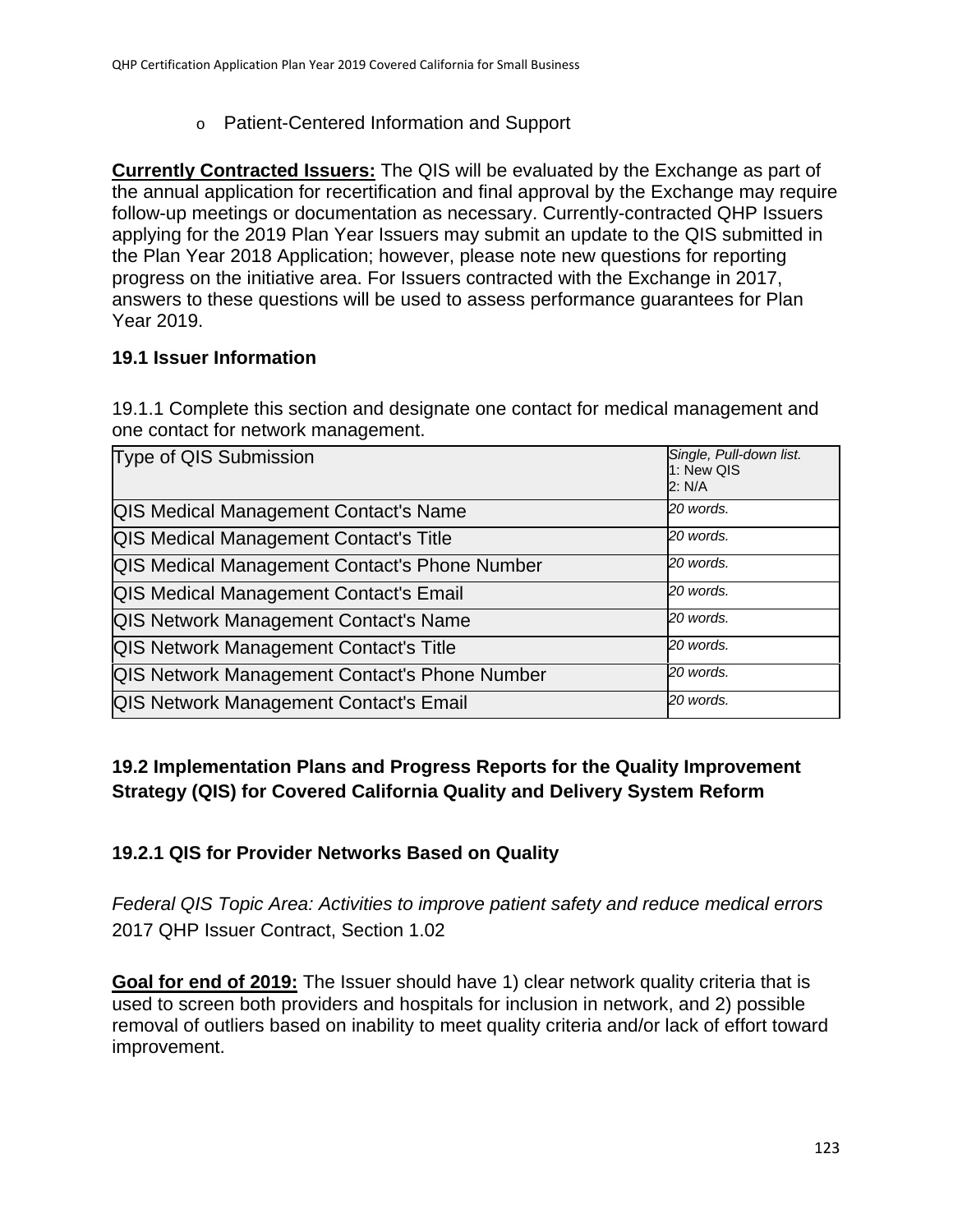19.2.1.1: Please describe updates in Applicant's ability to build networks based on quality since the last QIS submission. The narrative should include:

- All quality measures and criteria used to develop 1) provider networks, and 2) hospital networks. Include patient safety and patient-reported experience (noting any measures that are new).
- Please explain the assessment process, source of quality assessment data, specific measures and metrics, and thresholds for inclusion and exclusion in the network.
- If applicable, describe which criteria are prioritized above other criteria to determine the provider network.
- Describe if Centers of Excellence are included in network, and if so the basis for inclusion. Also note if they are promoted among members and if utilization is tracked.
- Progress in 2017 toward the end goal and any further implementation plans for 2018.
- Known or anticipated barriers.

*1000 words.*

# **19.2.2 QIS for Reducing Health Disparities and Ensuring Health Equity**

*Federal QIS Topic Area: Activities to reduce health and health care disparities.*  2017 QHP Issuer Contract, Section 3.01 and 3.02

**Goal for end of 2019:** 1) Reach 80% of Exchange members self-reporting their race/ethnicity, 2) collect, track trend, and demonstrate improvement in reduction of health disparities in management of diabetes, asthma, hypertension, and depression.

19.2.2.1: Provide the percent of Exchange members for whom self-reported data is captured for race/ethnicity in Attachment E QIS Run Charts. If Issuer does not currently have Exchange business, report on all lines of business excluding Medicare. Selfidentification may take place through the enrollment application, web site registration, health assessment, reported at provider site, etc. Enter the percentage reported in the Certification Applications for 2017 and 2018 as well.

*Single, Pull-down list.*

- 1. Attached
- 2. Not attached

19.2.2.2: Describe updates on progress made since the last QIS submission, and planned activities to achieve Applicant's aims. Issuer may submit the progress report or any supporting documentation as an attachment if desired. Please include as applicable:

 Updates in in efforts to increase self-reported race/ethnic information including whether there are barriers to self-report.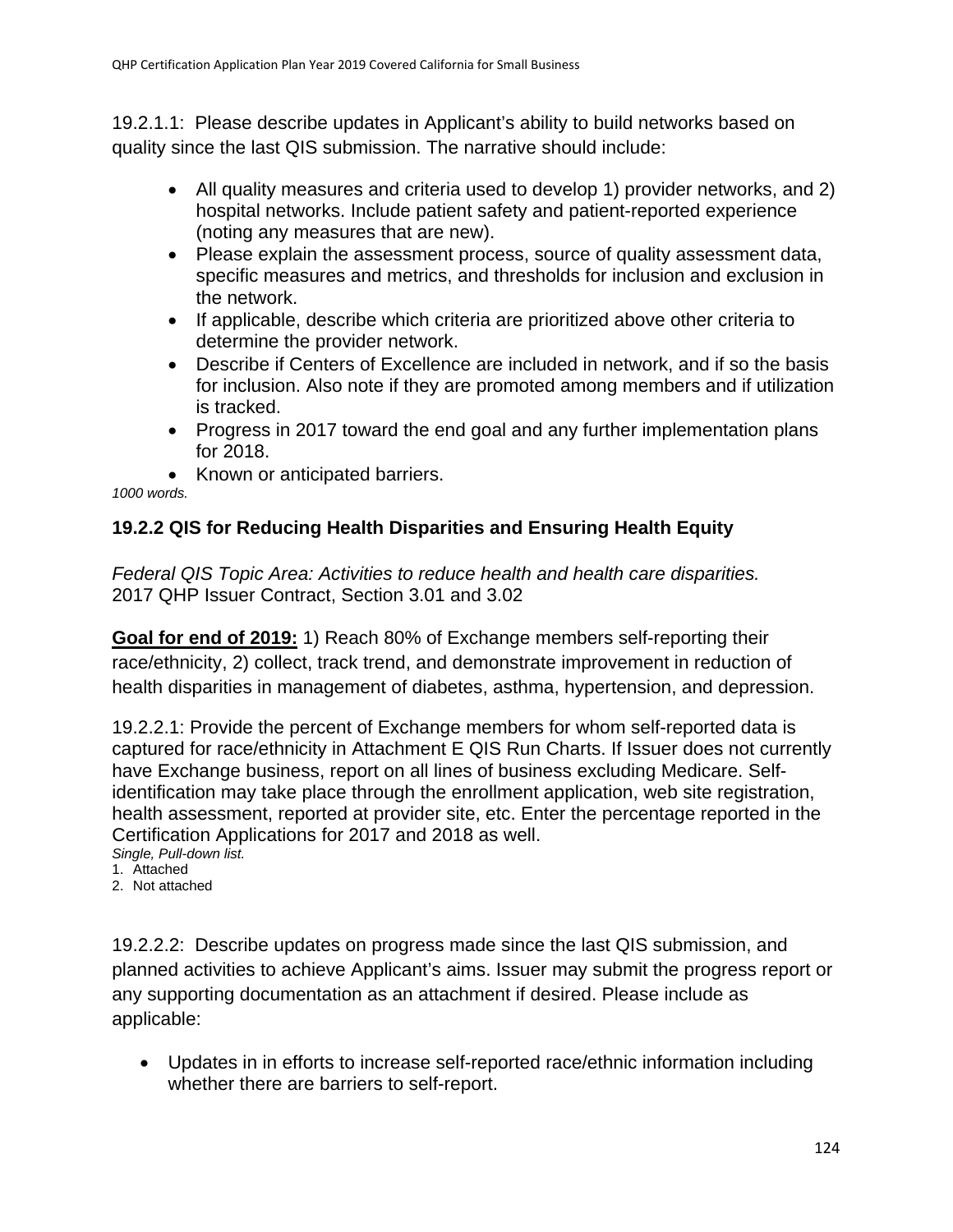- Update whether the Rand proxy method using geocoding and surname is used to supplement self-report.
- Updates in ability to compile, track and trend data for understanding disparity gaps in the four key disease areas.
- Planning/implementation of interventions to reduce known disparity gaps.
- Development of market-based incentives to reduce disparities and assure health equity.
- Progress in 2017 toward the end goal and any further implementation plans for 2018.
- Known or anticipated barriers in implementing QIS activities and describe mitigation activities.

*1000 words.*

# **19.2.3 QIS for Promoting Development and Use of Care Models – Primary Care**

*Federal QIS Topic Area: Activities for improving health outcomes*  2017 QHP Issuer Contract, Sections 4.01 and 4.02

**Goal for end of 2019:** 1) Continue to match at least 95% of enrollees with a primary care physician 2) increase proportion of providers paid under a payment strategy that promotes advanced primary care.

19.2.3.1 Report, by product, the percentage of members by product in Applicant's Exchange business who either selected a Personal Care Physician (PCP) or were matched with a Personal Care Physician in 2017 in Attachment E QIS Run Charts. If Applicant had no Exchange business in 2017, report full book of business excluding Medicare. Enter the percentage reported in the certification Applications for 2017 and 2018 as well. Report data by product (HMO, PPO, EPO).

*Single, Pull-down list.*  1. Attached 2. Not attached

19.2.3.2 Report the number and percentage of Exchange members who obtain their primary care with a provider or clinic that has received either NCQA PCMH Recognition or The Joint Commission PCMH Certification in Attachment E QIS Run Charts. For currently contracted Applicants, enter the percentage reported in the certification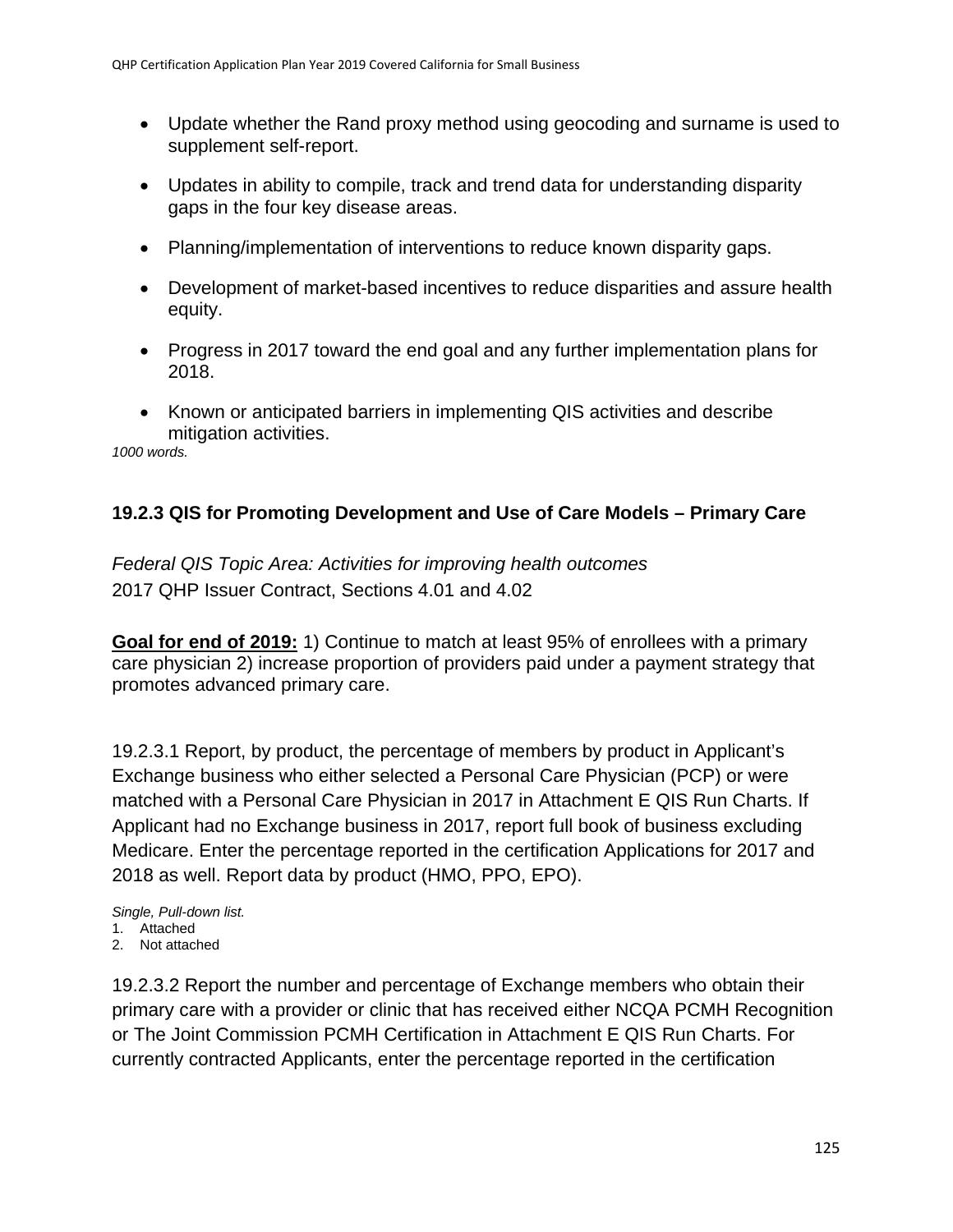Application for 2018 as well. If Applicant did not have Exchange business during the prior calendar year, please report on the full book of business.

*Single, Pull-down list.*  1. Attached 2. Not attached

19.2.3.3 Report all types of payment models, including fee for service (FFS) and capitation, used for primary care services and number of providers paid under each model in Attachment E QIS Run Charts. If Applicant has adopted a model consistent with a Level 3 or 4 alternative payment model (APM) as outlined in the LAN Draft White Paper on Primary Care Payment Models or aligned with CMMI's Comprehensive Primary Care Plus program as part of its strategy to advance primary care in California, please include a description of the model, including any alternative payments such as care management fees and payments based on quality, in the attachment. Applicants may include any newly adopted models that are planned or in progress but not yet implemented among providers (please include timeline for beginning the payment model). Enter the number and percentage of providers paid under each model reported for 2017 and 2018 as well.

References: HCP LAN Primary Care Payment Models Draft White Paper: http://hcplan.org/workproducts/pcpm-whitepaper-draft.pdf CMMI Comprehensive Primary Care Plus: https://innovation.cms.gov/initiatives/comprehensive-primary-care-plus *Single, Pull-down list.*  1. Attached

2. Not attached

19.2.3.4: Describe updates on progress made since the last QIS submission in each part of the primary care goals, and planned activities. Applicant may submit the progress report or any supporting documentation as an attachment if desired. Please include in the narrative:

- Updates in year two of the PCP matching initiative, including an implementation status report, feedback on the consumer experience, complaints, positive feedback, unanticipated challenges, and suggestions. (If applicable.)
- If contracted physician organizations have made progress in adopting Level 3 or 4 APMs described in the LAN Draft White Paper (above). Describe the predominant payment structure used among contracted groups and their progress towards implementing APMs, (if applicable).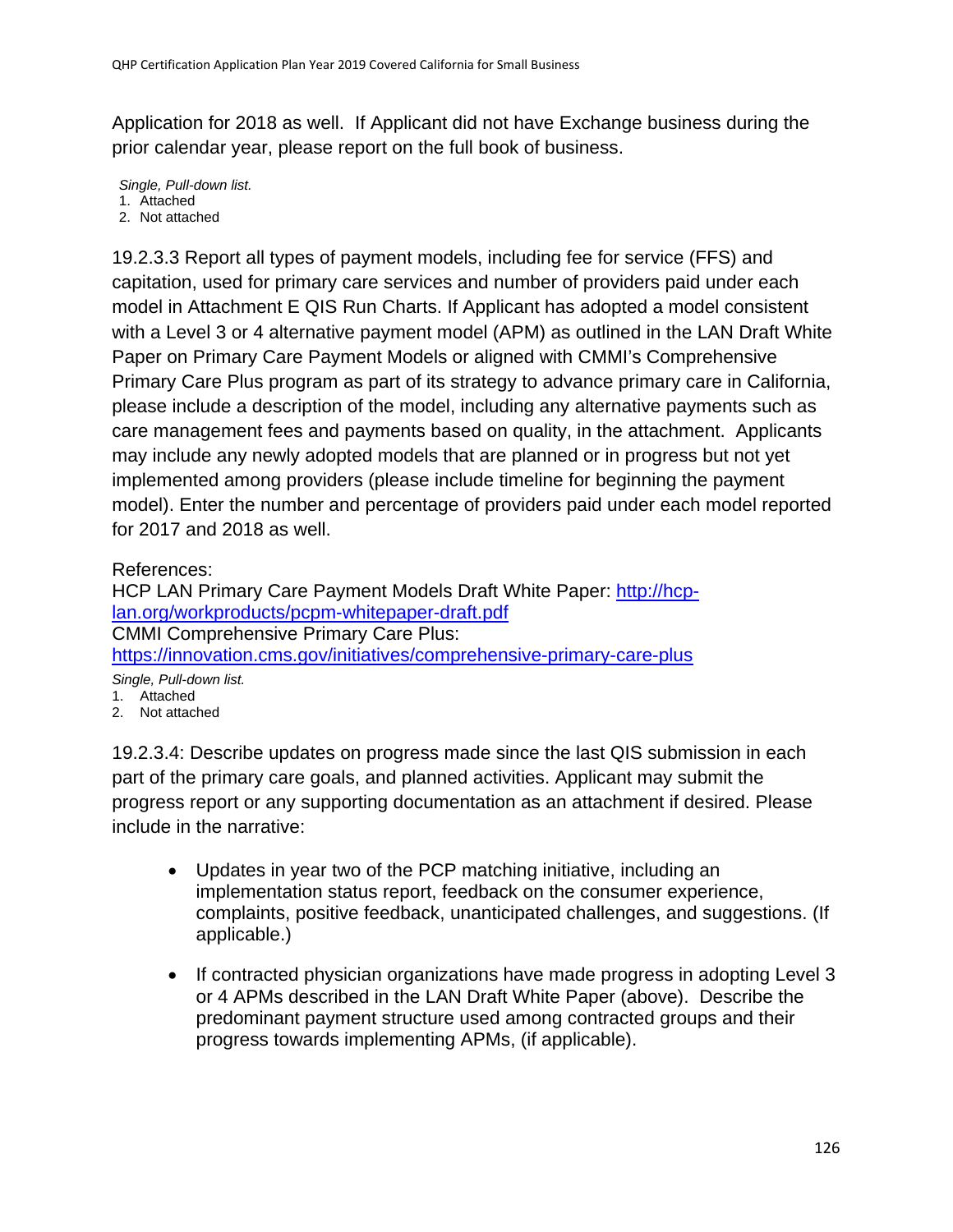- Describe any specific educational support that the Applicant or multi-insurer collaborative is providing to PCMH practices to help support their efforts at transformation.
- How Applicant is encouraging enrollees to use providers with PCMH recognition?
- Progress in 2017 toward the end goal and any further implementation plans for 2018.
- Known or anticipated barriers in implementing QIS activities and describe mitigation activities.

*1000 words.*  Attachments:

## **19.2.4 QIS for Promoting Development and Use of Care Models – Integrated Healthcare Models (IHM)**

*Federal QIS Topic Area: Activities for improving health outcomes* 2017 QHP Applicant Contract, Section 4.03

**Goal for end of 2019:** Increase proportion of network that meets definition of IHM by providing various types of support to providers to elevate their processes and practice toward this goal. By increasing network, also increase proportion of Exchange enrollees that are receiving care in an IHM.

19.2.4.1 Using the definition for IHMs in Appendix H 2017 QHP Contract Attachment 7, provide details on existing or planned integrated systems of care. State the following:

Attachment(s) Appendix H 2017 QHP Applicant Contract Attachment 7.pdf

|                                                                                                                                 | Response                                                                                                                     |
|---------------------------------------------------------------------------------------------------------------------------------|------------------------------------------------------------------------------------------------------------------------------|
| Line of business for which the IHM is or will be available<br>(Exchange, Commercial non-Exchange, Medicare, Medicaid,<br>other) | Multi, Checkboxes.<br>1: Exchange,<br>2: Commercial non-<br>Exchange,<br>3: Medicare.<br>4: Medicaid.<br>5: other,<br>6: N/A |
| Product for which the IHM is or will be available                                                                               | Multi, Checkboxes.<br>1: HMO.<br>2: EPO<br>3: POS.                                                                           |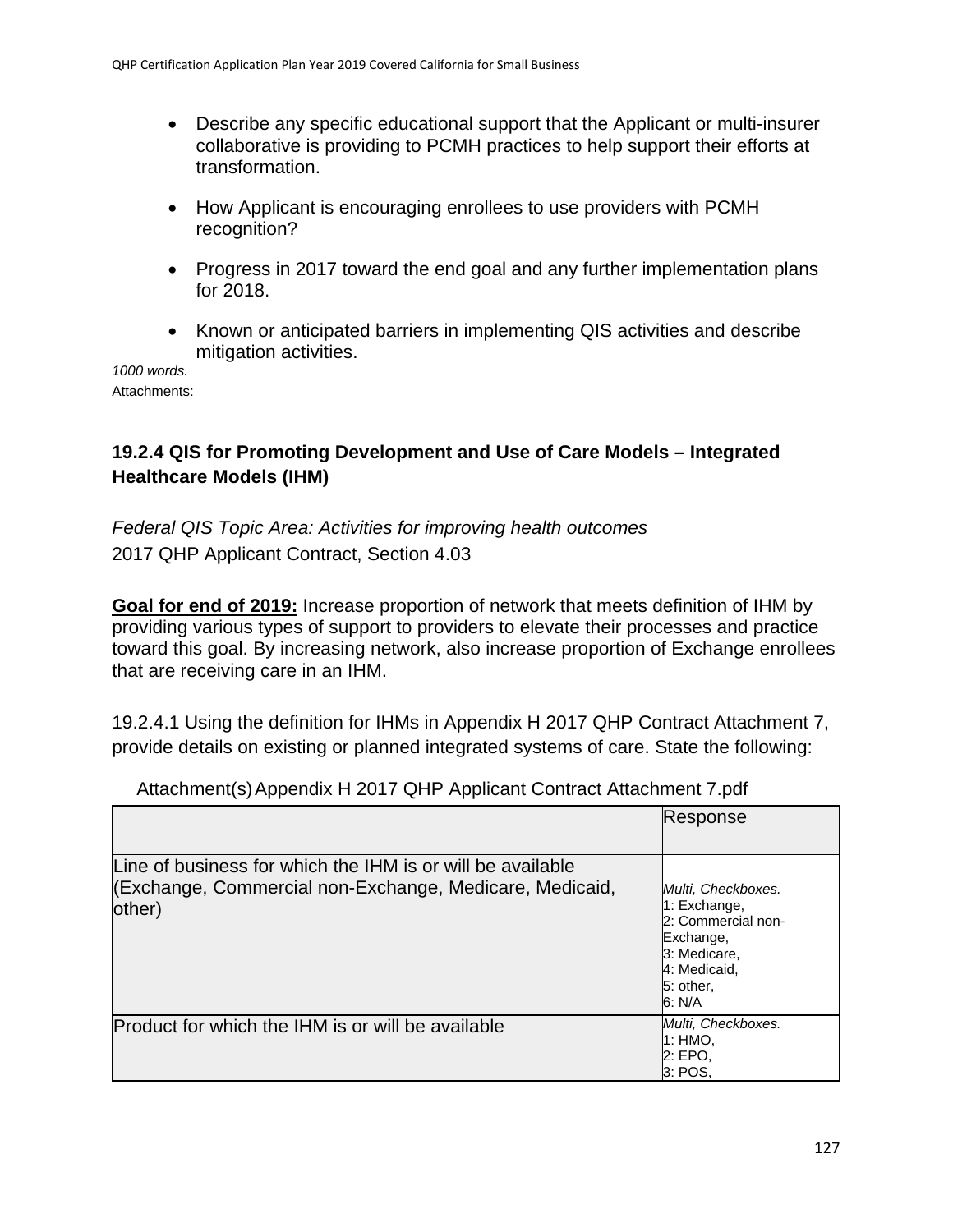|                                                                                                                                                                                         | Response                                                                                                                                                                                                                                                                                                                                                                                                         |
|-----------------------------------------------------------------------------------------------------------------------------------------------------------------------------------------|------------------------------------------------------------------------------------------------------------------------------------------------------------------------------------------------------------------------------------------------------------------------------------------------------------------------------------------------------------------------------------------------------------------|
|                                                                                                                                                                                         | 4: Other,<br>5: PPO                                                                                                                                                                                                                                                                                                                                                                                              |
| Location (California Rating Region)                                                                                                                                                     | Multi, Checkboxes.<br>1: Region $1$ ,<br>2: Region 2,<br>3: Region 3,<br>4: Region 4,<br>5: Region 5,<br>6: Region 6,<br>7: Region 7,<br>8: Region 8,<br>9: Region 9,<br>10: Region 10,<br>11: Region 11,<br>12: Region 12,<br>13: Region 13,<br>14: Region 14,<br>15: Region 15,<br>16: Region 16,<br>17: Region 17,<br>18: Region 18,<br>19: Region 19,<br>20: No planned or existing<br>systems in any region |
| Indicate whether the IHM is founded on an existing provider<br>organization or if it joins multiple providers/groups together under<br>the IHM.                                         | 100 words.                                                                                                                                                                                                                                                                                                                                                                                                       |
| Number of California members in the product who are managed<br>under the IHM                                                                                                            | Integer.                                                                                                                                                                                                                                                                                                                                                                                                         |
| Percent of California members in the product who are managed<br>under the IHM                                                                                                           | Percent.                                                                                                                                                                                                                                                                                                                                                                                                         |
| Number or percent of California members in the product who are<br>managed under the IHM unknown                                                                                         | Yes/No.                                                                                                                                                                                                                                                                                                                                                                                                          |
| Number of Exchange members in the product who are managed<br>under the IHM                                                                                                              | Integer.                                                                                                                                                                                                                                                                                                                                                                                                         |
| Percent of Exchange members in the product who are managed<br>under the IHM                                                                                                             | Percent.                                                                                                                                                                                                                                                                                                                                                                                                         |
| Number or percent of Exchange members in the product who are<br>managed under the IHM unknown<br>Note: Completion of this question may be essisted by referring to a compilation of ACO | Yes/No.                                                                                                                                                                                                                                                                                                                                                                                                          |

Note: Completion of this question may be assisted by referring to a compilation of ACO Best Practices by the Pacific Business Group on Health (PBGH). The Exchange will be engaging stakeholders in reviewing, editing and potentially adopting this compilation in 2018. Please refer to Appendix T Draft Summary of ACO Best Practice.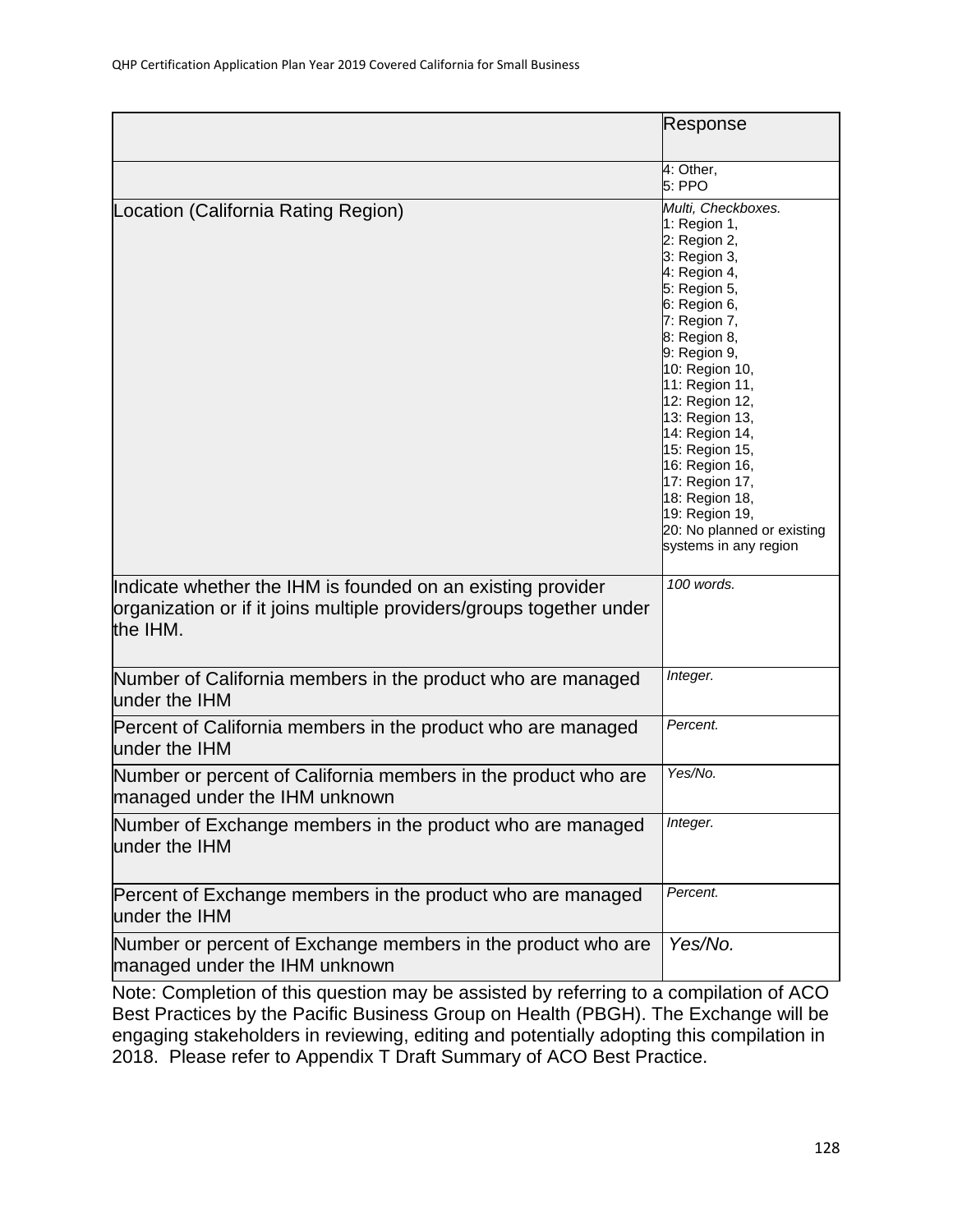19.2.4.2 Provide as attachments the following documents related to IHMs: 1. (File titled Provider 1a): Plan methodology for documentation on the Triple Aim (quality, enrollee experience, total cost of care), measures in use and weighting of measures or measurement domains, if used for performance payments in IHM. Describe any applicable performance threshold requirements. Indicate the measures that are used for measurement and reporting, and those measures that are used for determination of gainsharing or performance rewards.

2. (File titled Provider 1b): Example of plan report to the IHM on its quality of care and financial performance, including benchmarking relative to performance improvement goals or market norms.

*Single, Pull-down list.*  Attached Not attached

19.2.4.3 Describe updates on progress made since the last QIS submission in each part of the primary care goals, and planned activities. Applicant may submit the progress report or any supporting documentation as an attachment if desired. Please include in the narrative:

- Any specific educational support that the Applicant or multi-insurer collaborative is providing to IHMs to help support their efforts at transformation, such as coaching or learning collaboratives.
- Other support (financial, technical, personnel).
- Other activities conducted since the last QIS submission to promote IHMs, or activities that will be conducted.
- Progress in 2017 toward the end goal and any further implementation plans for 2018.

*1000 words.* 

# **19.2.5 QIS for Appropriate Use of C-Sections**

*Federal QIS Topic Area: Activities for improving health outcomes* 2017 QHP Applicant Contract, Section 5.03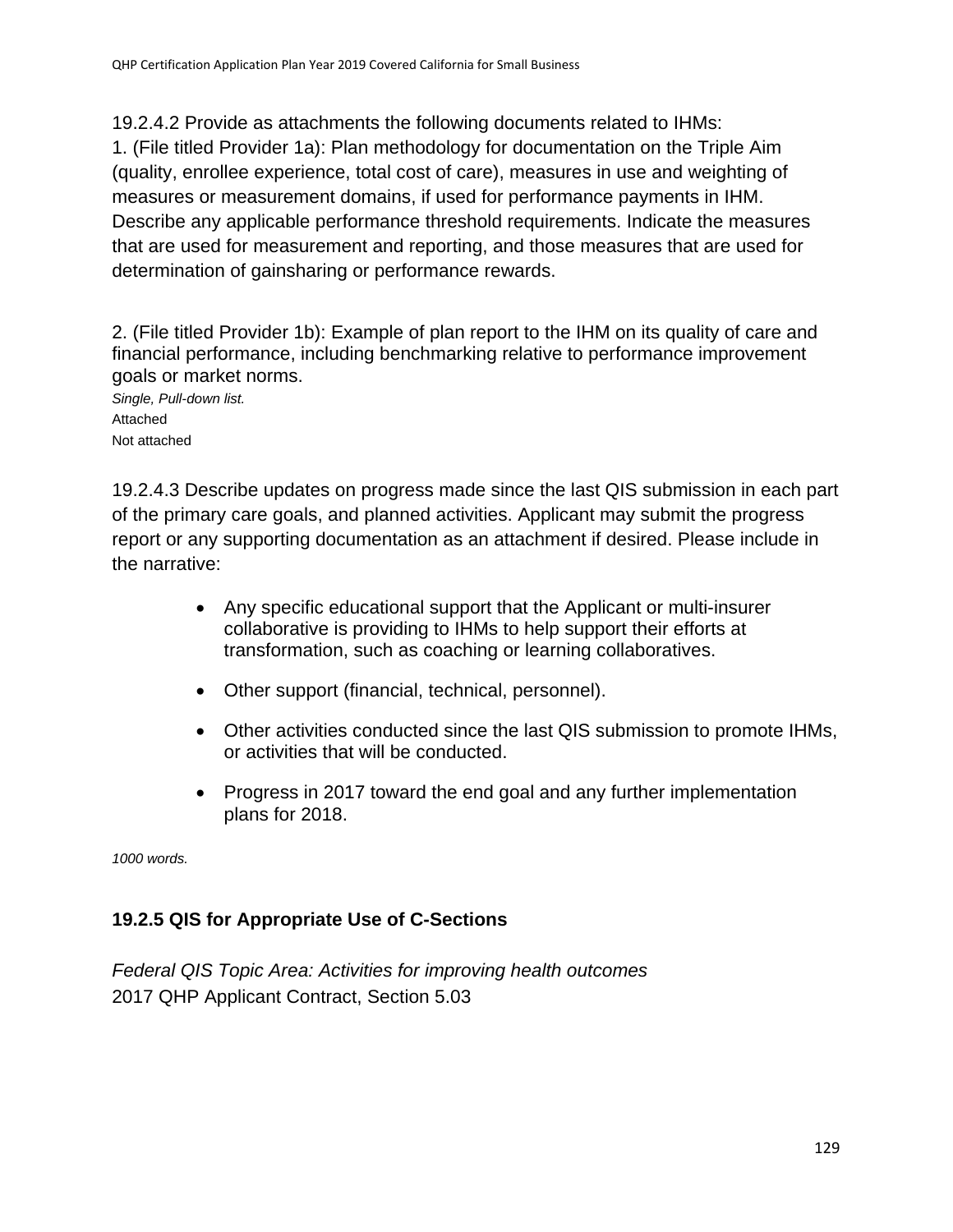**Goal for end of 2019:** Adjust network hospital payment strategies so that no hospital has a financial incentive to perform a non-medically necessary NTSV C-section by end of 2019.

19.2.5.1 Report number of all network hospitals reporting to the California Maternity Quality Care Collaborative's (CMQCC) Maternal Data Center (MDC) in Attachment E QIS Run Charts. A list of all California hospitals participating in the MDC can be found here:

https://www.cmqcc.org/sites/default/files/CMQCC\_County\_Participation\_List\_12.04.17.p df . Enter the percentage reported in the certification Applications for 2017 and 2018 as well.

*Single, Pull-down list.*  1. Attached

2. Not attached

19.2.5.2 Provide a description of all current payment models for maternity services across all lines of business, and specifically address whether payment differs based on vaginal or C-Section delivery. Report models and number of network hospitals paid using each payment strategy in Attachment E QIS Run Charts. Enter the percentages reported in the certification Applications for 2017 and 2018 as well.

*Single, Pull-down list.*  1. Attached

2. Not attached

19.2.5.3 Describe updates on progress made since the last QIS submission with regards to promoting appropriate use of C-Sections. Applicant may submit the progress report or any supporting documentation as an attachment if desired. Please include in the narrative if applicable:

- Updates to hospital participation in CMQC and/or to hospital engagement in maternity care quality improvement, particularly those with an NTSV rate higher than 23.9
- Hospitals that have newly achieved a NTSV C-section rate of 23.9% or less by year-end 2019, or have achieved improvement in NTSV rates.
- Updates as to how MTSV C-section rate or other maternal safety factors are considered in maternity hospital network.
- Collaborations with other Exchange Issuers on approaching hospitals to suggest CMQCC involvement and/or alignment on a payment strategy to not incentivize non-medically necessary C-Sections.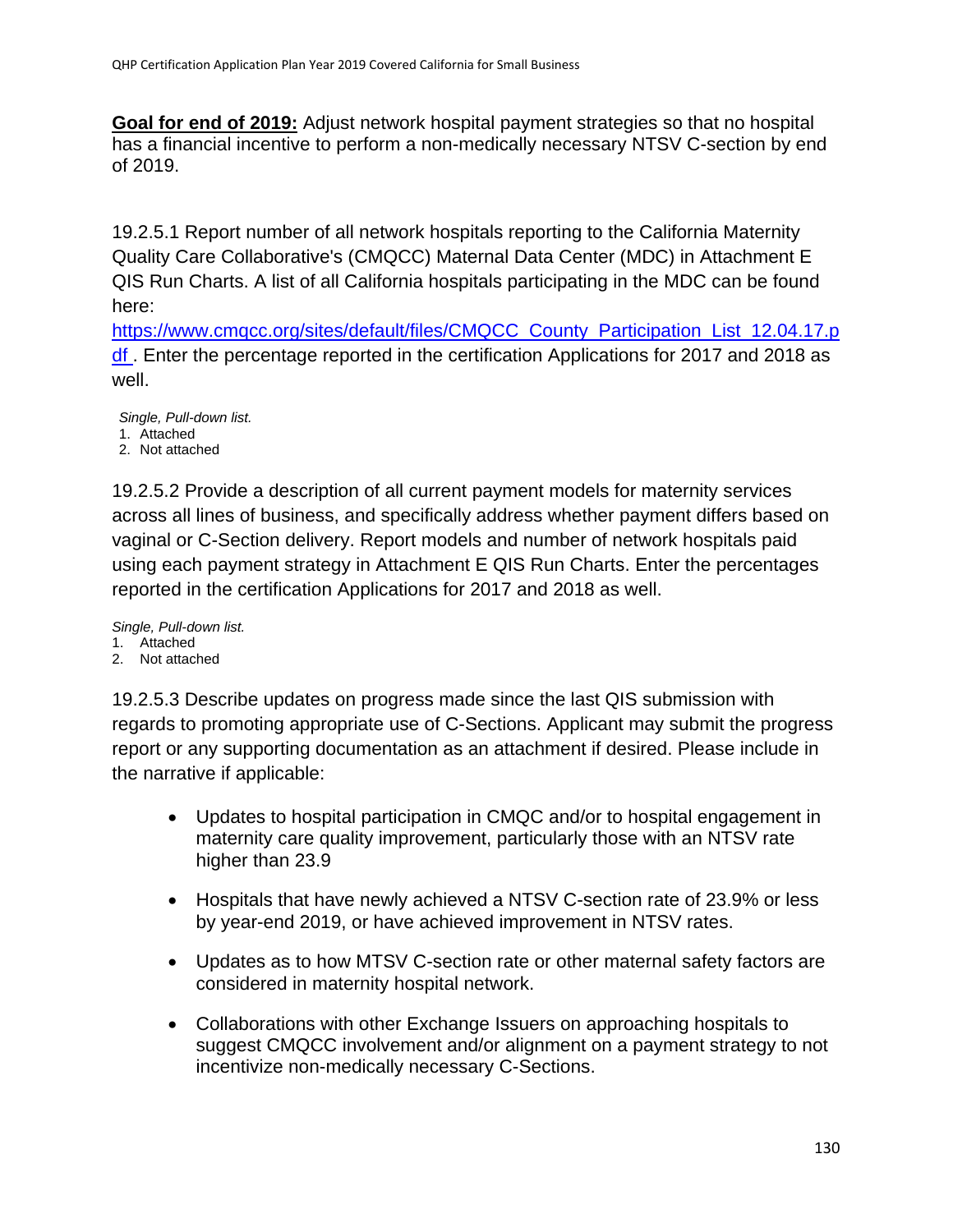List any known or anticipated barriers in implementing QIS activities and describe mitigation activities.

### **19.2.6 QIS for Hospital Patient Safety**

*Federal QIS Topic Area: Activities to improve patient safety and reduce medical errors* 2017 QHP Applicant Contract, Section 5.01 and 5.02

**Goal for end of 2019:** Adjust hospital payment strategy so that 2% of payments are tied to value by the end of 2019. (Note: Trajectory will continue with the goal of 6% of total hospital payments tied to value be the end of 2023.)

19.2.6.1 Report, across all lines of business, the percentage of hospital reimbursement at risk for quality performance and the quality indicators used in Attachment E QIS Run Charts. In the details section of the spreadsheet, describe the model used to put payment at risk, and note if more than one model is used. "Quality performance" includes any number or combination of indicators, including HACs, readmissions, patient satisfaction, etc. In the same sheet, report quality indicators used to assess quality performance. Enter the percentages reported in the certification Applications for 2017 and 2018 as well.

*Single, Pull-down list.*  1. Attached 2. Not attached

19.2.6.2 Report the number of hospitals contracted under the model described in question 19.2.6.1 with reimbursement at risk for quality performance in Attachment E QIS Run Charts. For currently contracted Applicants, enter the numbers reported in the certification Applications for 2017 and 2018 as well.

*Single, Pull-down list.*  1. Attached

2. Not attached

19.2.6.3 Describe updates on progress made since the last QIS submission with regards to promoting hospital safety. Applicant may submit the progress report or any supporting documentation as an attachment if desired. Please include in the narrative if applicable:

 Updates to strategy for promoting Hospital Improvement Innovation Networks (HIIN) participation among the non-participating network hospitals, especially those with a standardized infection ratio (SIR) above 1.0 for the five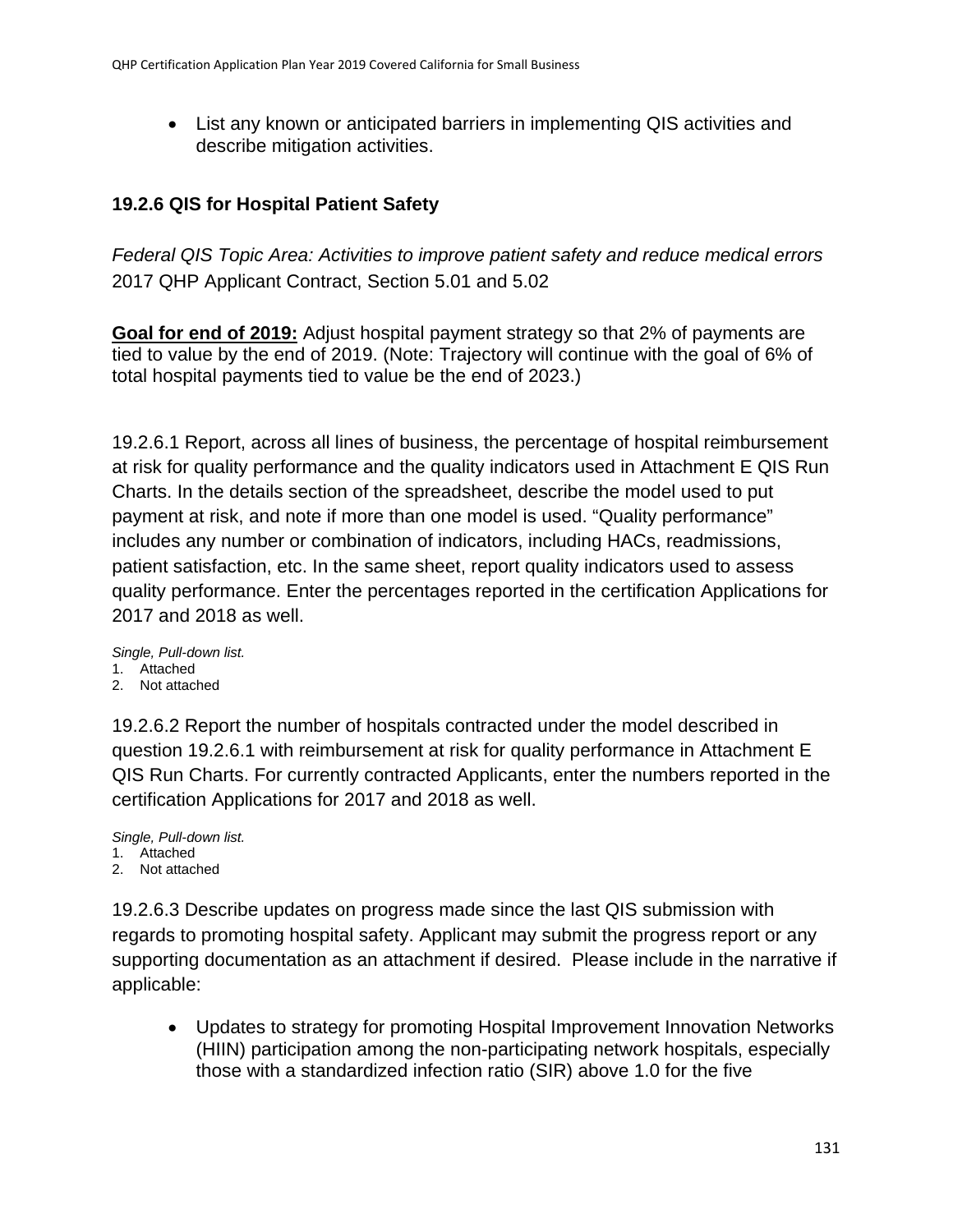designated Hospital Acquired Conditions (HACs). Please refer to Appendix S1 CAUTI Rates, Appendix S2 CLABSI Rates, Appendix S3 C Diff Rates, Appendix S4 MRSA Rates, and Appendix S5 SSI Colon Rates.

- Updates on efforts to re-contract to tie hospital payment to value to meet 2% by end of 2019.
- Collaborations with other Exchange Issuers on approaching hospitals to suggest improvement program involvement and/or alignment on a payment strategy to tie hospital payment to value.

*1000 words.* 

### **19.2.7 QIS for Patient-Centered Information and Support**

*Federal QIS Topic Area: Activities for improving health outcomes* 2017 QHP Applicant Contract, Sections 7.01 and 7.02

**Goal by end of 2019:** Applicant should be able to supply consumers with 1) provider specific cost shares for common inpatient, outpatient and ambulatory services, 2) costs of prescription drugs, and 3) member specific real-time understanding of accumulations toward deductibles, maximum out of pockets.

19.2.7.1 Fulfilling the QIS Requirement: Please respond to (a) or (b) below as applicable based on anticipated Exchange enrollment.

**a)** If Applicant has or anticipates having Exchange enrollment of over 100,000 members, describe plans to ensure, by 2019, members will have online access to:

1) Provider specific cost shares for common inpatient, outpatient and ambulatory services, (either as a procedure or as an episode of care). (Waived for Applicants with only HMO products.)

2) Access to costs for prescription drugs and member specific real-time understanding of accumulations toward deductibles, maximum out of pockets. *(Note in response if these requirements have already been fulfilled.)*

**b)** If Applicant has or anticipates having Exchange enrollment of fewer than 100,000 members in Plan Year 2018, describe how Applicant will ensure, by 2019, members have access to:

1) Provider specific cost shares for common inpatient, outpatient and ambulatory services, (either as a procedure or as an episode of care). Information does not need to be provided online. *(Waived for Applicants with only HMO products.)* 2) Access to costs for prescription drugs and member specific real-time understanding of accumulations toward deductibles, maximum out of pockets. *(Note in response if these requirements have already been fulfilled.)*